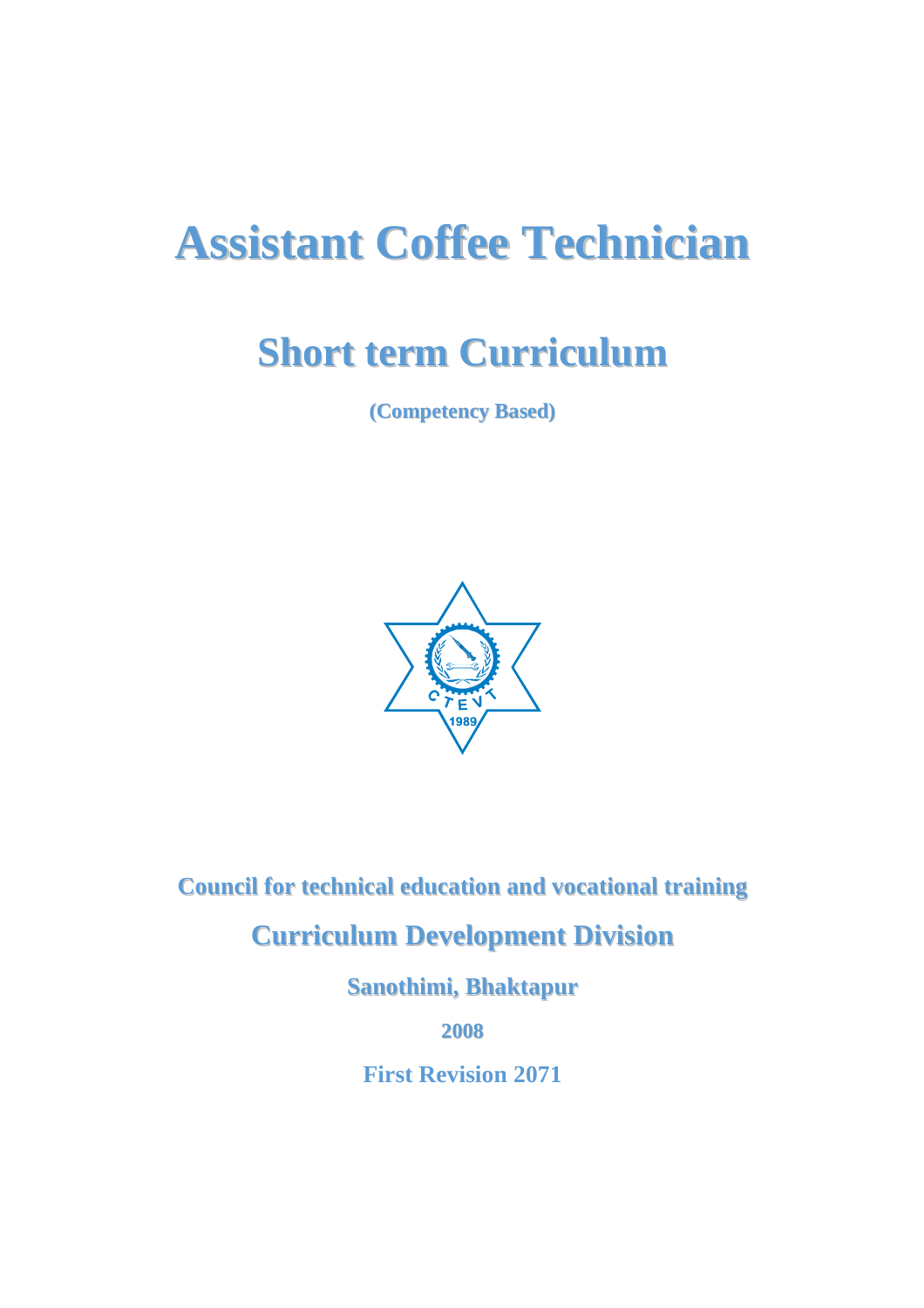### **Table of contents**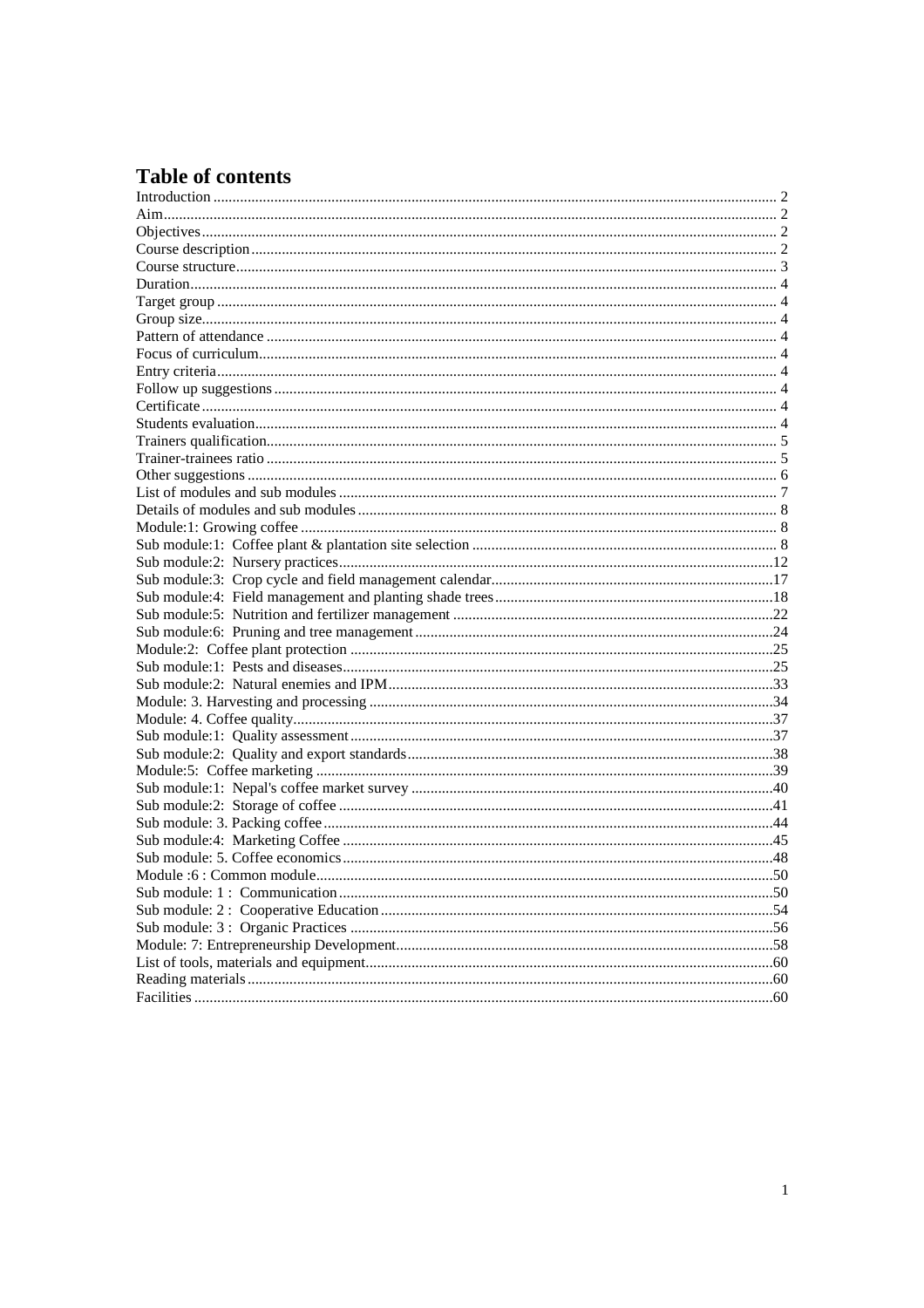#### **Introduction**

This curriculum for coffee technician is designed to produce lower level technical workforce equipped with knowledge and skills related to coffee production technology. It makes the trainees able to get opportunities for wage and selfemployment in the related occupational field.

#### **Aim**

To produce lower level agriculture workforce able to provide coffee technicians services in the community.

#### **Objectives**

After the completion of this training program, the trainees will be able:

- To be familiar with coffee plant & plantation site selection
- To carry out nursery practices
- To prepare crop cycle and field management calendar
- To manage coffee field and plant trees
- To manage fertilizer
- To perform pruning and tree management
- To protect coffee plant
- To harvest/process coffee
- To maintain quality of coffee
- To market coffee

#### **Course description**

This curriculum provides skills & knowledge necessary for the level of coffee technicians. There will be both demonstration by instructors/trainers and opportunity by trainees to perform skills/tasks specified in this curriculum. Trainees will practice & learn skills using typical tools, materials, equipment & machines necessary for the program.

After successful completion of this program the trainees will be equipped with the knowledge and skills related to growing coffee; establishing & maintaining coffee plant protection; harvesting and processing of coffee; coffee quality; and coffee marketing.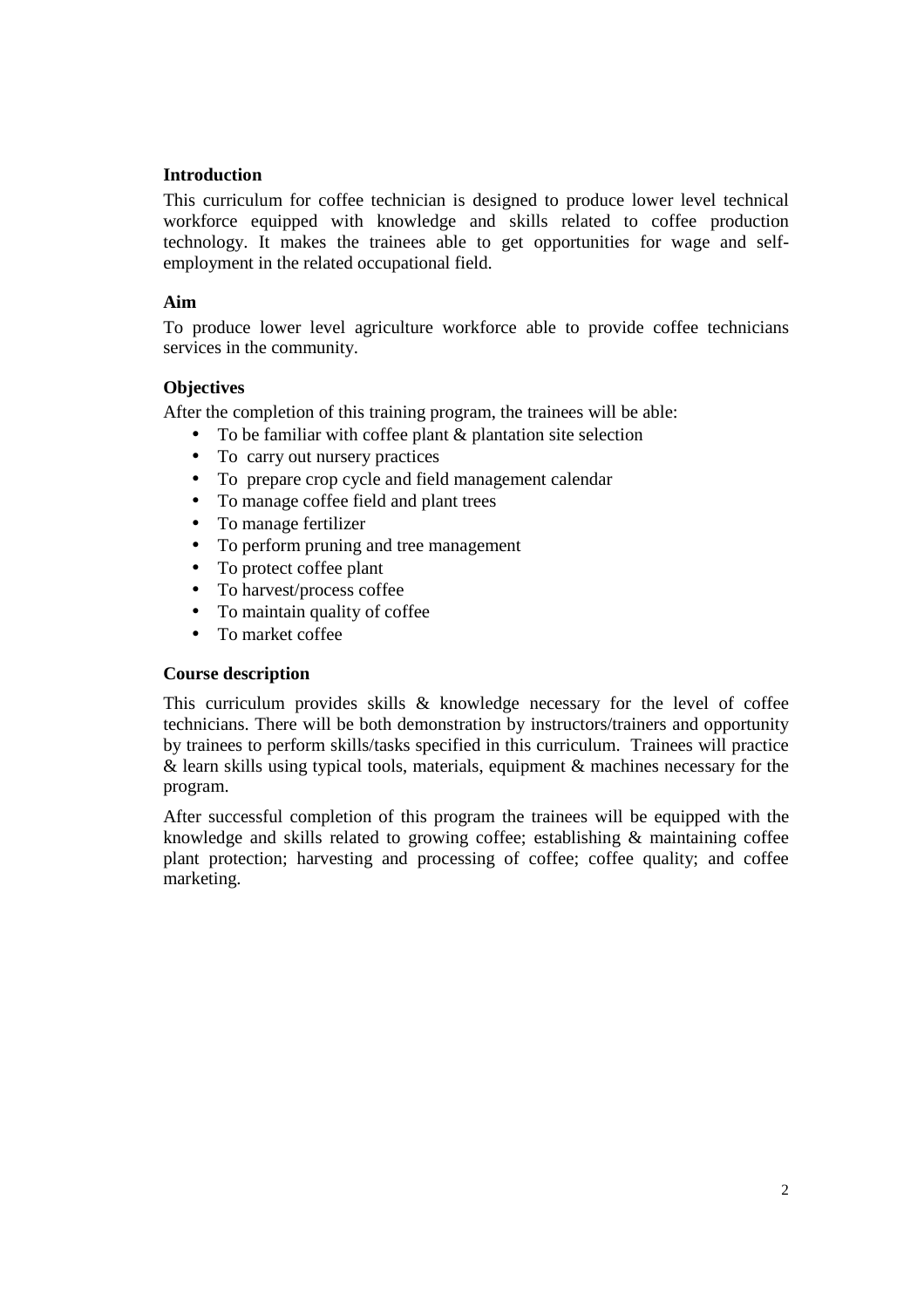|                                        | Assistant Correct Technician                   |               |                         | Time            |                 |
|----------------------------------------|------------------------------------------------|---------------|-------------------------|-----------------|-----------------|
|                                        | <b>Module/</b> sub modules                     | <b>Nature</b> | Th                      | Pr.             | Tot.            |
|                                        | 1. Growing coffee                              | $T+P$         | 54                      | 110             | 164             |
|                                        | Coffee plant & plantation site selection<br>1. | $T+P$         | 13                      | 13              | 26              |
|                                        | 2. Nursery practices                           | $T + P$       | 13                      | 26              | 39              |
|                                        | 3.<br>Crop cycle and field management calendar | $T + P$       | $\overline{2}$          | 8               | 10              |
|                                        | Field mgmt& planting shade trees<br>4.         | $T+P$         | 15                      | 30              | 45              |
|                                        | Nutrition & fertilizer management<br>5.        | $T+P$         | 6                       | 18              | 24              |
|                                        | Pruning and tree management<br>6.              | $T + P$       | 5                       | 15              | 20              |
| 2.                                     | Coffee plant protection                        | $T + P$       | 24                      | 70              | 94              |
|                                        | 1. Pests and diseases                          | $T + P$       | 18                      | 52              | 70              |
|                                        | 2. Natural enemies and IPM                     | $T+P$         | 6                       | $\overline{18}$ | $\overline{24}$ |
| <b>Harvesting and processing</b><br>3. |                                                | $T + P$       | 8                       | 24              | 32              |
| 4.                                     | <b>Coffee quality</b>                          | $T+P$         | $\overline{\mathbf{4}}$ | 10              | 14              |
|                                        | Quality assessment<br>1.                       | $T + P$       | $\overline{2}$          | 6               | $8\,$           |
|                                        | 2.<br>Quality and export standards             | $T+P$         | $\overline{2}$          | $\overline{4}$  | 6               |
| 5.                                     | <b>Coffee marketing:</b>                       | $T + P$       | 28                      | 58              | 86              |
|                                        | 1. Nepal's coffee market survey                | $T + P$       | $\overline{7}$          | $\overline{7}$  | 14              |
|                                        | Storage of coffee<br>2.                        | $T + P$       | 5                       | 10              | 15              |
|                                        | Packing coffee<br>3.                           | $T + P$       | 5                       | 15              | 20              |
|                                        | Marketing Coffee<br>4.                         | $T + P$       | 9                       | 18              | 27              |
|                                        | 5. Coffee economics                            | $T+P$         | $\overline{2}$          | 8               | 10              |
|                                        | <b>Sub Total:</b>                              |               | 118                     | 272             | 390             |
| 6.                                     | <b>Common module</b>                           | $T + P$       | 6                       | 24              | 30              |
|                                        | Communication<br>1.                            | $T + P$       | $\overline{2}$          | 8               | 10              |
|                                        | 2.<br>Cooperative Education                    | $T + P$       | $\overline{2}$          | 8               | 10              |
|                                        | 3.<br><b>Organic Practices</b>                 | $T + P$       | $\overline{2}$          | 8               | 10              |
| 7.                                     | <b>Entrepreneurship Development</b>            | $T + P$       | 18                      | 22              | 40              |
|                                        | <b>Grand Total:</b>                            |               | 142                     | 318             | 460             |

#### **Course structure**

#### Assistant Coffee Technician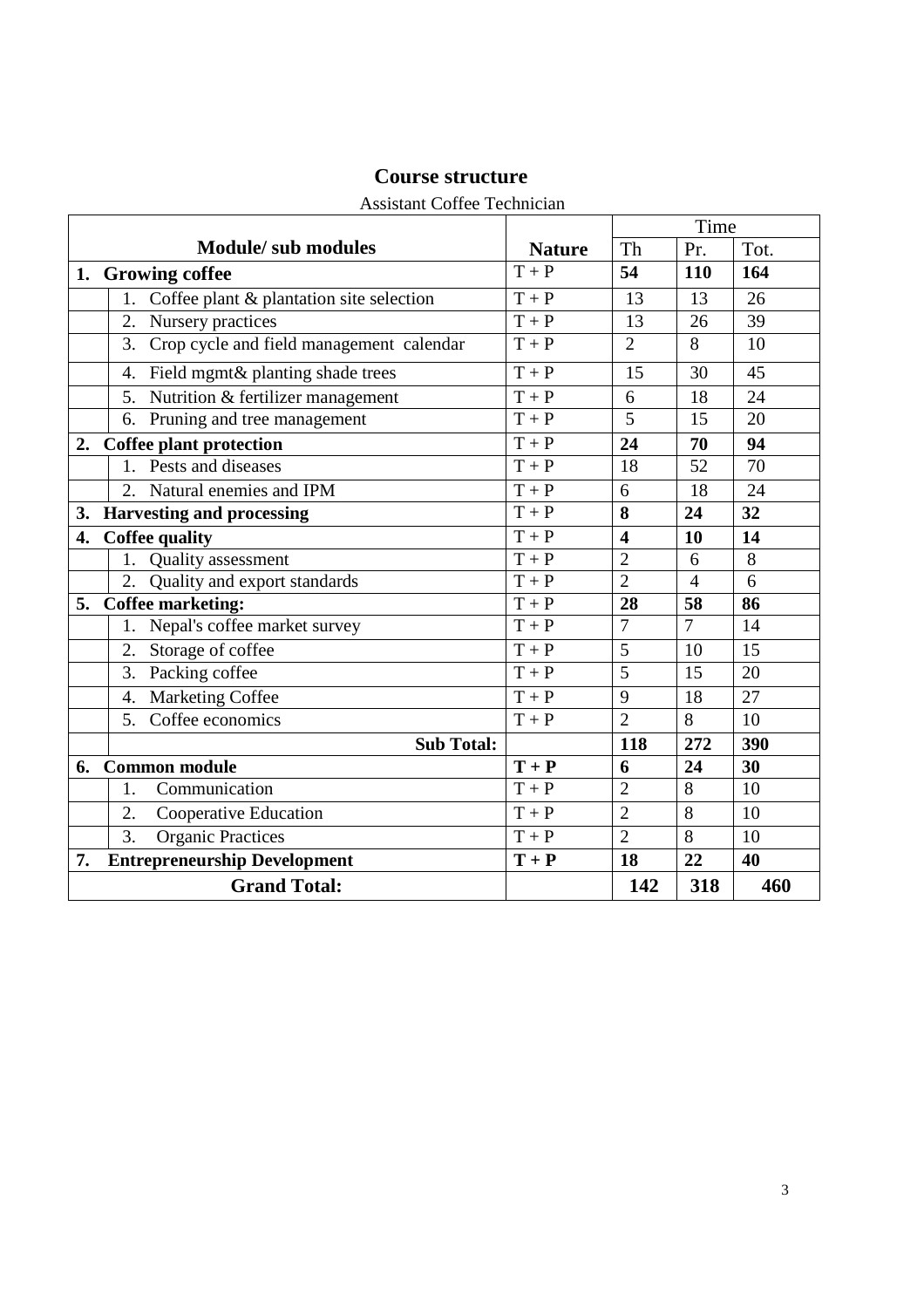#### **Duration**

The total duration of the course will be of **460 hours.**

#### **Target group**

All interested individuals in the field of agriculture with educational prerequisite of class eight pass.

#### **Group size**

Maximum of thirty

#### **Medium of instruction**

Nepali or English or both

#### **Pattern of attendance**

- 80% attendance in theory
- 90% in practical/ performance

#### **Focus of curriculum**

This curriculum emphasizes on competency /performance. 80% time is allocated for performance and only 20% for related technical knowledge. So the focus will be on performance of the specified competencies in the curriculum

#### **Entry criteria**

- Minimum of eight class pass or equivalent
- Minimum of 14 years of age

#### **Follow up suggestions**

In order to assess the success of this program and collect feedbacks/ inputs for the revision of the curriculum a schedule of follow up is suggested as follows:

- First follow up: Six months after the completion of the program
- Second follow up: Six months after the completion of the first follow up
- Follow up cycle: In a cycle of one year after the completion of the second follow up for five years

#### **Certificate**

The related training institute will provide the certificate of "Assistant Coffee Technician".

#### **Students evaluation**

- Continuous evaluation of the trainees' performance is to be done by the related instructor/ trainer to ensure the proficiency over each competency under each of the sub-module.
- Related technical knowledge learnt by trainees will be evaluated through written or oral tests.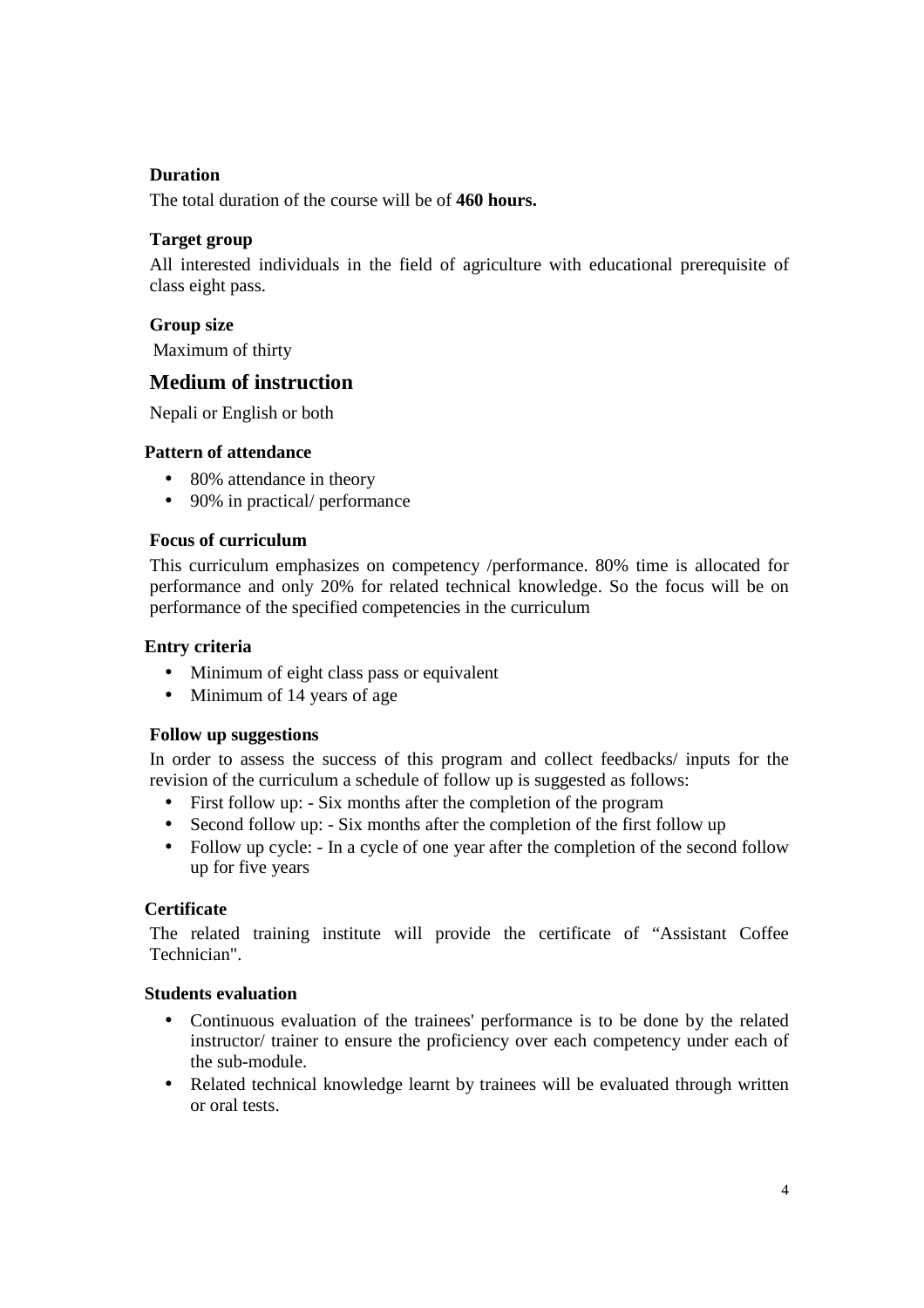#### **Trainers qualification**

- I. Sc. Ag or equivalent in related field
- Good communicative and instructional skills
- Experience in related field

#### **Trainer-trainees ratio**

- 1:10 for practical classes
- For theory, as per the class room situation

#### **Suggestions for instruction**

- **1. Select objectives** 
	- Write objectives of cognitive domain
	- Write objectives of psychomotor domain
	- Write objectives of affective domain

#### **2. Select subject matter**

- Study subject matter in detail
- Select content related to cognitive domain
- Select content related to psychomotor domain
- Select content related to affective domain

#### **3. Select instructional methods**

- Teacher centered methods: like lecture, demonstration, questions answer inquiry, induction and deduction methods.
- Student initiated methods like experimental, field trip/excursion, discovery, exploration, problem solving, and survey methods.
- Interaction methods like discussion, group/team teaching, microteaching and exhibition.
- Dramatic methods like role play and dramatization
- 4. Select Instructional method (s) on the basis of objectives of lesson plans and KAS domains
- 5. Select appropriate educational materials and apply at right Time and place.
- 6. Evaluate the trainees applying various tools to correspond the KAS domains
- 7. Make plans for classroom / field work / workshop organization and management.
- 8. Coordinate among objectives, subject matter and instructional methods.
- 9. Prepare lesson plan for Theory and Practical classes.
- 10. Deliver /conduct instruction / program
- 11. Evaluate instruction/ program

#### **Suggestion for the performance evaluation of the trainees**

- 1. Perform task analysis
- 2. Develop a detail task performance checklist
- 3. Perform continuous evaluation of the trainees by applying the performance checklist.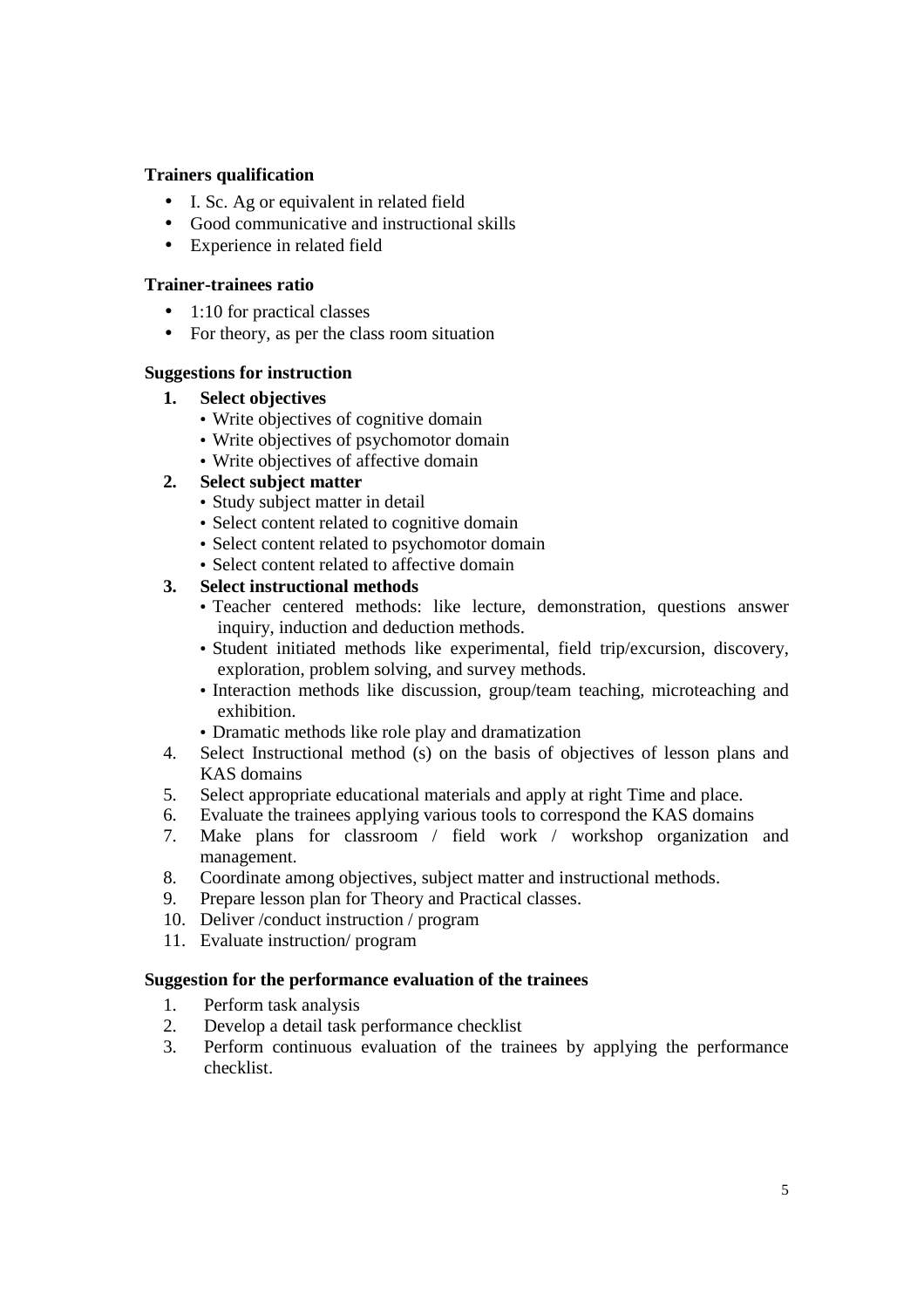#### **Suggestion for skill training**

Demonstrate performance

- 1. Demonstrate task performance in normal speed
- 2. Demonstrate slowly with verbal description of each and every step in the sequence of activity of the task performance using question and answer techniques.
- 3. Repeat 2 for the clarification on trainees demand if necessary
- 4. Perform fast demonstration of the task.

Provide trainees the opportunities to practice the task performance demonstration

- 1. Provide trainees to have guided practice
- 2. Create environment for practicing the demonstrated task performance
- 3. Guide the trainees in each and every step of task performance
- 4. Provide trainees to repeat and repeat as per the need to be proficient on the given task performance
- 5. Switch to another task demonstration if and only trainees developed proficiency in the task performance.

#### **Other suggestions**

- 1. Apply principles of skill training
- 2. Allocate 20% Time for Theory classes and 80% Time for task performance while delivering instructions
- 3. Apply principles of adult learning
- 4. Apply principles of intrinsic motivation
- 5. Facilitate maximum trainees involvement in learning and task performance activities
- 6. Instruct the trainees on the basis of their existing level of knowledge, skills and attitude.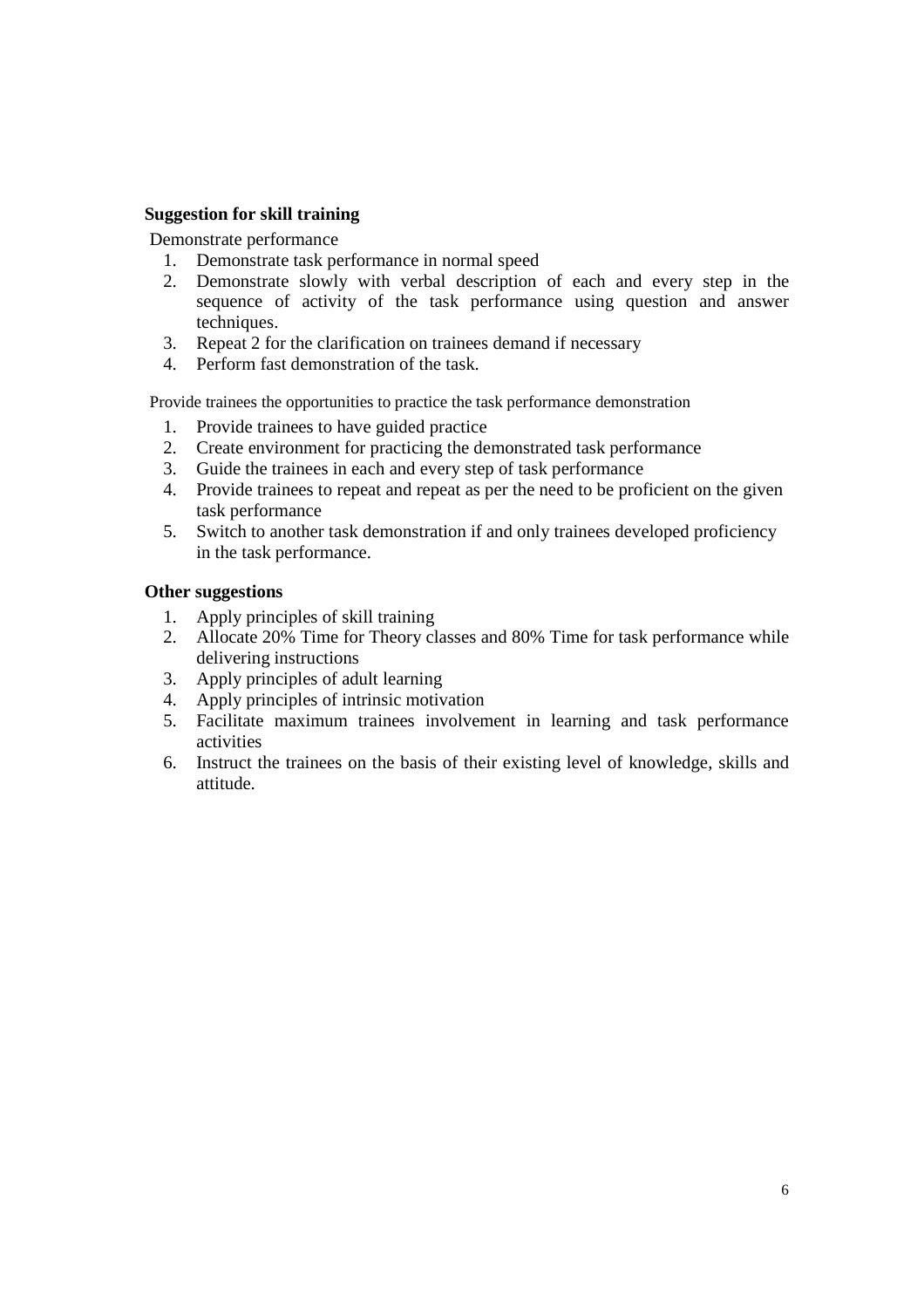#### **List of modules and sub modules**

#### **Module: 1: Growing coffee**

Sub module: 1: Coffee plant & plantation site selection

Sub module: 2. Nursery practices

Sub module: 3. Crop cycle and field management calendar

Sub module: 4. Field management & planting shade trees

Sub module: 5. Nutrition & fertilizer management

Sub module: 6. Pruning and tree management

#### **Module: 2. Coffee plant protection**

Sub module: 1. Pests and diseases

Sub module: 2. Natural enemies and IPM

#### **Module: 3. Harvesting and processing**

#### **Module: 4. Coffee quality**

Sub module: 1. Quality assessment

Sub module: 2. Quality and export standards

#### **Module: 5. Coffee marketing:**

Sub module: 1. Nepal's coffee market survey

Sub module: 2. Storage of coffee

Sub module: 3. packing coffee

Sub module: 4. Marketing Coffee

Sub module: 5. Coffee economics

#### **Module: 6. Common module**

Sub module: 1: Communication

Sub module: 2: Cooperative Education

Sub module: 3: Organic Practices

**Module: 7. Entrepreneurship Development**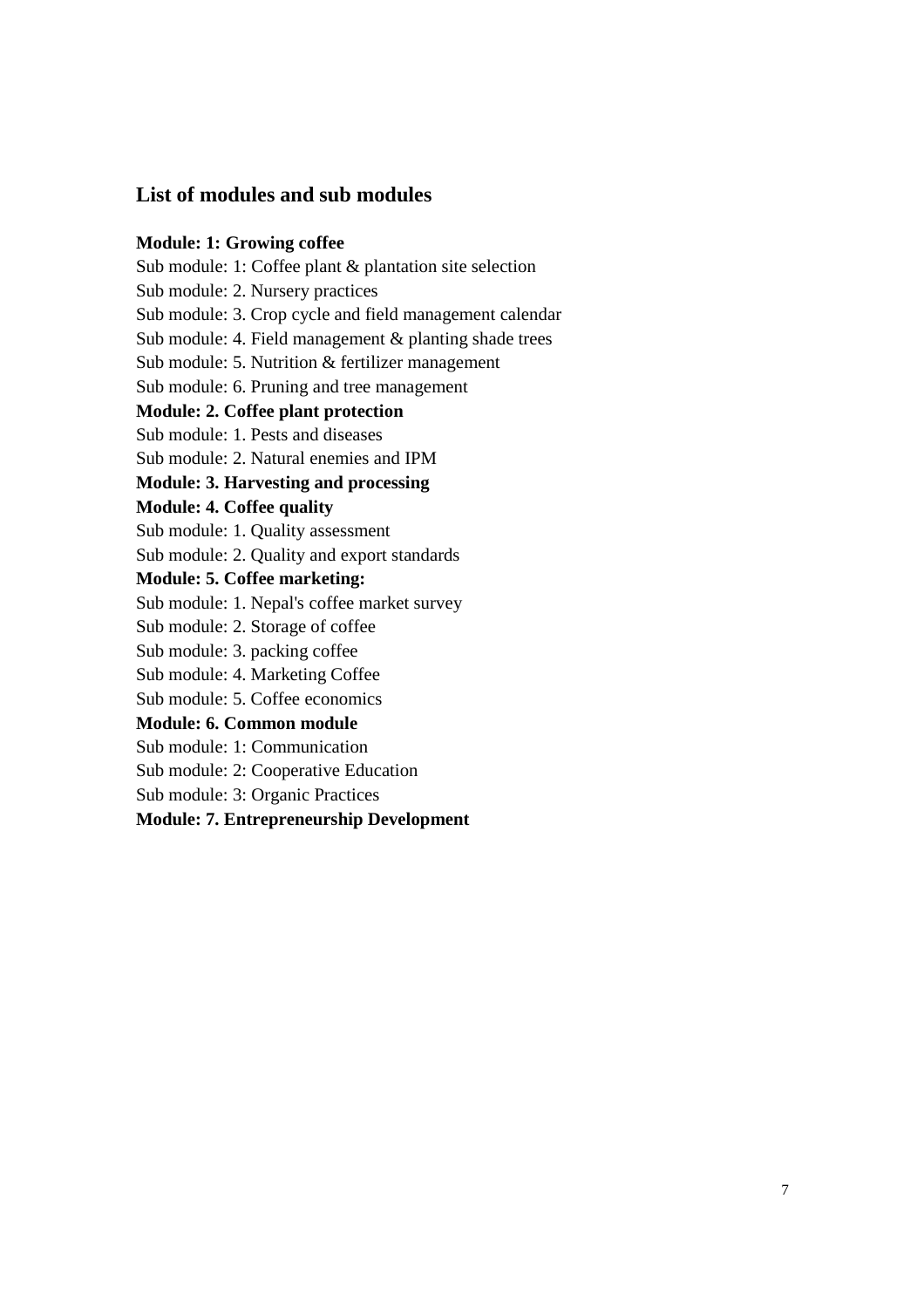## **Details of modules and sub modules**

| <b>Module:1: Growing coffee</b> |                                                                       |  |                                                                                                  |     |              |                |  |  |
|---------------------------------|-----------------------------------------------------------------------|--|--------------------------------------------------------------------------------------------------|-----|--------------|----------------|--|--|
|                                 |                                                                       |  | Description: It deals with the knowledge and skills related to growing coffee.                   |     |              |                |  |  |
|                                 | <b>Objectives:</b> After its completion the trainees will be able:    |  |                                                                                                  |     |              |                |  |  |
|                                 | To be familiar with coffee plant growth $&$ plantation site selection |  |                                                                                                  |     |              |                |  |  |
|                                 | To carry out nursery practices                                        |  |                                                                                                  |     |              |                |  |  |
|                                 | To prepare crop cycle and field management calendar                   |  |                                                                                                  |     |              |                |  |  |
|                                 | To perform field management & planting shade trees                    |  |                                                                                                  |     |              |                |  |  |
|                                 | To perform nutrition & fertilizer management<br>٠                     |  |                                                                                                  |     |              |                |  |  |
|                                 | To perform pruning and tree management                                |  |                                                                                                  |     |              |                |  |  |
|                                 | <b>Sub modules:</b>                                                   |  |                                                                                                  |     |              |                |  |  |
|                                 | 1: Coffee plant $\&$ plantation site selection                        |  |                                                                                                  |     |              |                |  |  |
|                                 | 2. Nursery practices                                                  |  |                                                                                                  |     |              |                |  |  |
|                                 | 3. Crop cycle and field management calendar                           |  |                                                                                                  |     |              |                |  |  |
|                                 | 4. Field management & planting shade trees                            |  |                                                                                                  |     |              |                |  |  |
|                                 | 5. Nutrition & fertilizer management                                  |  |                                                                                                  |     |              |                |  |  |
|                                 | 6. Pruning and tree management                                        |  |                                                                                                  |     |              |                |  |  |
|                                 | Sub module:1: Coffee plant & plantation site selection                |  |                                                                                                  |     |              |                |  |  |
|                                 |                                                                       |  | Description: It deals with the knowledge and skills related to coffee pant and selection of site |     |              |                |  |  |
|                                 | for its plantation                                                    |  |                                                                                                  |     |              |                |  |  |
|                                 |                                                                       |  | Objectives: After its completion the trainees will be able: To be Familiar with coffee growing.  |     |              |                |  |  |
|                                 | Be familiar with the history of coffee in Nepal                       |  |                                                                                                  |     |              |                |  |  |
|                                 | Be familiar with the factors affecting yield and quality<br>$\bullet$ |  |                                                                                                  |     |              |                |  |  |
|                                 | Be familiar with the varieties to plant<br>٠                          |  |                                                                                                  |     |              |                |  |  |
|                                 | Be familiar with the environment (site selection)<br>$\bullet$        |  |                                                                                                  |     |              |                |  |  |
|                                 | Be familiar with the temperature<br>٠                                 |  |                                                                                                  |     |              |                |  |  |
|                                 | Be familiar with the rainfall and water supply<br>٠                   |  |                                                                                                  |     |              |                |  |  |
|                                 | Be familiar with the soil type<br>٠                                   |  |                                                                                                  |     |              |                |  |  |
|                                 | Be familiar with the slope and aspect (slope % and direction)<br>٠    |  |                                                                                                  |     |              |                |  |  |
|                                 | Be familiar with the moisture management<br>$\bullet$                 |  |                                                                                                  |     |              |                |  |  |
|                                 | Be familiar with the coffee plant and its management<br>$\bullet$     |  |                                                                                                  |     |              |                |  |  |
|                                 | Be familiar with the root system<br>$\bullet$                         |  |                                                                                                  |     |              |                |  |  |
|                                 | Be familiar with the phenology (crop cycle)                           |  |                                                                                                  |     |              |                |  |  |
|                                 | Select site for coffee plantation                                     |  |                                                                                                  |     |              |                |  |  |
|                                 |                                                                       |  | Tasks: To fulfill the objective the trainees are expected to get proficiency on the following    |     |              |                |  |  |
|                                 | tasks/skills/steps together with their related technical knowledge:   |  |                                                                                                  |     |              |                |  |  |
|                                 |                                                                       |  | $Th.(13 hrs) + Pr.(13 hrs) = Tot.(26 hrs)$                                                       |     | Time(hrs)    |                |  |  |
| SN                              | Tasks or skills/ steps                                                |  | Related technical knowledge                                                                      | Th. | Pr.          | Tot.           |  |  |
| 1.                              | <b>State history of coffee in Nepal</b>                               |  | History of coffee in Nepal:                                                                      | 1   | $\mathbf{1}$ | $\overline{2}$ |  |  |
|                                 | Receive instruction                                                   |  | Concept, need, importance and<br>$\mathbf{v}$                                                    |     |              |                |  |  |
|                                 | Collect related reading                                               |  | application                                                                                      |     |              |                |  |  |
|                                 | materials                                                             |  | ❖ Relate dreading materials                                                                      |     |              |                |  |  |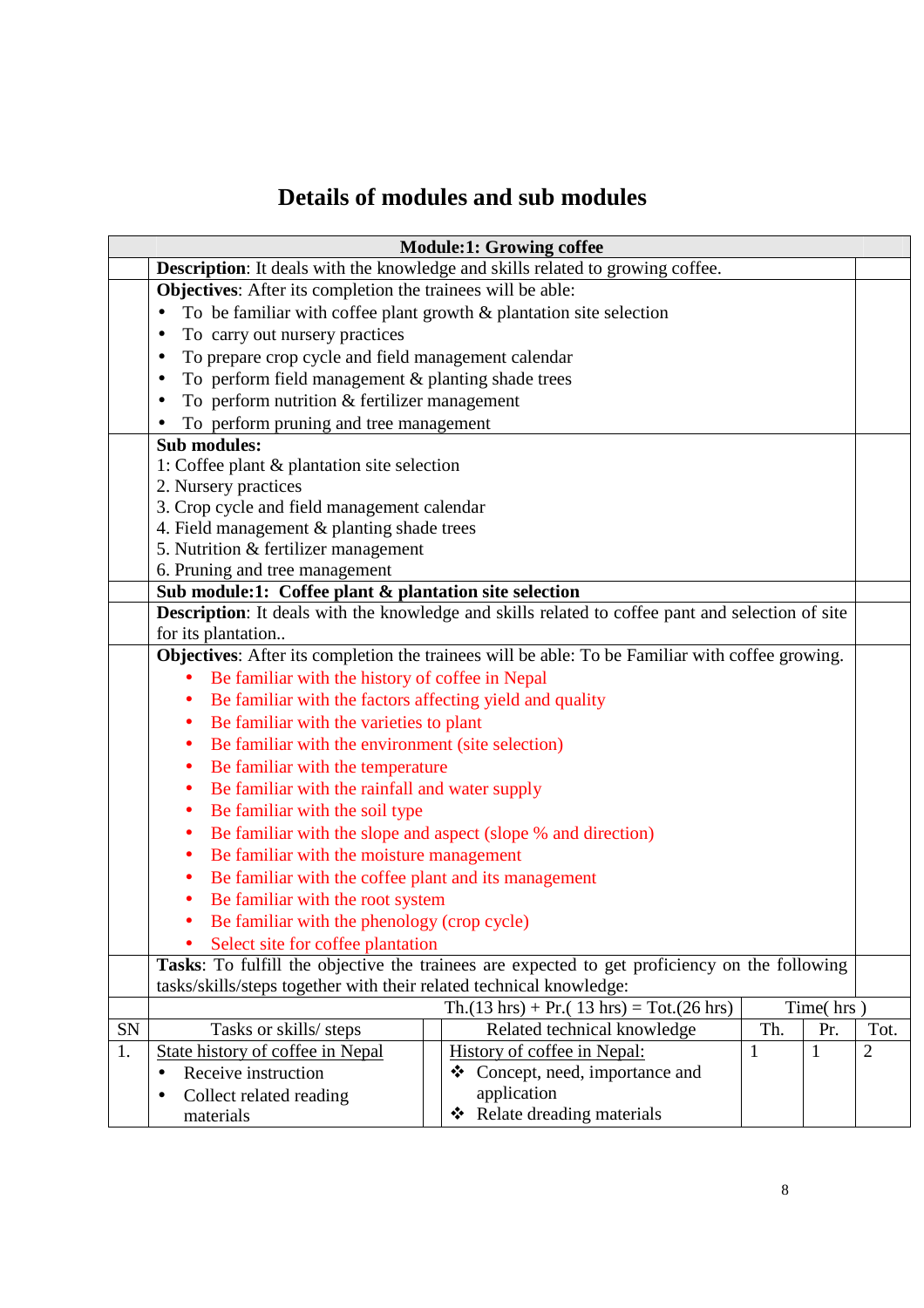|    | Study the related reading<br>materials<br>Analyze related reading<br>materials<br>Prepare an outline of the<br>history of coffee in Nepal<br>Take precautions                                                                                                                                                                 | ❖ Studying the related reading<br>materials<br>❖ Analyzing related reading<br>materials<br>❖ Preparing an outline of the history<br>of coffee in Nepal<br>❖ Precautions to be taken                                                                                                                                                                         |              |              |                |
|----|-------------------------------------------------------------------------------------------------------------------------------------------------------------------------------------------------------------------------------------------------------------------------------------------------------------------------------|-------------------------------------------------------------------------------------------------------------------------------------------------------------------------------------------------------------------------------------------------------------------------------------------------------------------------------------------------------------|--------------|--------------|----------------|
| 2. | Keep records<br>In list factors affecting yield and<br>quality of coffee<br>Receive instruction<br>Collect related reading<br>materials<br>Study the related reading<br>٠<br>materials<br>Analyze related reading<br>materials<br>Enlist factors affecting yield<br>and quality of coffee<br>Take precautions<br>Keep records | Factors affecting yield and quality of<br>coffee:<br>❖ Concept, need, importance and<br>application<br>❖ Related reading materials<br>Studying the related reading<br>materials<br>❖ Analyzing related reading<br>materials<br>❖ Enlisting factors affecting yield<br>and quality of coffee<br>❖ Precautions to be taken<br>$\triangleleft$ Records keeping | $\mathbf{1}$ | $\mathbf{1}$ | $\overline{2}$ |
| 3. | List/Identify varieties of coffee<br>plant<br>Receive instruction<br>Collect related reading<br>materials<br>Study the related reading<br>materials<br>Analyze related reading<br>٠<br>materials<br>Make list the varieties<br>Identify the coffee varieties<br>Take precautions<br>Keep records                              | Varieties of coffee plant:<br>❖ Concept, need, importance and<br>application<br>❖ Related reading materials<br>Studying the related reading<br>❖<br>materials<br>❖ Analyzing related reading<br>materials<br>Making list the varieties<br>* Identifying the coffee varieties<br>❖ Precautions to be taken<br>❖ Records keeping                              | 1            | $\mathbf{1}$ | 2              |
| 4. | State temperature nearly for<br>growing coffee<br>Receive instruction<br>Collect related reading<br>materials<br>Study the related reading<br>$\bullet$<br>materials<br>Analyze related reading<br>materials<br>state temperature necessary for                                                                               | Temperature for growing coffee<br>❖ Concept, need, importance and<br>application<br>Related reading materials<br>❖<br>Studying the related reading<br>❖<br>materials<br>Analyzing related reading<br>❖<br>materials<br>❖ temperature for growing coffee<br>Precautions to be taken<br>❖<br>❖ Records keeping                                                | 1            | $\mathbf{1}$ | $\overline{2}$ |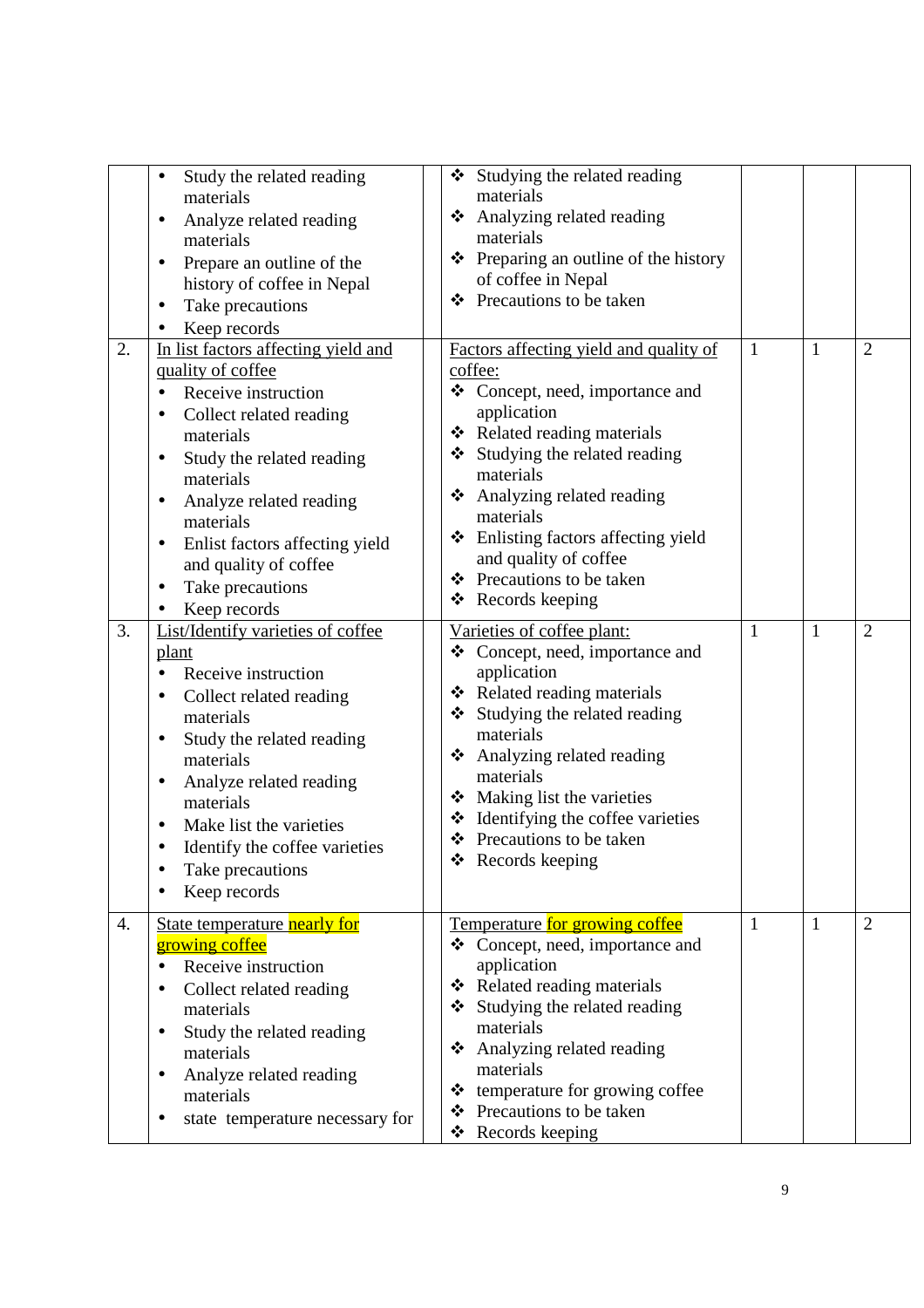|    | growing coffee<br>Take precautions<br>Keep records                                                                                                                                                                                                                                                                                                                                                                                 |                                                                                                                                                                                                                                                                                                                                                                                                   |   |              |                |
|----|------------------------------------------------------------------------------------------------------------------------------------------------------------------------------------------------------------------------------------------------------------------------------------------------------------------------------------------------------------------------------------------------------------------------------------|---------------------------------------------------------------------------------------------------------------------------------------------------------------------------------------------------------------------------------------------------------------------------------------------------------------------------------------------------------------------------------------------------|---|--------------|----------------|
| 5. | In list rainfall and water supply<br>needs for coffee growing<br>Receive instruction<br>Collect related reading<br>materials<br>Study the related reading<br>٠<br>materials<br>Analyze the related reading<br>materials<br>In list rainfall and water supply<br>$\bullet$<br>needs for growing coffee<br>Take precautions<br>Keep records                                                                                          | Rainfall and water supply:<br>❖ Concept, need, importance and<br>application<br>Collecting related reading<br>❖<br>materials<br>Studying the related reading<br>❖<br>materials<br>Analyzing the related reading<br>❖<br>materials<br>State is listing rainfall and water supply<br>needs for growing coffee<br>Precautions to be taken<br>❖<br>Records keeping<br>❖                               | 1 | 1            | $\overline{2}$ |
| 6. | Specify soil type, necessary for<br>growing coffee<br>Receive instruction<br>Collect related reading<br>materials<br>Study the related reading<br>٠<br>materials<br>Analyze the related reading<br>٠<br>materials<br>Be familiar with the soil type<br>$\bullet$<br>for growing coffee<br>Take precautions<br>Keep records                                                                                                         | Soil type:<br>❖ Concept, need, importance and<br>application<br>Collecting related reading<br>❖<br>materials<br>❖ Studying the related reading<br>materials<br>Analyzing the related reading<br>❖<br>materials<br>❖ Specifying necessary the soil type<br>for growing coffee<br>Precautions to be taken<br>❖<br>Records keeping<br>❖                                                              | 1 | $\mathbf{1}$ | $\overline{2}$ |
| 7. | <u>Identify slope and aspect (slope %</u><br>and direction) necessary for<br>growing coffee<br>Receive instruction<br>$\bullet$<br>Collect related reading<br>materials<br>Study the related reading<br>٠<br>materials<br>Analyze the related reading<br>$\bullet$<br>materials<br>Identify/list slope and aspect<br>$\bullet$<br>(slope % and direction)<br>necessary for growing coffee<br>Take precautions<br>٠<br>Keep records | Slope and aspect (slope % and<br>direction):<br>❖ Concept, need, importance and<br>application<br>❖ Collecting related reading<br>materials<br>Studying the related reading<br>❖<br>materials<br>Analyzing the related reading<br>❖<br>materials<br>listing slope and aspect (slope %<br>❖<br>and direction) necessary for<br>growing coffee<br>❖ Precautions to be taken<br>Records keeping<br>❖ | 1 | $\mathbf{1}$ | $\overline{2}$ |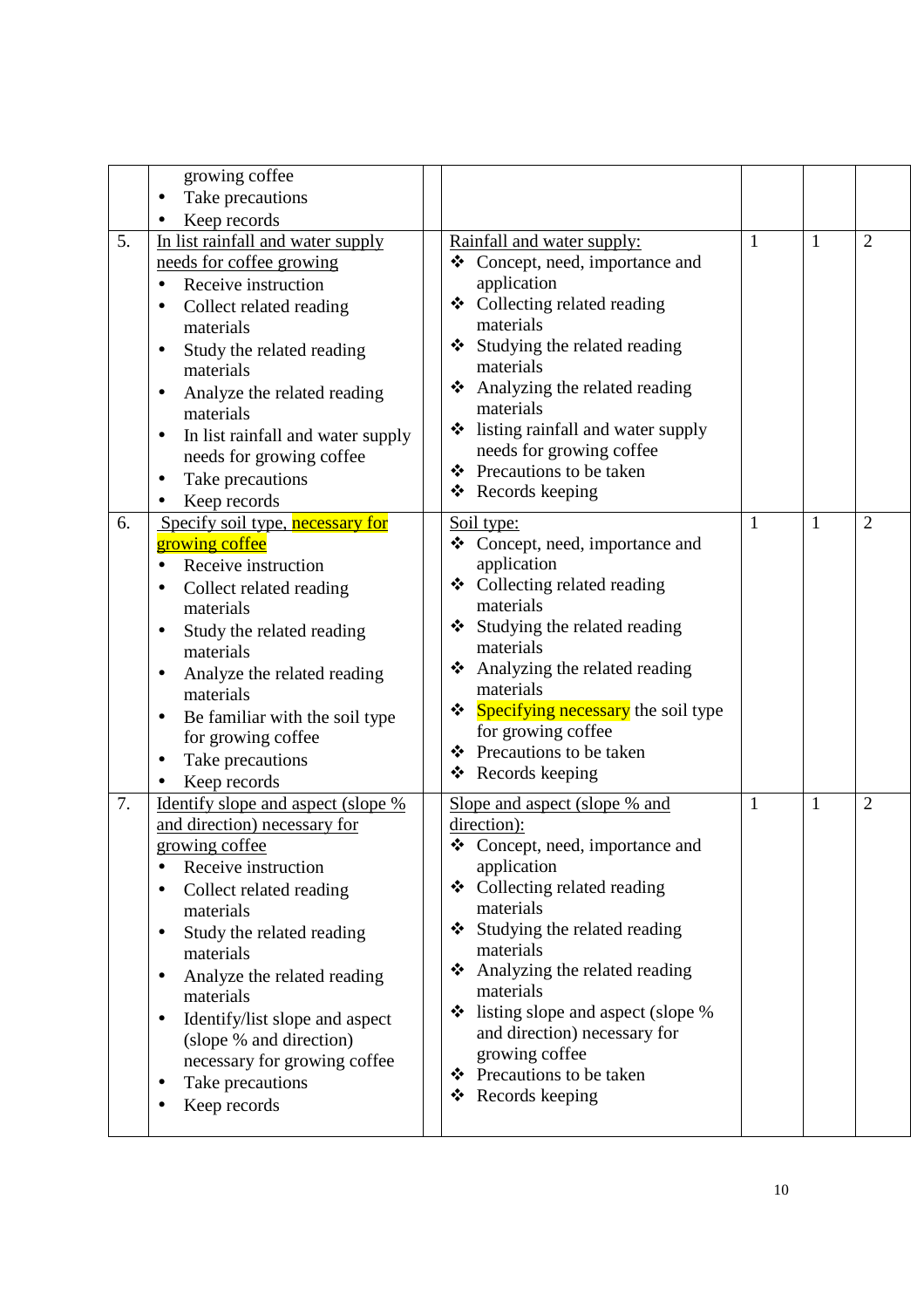| 8.  | Write concept of moisture<br>management<br>Receive instruction<br>Collect related reading<br>materials<br>Study the related reading<br>$\bullet$<br>materials<br>Analyze the related reading<br>materials<br>write concept of moisture<br>$\bullet$<br>management needs for growing<br>coffee<br>Take precautions<br>$\bullet$<br>Keep records                              | Concept of moisture management:<br>Concept, need, importance and<br>❖<br>application<br>❖ Collecting related reading<br>materials<br>Studying the related reading<br>❖<br>materials<br>Analyzing the related reading<br>❖<br>materials<br>$\div$ moisture management needs for<br>growing coffee<br>❖ Precautions to be taken<br>❖ Records keeping                     | 1              | 1              | $\overline{2}$ |
|-----|-----------------------------------------------------------------------------------------------------------------------------------------------------------------------------------------------------------------------------------------------------------------------------------------------------------------------------------------------------------------------------|------------------------------------------------------------------------------------------------------------------------------------------------------------------------------------------------------------------------------------------------------------------------------------------------------------------------------------------------------------------------|----------------|----------------|----------------|
| 9.  | Identify coffee plant and state its<br>management<br>Receive instruction<br>Collect related reading<br>materials<br>Study the related reading<br>materials<br>Analyze the related reading<br>٠<br>materials<br>Observe the coffee plant<br>$\bullet$<br>Identify coffee plant and state<br>$\bullet$<br>its management<br>Take precautions<br>Keep records                  | Coffee plant and its management:<br>Concept, need, importance and<br>❖<br>application<br>❖ Related reading materials<br>Studying the related reading<br>❖<br>materials<br>Analyzing the related reading<br>❖<br>materials<br>❖ Observing the coffee plant<br>$\div$ coffee plant and its management<br>Precautions to be taken<br>❖<br>$\triangleleft$ Records keeping | $\overline{2}$ | $\overline{2}$ | $\overline{4}$ |
| 10. | Identify root system of coffee plant<br>Receive instruction<br>Collect related reading<br>materials<br>Study the related reading<br>$\bullet$<br>materials<br>Analyze the related reading<br>$\bullet$<br>materials<br>Observe the root system of<br>٠<br>coffee plant<br>Identify the root system of<br>$\bullet$<br>coffee plant<br>Take precautions<br>٠<br>Keep records | Root system:<br>Concept, need, importance and<br>❖<br>application<br>Related reading materials<br>❖<br>Studying the related reading<br>❖<br>materials<br>Analyzing the related reading<br>❖<br>materials<br>$\triangle$ Observing the root system of<br>coffee plant<br>the root system of coffee plant<br>❖<br>Precautions to be taken<br>❖<br>Records keeping<br>❖   | 1              | $\mathbf{1}$   | $\overline{2}$ |
| 11. | Draw/state phenology (crop cycle)<br>of coffee                                                                                                                                                                                                                                                                                                                              | <u>Phenology (crop cycle) of coffee:</u><br>❖ Concept, need, importance and                                                                                                                                                                                                                                                                                            | 0.5            | 0.5            | 1              |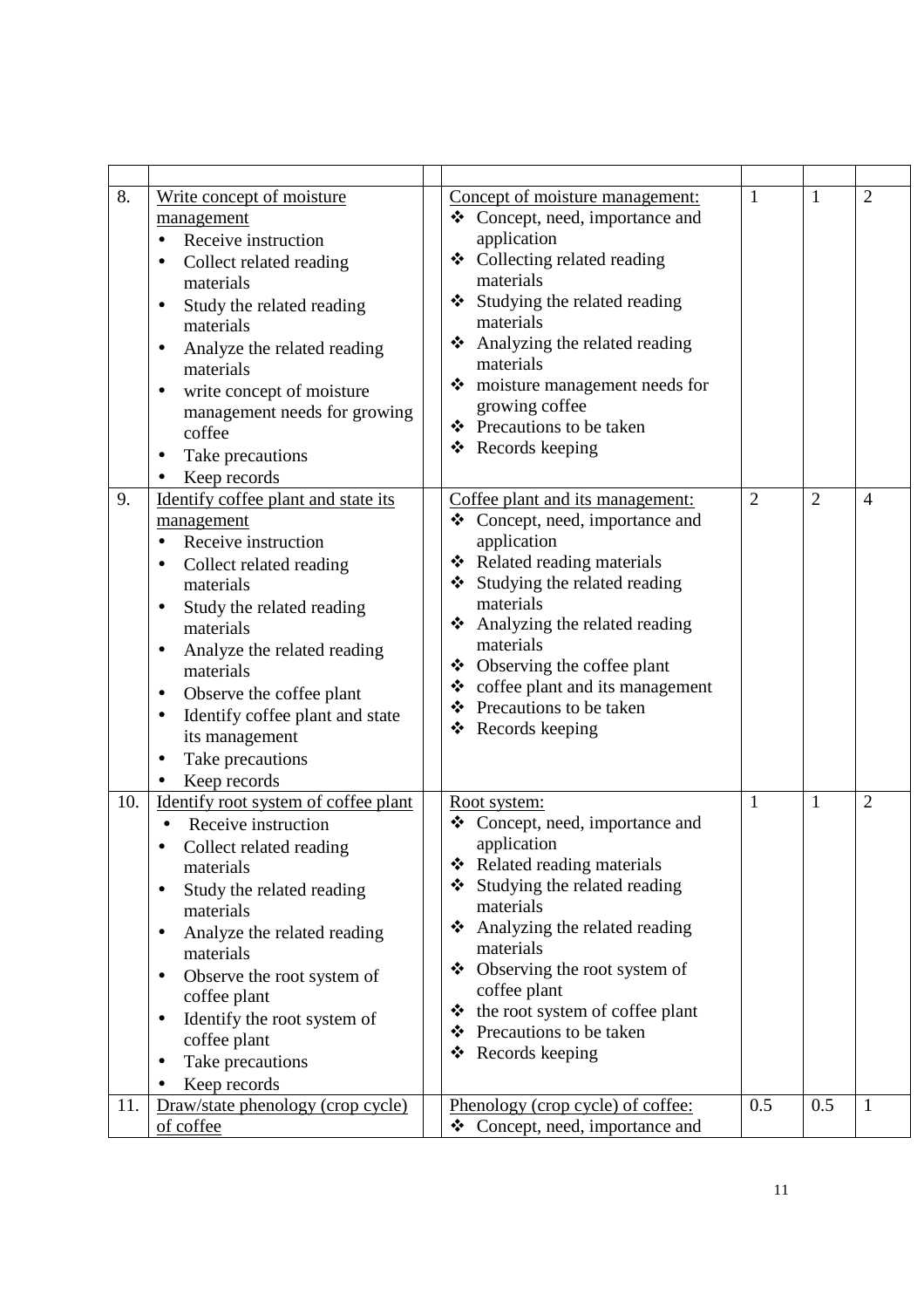|     | Receive instruction<br>$\bullet$<br>Collect related reading<br>materials<br>Study the related reading<br>$\bullet$<br>materials<br>Analyze the related reading<br>materials<br>draw/state phenology (crop<br>٠<br>cycle) of coffee<br>Take precautions<br>Keep records                                               | application<br>❖ Related reading materials<br>Studying the related reading<br>materials<br>Analyzing the related reading<br>❖<br>materials<br>$\triangleleft$ phenology (crop cycle) of coffee<br>❖ Precautions to be taken<br>❖ Records keeping                                                                                                                      |           |  |  |
|-----|----------------------------------------------------------------------------------------------------------------------------------------------------------------------------------------------------------------------------------------------------------------------------------------------------------------------|-----------------------------------------------------------------------------------------------------------------------------------------------------------------------------------------------------------------------------------------------------------------------------------------------------------------------------------------------------------------------|-----------|--|--|
| 12. | Select site for coffee plantation<br>Receive instruction<br>$\bullet$<br>Enlist site selection criteria for<br>coffee plantation<br>Visit site<br>$\bullet$<br>Evaluate the site in the light of<br>the site selection criteria listed<br>Select site for coffee plantation<br>٠<br>Take precautions<br>Keep records | 1.5<br>Selecting site for coffee plantation<br>Concept, need, importance and<br>❖<br>application<br>Site selection criteria for coffee<br>plantation<br>❖ Visiting the site<br>$\triangleleft$ Evaluating the site in the light of<br>the site selection criteria listed<br>Selecting site for coffee plantation<br>Precautions to be taken<br>❖<br>❖ Records keeping | 1.5<br>3  |  |  |
|     |                                                                                                                                                                                                                                                                                                                      | Total:<br>13<br><b>Sub module: 2: Nursery practices</b>                                                                                                                                                                                                                                                                                                               | 13<br>26  |  |  |
|     |                                                                                                                                                                                                                                                                                                                      | Description: It deals with the knowledge and skills related to nursery practices for growing                                                                                                                                                                                                                                                                          |           |  |  |
|     | coffee.                                                                                                                                                                                                                                                                                                              |                                                                                                                                                                                                                                                                                                                                                                       |           |  |  |
|     | Objectives: After its completion the trainees will be able:                                                                                                                                                                                                                                                          |                                                                                                                                                                                                                                                                                                                                                                       |           |  |  |
|     | To list/explain coffee nursery practices<br>$\bullet$                                                                                                                                                                                                                                                                |                                                                                                                                                                                                                                                                                                                                                                       |           |  |  |
|     | To starting the nursery                                                                                                                                                                                                                                                                                              |                                                                                                                                                                                                                                                                                                                                                                       |           |  |  |
|     | To select the seed                                                                                                                                                                                                                                                                                                   |                                                                                                                                                                                                                                                                                                                                                                       |           |  |  |
|     | To keep records                                                                                                                                                                                                                                                                                                      |                                                                                                                                                                                                                                                                                                                                                                       |           |  |  |
|     |                                                                                                                                                                                                                                                                                                                      |                                                                                                                                                                                                                                                                                                                                                                       |           |  |  |
|     | To maintain nursery record book                                                                                                                                                                                                                                                                                      |                                                                                                                                                                                                                                                                                                                                                                       |           |  |  |
|     | To prepare nursery management calendar                                                                                                                                                                                                                                                                               |                                                                                                                                                                                                                                                                                                                                                                       |           |  |  |
|     | To specify/determine when to start the nursery<br>To calculate the amount of seed and the area required                                                                                                                                                                                                              |                                                                                                                                                                                                                                                                                                                                                                       |           |  |  |
|     | To build the nursery shelter and beds                                                                                                                                                                                                                                                                                |                                                                                                                                                                                                                                                                                                                                                                       |           |  |  |
|     | To plant the seed                                                                                                                                                                                                                                                                                                    |                                                                                                                                                                                                                                                                                                                                                                       |           |  |  |
|     | To transplant into bags                                                                                                                                                                                                                                                                                              |                                                                                                                                                                                                                                                                                                                                                                       |           |  |  |
|     | To prepare potting mixture                                                                                                                                                                                                                                                                                           |                                                                                                                                                                                                                                                                                                                                                                       |           |  |  |
|     | To manage nursery diseases and pests                                                                                                                                                                                                                                                                                 |                                                                                                                                                                                                                                                                                                                                                                       |           |  |  |
|     |                                                                                                                                                                                                                                                                                                                      | Tasks: To fulfill the objective the trainees are expected to get proficiency on the following                                                                                                                                                                                                                                                                         |           |  |  |
|     | tasks/skills/steps together with their related technical knowledge:                                                                                                                                                                                                                                                  | $\text{Th.}(13 \text{ hrs}) + \text{Pr.}(26 \text{hrs}) = \text{Tot.}(39 \text{ hrs})$                                                                                                                                                                                                                                                                                | Time(hrs) |  |  |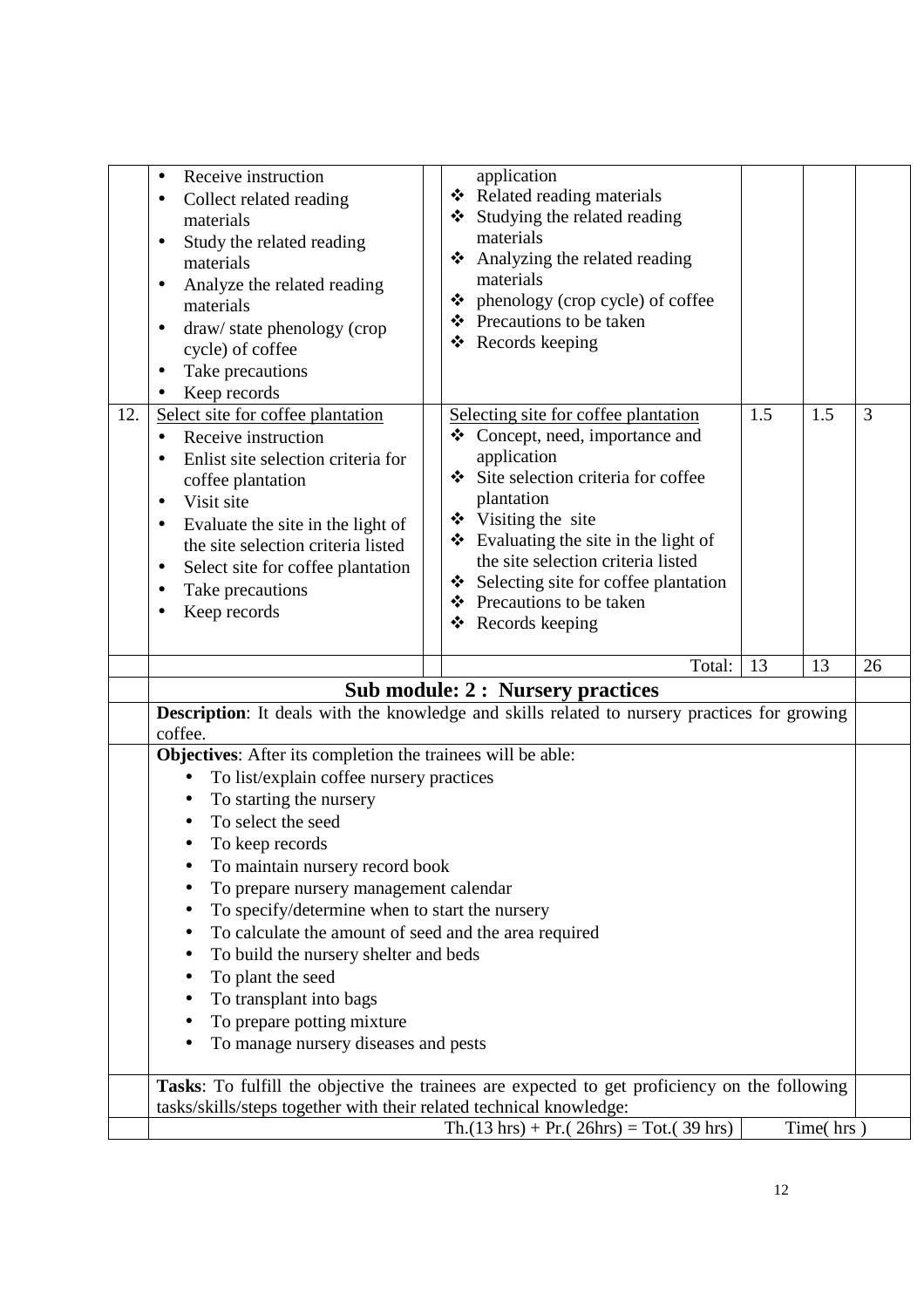| ${\rm SN}$ | Tasks or skills/ steps                      | Related technical knowledge                                     | Th.          | Pr.            | Tot. |
|------------|---------------------------------------------|-----------------------------------------------------------------|--------------|----------------|------|
| 1.         | <b>List/Explain nursery practices</b>       | Coffee nursery practices:                                       | 1            | $\overline{2}$ | 3    |
|            | Receive instruction                         | ❖ Concept, need, importance and                                 |              |                |      |
|            | Collect related reading                     | application                                                     |              |                |      |
|            | materials                                   | ❖ Related reading materials                                     |              |                |      |
|            | Study the related reading<br>$\bullet$      | ❖ Studying the related reading                                  |              |                |      |
|            | materials                                   | materials                                                       |              |                |      |
|            | Analyze the related reading                 | Analyzing the related reading<br>❖                              |              |                |      |
|            | materials                                   | materials                                                       |              |                |      |
|            | Enlist coffee nursery practices<br>٠        | Enlisting coffee nursery practices<br>❖                         |              |                |      |
|            | Explain coffee nursery                      | ❖ explanation of coffee nursery                                 |              |                |      |
|            | practices                                   | practices                                                       |              |                |      |
|            | Take precautions<br>$\bullet$               | ❖ Precautions to be taken                                       |              |                |      |
|            | Keep records                                | ❖ Records keeping                                               |              |                |      |
| 2.         | <b>Planfor Nursery Establishment</b>        | Planning/Nursery Establishment:                                 | 1            | $\overline{2}$ | 3    |
|            | Receive instruction<br>$\bullet$            | Concept, need, importance and<br>❖                              |              |                |      |
|            | Plan nursery                                | application                                                     |              |                |      |
|            | Layout nursery                              | ❖ Planning nursery                                              |              |                |      |
|            | Take precautions                            | ❖ Laying out nursery                                            |              |                |      |
|            | Keep records                                | Starting nursery<br>❖                                           |              |                |      |
|            |                                             | Precautions to be taken<br>❖                                    |              |                |      |
|            |                                             | ❖ Records keeping                                               |              |                |      |
| 3.         | Select the seed                             | Selecting the seed:                                             | $\mathbf{1}$ | $\overline{2}$ | 3    |
|            | Receive instruction<br>$\bullet$            | Concept, need, importance and<br>❖                              |              |                |      |
|            | Identify seeds<br>$\bullet$                 | application                                                     |              |                |      |
|            | Enlist seed selection criteria              | $\div$ Identifying seeds                                        |              |                |      |
|            | Evaluate the seeds against the<br>$\bullet$ | ❖ Enlisting seed selection criteria                             |              |                |      |
|            | selection criteria                          | $\div$ Evaluating the seeds against the                         |              |                |      |
|            | Select the seeds<br>$\bullet$               | selection criteria                                              |              |                |      |
|            | Take precautions                            | $\div$ Selecting the seeds                                      |              |                |      |
|            | Keep records                                | ❖ Precautions to be taken                                       |              |                |      |
|            |                                             | Records keeping                                                 |              |                |      |
| Δ          | Keep records                                | Keeping records:                                                | $\mathbf{1}$ | $\overline{2}$ | 3    |
|            | Receive instruction<br>$\bullet$            | ❖ Concept, need, importance and                                 |              |                |      |
|            | Obtain samples of records to be             | application                                                     |              |                |      |
|            | kept                                        | Samples of records to be kept<br>❖<br>Studying the samples<br>❖ |              |                |      |
|            | Study the samples                           | ❖ Components of records                                         |              |                |      |
|            | Identify components of records              | ❖ Collecting related information                                |              |                |      |
|            | Collect related information<br>$\bullet$    | related to each component of the                                |              |                |      |
|            | related to each component of                | formats                                                         |              |                |      |
|            | the formats                                 | Feeding the information on the<br>❖                             |              |                |      |
|            | Feed the information on the<br>$\bullet$    | formats                                                         |              |                |      |
|            | formats                                     | Editing the records<br>❖                                        |              |                |      |
|            | Edit the records                            | Finalizing the records<br>❖                                     |              |                |      |
|            | Finalize the records                        | Precautions to be taken<br>❖                                    |              |                |      |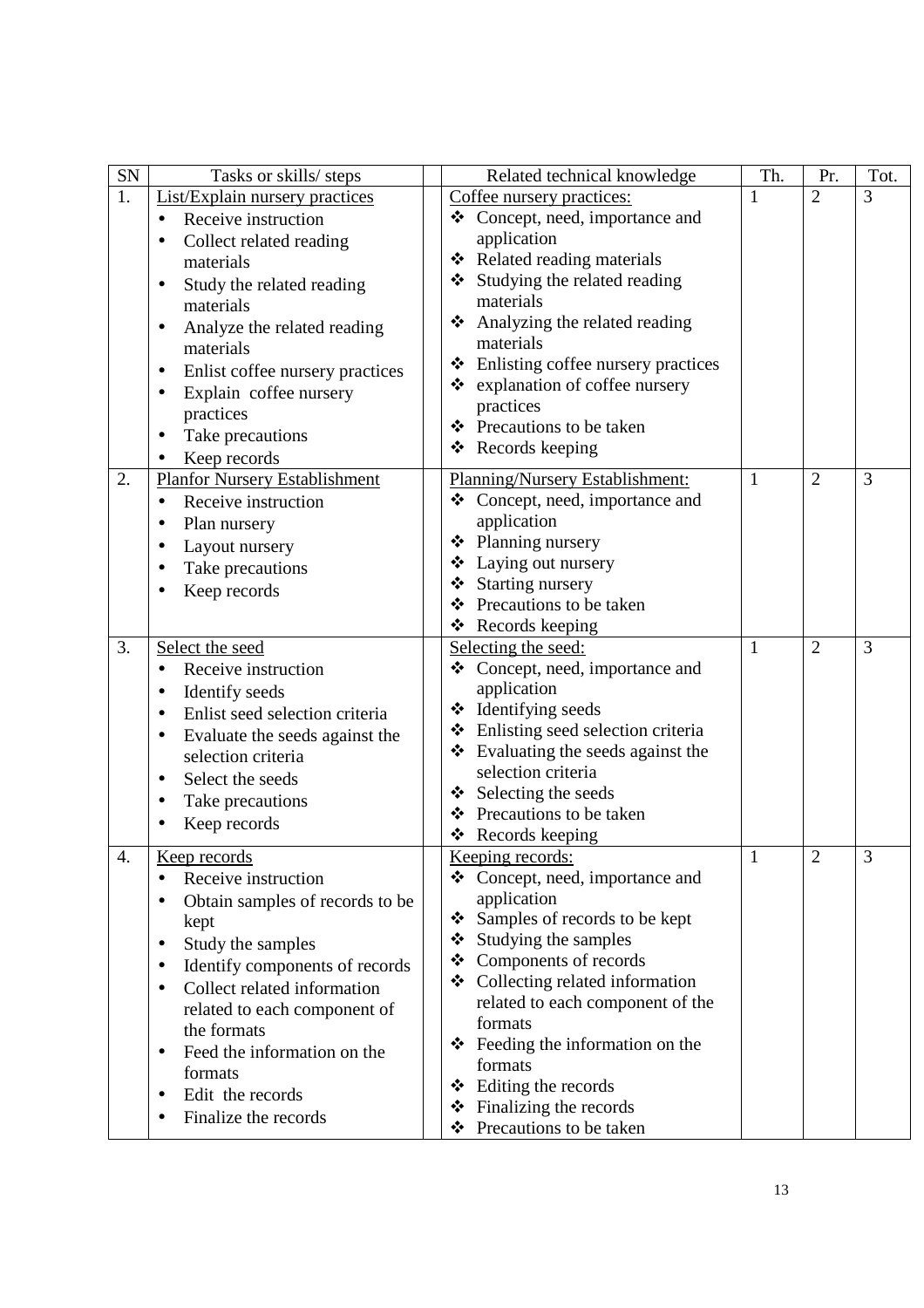|    | Take precautions<br>$\bullet$                            | ❖ Records keeping                                                            |   |                |   |
|----|----------------------------------------------------------|------------------------------------------------------------------------------|---|----------------|---|
|    | Keep records                                             |                                                                              |   |                |   |
|    |                                                          |                                                                              |   |                |   |
| 5. | Maintain nursery record book                             | Maintaining nursery record book:                                             | 1 | $\overline{2}$ | 3 |
|    | Receive instruction                                      |                                                                              |   |                |   |
|    | Obtain sample of nursery                                 | Concept, need, importance and                                                |   |                |   |
|    | record book                                              | application                                                                  |   |                |   |
|    | Study the sample nursery<br>٠                            | Sample of nursery record book<br>❖                                           |   |                |   |
|    | record book                                              | Studying the sample nursery                                                  |   |                |   |
|    | Identify components of<br>$\bullet$                      | record book                                                                  |   |                |   |
|    | nursery record book                                      | * Identifying components of nursery                                          |   |                |   |
|    | Collect information related for<br>$\bullet$             | record book                                                                  |   |                |   |
|    | each component of the nursery                            | ❖ Collecting information related for                                         |   |                |   |
|    | record book                                              | each component of the nursery                                                |   |                |   |
|    | Feed the information on the<br>$\bullet$                 | record book                                                                  |   |                |   |
|    | nursery record book                                      | $\div$ Feeding the information on the                                        |   |                |   |
|    | Edit the nursery record book<br>$\bullet$                | nursery record book<br>❖                                                     |   |                |   |
|    | Finalize the nursery record<br>$\bullet$                 | Editing the nursery record book<br>$\div$ Finalizing the nursery record book |   |                |   |
|    | book                                                     | Maintaining the nursery record                                               |   |                |   |
|    | Maintain the nursery record                              | book                                                                         |   |                |   |
|    | book                                                     | ❖ Precautions to be taken                                                    |   |                |   |
|    | Take precautions<br>$\bullet$                            | ❖ Records keeping                                                            |   |                |   |
|    | Keep records                                             |                                                                              |   |                |   |
|    |                                                          |                                                                              |   |                |   |
| 6. | Prepare nursery management                               | <b>Preparing nursery management</b>                                          | 1 | $\overline{2}$ | 3 |
|    | calendar                                                 | calendar:                                                                    |   |                |   |
|    | Receive instruction                                      | ❖ Concept, need, importance and                                              |   |                |   |
|    | Obtain sample of nursery                                 | application                                                                  |   |                |   |
|    | management calendar                                      | Sample of nursery management<br>❖                                            |   |                |   |
|    | Study the sample nursery<br>$\bullet$                    | calendar                                                                     |   |                |   |
|    | management calendar                                      | ❖ Studying the sample nursery                                                |   |                |   |
|    | Identify components of<br>$\bullet$                      | management calendar                                                          |   |                |   |
|    | nursery management calendar                              | Identifying components of nursery<br>❖                                       |   |                |   |
|    | Collect information related for                          | management calendar                                                          |   |                |   |
|    | each component of the nursery                            | $\div$ Collecting information related for                                    |   |                |   |
|    | management calendar                                      | each component of the nursery                                                |   |                |   |
|    | Feed the information on the<br>$\bullet$                 | management calendar                                                          |   |                |   |
|    | nursery management calendar                              | Feeding the information on the<br>❖                                          |   |                |   |
|    | Prepare a nursery management<br>$\bullet$                | nursery management calendar                                                  |   |                |   |
|    | calendar                                                 | ❖ Preparing a nursery management                                             |   |                |   |
|    | Edit the nursery management<br>$\bullet$                 | calendar including Weeding,                                                  |   |                |   |
|    | calendar                                                 | shade, moisture, nutrient                                                    |   |                |   |
|    | Finalize the nursery<br>$\bullet$                        | management, etc                                                              |   |                |   |
|    | management calendar                                      | ❖ Editing the nursery management<br>calendar                                 |   |                |   |
|    | Maintain the nursery<br>$\bullet$<br>management calendar | Finalizing the nursery<br>❖                                                  |   |                |   |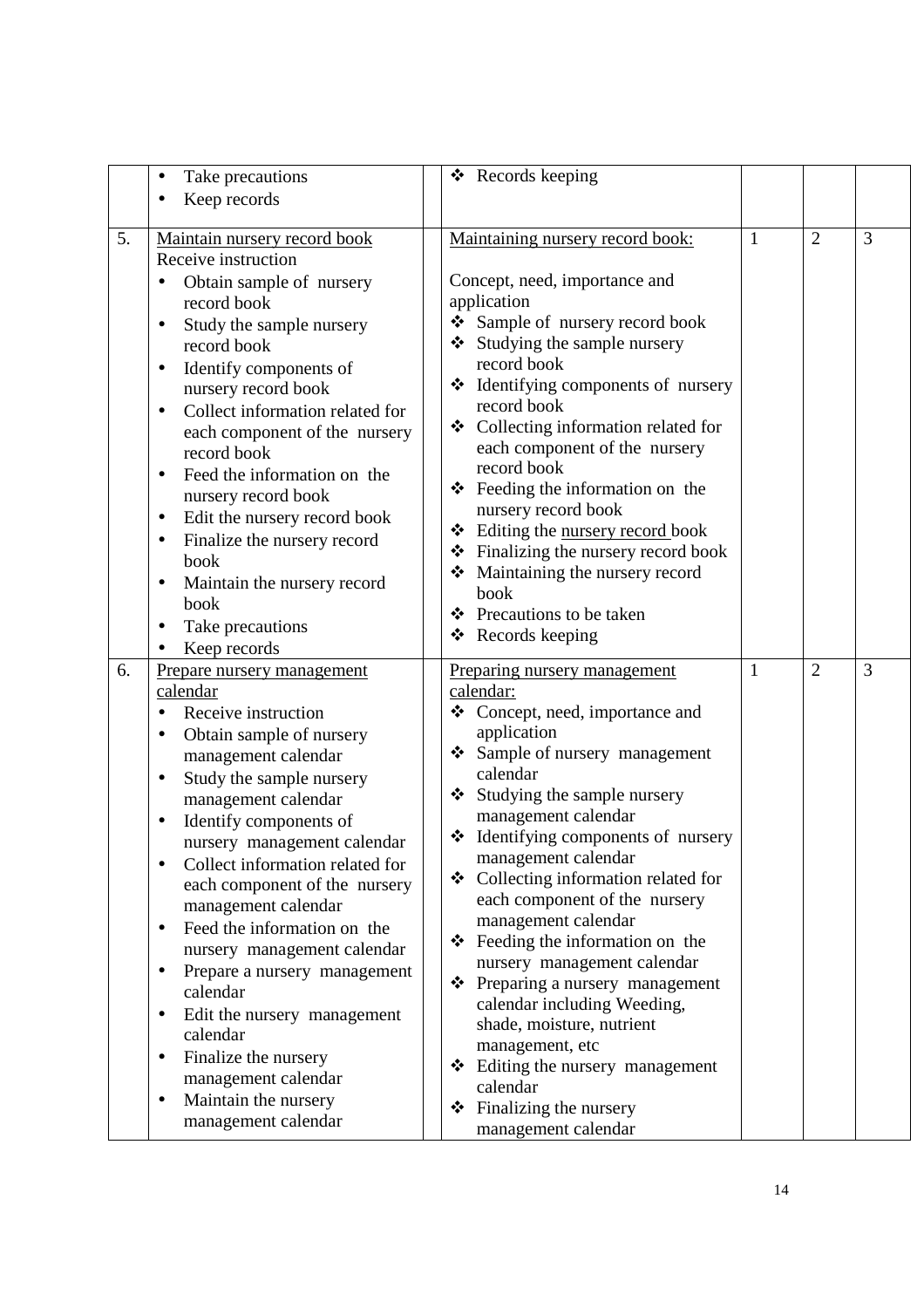|    | Take precautions<br>$\bullet$                                   |   | Maintaining the nursery<br>❖                      |              |                |   |
|----|-----------------------------------------------------------------|---|---------------------------------------------------|--------------|----------------|---|
|    | Keep records                                                    |   | management calendar                               |              |                |   |
|    |                                                                 |   | ❖ Precautions to be taken                         |              |                |   |
|    |                                                                 |   | $\triangleleft$ Records keeping                   |              |                |   |
| 7. | Specify/determine when to start the                             |   | Specifying/determining when to start              | 1            | $\overline{2}$ | 3 |
|    | nursery                                                         |   | the nursery:                                      |              |                |   |
|    | Receive instruction                                             |   | ❖ Concept, need, importance and                   |              |                |   |
|    | Identify location to start the                                  |   | application                                       |              |                |   |
|    | nursery                                                         |   | Identifying location to start the<br>❖            |              |                |   |
|    | Identify season to start the                                    |   | nursery                                           |              |                |   |
|    | nursery                                                         |   | Hentify season to start the nursery               |              |                |   |
|    | Identify month to start the<br>$\bullet$                        |   | $\triangleleft$ Identifying month to start the    |              |                |   |
|    | nursery                                                         |   | nursery                                           |              |                |   |
|    | Identify day to start the nursery<br>٠                          |   | * Identifying day to start the nursery            |              |                |   |
|    | Identify time to start the<br>$\bullet$                         |   | $\bullet$ Identifying time to start the           |              |                |   |
|    | nursery                                                         |   | nursery                                           |              |                |   |
|    | Specify/determine when to start                                 |   | Specifying/determining when to<br>❖               |              |                |   |
|    | the nursery                                                     |   | start the nursery                                 |              |                |   |
|    |                                                                 |   | ❖ Calendaring the plan to start the               |              |                |   |
|    | Calendar the plan to start the<br>٠                             |   | nursery                                           |              |                |   |
|    | nursery                                                         |   | ❖ Precautions to be taken                         |              |                |   |
|    | Take precautions                                                |   | $\triangleleft$ Records keeping                   |              |                |   |
| 8. | Keep records                                                    |   |                                                   |              | $\overline{2}$ | 3 |
|    | Calculate the amount of seed and                                |   | Calculating the amount of seed and the            | 1            |                |   |
|    | the area required                                               |   | area required:<br>❖ Concept, need, importance and |              |                |   |
|    | Receive instruction                                             |   | application                                       |              |                |   |
|    | List formula for calculating the<br>amount of seed and the area |   | $\div$ Formula for calculating the                |              |                |   |
|    | required                                                        |   | amount of seed and the area                       |              |                |   |
|    |                                                                 |   | required                                          |              |                |   |
|    | Calculate the amount of seed<br>$\bullet$                       |   | ❖ Calculating the amount of seed and              |              |                |   |
|    | and the area required                                           |   | the area required                                 |              |                |   |
|    | Take precautions                                                |   | ❖ Precautions to be taken                         |              |                |   |
|    | Keep records                                                    |   | $\triangleleft$ Records keeping                   |              |                |   |
| 9. | Build the nursery shelter and beds                              |   | Building the nursery shelter and beds:            | $\mathbf{1}$ | $\overline{2}$ | 3 |
|    | Receive instruction<br>$\bullet$                                |   | Concept, need, importance and<br>❖                |              |                |   |
|    | Collect necessary tools,<br>$\bullet$                           |   | application                                       |              |                |   |
|    | materials, and equipment                                        |   | ❖ Collecting necessary tools,                     |              |                |   |
|    | necessary to build nursery                                      |   | materials, and equipment                          |              |                |   |
|    | shelter and beds                                                |   | necessary to build nursery shelter                |              |                |   |
|    | Prepare for building nursery<br>$\bullet$                       |   | and beds                                          |              |                |   |
|    | shelter and beds                                                |   | Preparing for building nursery<br>❖               |              |                |   |
|    | Build the nursery beds<br>$\bullet$                             |   | shelter and beds                                  |              |                |   |
|    | Build the nursery shelter<br>٠                                  |   | Building the nursery beds<br>❖                    |              |                |   |
|    | Take precautions<br>٠                                           | ❖ | Building the nursery shelter                      |              |                |   |
|    | Keep records                                                    |   | Precautions to be taken<br>❖                      |              |                |   |
|    |                                                                 |   | Records keeping<br>❖                              |              |                |   |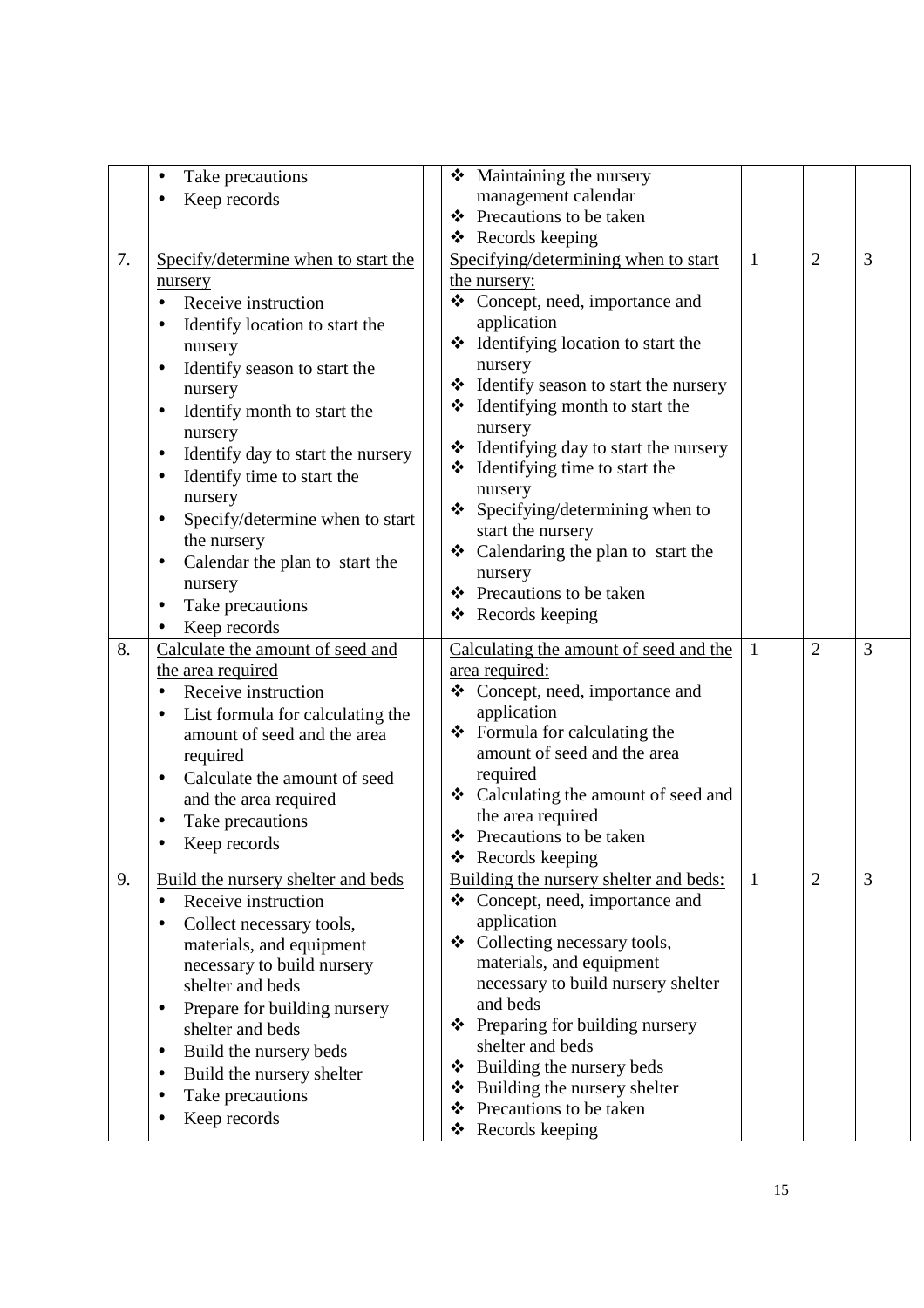| 10. | Plant the seed<br>Receive instruction<br>$\bullet$<br>Obtain seeds<br>Prepare seeds<br>Prepare place to plant/show the<br>seeds<br>Plant the seed<br>$\bullet$<br>Take precautions<br>Keep records                                                                                                                                               | Planting the seed:<br>❖ Concept, need, importance and<br>application<br>Obtaining seeds<br>❖<br>❖ Preparing seeds<br>❖ Preparing place to plant/show the<br>seeds<br>Planting the seed<br>❖<br>Take precautions<br>❖<br>Keep records<br>❖<br>Precautions to be taken<br>❖<br>Records keeping<br>❖                      | $\mathbf{1}$ | $\overline{2}$ | 3              |
|-----|--------------------------------------------------------------------------------------------------------------------------------------------------------------------------------------------------------------------------------------------------------------------------------------------------------------------------------------------------|------------------------------------------------------------------------------------------------------------------------------------------------------------------------------------------------------------------------------------------------------------------------------------------------------------------------|--------------|----------------|----------------|
| 11. | Transplant "Tope" into poly bags<br>Receive instruction<br>Take bags<br>Prepare bags<br>٠<br>Take seedlings<br>Prepare the seedlings<br>Transplant the seedlings into<br>the bags<br>Take precautions<br>Keep records                                                                                                                            | Transplanting "Tope" into poly bags:<br>Concept, need, importance and<br>❖<br>application<br><b>Bags</b><br>❖<br>Preparing bags<br>❖<br>❖ Seedlings<br>$\div$ Preparing the seedlings<br>Transplanting the seedlings into<br>❖<br>the bags<br>❖ Precautions to be taken<br>Records keeping<br>❖                        | $\mathbf{1}$ | $\overline{2}$ | 3              |
| 12. | Prepare potting mixture<br>Receive instruction<br>Identify components of plotting<br>mixture<br>Obtain components of plotting<br>٠<br>mixture<br>Prepare components of plotting<br>mixture<br>Specify mix ratio<br>Mix the component parts of<br>plotting mixture as per the ratio<br>Take precautions<br>$\bullet$<br>Keep records<br>$\bullet$ | Preparing potting mixture:<br>❖ Concept, need, importance and<br>application<br>Components of plotting mixture<br>❖<br>Preparing components of plotting<br>❖<br>mixture<br>Mix ratio<br>❖<br>Mixing the component parts of<br>❖<br>plotting mixture as per the ratio<br>❖ Precautions to be taken<br>❖ Records keeping | 1            | $\overline{2}$ | 3              |
| 13. | Manage nursery diseases and pests<br>Receive instruction<br>$\bullet$<br>Identify nursery diseases and<br>٠<br>pests<br>Enlist nursery diseases and<br>$\bullet$<br>pests<br>List the damage caused by<br>$\bullet$<br>them                                                                                                                      | Managing nursery diseases and pests:<br>Concept, need, importance and<br>❖<br>application<br>❖ Identifying nursery diseases and<br>pests<br>Enlisting nursery diseases and<br>❖<br>pests<br>$\triangleleft$ Listing the damage caused by them                                                                          | $\mathbf{1}$ | $\overline{2}$ | $\overline{3}$ |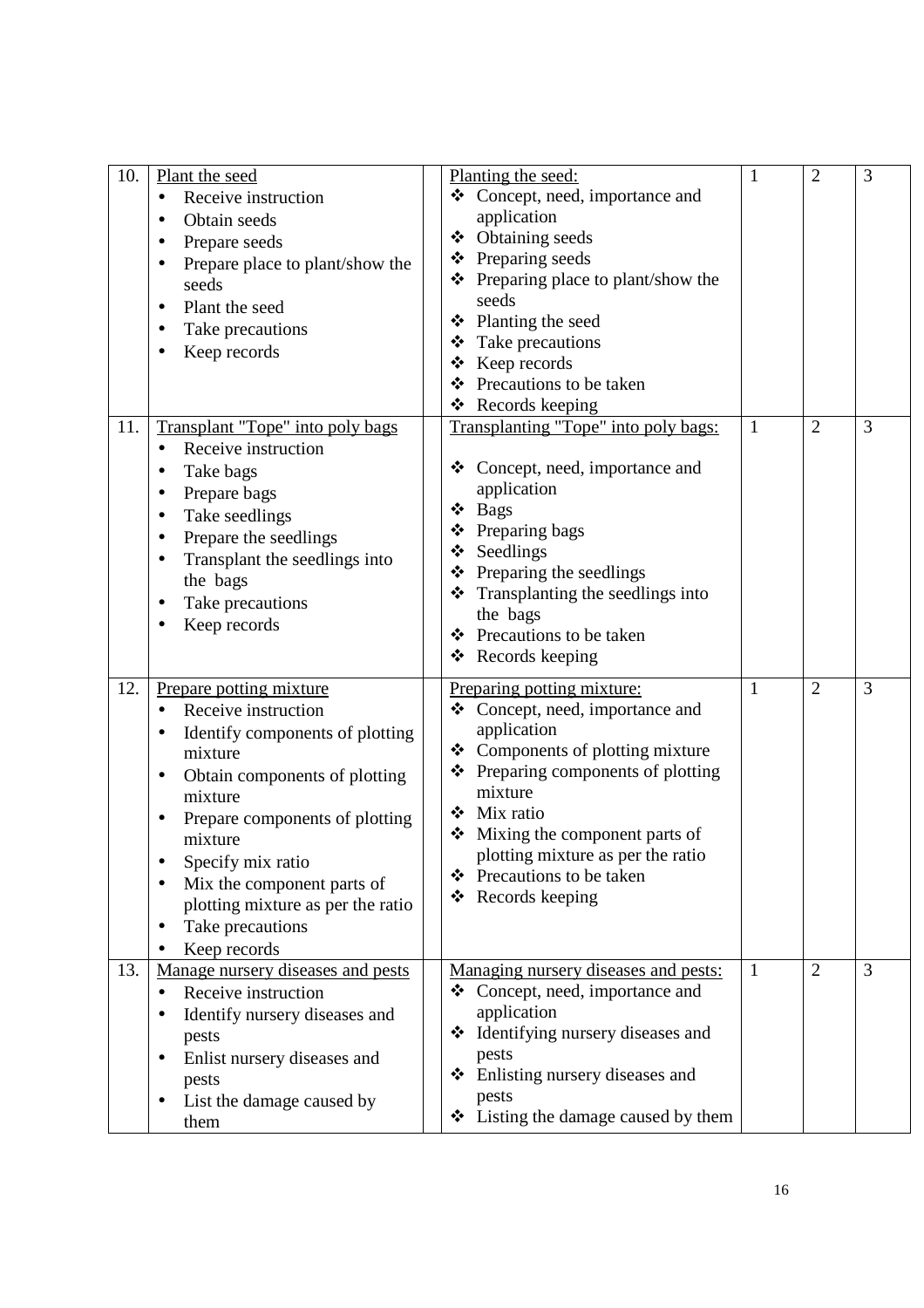|                  | Manage/prevent/control/treat<br>$\bullet$<br>nursery diseases and pests<br>Take precautions<br>Keep records                              |  | ❖ Managing /preventing<br>/controlling/treating nursery<br>diseases and pests<br>Take precautions<br>❖<br>❖ Precautions to be taken<br>$\triangleleft$ Records keeping<br>Total: | 13  | 26             | 39   |  |
|------------------|------------------------------------------------------------------------------------------------------------------------------------------|--|----------------------------------------------------------------------------------------------------------------------------------------------------------------------------------|-----|----------------|------|--|
|                  |                                                                                                                                          |  | Sub module:3: Crop cycle and field management calendar                                                                                                                           |     |                |      |  |
|                  |                                                                                                                                          |  |                                                                                                                                                                                  |     |                |      |  |
|                  | Description: It deals with the knowledge and skills related to crop cycle and field<br>management calendar necessary for growing coffee. |  |                                                                                                                                                                                  |     |                |      |  |
|                  | Objectives: After its completion the trainees will be able:                                                                              |  |                                                                                                                                                                                  |     |                |      |  |
|                  | To explain crop / phenological cycle of coffee<br>$\bullet$                                                                              |  |                                                                                                                                                                                  |     |                |      |  |
|                  | To prepare crop / phenological cycle of coffee                                                                                           |  |                                                                                                                                                                                  |     |                |      |  |
|                  | To repare field management calendar for coffee                                                                                           |  |                                                                                                                                                                                  |     |                |      |  |
|                  | To follow field management calendar for coffee                                                                                           |  |                                                                                                                                                                                  |     |                |      |  |
|                  |                                                                                                                                          |  | Tasks: To fulfill the objective the trainees are expected to get proficiency on the following                                                                                    |     |                |      |  |
|                  | tasks/skills/steps together with their related technical knowledge:                                                                      |  |                                                                                                                                                                                  |     |                |      |  |
|                  |                                                                                                                                          |  | Th.( $2hrs$ ) + Pr.(8 hrs) = Tot.(10 hrs)                                                                                                                                        |     | Time(hrs)      |      |  |
| SN               | Tasks or skills/ steps                                                                                                                   |  | Related technical knowledge                                                                                                                                                      | Th. | Pr.            | Tot. |  |
| 1.               | Be familiar with crop/<br>phenological cycle of coffee                                                                                   |  | Being familiar with crop/<br>phenological cycle of coffee:                                                                                                                       | 0.5 | $\overline{2}$ | 2.5  |  |
|                  | Receive instruction                                                                                                                      |  | ❖ Concept, need, importance and                                                                                                                                                  |     |                |      |  |
|                  | Obtain related reading                                                                                                                   |  | application                                                                                                                                                                      |     |                |      |  |
|                  | materials                                                                                                                                |  | Related reading materials<br>❖                                                                                                                                                   |     |                |      |  |
|                  | Study the related reading                                                                                                                |  | Studying the related reading<br>❖                                                                                                                                                |     |                |      |  |
|                  | materials                                                                                                                                |  | materials                                                                                                                                                                        |     |                |      |  |
|                  | Analyze the related reading<br>٠                                                                                                         |  | Analyzing the related reading<br>❖                                                                                                                                               |     |                |      |  |
|                  | materials                                                                                                                                |  | materials                                                                                                                                                                        |     |                |      |  |
|                  | Be familiar with crop /<br>٠                                                                                                             |  | Being familiar with crop /<br>❖                                                                                                                                                  |     |                |      |  |
|                  | phenological cycle of coffee                                                                                                             |  | phenological cycle of coffee                                                                                                                                                     |     |                |      |  |
|                  | Take precautions                                                                                                                         |  | ❖ Precautions to be taken                                                                                                                                                        |     |                |      |  |
|                  | Keep records                                                                                                                             |  | ❖ Records keeping                                                                                                                                                                |     |                |      |  |
| $\overline{2}$ . | Prepare crop / phenological cycle                                                                                                        |  | Preparing crop / phenological cycle of                                                                                                                                           | 0.5 | $\overline{2}$ | 2.5  |  |
|                  | of coffee                                                                                                                                |  | coffee:                                                                                                                                                                          |     |                |      |  |
|                  | Receive instruction                                                                                                                      |  | ❖ Concept, need, importance and                                                                                                                                                  |     |                |      |  |
|                  | Identify crop / phenological                                                                                                             |  | application                                                                                                                                                                      |     |                |      |  |
|                  | cycle of coffee                                                                                                                          |  | $\div$ Identifying crop / phenological                                                                                                                                           |     |                |      |  |
|                  | Draw crop / phenological cycle                                                                                                           |  | cycle of coffee                                                                                                                                                                  |     |                |      |  |
|                  | of coffee                                                                                                                                |  | $\bullet$ Drawing crop / phenological cycle<br>of coffee                                                                                                                         |     |                |      |  |
|                  | Prepare crop / phenological                                                                                                              |  | Preparing crop / phenological<br>❖                                                                                                                                               |     |                |      |  |
|                  | cycle of coffee                                                                                                                          |  | cycle of coffee                                                                                                                                                                  |     |                |      |  |
|                  | Take precautions<br>$\bullet$<br>Keep records                                                                                            |  | Precautions to be taken<br>❖                                                                                                                                                     |     |                |      |  |
|                  |                                                                                                                                          |  | Records keeping<br>❖                                                                                                                                                             |     |                |      |  |
| 3.               | Prepare field management calendar                                                                                                        |  | Preparing field management calendar                                                                                                                                              | 0.5 | $\overline{2}$ | 2.5  |  |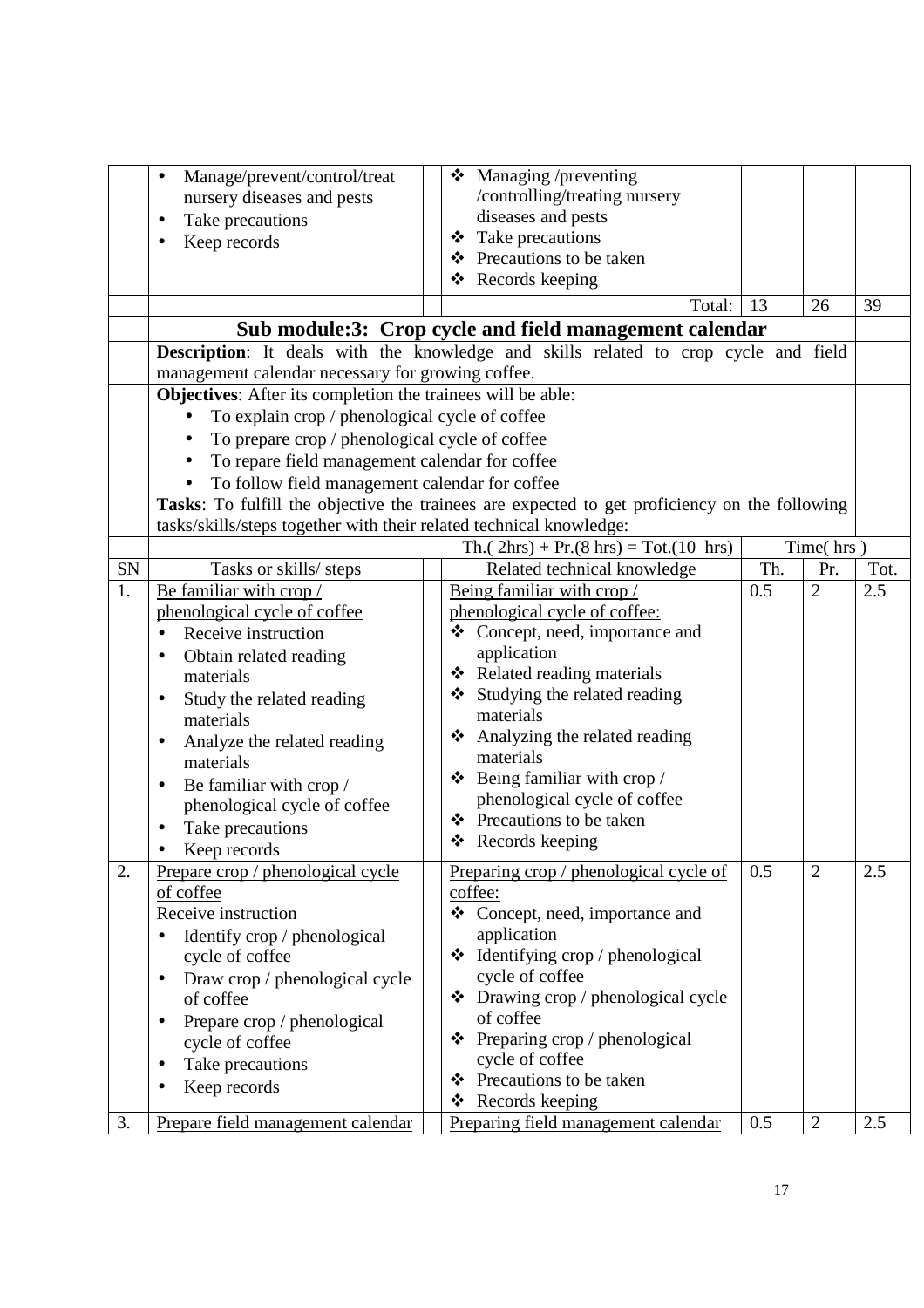| 4. | for coffee<br>Receive instruction<br>$\bullet$<br>Obtain sample of field<br>٠<br>management calendar for<br>coffee<br>Study the field management<br>$\bullet$<br>calendar for coffee<br>Identify parts of field<br>$\bullet$<br>management calendar for<br>coffee<br>Collect necessary information<br>٠<br>Prepare field management<br>$\bullet$<br>calendar for coffee<br>Take precautions<br>$\bullet$<br>Keep records<br>$\bullet$<br>Follow field management calendar<br>for coffee<br>Receive instruction<br>$\bullet$<br>Obtain field management<br>٠<br>calendar for coffee<br>Follow field management<br>$\bullet$<br>calendar for coffee<br>Check field management<br>$\bullet$<br>calendar for its execution<br>Collect feedbacks<br>$\bullet$<br>Incorporate feedbacks for<br>٠<br>further use<br>Take precautions<br>$\bullet$<br>Keep records<br>$\bullet$ | for coffee:<br>Concept, need, importance and<br>❖<br>application<br>❖ Sample of field management<br>calendar for coffee<br>Studying the field management<br>❖<br>calendar for coffee<br>❖ Identifying parts of field<br>management calendar for coffee<br>❖ Collecting necessary information<br>❖ Preparing field management<br>calendar for coffee<br>❖ Precautions to be taken<br>❖ Records keeping<br>Following field management calendar<br>for coffee:<br>❖ Concept, need, importance and<br>application<br>❖ Field management calendar for<br>coffee including Weeding, shade,<br>moisture, nutrient management, etc<br>❖ Following field management<br>calendar for coffee<br>$\triangle$ Checking field management<br>calendar for its execution<br>❖ Collecting feedbacks<br>Incorporating feedbacks for further<br>❖<br>use<br>Precautions to be taken<br>❖<br>$\triangleleft$ Records keeping | 0.5<br>$\overline{2}$ | 2.5 |
|----|-------------------------------------------------------------------------------------------------------------------------------------------------------------------------------------------------------------------------------------------------------------------------------------------------------------------------------------------------------------------------------------------------------------------------------------------------------------------------------------------------------------------------------------------------------------------------------------------------------------------------------------------------------------------------------------------------------------------------------------------------------------------------------------------------------------------------------------------------------------------------|----------------------------------------------------------------------------------------------------------------------------------------------------------------------------------------------------------------------------------------------------------------------------------------------------------------------------------------------------------------------------------------------------------------------------------------------------------------------------------------------------------------------------------------------------------------------------------------------------------------------------------------------------------------------------------------------------------------------------------------------------------------------------------------------------------------------------------------------------------------------------------------------------------|-----------------------|-----|
|    |                                                                                                                                                                                                                                                                                                                                                                                                                                                                                                                                                                                                                                                                                                                                                                                                                                                                         | Total:                                                                                                                                                                                                                                                                                                                                                                                                                                                                                                                                                                                                                                                                                                                                                                                                                                                                                                   | $\overline{2}$<br>8   | 10  |
|    |                                                                                                                                                                                                                                                                                                                                                                                                                                                                                                                                                                                                                                                                                                                                                                                                                                                                         | Sub module:4: Field management and planting shade trees                                                                                                                                                                                                                                                                                                                                                                                                                                                                                                                                                                                                                                                                                                                                                                                                                                                  |                       |     |
|    | trees necessary for growing coffee.                                                                                                                                                                                                                                                                                                                                                                                                                                                                                                                                                                                                                                                                                                                                                                                                                                     | Description: It deals with the knowledge and skills related to field management and planting                                                                                                                                                                                                                                                                                                                                                                                                                                                                                                                                                                                                                                                                                                                                                                                                             |                       |     |
|    | Objectives: After its completion the trainees will be able:<br>To prepare the field<br>To plant windbreaks<br>To establish shade trees<br>To perform moisture management<br>To perform planting the coffee seedlings<br>To specify / determine when to plant<br>To prepare the planting pits<br>To select the plant                                                                                                                                                                                                                                                                                                                                                                                                                                                                                                                                                     |                                                                                                                                                                                                                                                                                                                                                                                                                                                                                                                                                                                                                                                                                                                                                                                                                                                                                                          |                       |     |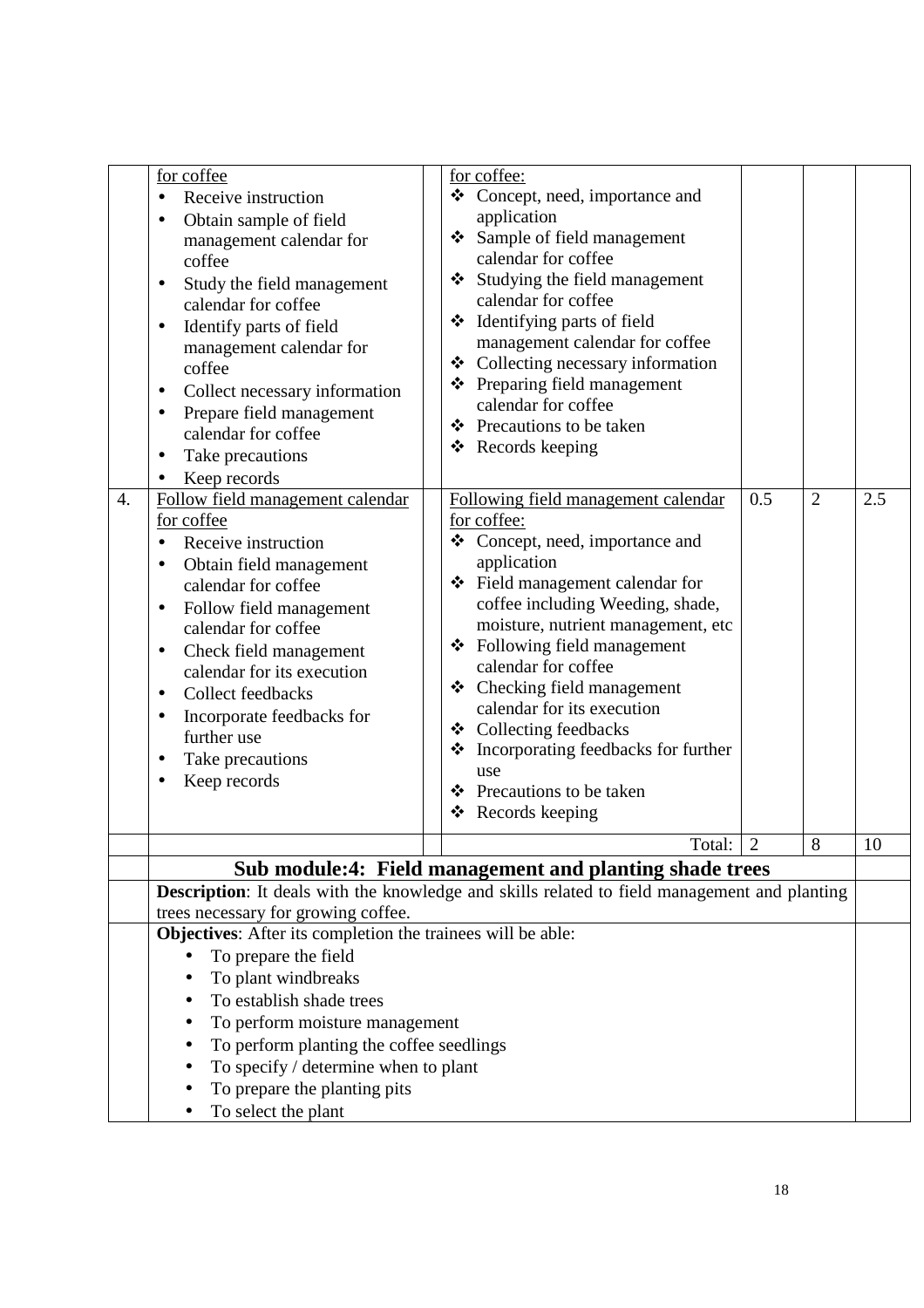|    | Carry out planting procedure<br>$\bullet$                                                     |                                                        |                |                |      |  |  |
|----|-----------------------------------------------------------------------------------------------|--------------------------------------------------------|----------------|----------------|------|--|--|
|    | Carry out field management of young bush                                                      |                                                        |                |                |      |  |  |
|    | Protect from frost                                                                            |                                                        |                |                |      |  |  |
|    | Control weeds and mulch plants                                                                |                                                        |                |                |      |  |  |
|    | Water plants                                                                                  |                                                        |                |                |      |  |  |
|    | Tasks: To fulfill the objective the trainees are expected to get proficiency on the following |                                                        |                |                |      |  |  |
|    | tasks/skills/steps together with their related technical knowledge:                           |                                                        |                |                |      |  |  |
|    | Time(hrs)<br>$Th.(15 hrs) + Pr.(30 hrs) = Tot.(45 hrs)$                                       |                                                        |                |                |      |  |  |
| SN | Tasks or skills/ steps                                                                        | Related technical knowledge                            | Th.            | Pr.            | Tot. |  |  |
| 1. | Prepare the field                                                                             | Preparing the field:                                   | $\overline{2}$ | $\overline{4}$ | 6    |  |  |
|    | Receive instruction                                                                           | ❖ Concept, need, importance and                        |                |                |      |  |  |
|    | Identify the field to be prepared                                                             | application                                            |                |                |      |  |  |
|    | Collect necessary tools,<br>$\bullet$                                                         | Identifying the field to be prepared<br>❖              |                |                |      |  |  |
|    | materials and equipment                                                                       | ❖ Collecting necessary tools,                          |                |                |      |  |  |
|    | Prepare the field<br>$\bullet$                                                                | materials and equipment                                |                |                |      |  |  |
|    | Take precautions                                                                              | Preparing the field<br>❖                               |                |                |      |  |  |
|    | Keep records                                                                                  | ❖ Precautions to be taken                              |                |                |      |  |  |
|    |                                                                                               | ❖ Records keeping                                      |                |                |      |  |  |
| 2. | Plant windbreaks                                                                              | Plant windbreaks                                       | $\mathbf{1}$   | $\overline{2}$ | 3    |  |  |
|    | Receive instruction<br>$\bullet$                                                              | Concept, need, importance and<br>❖                     |                |                |      |  |  |
|    | Identify plants for windbreaks<br>$\bullet$                                                   | application                                            |                |                |      |  |  |
|    | Collect necessary tools,                                                                      | ❖ Identifying plants for windbreaks                    |                |                |      |  |  |
|    | materials and equipment to                                                                    | ❖ Collecting necessary tools,                          |                |                |      |  |  |
|    | plant                                                                                         | materials and equipment to plant                       |                |                |      |  |  |
|    | Prepare for panting windbreaks                                                                | Preparing for panting windbreaks<br>❖                  |                |                |      |  |  |
|    | Plant windbreaks<br>$\bullet$                                                                 | ❖ Planting windbreaks<br>Precautions to be taken<br>❖  |                |                |      |  |  |
|    | Take precautions                                                                              | ❖                                                      |                |                |      |  |  |
|    | Keep records                                                                                  | Records keeping                                        |                |                |      |  |  |
| 3. | Establish shade trees                                                                         | Establishing shade trees:                              | 1              | $\overline{2}$ | 3    |  |  |
|    | Receive instruction<br>$\bullet$                                                              | Concept, need, importance and<br>❖                     |                |                |      |  |  |
|    | Identify shade trees                                                                          | application                                            |                |                |      |  |  |
|    | Collect necessary tools,                                                                      | $\triangleleft$ Identifying shade trees                |                |                |      |  |  |
|    | materials and equipment to                                                                    | Collecting necessary tools,<br>❖                       |                |                |      |  |  |
|    | establish                                                                                     | materials and equipment to                             |                |                |      |  |  |
|    | Prepare for establishment of<br>٠                                                             | establish                                              |                |                |      |  |  |
|    | shade trees                                                                                   | Preparing for the establishment of<br>❖<br>shade trees |                |                |      |  |  |
|    | Establish shade trees                                                                         | Establishing shade trees<br>❖                          |                |                |      |  |  |
|    | Take precautions                                                                              | Precautions to be taken<br>❖                           |                |                |      |  |  |
|    | Keep records<br>$\bullet$                                                                     | ❖<br>Records keeping                                   |                |                |      |  |  |
| 4. | Perform moisture management                                                                   | Performing moisture management:                        | $\mathbf{1}$   | $\overline{2}$ | 3    |  |  |
|    | Receive instruction<br>$\bullet$                                                              | Concept, need, importance and<br>❖                     |                |                |      |  |  |
|    | Identify need of irrigation                                                                   | application                                            |                |                |      |  |  |
|    | Prepare for Irrigation                                                                        | Identifying need of irrigation<br>❖                    |                |                |      |  |  |
|    | Carry out Irrigation                                                                          | ❖ Preparing for Irrigation                             |                |                |      |  |  |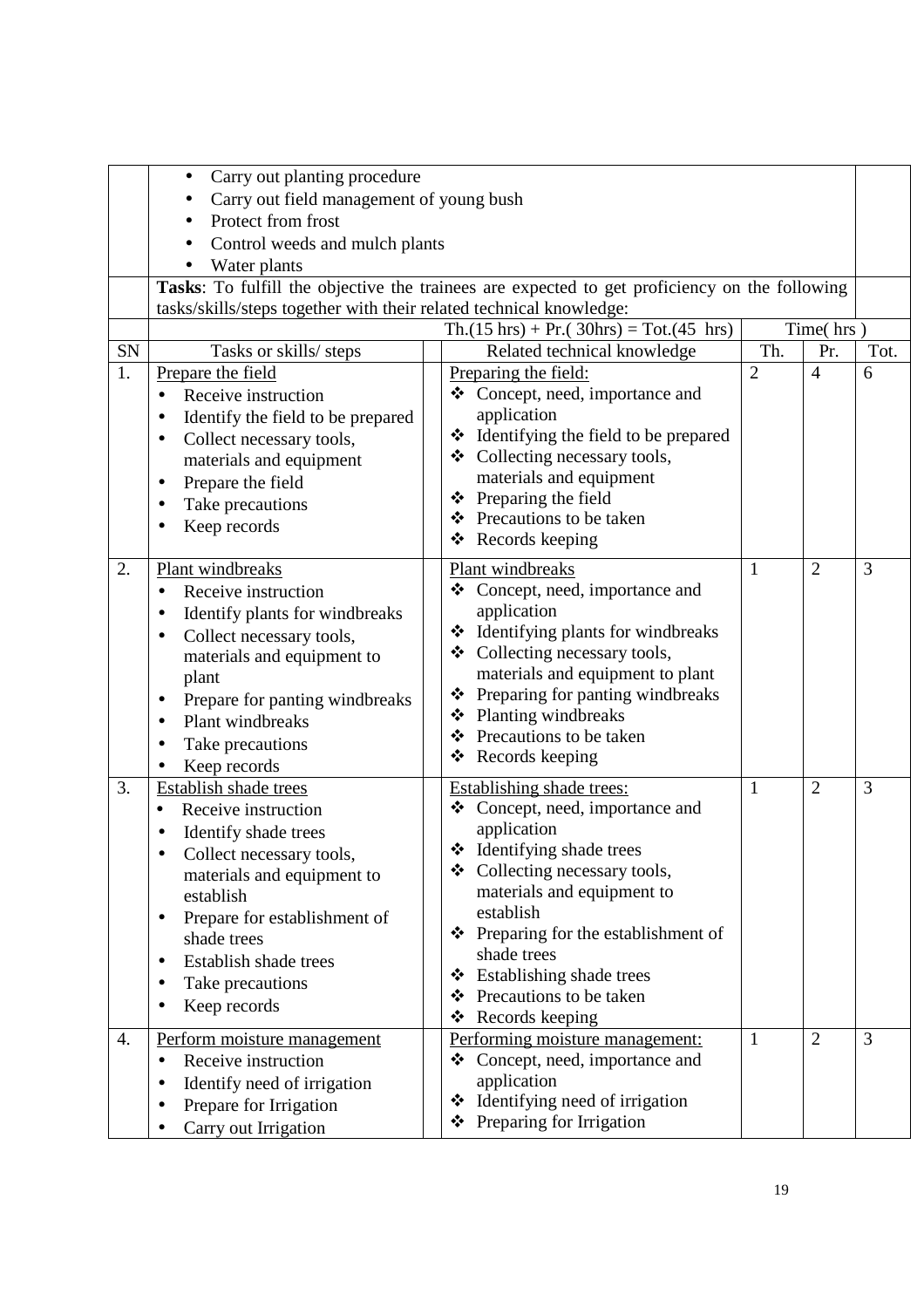|    | Take precautions<br>$\bullet$<br>Keep records                                                                                                                                                                                                                                                                         | Carrying out Irrigation<br>❖<br>Precautions to be taken<br>❖                                                                                                                                                                                                                                                                                                                                                  |              |                |   |
|----|-----------------------------------------------------------------------------------------------------------------------------------------------------------------------------------------------------------------------------------------------------------------------------------------------------------------------|---------------------------------------------------------------------------------------------------------------------------------------------------------------------------------------------------------------------------------------------------------------------------------------------------------------------------------------------------------------------------------------------------------------|--------------|----------------|---|
| 5. | Perform planting of the coffee<br>seedling<br>Receive instruction<br>Identify plantation site/field<br>Prepare the plantation site/<br>field<br>Obtain plantation materials<br>٠<br>Prepare plantation materials<br>٠<br>Carry out plantation of the<br>coffee trees<br>Take precautions<br>$\bullet$<br>Keep records | ❖ Records keeping<br>Performing planting of the coffee<br>seedling:<br>Concept, need, importance and<br>❖<br>application<br>Identifying plantation site/field<br>❖<br>Preparing the plantation site/field<br>❖<br>Obtaining plantation materials<br>❖<br>❖ Preparing plantation materials<br>❖ Carrying out plantation of the<br>coffee trees<br>❖ Precautions to be taken<br>$\triangleleft$ Records keeping | 1            | $\overline{2}$ | 3 |
| 6. | Specify / determine when to plant<br>Receive instruction<br>$\bullet$<br>Identify when to plant<br>Specify / determine when to<br>plant<br>Take precautions<br>Keep records                                                                                                                                           | Specifying / determining when to<br>plant:<br>Concept, need, importance and<br>❖<br>application<br>Identifying when to plant<br>❖<br>Specifying / determining when to<br>❖<br>plant<br>Precautions to be taken<br>❖<br>Records keeping<br>❖                                                                                                                                                                   | 1            | $\overline{2}$ | 3 |
| 7. | Prepare the planting pits<br>Receive instruction<br>Identify site for making holes<br>Collect necessary tools,<br>$\bullet$<br>materials and equipment for<br>making holes<br>Prepare for making holes<br>Make holes<br>Take precautions<br>Keep records                                                              | Preparing the planting pits:<br>❖ Concept, need, importance and<br>application<br>Identifying site for making holes<br>❖<br>Collecting necessary tools,<br>❖<br>materials and equipment for<br>making holes<br>❖ Preparing for making holes<br>❖ Making holes<br>Precautions to be taken<br>❖<br>Records keeping<br>❖                                                                                         | $\mathbf{1}$ | $\overline{2}$ | 3 |
| 8. | Select the plant<br>Receive instruction<br>٠<br>Identify plants to be selected<br>٠<br>Enlist plant selection criteria<br>٠<br>Select plant based on the<br>$\bullet$<br>selection criteria<br>Take precautions<br>Keep records                                                                                       | Select in the plant:<br>Concept, need, importance and<br>❖<br>application<br>* Identifying plants to be selected<br>Enlisting plant selection criteria<br>❖<br>Selecting plant based on the<br>selection criteria<br>❖ Precautions to be taken<br>Records keeping<br>❖                                                                                                                                        | 1            | $\overline{2}$ | 3 |
| 9. | Carry out planting procedure                                                                                                                                                                                                                                                                                          | Carrying out planting procedure:                                                                                                                                                                                                                                                                                                                                                                              | $\mathbf{1}$ | $\overline{2}$ | 3 |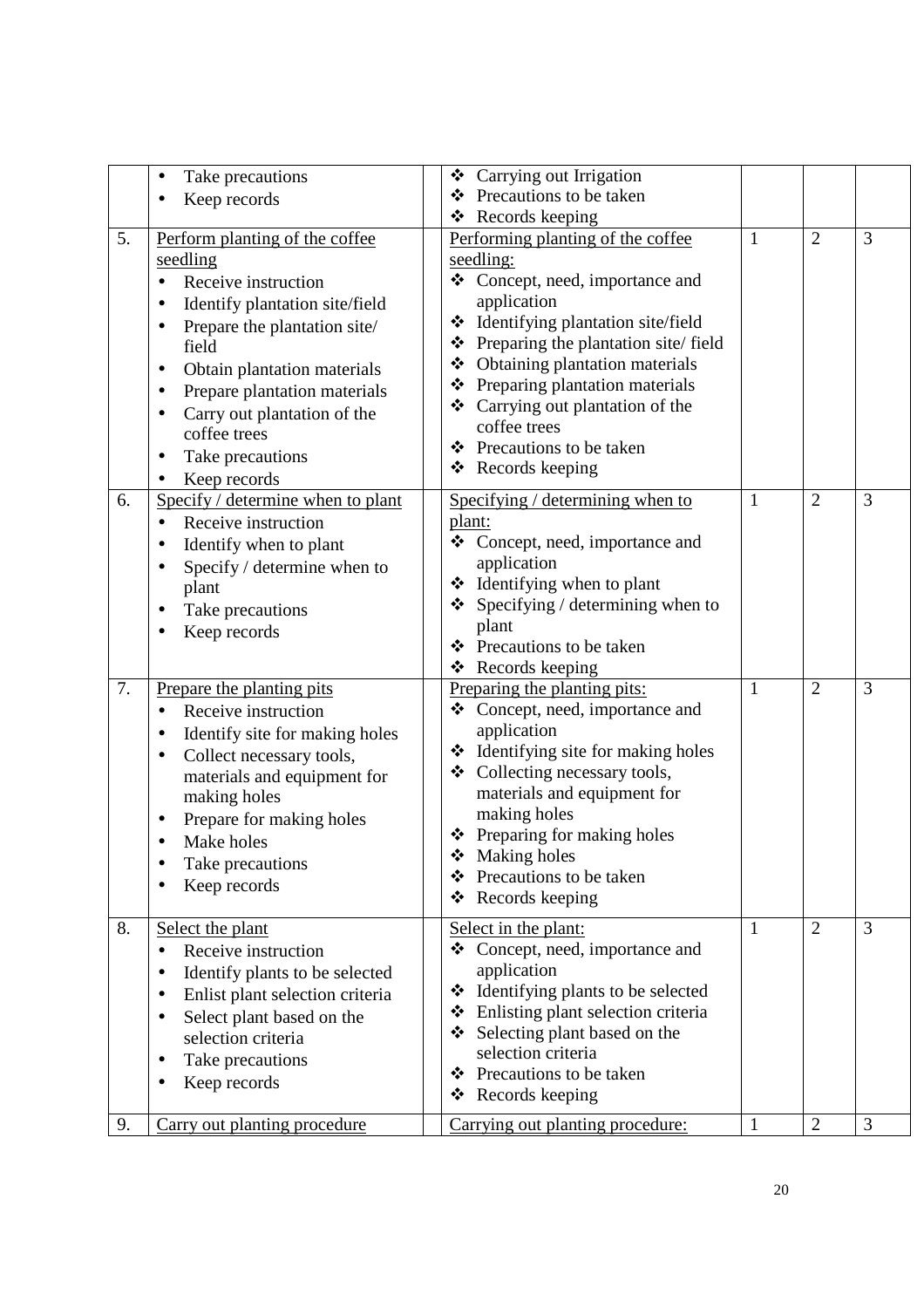|     | Receive instruction<br>List planting procedure<br>Carry out planting procedure<br>Take precautions<br>Keep records                                                                                                                                                                                                                                                                                          | ❖ Concept, need, importance and<br>application<br>❖ Planting procedure<br>Carrying out planting procedure<br>❖<br>❖ Precautions to be taken<br>Records keeping<br>❖                                                                                                                                                                                        |              |                |   |
|-----|-------------------------------------------------------------------------------------------------------------------------------------------------------------------------------------------------------------------------------------------------------------------------------------------------------------------------------------------------------------------------------------------------------------|------------------------------------------------------------------------------------------------------------------------------------------------------------------------------------------------------------------------------------------------------------------------------------------------------------------------------------------------------------|--------------|----------------|---|
| 10. | Carry out field management of<br>young bush<br>Receive instruction<br>List field management<br>activities to be carried out for<br>young trees<br>Prepare a field management<br>$\bullet$<br>calendar for young trees<br>Carry out field management of<br>٠<br>young trees<br>Follow the calendar while<br>carrying out field management<br>of young trees<br>Take precautions<br>$\bullet$<br>Keep records | Carrying out field management of<br>young bush:<br>Concept, need, importance and<br>❖<br>application<br>❖ Listing field management activities<br>to be carried out for young trees<br>Preparing a field management<br>❖<br>calendar for young trees<br>❖ Carrying out field management of<br>young trees<br>❖ Precautions to be taken<br>❖ Records keeping | 1            | $\overline{2}$ | 3 |
| 11. | Protect from frost<br>Receive instruction<br>٠<br>Identify season of frosting<br>Identify techniques/methods to<br>protect from frost<br>Apply techniques/methods to<br>protect from frost<br>Protect from frost<br>Take precautions<br>Keep records                                                                                                                                                        | Protecting from frost:<br>Concept, need, importance and<br>❖<br>application<br>Identifying season of frosting<br>❖<br>Identifying techniques/methods to<br>❖<br>protect from frost<br>❖ Applying techniques/methods to<br>protecting from frost<br>Protect from frost<br>❖<br>Precautions to be taken<br>❖<br>❖ Records keeping                            | 1            | $\overline{2}$ | 3 |
| 12. | Control weeds<br>Receive instruction<br>$\bullet$<br>List weeds<br>$\bullet$<br>Identify weeds<br>List nature of damage caused<br>$\bullet$<br>by weeds<br>List methods/ techniques for<br>٠<br>controlling weeds<br>Control weeds<br>$\bullet$<br>Take precautions<br>Keep records                                                                                                                         | Controlling weeds:<br>Concept, need, importance and<br>❖<br>application<br>$\triangleleft$ Listing weeds<br>❖ Identifying weeds<br>Listing nature of damage caused<br>❖<br>by weeds<br>$\triangleleft$ Listing methods/techniques for<br>controlling weeds<br>Controlling weeds<br>❖<br>Precautions to be taken<br>❖<br>Records keeping<br>❖               | $\mathbf{1}$ | $\overline{2}$ | 3 |
| 13. | Mulch plants                                                                                                                                                                                                                                                                                                                                                                                                | Mulching plants:                                                                                                                                                                                                                                                                                                                                           | $\mathbf{1}$ | $\overline{2}$ | 3 |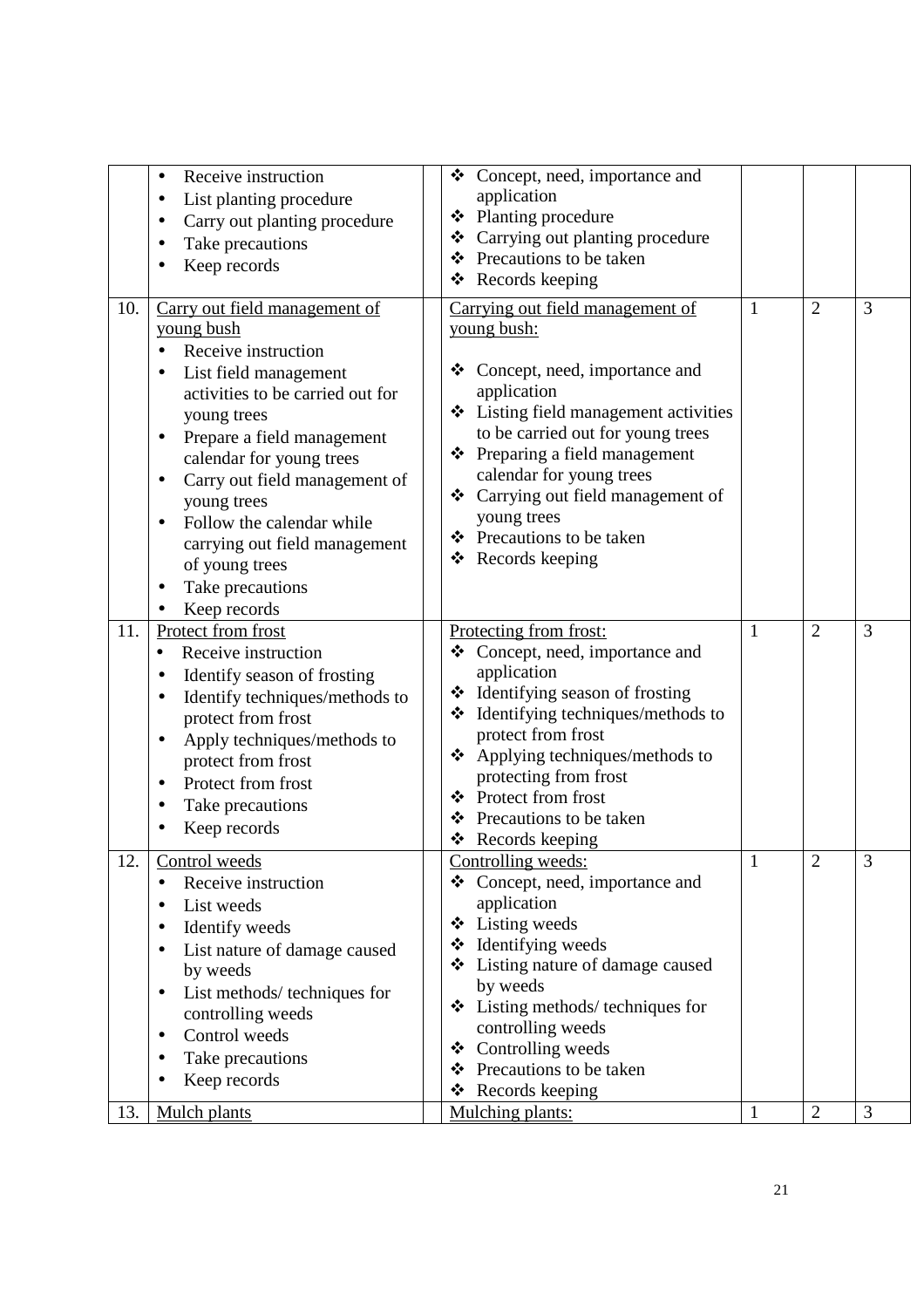|            | Receive instruction<br>$\bullet$                                         | ❖ | Concept, need, importance and                                                                 |     |                |                |
|------------|--------------------------------------------------------------------------|---|-----------------------------------------------------------------------------------------------|-----|----------------|----------------|
|            | State concept of mulch                                                   |   | application                                                                                   |     |                |                |
|            | Identify mulching materials                                              |   | ❖ Stating concept of mulch                                                                    |     |                |                |
|            | Collect mulching materials                                               |   | ❖ Identifying mulching materials                                                              |     |                |                |
|            | Prepare for mulching                                                     |   | ❖ Collecting mulching materials                                                               |     |                |                |
|            |                                                                          |   | ❖ Preparing for mulching                                                                      |     |                |                |
|            | Mulch plants                                                             |   | ❖ Mulching plants                                                                             |     |                |                |
|            | Take precautions                                                         |   | ❖ Precautions to be taken                                                                     |     |                |                |
|            | Keep records                                                             |   | $\triangleleft$ Records keeping                                                               |     |                |                |
| 14.        | Water plants                                                             |   | <b>Watering plants:</b>                                                                       | 1   | $\overline{2}$ | 3              |
|            | Receive instruction<br>$\bullet$                                         |   | ❖ Concept, need, importance and                                                               |     |                |                |
|            | Identify need to water the                                               |   | application                                                                                   |     |                |                |
|            | plants                                                                   |   | ❖ Identifying need to water the                                                               |     |                |                |
|            | Identify sources of                                                      |   | plants                                                                                        |     |                |                |
|            |                                                                          |   | ❖ Identifying sources of                                                                      |     |                |                |
|            | Arrange for watering the plants                                          |   | ❖ Arranging for watering the plants                                                           |     |                |                |
|            | Water plants                                                             |   | ❖ Watering the plants                                                                         |     |                |                |
|            | Take precautions                                                         | ❖ | Precautions to be taken                                                                       |     |                |                |
|            | Keep records                                                             |   | ❖ Records keeping                                                                             |     |                |                |
|            |                                                                          |   | Total:                                                                                        | 15  | 30             | 45             |
|            |                                                                          |   | Sub module:5: Nutrition and fertilizer management                                             |     |                |                |
|            |                                                                          |   | Description: It deals with the knowledge and skills related to nutrition and fertilizer       |     |                |                |
|            | management necessary for growing coffee.                                 |   |                                                                                               |     |                |                |
|            | Objectives: After its completion the trainees will be able:              |   |                                                                                               |     |                |                |
|            |                                                                          |   |                                                                                               |     |                |                |
|            | To be familiar with nutrition of coffee plant<br>$\bullet$               |   |                                                                                               |     |                |                |
|            | To be familiar with providing nutrition to coffee plant                  |   |                                                                                               |     |                |                |
|            | Enlist nutrients necessary for coffee plant<br>$\bullet$                 |   |                                                                                               |     |                |                |
|            | $\bullet$                                                                |   | Enlist fertilizers containing the nutrients necessary for coffee plant                        |     |                |                |
|            | Calculate fertilizers/nutrient requirement for coffee plant<br>$\bullet$ |   |                                                                                               |     |                |                |
|            | Manage / apply fertilizers/nutrient requirement for coffee plant         |   |                                                                                               |     |                |                |
|            |                                                                          |   | Tasks: To fulfill the objective the trainees are expected to get proficiency on the following |     |                |                |
|            | tasks/skills/steps together with their related technical knowledge:      |   |                                                                                               |     |                |                |
|            |                                                                          |   | $\text{Th.}(6 \text{ hrs}) + \text{Pr.}(18 \text{ hrs}) = \text{Tot.}(24 \text{ hrs})$        |     | Time(hrs)      |                |
| ${\rm SN}$ | Tasks or skills/ steps                                                   |   | Related technical knowledge                                                                   | Th. | Pr.            | Tot.           |
| 1.         | Enlist nutrition of coffee plant                                         |   | Enlisting nutrition of coffee plant:                                                          | 1   | 3              | $\overline{4}$ |
|            | Receive instruction                                                      | ❖ | Concept, need, importance and                                                                 |     |                |                |
|            | State the concept of nutrition of                                        |   | application                                                                                   |     |                |                |
|            | coffee plant                                                             | ❖ | Stating the concept of nutrition of                                                           |     |                |                |
|            | List nutrients necessary for the<br>$\bullet$                            |   | coffee plant                                                                                  |     |                |                |
|            | growth and development of                                                | ❖ | Listing nutrients necessary for the                                                           |     |                |                |
|            | coffee plant                                                             |   | growth and development of coffee                                                              |     |                |                |
|            | Enlist functions of nutrients<br>٠                                       |   | plant                                                                                         |     |                |                |
|            | Enlist sources of nutrients                                              | ❖ | Enlisting functions of nutrients                                                              |     |                |                |
|            | Enlist nutrition of coffee plant                                         | ❖ | Enlisting sources of nutrients                                                                |     |                |                |
|            | Take precautions<br>٠                                                    | ❖ | Enlisting nutrition of coffee plant                                                           |     |                |                |
|            |                                                                          | ❖ | Precautions to be taken                                                                       |     |                |                |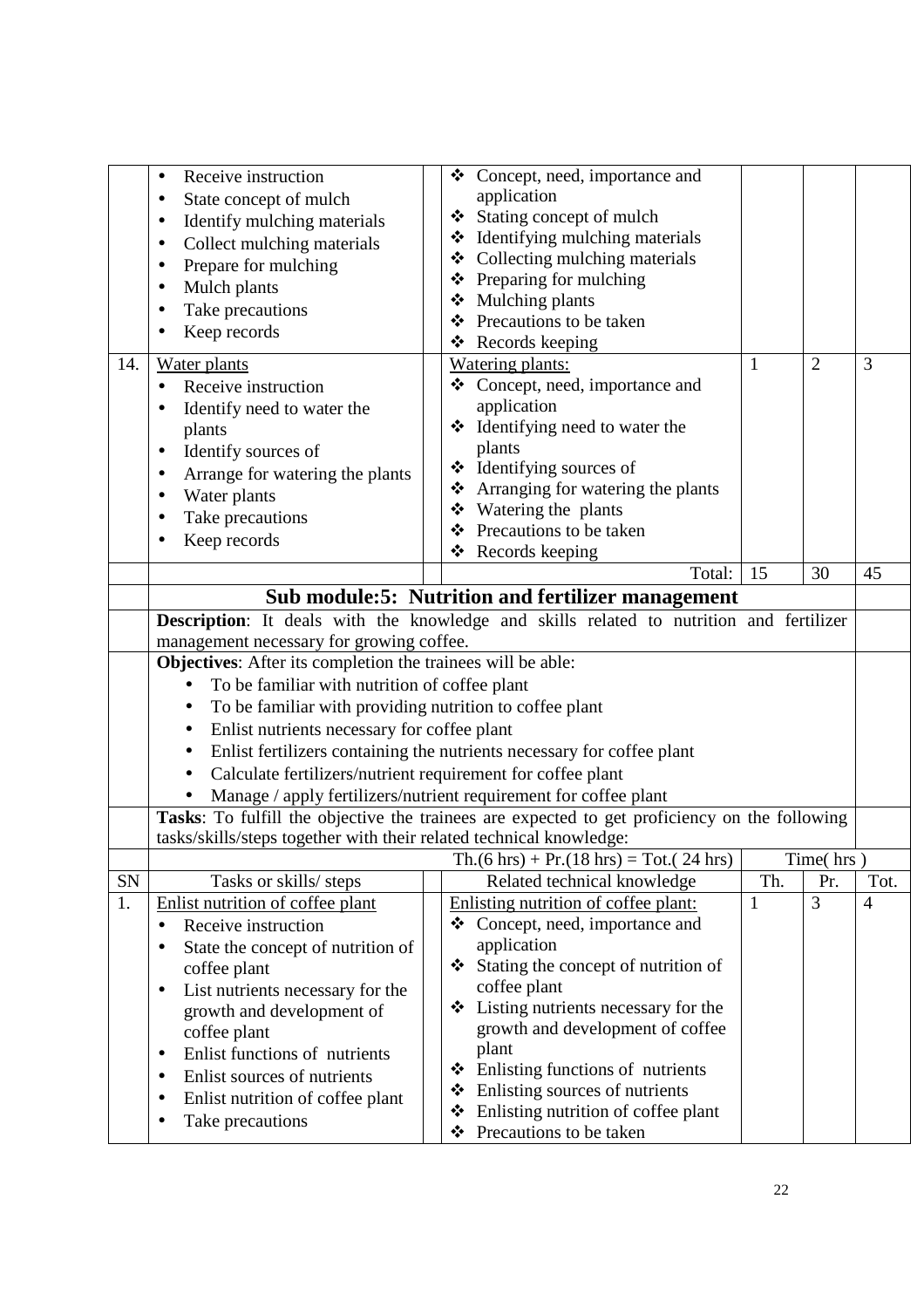|    | Keep records<br>$\bullet$                                                                                                                                                                                                                                                                                                        | ❖ Records keeping                                                                                                                                                                                                                                                                                                                                                          |              |                |                |
|----|----------------------------------------------------------------------------------------------------------------------------------------------------------------------------------------------------------------------------------------------------------------------------------------------------------------------------------|----------------------------------------------------------------------------------------------------------------------------------------------------------------------------------------------------------------------------------------------------------------------------------------------------------------------------------------------------------------------------|--------------|----------------|----------------|
| 2. | To explain providing nutrition to<br>coffee plant<br>Receive instruction<br>State concept of providing<br>nutrition to coffee plant<br>Be familiar with providing<br>$\bullet$<br>nutrition to coffee plant<br>Take precautions<br>Keep records                                                                                  | To explain providing nutrition<br>to<br>coffee plant:<br>Concept, need, importance and<br>❖<br>application<br>❖ Stating concept of providing<br>nutrition to coffee plant<br>Precautions to be taken<br>❖<br>$\triangleleft$ Records keeping                                                                                                                               | 1            | 3              | $\overline{4}$ |
| 3. | Enlist<br>nutrients<br>for<br>necessary<br>coffee plant<br>Receive instruction<br>Enlist nutrients necessary for<br>coffee plant<br>Take precautions<br>Keep records                                                                                                                                                             | Enlisting nutrients<br>for<br>necessary<br>coffee plant:<br>❖ Concept, need, importance and<br>application<br>Nutrients necessary for coffee<br>plant<br>Precautions to be taken<br>❖<br>Records keeping<br>❖                                                                                                                                                              | 1            | 3              | $\overline{4}$ |
| 4. | Enlist fertilizers containing the<br>nutrients necessary for coffee plant<br>Receive instruction<br>$\bullet$<br>Identify fertilizers containing<br>the nutrients necessary for<br>coffee plant<br>Enlist fertilizers containing the<br>$\bullet$<br>nutrients necessary for coffee<br>plant<br>Take precautions<br>Keep records | Enlisting fertilizers containing the<br>nutrients necessary for coffee plant:<br>❖ Concept, need, importance and<br>application<br>* Identifying fertilizers containing<br>the nutrients necessary for coffee<br>plant<br>$\triangle$ Enlisting fertilizers containing the<br>nutrients necessary for coffee plant<br>Precautions to be taken<br>❖<br>Records keeping<br>❖ | 1            | 3              | $\overline{4}$ |
| 5. | fertilizers/nutrient<br>Calculate<br>requirement for coffee plant<br>Receive instruction<br>List the related formulas<br>$\bullet$<br>Use the formulas<br>Calculate fertilizers/nutrient<br>requirement for coffee plant<br>Take precautions<br>٠<br>Keep records<br>$\bullet$                                                   | fertilizers/nutrient<br>Calculating<br>requirement for coffee plant:<br>❖ Concept, need, importance and<br>application<br><b>Related formulas</b><br>❖<br>Using the formulas<br>❖<br>❖ Calculating fertilizers/nutrient<br>requirement for coffee plant<br>Precautions to be taken<br>❖<br>Records keeping<br>❖                                                            | $\mathbf{1}$ | 3              | $\overline{4}$ |
| 6. | Manage / apply fertilizers/nutrient<br>requirement for coffee plant<br>Receive instruction<br>$\bullet$<br>Identify fertilizers/nutrient<br>requirement for coffee plant                                                                                                                                                         | Managing / applying<br>fertilizers/nutrient requirement for<br>coffee plant:<br>❖ Concept, need, importance and<br>application<br>Identifying fertilizers/nutrient<br>❖                                                                                                                                                                                                    | 1            | $\overline{3}$ | $\overline{4}$ |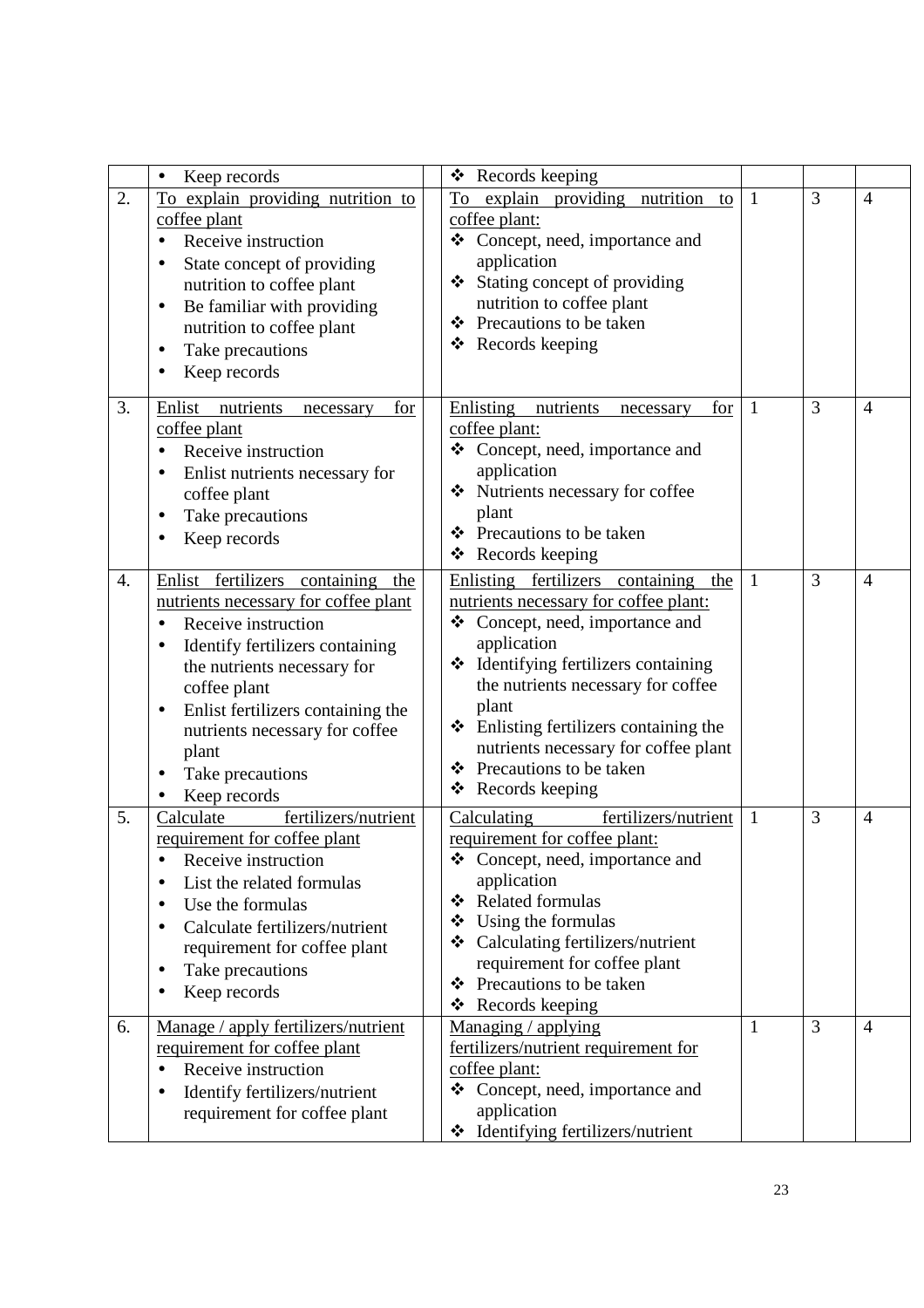|    | Manage fertilizers/nutrient<br>$\bullet$<br>requirement for coffee plant<br>Apply fertilizers/nutrient<br>$\bullet$<br>requirement for coffee plant<br>Take precautions<br>Keep records                                                                                     | requirement for coffee plant<br>Managing fertilizers/nutrient<br>❖<br>requirement for coffee plant<br>Applying fertilizers/nutrient<br>❖<br>requirement for coffee plant<br>❖ Precautions to be taken<br>Records keeping<br>❖<br>Total:<br>Sub module:6: Pruning and tree management<br><b>Description</b> : It deals with the knowledge and skills related to pruning and tree management | 6            | 18             | 24             |
|----|-----------------------------------------------------------------------------------------------------------------------------------------------------------------------------------------------------------------------------------------------------------------------------|--------------------------------------------------------------------------------------------------------------------------------------------------------------------------------------------------------------------------------------------------------------------------------------------------------------------------------------------------------------------------------------------|--------------|----------------|----------------|
|    | <b>Objectives:</b> After its completion the trainees will be able:<br>To perform pruning<br>To perform desuckering<br>To perform rejuvenation (change of cropping cycle)<br>$\bullet$<br>To perform gap filling<br>To perform intercropping in young coffee                 |                                                                                                                                                                                                                                                                                                                                                                                            |              |                |                |
|    | tasks/skills/steps together with their related technical knowledge:                                                                                                                                                                                                         | Tasks: To fulfill the objective the trainees are expected to get proficiency on the following                                                                                                                                                                                                                                                                                              |              |                |                |
|    |                                                                                                                                                                                                                                                                             | $Th.(5 hrs) + Pr.(15 hrs) = Tot.(20 hrs)$                                                                                                                                                                                                                                                                                                                                                  |              | Time(hrs)      |                |
| SN | Tasks or skills/ steps                                                                                                                                                                                                                                                      | Related technical knowledge                                                                                                                                                                                                                                                                                                                                                                | Th.          | Pr.            | Tot.           |
| 1. | Perform pruning<br>Receive instruction<br>Identify need for pruning<br>Prepare for pruning<br>Carry out pruning<br>Take precautions<br>Keep records                                                                                                                         | Performing pruning:<br>Concept, need, importance and<br>application<br>❖ Identifying need for pruning<br>$\triangle$ Preparing for pruning<br>Carry out pruning<br>❖<br>Precautions to be taken<br>❖<br>❖ Records keeping                                                                                                                                                                  | $\mathbf{1}$ | 3              | $\overline{4}$ |
| 2. | Perform desuckering<br>Receive instruction<br>Identify need for desuckering<br>Prepare for desuckering<br>Carry out desuckering<br>Take precautions<br>Keep records                                                                                                         | Performing desuckering:<br>Concept, need, importance and<br>❖<br>application<br>❖ Identifying need for desuckering<br>❖ Preparing for desuckering<br>Carrying out desuckering<br>❖<br>Precautions to be taken<br>❖<br>Records keeping<br>❖                                                                                                                                                 | $\mathbf{1}$ | $\overline{3}$ | $\overline{4}$ |
| 3. | Perform rejuvenation (change of<br>cropping cycle)<br>Receive instruction<br>State concept of rejuvenation<br>(change of cropping cycle<br>State technique of rejuvenation<br>$\bullet$<br>(change of cropping cycle<br>Apply techniques of<br>٠<br>rejuvenation (change of | Performing rejuvenation (change of<br>cropping cycle):<br>Concept, need, importance and<br>❖<br>application<br>Stating concept of rejuvenation<br>(change of cropping cycle<br>Stating technique of rejuvenation<br>❖<br>(change of cropping cycle<br>Applying techniques of<br>❖<br>rejuvenation (change of cropping                                                                      | $\mathbf{1}$ | $\overline{3}$ | $\overline{4}$ |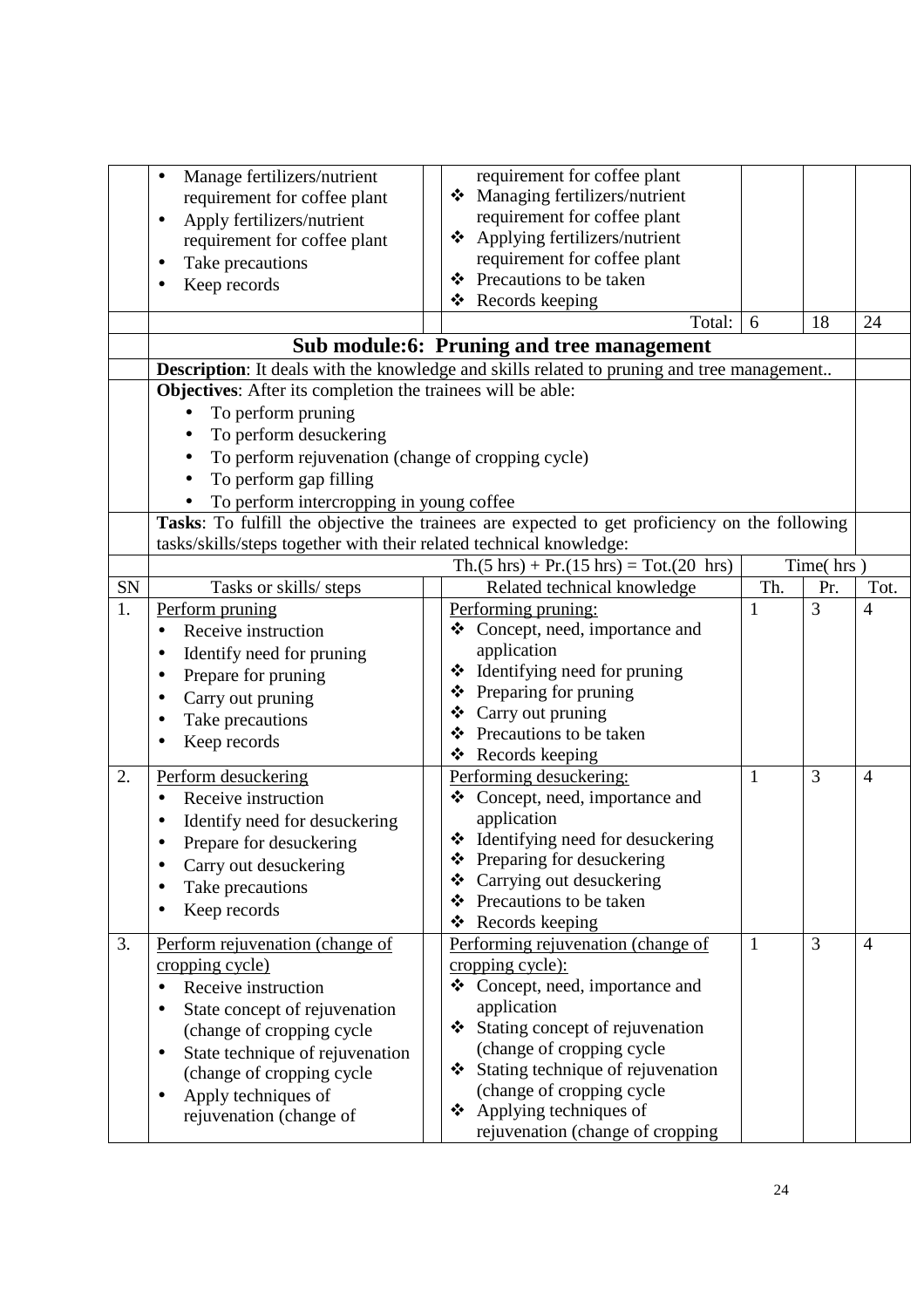| 4. | cropping cycle<br>Carry out rejuvenation (change<br>of cropping cycle)<br>Take precautions<br>Keep records<br>Perform gap filling<br>Receive instruction<br>Identify need for gap filling<br>Arrange for gap filling<br>Carry out gap filling<br>Take precautions<br>Keep records                                                            | cycle<br>❖ Carrying out rejuvenation (change<br>of cropping cycle)<br>❖ Precautions to be taken<br>Records keeping<br>❖<br>Performing gap filling:<br>Concept, need, importance and<br>❖<br>application<br>$\triangleleft$ Identifying need for gap filling<br>❖ Arranging for gap filling<br>Carrying out gap filling<br>❖<br>❖ Precautions to be taken<br>❖ Records keeping                       | $\mathbf{1}$ | $\overline{3}$ | $\overline{4}$ |
|----|----------------------------------------------------------------------------------------------------------------------------------------------------------------------------------------------------------------------------------------------------------------------------------------------------------------------------------------------|-----------------------------------------------------------------------------------------------------------------------------------------------------------------------------------------------------------------------------------------------------------------------------------------------------------------------------------------------------------------------------------------------------|--------------|----------------|----------------|
| 5. | Perform intercropping in young<br>coffee<br>Receive instruction<br>State the concept of<br>intercropping in young coffee<br>Enlist techniques of<br>$\bullet$<br>intercropping in young coffee<br>Apply the techniques of<br>intercropping in young coffee<br>Carry out intercropping in<br>young coffee<br>Take precautions<br>Keep records | Performing intercropping in young<br>coffee:<br>Concept, need, importance and<br>❖<br>application<br>Stating the concept of<br>intercropping in young coffee<br>Enlisting techniques of<br>❖<br>intercropping in young coffee<br>❖ Applying the techniques of<br>intercropping in young coffee<br>❖ Carrying out intercropping in<br>young coffee<br>❖ Precautions to be taken<br>❖ Records keeping | $\mathbf{1}$ | 3              | $\overline{4}$ |
|    |                                                                                                                                                                                                                                                                                                                                              | Total:                                                                                                                                                                                                                                                                                                                                                                                              | 5            | 15             | 20             |
|    |                                                                                                                                                                                                                                                                                                                                              | <b>Module:2: Coffee plant protection</b>                                                                                                                                                                                                                                                                                                                                                            |              |                |                |
|    |                                                                                                                                                                                                                                                                                                                                              | Description: It deals with the knowledge and skills related to coffee plant protection.                                                                                                                                                                                                                                                                                                             |              |                |                |
|    | Objectives: After its completion the trainees will be able:<br>To protect coffee plant from pests and diseases<br>To protect coffee plant from natural enemies<br>To apply techniques of IPM                                                                                                                                                 |                                                                                                                                                                                                                                                                                                                                                                                                     |              |                |                |
|    | <b>Sub modules:</b><br>1. Pests and diseases                                                                                                                                                                                                                                                                                                 |                                                                                                                                                                                                                                                                                                                                                                                                     |              |                |                |
|    | 2. Natural enemies and IPM                                                                                                                                                                                                                                                                                                                   |                                                                                                                                                                                                                                                                                                                                                                                                     |              |                |                |
|    |                                                                                                                                                                                                                                                                                                                                              | <b>Sub module:1: Pests and diseases</b>                                                                                                                                                                                                                                                                                                                                                             |              |                |                |
|    | pests and diseases.                                                                                                                                                                                                                                                                                                                          | Description: It deals with the knowledge and skills related to protecting coffee plant from                                                                                                                                                                                                                                                                                                         |              |                |                |
|    | Objectives: After its completion the trainees will be able:<br>To manage insect pests<br>To manage green coffee scale<br>To manage aphids<br>٠                                                                                                                                                                                               |                                                                                                                                                                                                                                                                                                                                                                                                     |              |                |                |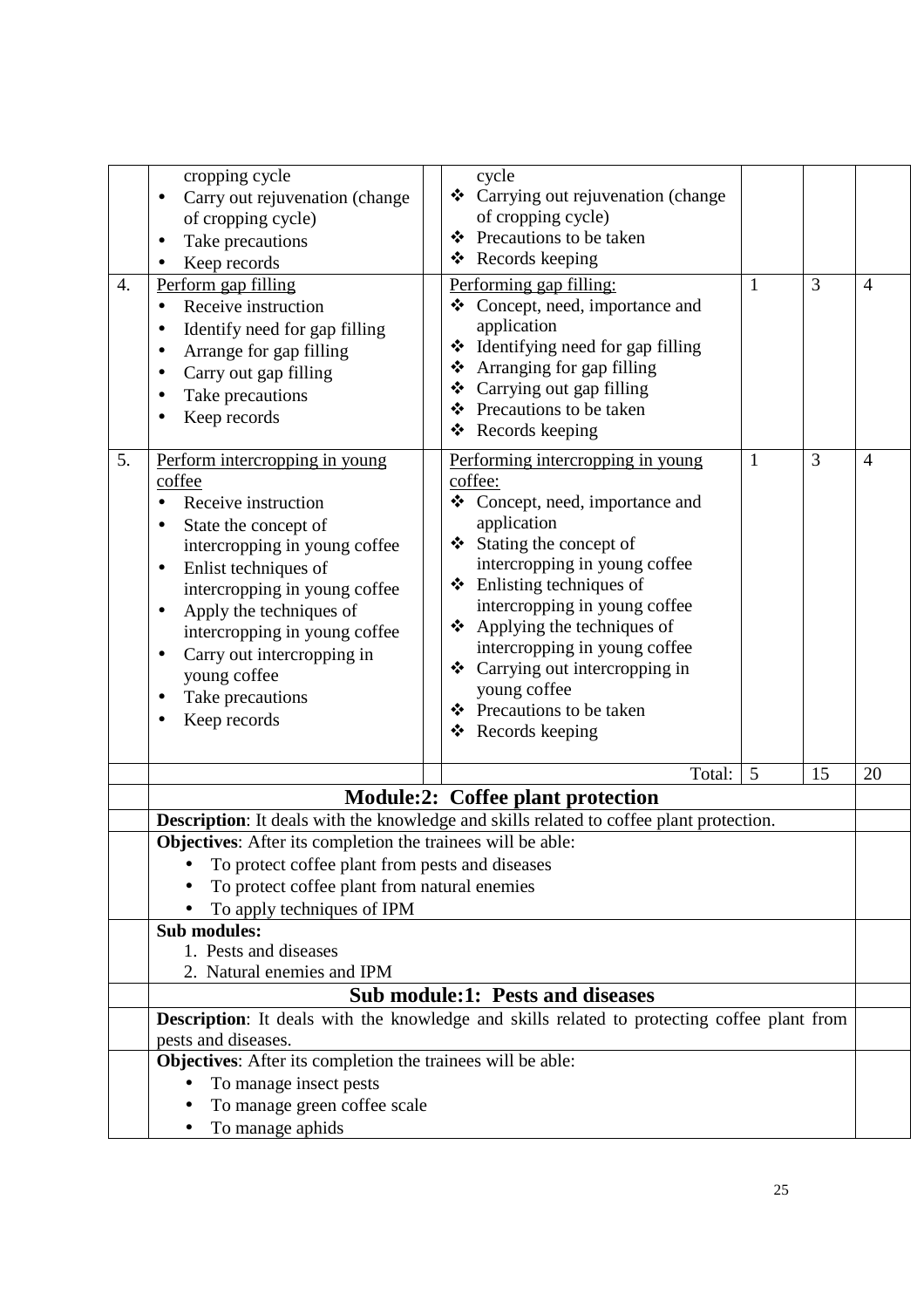|    |                                                                                                      | To manage stemborers (White Stem Borers & Red Stem Borers)    |     |                |      |  |  |  |  |
|----|------------------------------------------------------------------------------------------------------|---------------------------------------------------------------|-----|----------------|------|--|--|--|--|
|    | To manage coffee berry borer                                                                         |                                                               |     |                |      |  |  |  |  |
|    | To manage mealybug                                                                                   |                                                               |     |                |      |  |  |  |  |
|    | To manage leaf miner                                                                                 |                                                               |     |                |      |  |  |  |  |
|    | To manage termites                                                                                   |                                                               |     |                |      |  |  |  |  |
|    | To manage diseases                                                                                   |                                                               |     |                |      |  |  |  |  |
|    | To manage nursery diseases                                                                           |                                                               |     |                |      |  |  |  |  |
|    | To manage damping-off<br>٠                                                                           |                                                               |     |                |      |  |  |  |  |
|    | To manage cercospora leaf spot (brown eye spot)                                                      |                                                               |     |                |      |  |  |  |  |
|    |                                                                                                      | To manage field diseases and disorders by Nutrient deficiency |     |                |      |  |  |  |  |
|    | To manage cercospora (berry blotch & brown eye spot)                                                 |                                                               |     |                |      |  |  |  |  |
|    | To manage coffee leaf rust                                                                           |                                                               |     |                |      |  |  |  |  |
|    | To manage sooty mould<br>٠                                                                           |                                                               |     |                |      |  |  |  |  |
|    | To manage anthracnose                                                                                |                                                               |     |                |      |  |  |  |  |
|    | To manage overbearing or dieback                                                                     |                                                               |     |                |      |  |  |  |  |
|    | To manage Wilt<br>$\bullet$                                                                          |                                                               |     |                |      |  |  |  |  |
|    | Tasks: To fulfill the objective the trainees are expected to get proficiency on the following        |                                                               |     |                |      |  |  |  |  |
|    | tasks/skills/steps together with their related technical knowledge:                                  |                                                               |     |                |      |  |  |  |  |
|    | $\text{Th.}(18 \text{ hrs}) + \text{Pr.}(52 \text{ hrs}) = \text{Tot.}(70 \text{ hrs})$<br>Time(hrs) |                                                               |     |                |      |  |  |  |  |
| SN | Tasks or skills/ steps                                                                               | Related technical knowledge                                   | Th. | Pr.            | Tot. |  |  |  |  |
| 1. | Manage insect pests                                                                                  | Managing insect pests:                                        | 1   | $\overline{2}$ | 3    |  |  |  |  |
|    | Receive instruction                                                                                  | ❖ Concept, need, importance and                               |     |                |      |  |  |  |  |
|    | Identify insect pests                                                                                | application                                                   |     |                |      |  |  |  |  |
|    | Enlist insect pests                                                                                  | ❖ Identifying insect pests                                    |     |                |      |  |  |  |  |
|    | Enlist damages caused by                                                                             | Enlisting insect pests<br>❖                                   |     |                |      |  |  |  |  |
|    | insect pests                                                                                         | Enlisting damages caused by<br>❖                              |     |                |      |  |  |  |  |
|    | Enlist methods of managing<br>٠                                                                      | insect pests                                                  |     |                |      |  |  |  |  |
|    | insect pests                                                                                         | ❖ Enlisting methods of managing                               |     |                |      |  |  |  |  |
|    | Manage/prevent/control insect                                                                        | insect pests<br>Managing/preventing/controlling<br>❖          |     |                |      |  |  |  |  |
|    | pests                                                                                                | insect pests                                                  |     |                |      |  |  |  |  |
|    | Take precautions                                                                                     | Precautions to be taken<br>❖                                  |     |                |      |  |  |  |  |
|    | Keep records                                                                                         | $\triangleleft$ Records keeping                               |     |                |      |  |  |  |  |
| 2. | Manage green coffee scale                                                                            | Managing green coffee scale:                                  | 1   | $\overline{2}$ | 3    |  |  |  |  |
|    | Receive instruction                                                                                  | ❖ Concept, need, importance and                               |     |                |      |  |  |  |  |
|    | Identify green coffee scale                                                                          | application                                                   |     |                |      |  |  |  |  |
|    | Describe green coffee scale                                                                          | Identifying green coffee scale<br>❖                           |     |                |      |  |  |  |  |
|    | Enlist signs/symptoms of green<br>$\bullet$                                                          | Describing green coffee scale<br>❖                            |     |                |      |  |  |  |  |
|    | coffee scale                                                                                         | Enlisting signs/symptoms of green<br>❖                        |     |                |      |  |  |  |  |
|    | Enlist damages caused by<br>$\bullet$                                                                | coffee scale                                                  |     |                |      |  |  |  |  |
|    | green coffee scale                                                                                   | Enlisting damages caused by green<br>❖                        |     |                |      |  |  |  |  |
|    | Enlist methods of managing<br>٠                                                                      | coffee scale                                                  |     |                |      |  |  |  |  |
|    | green coffee scale                                                                                   | Enlisting methods of managing<br>❖                            |     |                |      |  |  |  |  |
|    | Manage/prevent/control green                                                                         | green coffee scale                                            |     |                |      |  |  |  |  |
|    | coffee scale                                                                                         | Managing /preventing/controlling<br>❖                         |     |                |      |  |  |  |  |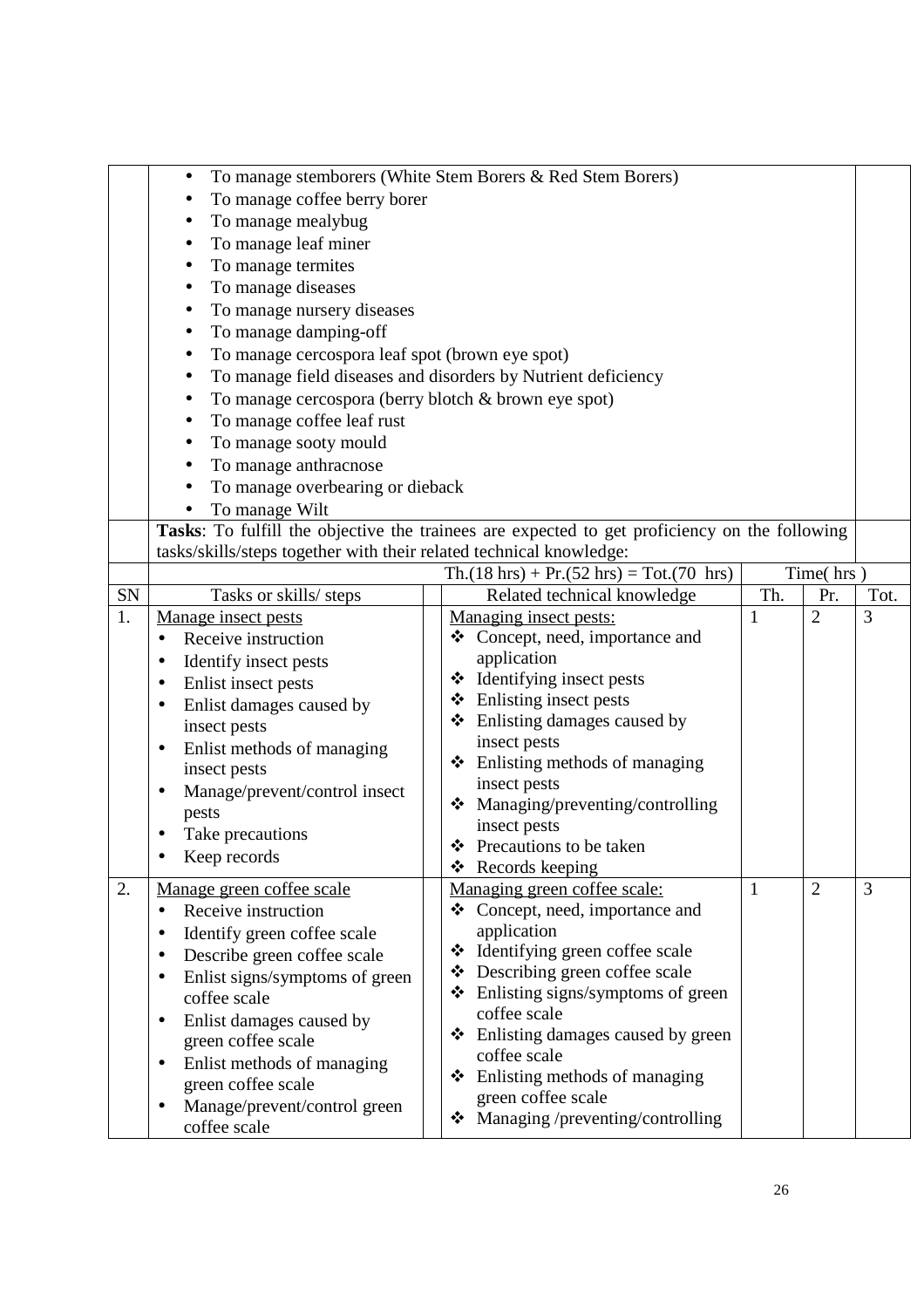|                  | Take precautions<br>٠<br>Keep records                                                                                                                                                                                                                                                                                                                                         | green coffee scale<br>❖ Precautions to be taken<br>❖ Records keeping                                                                                                                                                                                                                                                                                                                                                                                                 |   |   |                |
|------------------|-------------------------------------------------------------------------------------------------------------------------------------------------------------------------------------------------------------------------------------------------------------------------------------------------------------------------------------------------------------------------------|----------------------------------------------------------------------------------------------------------------------------------------------------------------------------------------------------------------------------------------------------------------------------------------------------------------------------------------------------------------------------------------------------------------------------------------------------------------------|---|---|----------------|
| 3.               | Manage aphids<br>Receive instruction<br>Identify aphids<br>Describe aphids<br>Enlist signs/symptoms of<br>aphids<br>Enlist damages caused by<br>aphids<br>Enlist methods of managing<br>٠<br>aphids<br>Manage/prevent/control aphids<br>Take precautions<br>Keep records                                                                                                      | Managing aphids:<br>Concept, need, importance and<br>application<br>Identifying aphids<br>❖<br>Describing aphids<br>❖<br>$\triangleleft$ Enlisting signs/symptoms of<br>aphids<br>Enlisting damages caused by<br>❖<br>aphids<br>$\div$ Enlisting methods of managing<br>aphids<br>Managing /preventing/controlling<br>❖<br>aphids<br>Precautions to be taken<br>❖<br>❖ Records keeping                                                                               | 1 | 3 | $\overline{4}$ |
| $\overline{4}$ . | Manage stem borers (White Stem<br><b>Borers and Red Stem Borers)</b><br>Receive instruction<br>Identify stem borers<br>Describe stem borers<br>Enlist signs/symptoms of stem<br>borers<br>Enlist damages caused by stem<br>$\bullet$<br>borers<br>Enlist methods of managing<br>stem borers<br>Manage/prevent/control stem<br>٠<br>borers<br>Take precautions<br>Keep records | Managing stem borers (White Stem<br>Borers and Red Stem Borers):<br>❖ Concept, need, importance and<br>application<br>Identifying stem borers<br>❖<br>Describing stem borers<br>❖<br>$\triangleleft$ Enlisting signs/symptoms of stem<br>borers<br>Enlisting damages caused by stem<br>❖<br>borers<br>Enlisting methods of managing<br>❖<br>stem borers<br>Managing /preventing/controlling<br>❖<br>stem borers<br>❖ Precautions to be taken<br>Records keeping<br>❖ | 1 | 3 | $\overline{4}$ |
| 5.               | Manage coffee berry borer<br>Receive instruction<br>Identify coffee berry borer<br>Describe coffee berry borer<br>Enlist signs/symptoms of<br>coffee berry borer<br>Enlist damages caused by<br>٠<br>coffee berry borer<br>Enlist methods of managing<br>$\bullet$<br>coffee berry borer<br>Manage/prevent/control coffee<br>$\bullet$<br>berry borer                         | Managing coffee berry borer:<br>Concept, need, importance and<br>❖<br>application<br>Identifying coffee berry borer<br>❖<br>Describing coffee berry borer<br>❖<br>Enlisting signs/symptoms of coffee<br>❖<br>berry borer<br>Enlisting damages caused by<br>❖<br>coffee berry borer<br>Enlisting methods of managing<br>❖<br>coffee berry borer<br>Managing /preventing/controlling                                                                                   | 1 | 3 | $\overline{4}$ |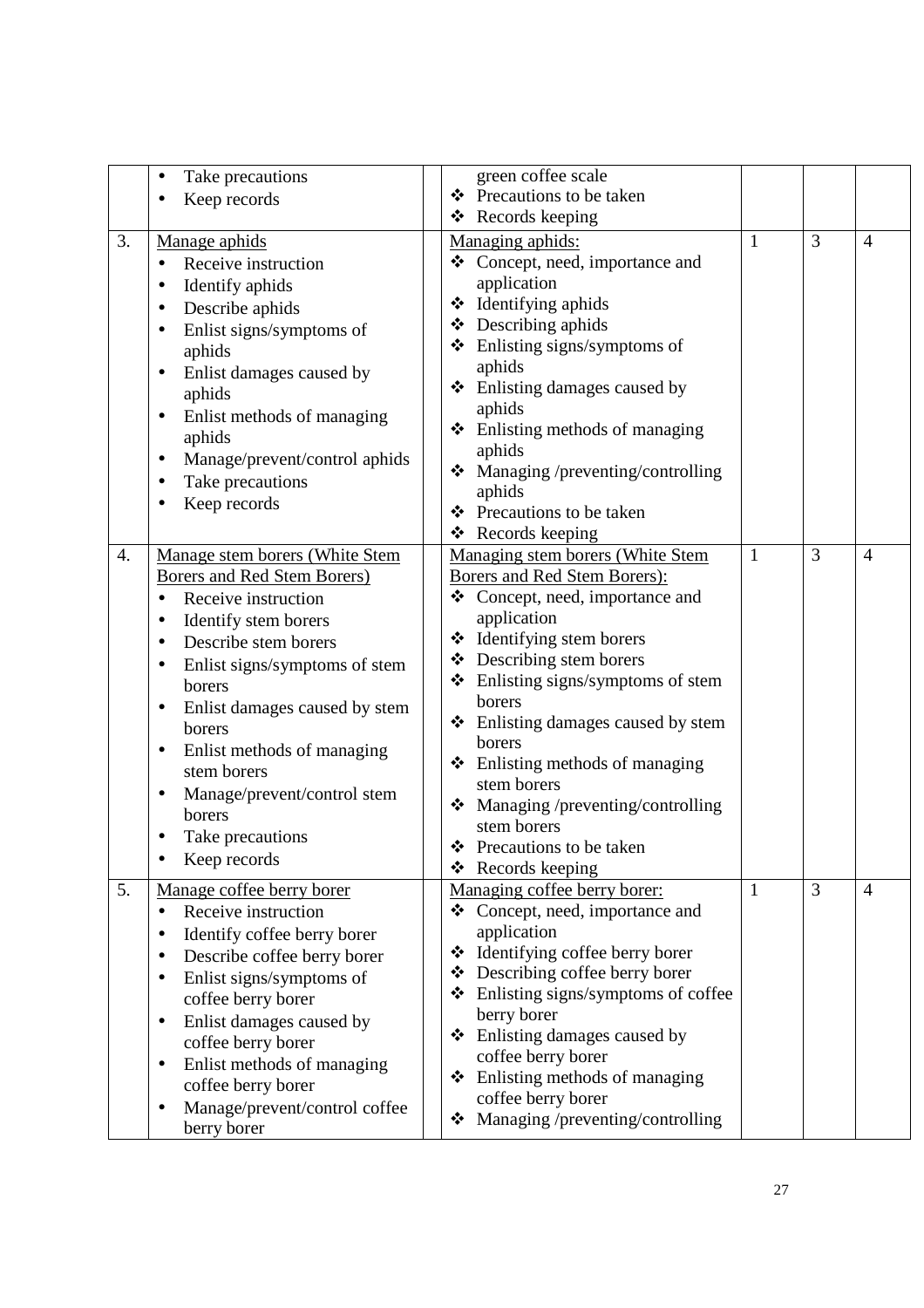|    | Take precautions<br>Keep records                                                                                                                                                                                                                                                                                                          | coffee berry borer<br>Precautions to be taken<br>❖<br>❖ Records keeping                                                                                                                                                                                                                                                                                                                                                            |   |   |                |
|----|-------------------------------------------------------------------------------------------------------------------------------------------------------------------------------------------------------------------------------------------------------------------------------------------------------------------------------------------|------------------------------------------------------------------------------------------------------------------------------------------------------------------------------------------------------------------------------------------------------------------------------------------------------------------------------------------------------------------------------------------------------------------------------------|---|---|----------------|
| 6. | Manage mealy bug<br>Receive instruction<br>$\bullet$<br>Identifymealy bug<br>Describemealy bug<br>٠<br>Enlist signs/symptoms of<br>mealy bug<br>Enlist damages caused bymealy<br>bug<br>Enlist methods of<br>managingmealy bug<br>Manage/prevent/controlmealy<br>bug<br>Take precautions<br>Keep records                                  | Managing mealy bug:<br>❖ Concept, need, importance and<br>application<br>Identifying mealy bug<br>❖<br>❖ Describing mealy bug<br>$\triangleleft$ Enlisting signs/symptoms of mealy<br>bug<br>❖ Enlisting damages caused by<br>mealy bug<br>Enlisting methods of managing<br>❖<br>mealy bug<br>Managing<br>❖<br>/preventing/controllingmealy bug<br>Precautions to be taken<br>❖                                                    | 1 | 3 | $\overline{4}$ |
| 7. | Manage leaf miner<br>Receive instruction<br>$\bullet$<br>Identify leaf miner<br>Describe leaf miner<br>Enlist signs/symptoms of leaf<br>miner<br>Enlist damages caused by leaf<br>miner<br>Enlist methods of managing<br>$\bullet$<br>leaf miner<br>Manage/prevent/control leaf<br>$\bullet$<br>miner<br>Take precautions<br>Keep records | $\triangleleft$ Records keeping<br>Managing leaf miner:<br>Concept, need, importance and<br>❖<br>application<br>❖ Identifying leaf miner<br>Describing leaf miner<br>❖<br>Enlisting signs/symptoms of leaf<br>❖<br>miner<br>❖ Enlisting damages caused by leaf<br>miner<br>Enlisting methods of managing<br>❖<br>leaf miner<br>Managing /preventing/controlling<br>leaf miner<br>Precautions to be taken<br>❖<br>❖ Records keeping | 1 | 3 | $\overline{4}$ |
| 8. | Manage termites<br>Receive instruction<br>$\bullet$<br>Identify termites<br>Describe termites<br>Enlist signs/symptoms of<br>termites<br>Enlist damages caused by<br>٠<br>termites<br>Enlist methods of managing<br>$\bullet$<br>termites<br>Manage/prevent/control<br>$\bullet$<br>termites                                              | Managing termites:<br>Concept, need, importance and<br>❖<br>application<br>❖ Identifying termites<br>Describing termites<br>❖<br>Enlisting signs/symptoms of<br>❖<br>termites<br>Enlisting damages caused by<br>❖<br>termites<br>Enlisting methods of managing<br>❖<br>termites<br>Managing /preventing/controlling<br>❖<br>termites                                                                                               | 1 | 3 | $\overline{4}$ |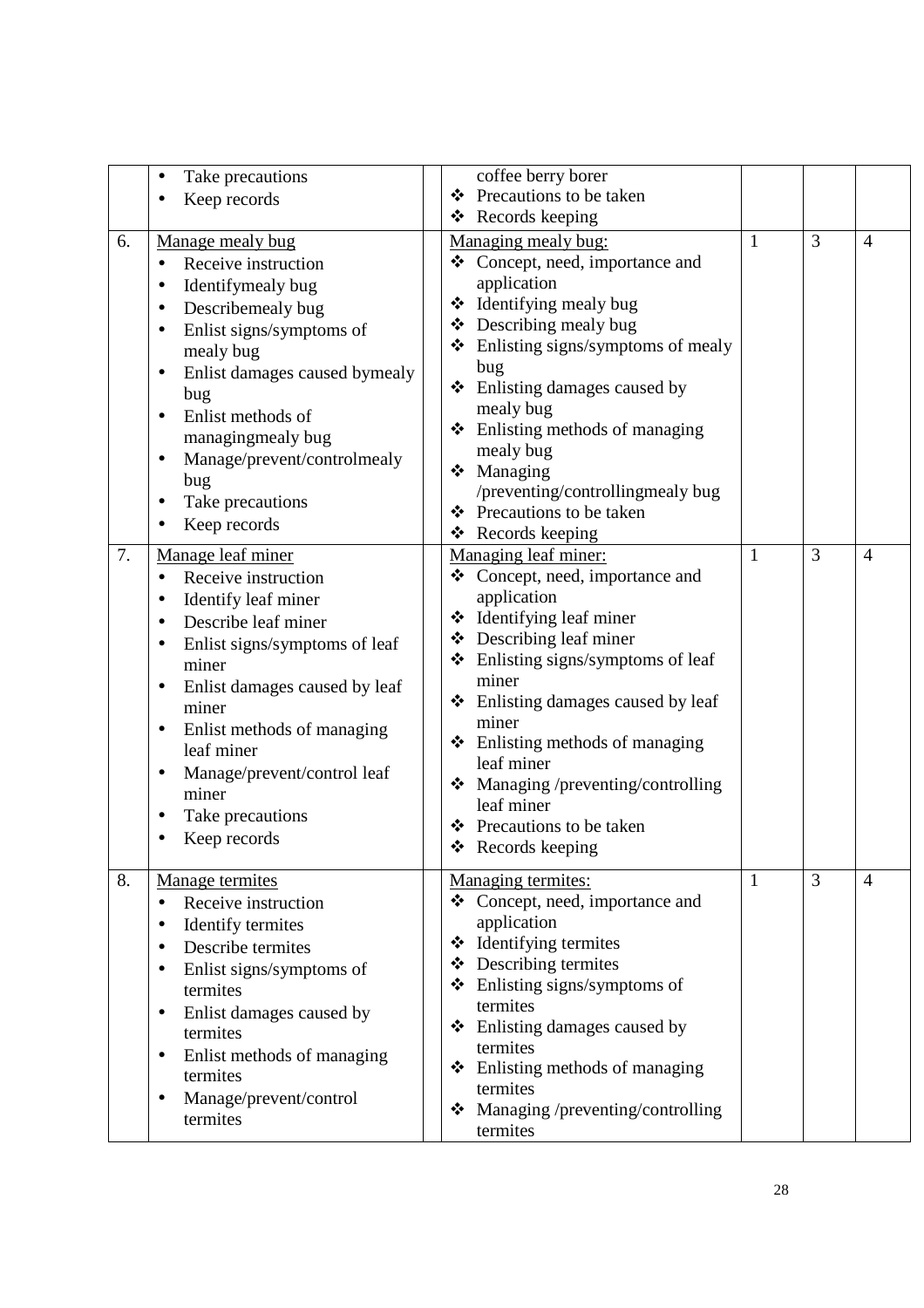|     | Take precautions                                       | ❖ | Precautions to be taken                                     |              |                |                |
|-----|--------------------------------------------------------|---|-------------------------------------------------------------|--------------|----------------|----------------|
|     | Keep records                                           |   | ❖ Records keeping                                           |              |                |                |
| 9.  | Manage diseases                                        |   | Managing diseases:                                          | 1            | $\overline{3}$ | $\overline{4}$ |
|     | Receive instruction<br>$\bullet$                       |   | ❖ Concept, need, importance and                             |              |                |                |
|     | <b>Identify diseases</b>                               |   | application                                                 |              |                |                |
|     | Describe diseases                                      |   | ❖ Identifying diseases                                      |              |                |                |
|     | Enlist signs/symptoms of                               |   | ❖ Describing diseases                                       |              |                |                |
|     | diseases                                               |   | ❖ Enlisting signs/symptoms of                               |              |                |                |
|     | Enlist damages caused by                               |   | diseases                                                    |              |                |                |
|     | diseases                                               |   | ❖ Enlisting damages caused by                               |              |                |                |
|     | Enlist methods of managing                             |   | diseases                                                    |              |                |                |
|     | diseases                                               |   | $\div$ Enlisting methods of managing                        |              |                |                |
|     | Manage/prevent/control<br>$\bullet$                    |   | diseases                                                    |              |                |                |
|     | diseases                                               |   | Managing /preventing/controlling                            |              |                |                |
|     | Take precautions                                       |   | diseases                                                    |              |                |                |
|     | Keep records                                           | ❖ | Precautions to be taken                                     |              |                |                |
|     |                                                        |   | ❖ Records keeping                                           |              | 3              |                |
| 10. | Manage nursery diseases                                | ❖ | Managing nursery diseases:<br>Concept, need, importance and | 1            |                | $\overline{4}$ |
|     | Receive instruction<br>$\bullet$                       |   | application                                                 |              |                |                |
|     | Identify nursery diseases<br>$\bullet$                 |   | ❖ Identifying nursery diseases                              |              |                |                |
|     | Describe nursery diseases                              |   | ❖ Describing nursery diseases                               |              |                |                |
|     | Enlist signs/symptoms of<br>$\bullet$                  |   | ❖ Enlisting signs/symptoms of                               |              |                |                |
|     | nursery diseases                                       |   | nursery diseases                                            |              |                |                |
|     | Enlist damages caused by                               |   | ❖ Enlisting damages caused by                               |              |                |                |
|     | nursery diseases                                       |   | nursery diseases                                            |              |                |                |
|     | Enlist methods of managing<br>$\bullet$                |   | $\div$ Enlisting methods of managing                        |              |                |                |
|     | nursery diseases                                       |   | nursery diseases                                            |              |                |                |
|     | Manage/prevent/control                                 |   | Managing /preventing/controlling                            |              |                |                |
|     | nursery diseases                                       |   | nursery diseases                                            |              |                |                |
|     | Take precautions                                       |   | ❖ Precautions to be taken                                   |              |                |                |
|     | Keep records                                           |   | $\triangleleft$ Records keeping                             |              |                |                |
|     |                                                        |   |                                                             |              | 3              |                |
| 11. | Manage damping-off<br>Receive instruction              |   | Managing damping-off:<br>❖ Concept, need, importance and    | $\mathbf{1}$ |                | $\overline{4}$ |
|     |                                                        |   | application                                                 |              |                |                |
|     | Identify damping-off<br>$\bullet$                      |   | ❖ Identifying damping-off                                   |              |                |                |
|     | Describe damping-off                                   |   | $\triangle$ Describing damping-off                          |              |                |                |
|     | Enlist signs/symptoms of                               |   | $\triangleleft$ Enlisting signs/symptoms of                 |              |                |                |
|     | damping-off                                            |   | damping-off                                                 |              |                |                |
|     | Enlist damages caused by<br>$\bullet$<br>damping-off   |   | ❖ Enlisting damages caused by                               |              |                |                |
|     |                                                        |   | damping-off                                                 |              |                |                |
|     | Enlist methods of managing<br>$\bullet$<br>damping-off |   | $\div$ Enlisting methods of managing                        |              |                |                |
|     | Manage/prevent/control                                 |   | damping-off                                                 |              |                |                |
|     | damping-off                                            | ❖ | Managing /preventing/controlling                            |              |                |                |
|     |                                                        |   | damping-off                                                 |              |                |                |
|     | Take precautions                                       |   | ❖ Precautions to be taken                                   |              |                |                |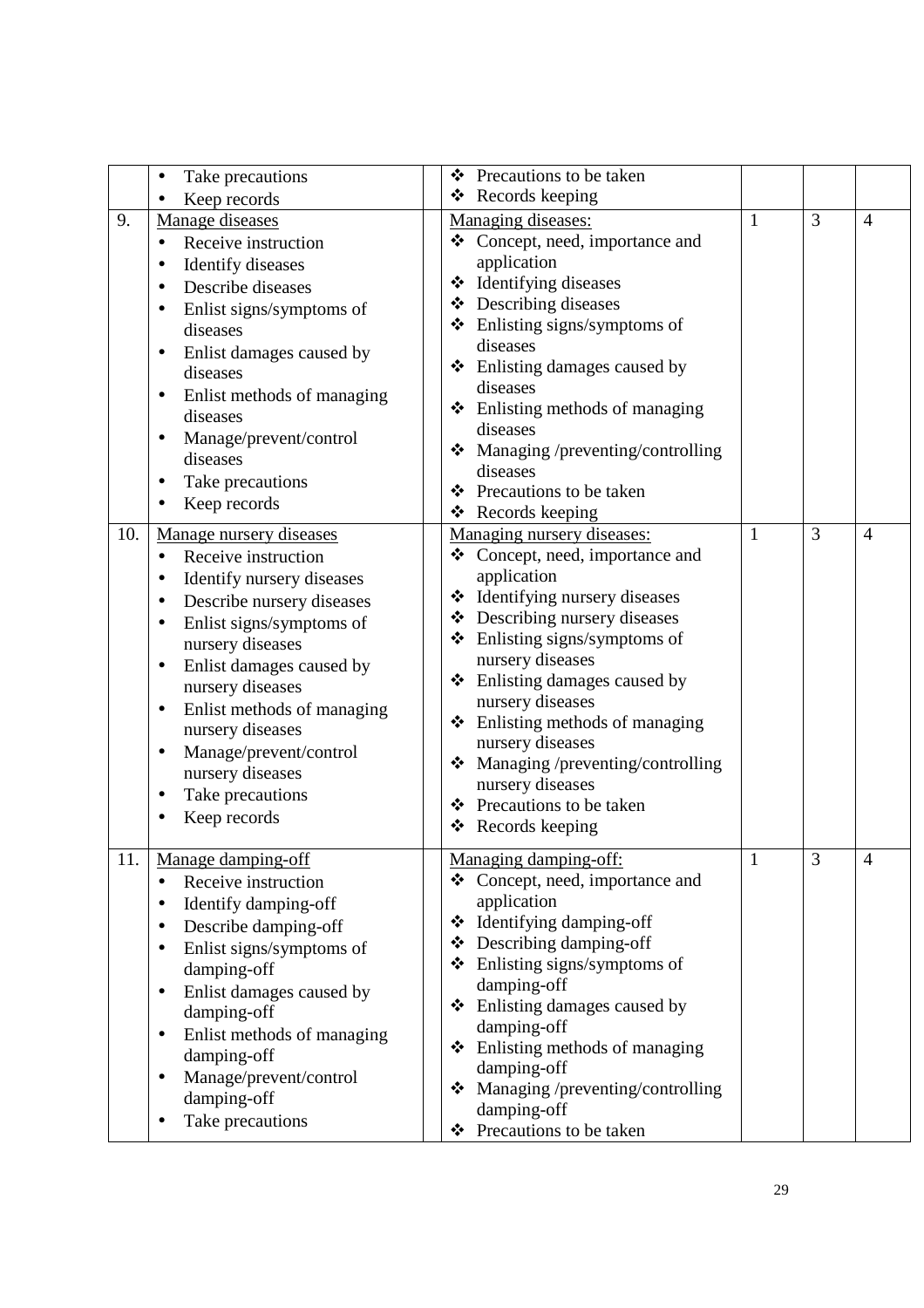|     | Keep records                                                                                                                                                                                                                                                                                                                                                                                                                                                                                                                                                             | $\triangleleft$ Records keeping                                                                                                                                                                                                                                                                                                                                                                                                                                                                                                                                                                                                             |   |   |                |
|-----|--------------------------------------------------------------------------------------------------------------------------------------------------------------------------------------------------------------------------------------------------------------------------------------------------------------------------------------------------------------------------------------------------------------------------------------------------------------------------------------------------------------------------------------------------------------------------|---------------------------------------------------------------------------------------------------------------------------------------------------------------------------------------------------------------------------------------------------------------------------------------------------------------------------------------------------------------------------------------------------------------------------------------------------------------------------------------------------------------------------------------------------------------------------------------------------------------------------------------------|---|---|----------------|
|     |                                                                                                                                                                                                                                                                                                                                                                                                                                                                                                                                                                          |                                                                                                                                                                                                                                                                                                                                                                                                                                                                                                                                                                                                                                             |   |   |                |
| 12. | Manage cercospora leaf spot<br>(brown eye spot)<br>Receive instruction<br>Identify cercospora leaf spot<br>(brown eye spot)<br>Describe cercospora leaf spot<br>$\bullet$<br>(brown eye spot)<br>Enlist signs/symptoms of<br>$\bullet$<br>cercospora leaf spot (brown<br>eye spot)<br>Enlist damages caused by<br>$\bullet$<br>cercospora leaf spot (brown<br>eye spot)<br>Enlist methods of managing<br>$\bullet$<br>cercospora leaf spot (brown<br>eye spot)<br>Manage/prevent/control<br>cercospora leaf spot (brown<br>eye spot)<br>Take precautions<br>Keep records | Managing cercospora leaf spot (brown<br>eye spot):<br>❖ Concept, need, importance and<br>application<br>Identifying cercospora leaf spot<br>❖<br>(brown eye spot)<br>❖ Describing cercospora leaf spot<br>(brown eye spot)<br>$\triangleleft$ Enlisting signs/symptoms of<br>cercospora leaf spot (brown eye<br>spot)<br>❖ Enlisting damages caused by<br>cercospora leaf spot (brown eye<br>spot)<br>$\div$ Enlisting methods of managing<br>cercospora leaf spot (brown eye<br>spot)<br>Managing /preventing/controlling<br>❖<br>cercospora leaf spot (brown eye<br>spot)<br>❖ Precautions to be taken<br>$\triangleleft$ Records keeping | 1 | 3 | $\overline{4}$ |
| 13. | Manage field diseases and<br>disorders of Nutrient defficiency<br>Receive instruction<br>Identify field diseases and<br>disorders<br>Describe field diseases and<br>disorders<br>Enlist signs/symptoms of field<br>diseases and disorders<br>Enlist damages caused by field<br>$\bullet$<br>diseases and disorders<br>Enlist methods of managing<br>$\bullet$<br>field diseases and disorders<br>Manage/prevent/control field<br>$\bullet$<br>diseases and disorders<br>Take precautions<br>$\bullet$<br>Keep records                                                    | Managing field diseases and disorders<br>of Nutrient defficiency:<br>Concept, need, importance and<br>❖<br>application<br>❖ Identifying field diseases and<br>disorders<br>❖ Describing field diseases and<br>disorders<br>$\triangleleft$ Enlisting signs/symptoms of field<br>diseases and disorders<br>❖ Enlisting damages caused by field<br>diseases and disorders<br>❖ Enlisting methods of managing<br>field diseases and disorders<br>Managing /preventing/controlling<br>❖<br>field diseases and disorders<br>Precautions to be taken<br>❖<br>Records keeping<br>❖                                                                 | 1 | 3 | $\overline{4}$ |
| 14. | Manage cercospora (berry blotch<br><u>&amp; brown eye spot)</u>                                                                                                                                                                                                                                                                                                                                                                                                                                                                                                          | Managing cercospora (berry blotch &<br>brown eye spot):                                                                                                                                                                                                                                                                                                                                                                                                                                                                                                                                                                                     | 1 | 3 | $\overline{4}$ |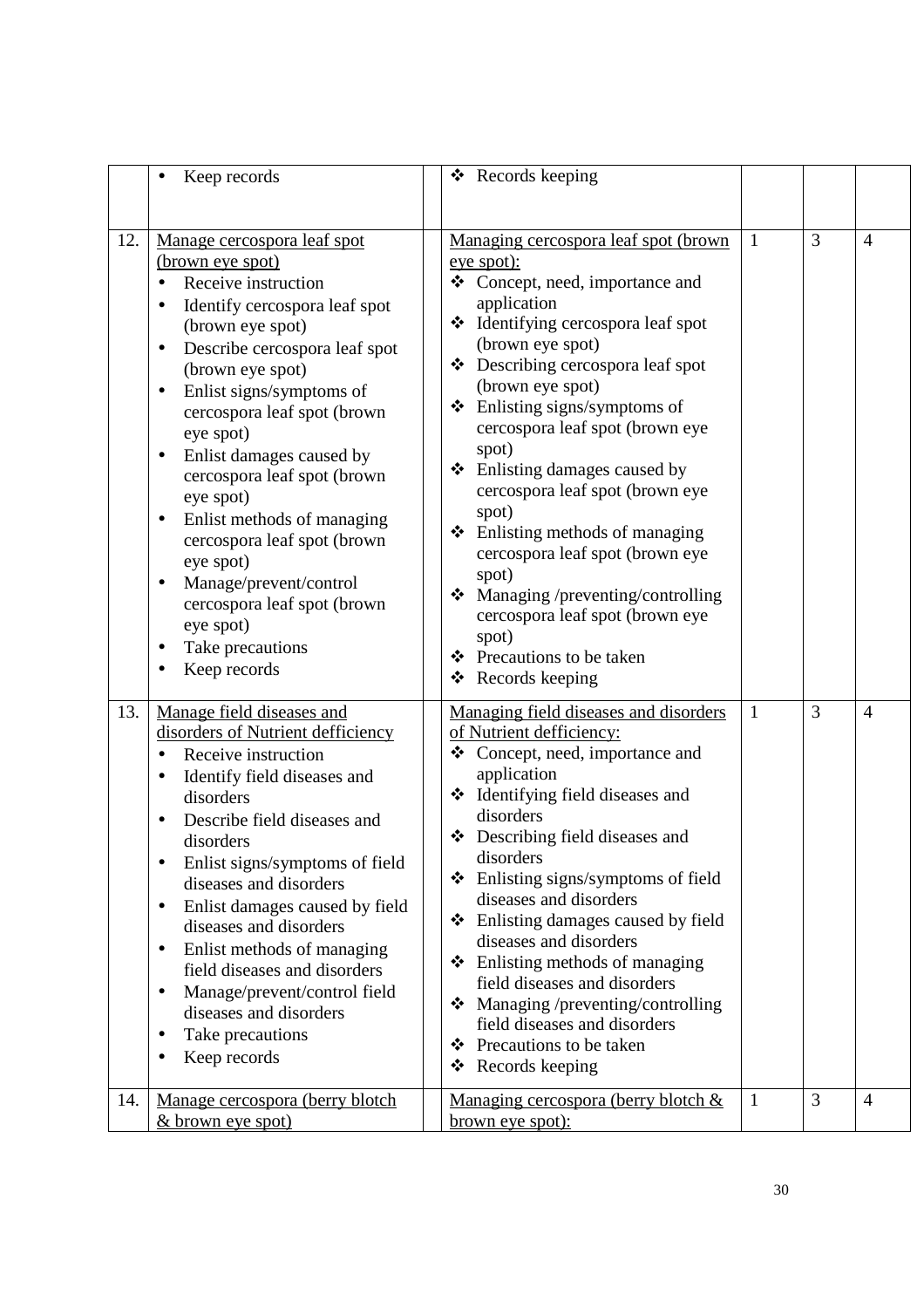|     | Receive instruction<br>$\bullet$<br>Identify cercospora (berry<br>٠<br>blotch & brown eye spot)<br>Describe cercospora (berry<br>$\bullet$<br>blotch & brown eye spot)<br>Enlist signs/symptoms of<br>$\bullet$<br>cercospora (berry blotch &<br>brown eye spot)<br>Enlist damages caused by<br>$\bullet$<br>cercospora (berry blotch &<br>brown eye spot)<br>Enlist methods of managing<br>$\bullet$<br>cercospora (berry blotch &<br>brown eye spot)<br>Manage/prevent/control<br>$\bullet$<br>cercospora (berry blotch &<br>brown eye spot)<br>Take precautions<br>٠<br>Keep records | ❖<br>❖<br>❖           | ❖ Concept, need, importance and<br>application<br>❖ Identifying cercospora (berry<br>blotch & brown eye spot)<br>❖ Describe cercospora (berry blotch<br>& brown eye spot)<br>Enlisting signs/symptoms of<br>cercospora (berry blotch & brown<br>eye spot)<br>❖ Enlisting damages caused by<br>cercospora (berry blotch & brown<br>eye spot)<br>Enlisting methods of managing<br>cercospora (berry blotch & brown<br>eye spot)<br>Managing /preventing/controlling<br>cercospora (berry blotch & brown<br>eye spot)<br>❖ Precautions to be taken<br>❖ Records keeping |   |   |                |
|-----|-----------------------------------------------------------------------------------------------------------------------------------------------------------------------------------------------------------------------------------------------------------------------------------------------------------------------------------------------------------------------------------------------------------------------------------------------------------------------------------------------------------------------------------------------------------------------------------------|-----------------------|----------------------------------------------------------------------------------------------------------------------------------------------------------------------------------------------------------------------------------------------------------------------------------------------------------------------------------------------------------------------------------------------------------------------------------------------------------------------------------------------------------------------------------------------------------------------|---|---|----------------|
| 15. | Manage coffee leaf rust<br>Receive instruction<br>$\bullet$<br>Identify coffee leaf rust<br>٠<br>Describe coffee leaf rust<br>Enlist signs/symptoms of<br>$\bullet$<br>coffee leaf rust<br>Enlist damages caused by<br>$\bullet$<br>coffee leaf rust<br>Enlist methods of managing<br>٠<br>coffee leaf rust<br>Manage/prevent/control coffee<br>$\bullet$<br>leaf rust<br>Take precautions<br>٠<br>Keep records                                                                                                                                                                         | ❖<br>❖<br>❖<br>❖<br>❖ | Managing coffee leaf rust:<br>Concept, need, importance and<br>application<br>❖ Identifying coffee leaf rust<br>Describing coffee leaf rust<br>Enlisting signs/symptoms of coffee<br>leaf rust<br>$\div$ Enlisting damages caused by<br>coffee leaf rust<br>Enlisting methods of managing<br>coffee leaf rust<br>$\bullet$ Managing /preventing/controlling<br>coffee leaf rust<br>Precautions to be taken<br>❖ Records keeping                                                                                                                                      | 1 | 3 | $\overline{4}$ |
| 16. | Manage sooty mould<br>Receive instruction<br>$\bullet$<br>Identify sooty mould<br>Describe sooty mould<br>$\bullet$<br>Enlist signs/symptoms of sooty<br>$\bullet$<br>mould<br>Enlist damages caused by sooty<br>$\bullet$<br>mould                                                                                                                                                                                                                                                                                                                                                     | ❖<br>❖<br>❖           | Managing sooty mould:<br>Concept, need, importance and<br>application<br>❖ Identifying sooty mould<br>Describing sooty mould<br>Enlist signs/symptoms of sooty<br>mould<br>$\triangle$ Enlisting damages caused by sooty                                                                                                                                                                                                                                                                                                                                             | 1 | 3 | $\overline{4}$ |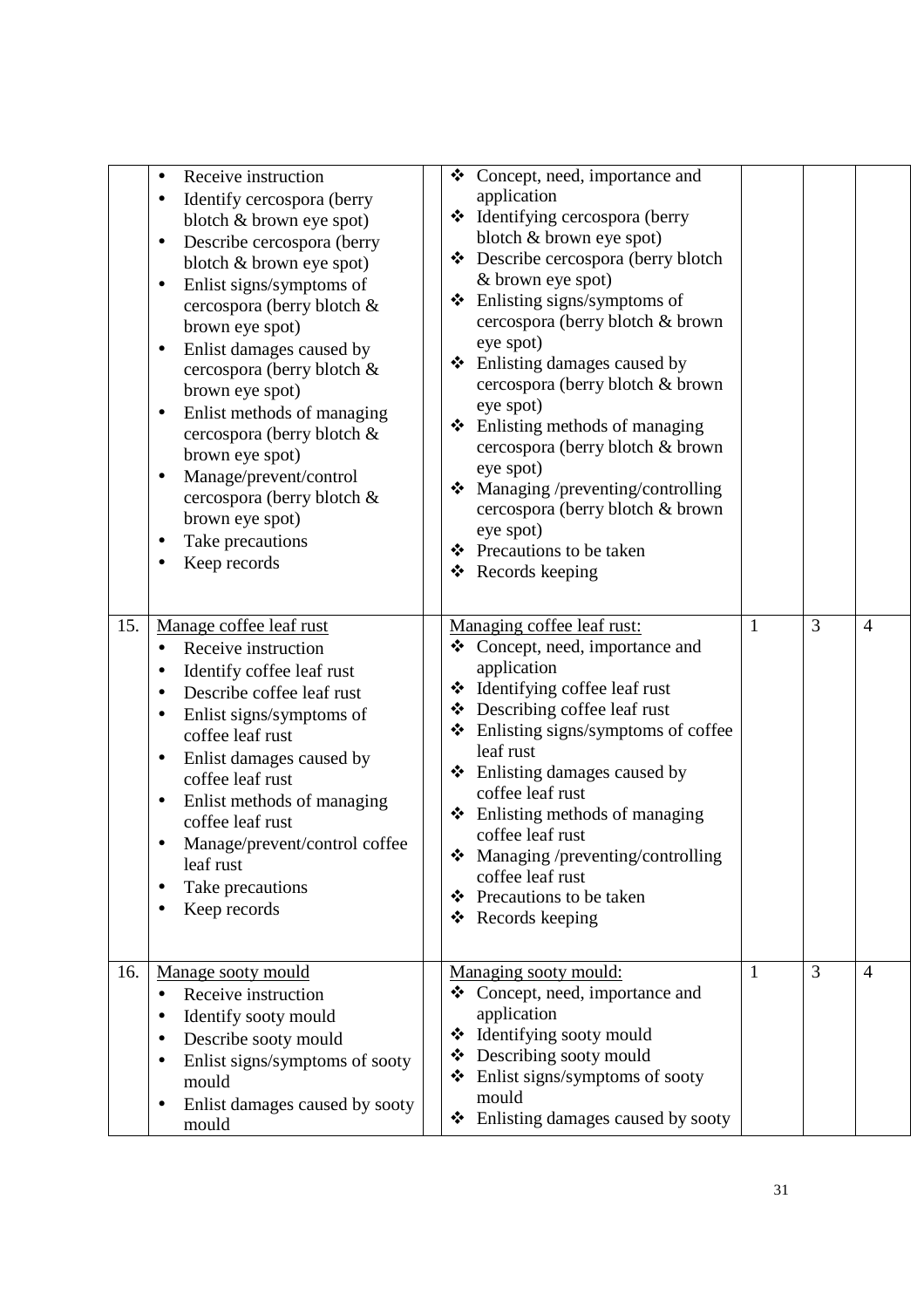|     | Enlist methods of managing<br>sooty mould<br>Manage/prevent/control sooty<br>$\bullet$<br>mould<br>Take precautions<br>Keep records                                                                                                                                                                                                                                                                                                        | mould<br>❖ Enlisting methods of managing<br>sooty mould<br>Managing /preventing/controlling<br>❖<br>sooty mould<br>❖ Precautions to be taken<br>$\triangleleft$ Records keeping                                                                                                                                                                                                                                                                                                       |     |     |                |
|-----|--------------------------------------------------------------------------------------------------------------------------------------------------------------------------------------------------------------------------------------------------------------------------------------------------------------------------------------------------------------------------------------------------------------------------------------------|---------------------------------------------------------------------------------------------------------------------------------------------------------------------------------------------------------------------------------------------------------------------------------------------------------------------------------------------------------------------------------------------------------------------------------------------------------------------------------------|-----|-----|----------------|
| 17. | Manage anthracnose<br>Receive instruction<br>$\bullet$<br>Identify anthracnose<br>Describe anthracnose<br>Enlist signs/symptoms of<br>anthracnose<br>Enlist damages caused by<br>$\bullet$<br>anthracnose<br>Enlist methods of managing<br>anthracnose<br>Manage/prevent/control<br>$\bullet$<br>anthracnose<br>Take precautions<br>Keep records                                                                                           | Managing anthracnose:<br>Concept, need, importance and<br>❖<br>application<br>❖ Identifying anthracnose<br>Describing anthracnose<br>❖<br>❖ Enlisting signs/symptoms of<br>anthracnose<br>❖ Enlisting damages caused by<br>anthracnose<br>Enlisting methods of managing<br>❖<br>anthracnose<br>Managing /preventing/controlling<br>❖<br>anthracnose<br>Precautions to be taken<br>❖<br>Records keeping<br>❖                                                                           | 1   | 3   | $\overline{4}$ |
| 18. | Manage overbearing or dieback<br>Receive instruction<br>$\bullet$<br>Identify overbearing or dieback<br>Describe overbearing or<br>dieback<br>Enlist signs/symptoms of<br>٠<br>overbearing or dieback<br>Enlist damages caused by<br>overbearing or dieback<br>Enlist methods of managing<br>$\bullet$<br>overbearing or dieback<br>Manage/prevent/control<br>$\bullet$<br>overbearing or dieback<br>Take precautions<br>٠<br>Keep records | Managing overbearing or dieback:<br>❖ Concept, need, importance and<br>application<br>❖ Identifying overbearing or dieback<br>❖ Describing overbearing or dieback<br>Enlisting signs/symptoms of<br>❖<br>overbearing or dieback<br>❖ Enlisting damages caused by<br>overbearing or dieback<br>Enlisting methods of managing<br>❖<br>overbearing or dieback<br>Managing /preventing/controlling<br>❖<br>overbearing or dieback<br>Precautions to be taken<br>❖<br>Records keeping<br>❖ | 0.5 | 1.5 | $\overline{2}$ |
| 19. | <b>Manage Wilting</b><br>Receive instruction<br>$\bullet$<br>Identify wilting<br>Describe wilting                                                                                                                                                                                                                                                                                                                                          | Managing wilting:<br>Concept, need, importance and<br>❖<br>application<br>Identifying wilting<br>❖                                                                                                                                                                                                                                                                                                                                                                                    | 0.5 | 1.5 | $\overline{2}$ |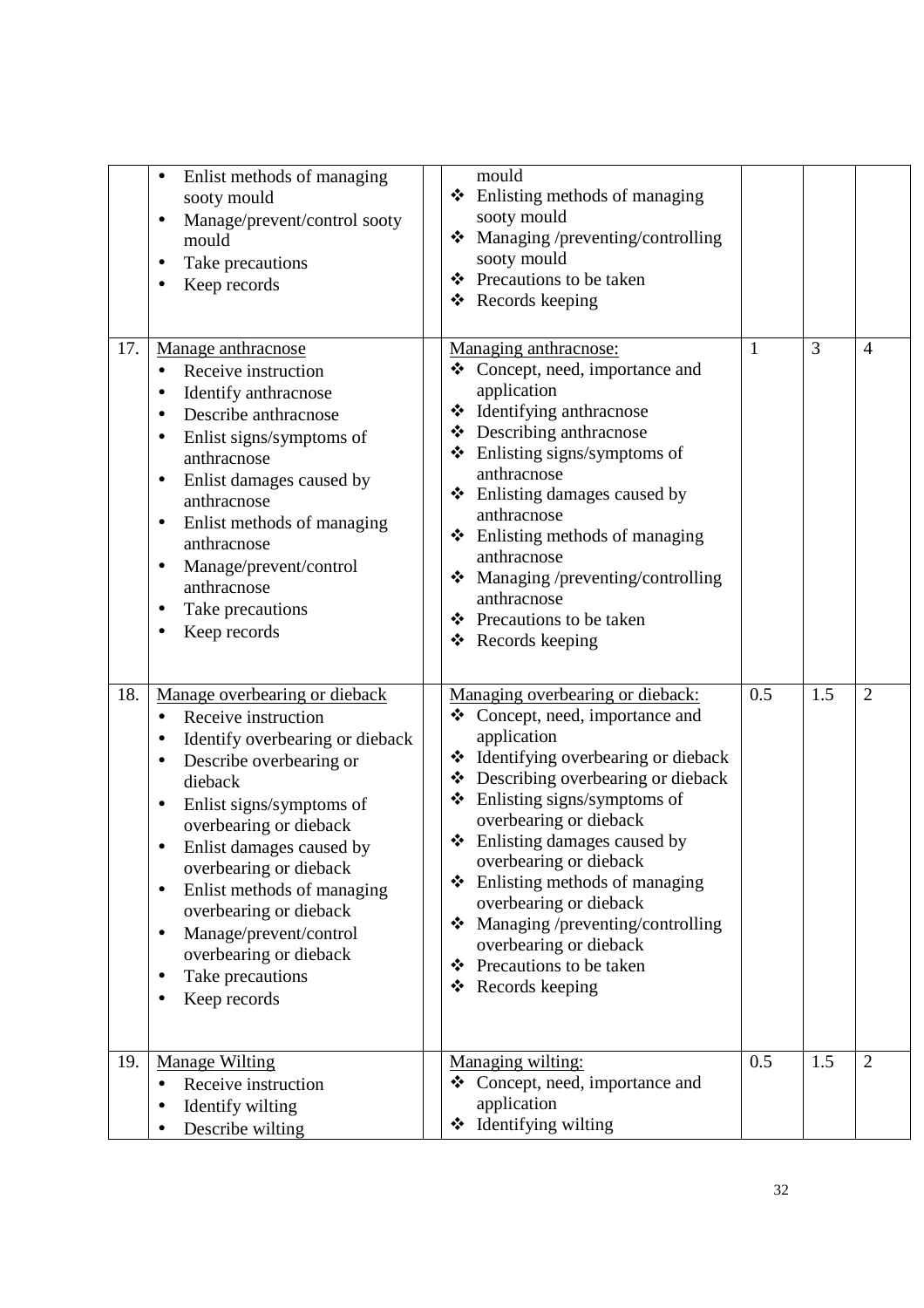|                  | Enlist signs/symptoms of<br>$\bullet$<br>wilting<br>Enlist damages caused by<br>٠<br>wilting<br>Enlist methods of managing<br>٠<br>wilting<br>Manage/prevent/control wilting<br>$\bullet$ | $\triangle$ Describing wilting<br>$\div$ Enlisting signs/symptoms of<br>wilting<br>Enlisting damages caused by<br>❖<br>wilting<br>Enlisting methods of managing<br>❖<br>wilting |          |           |                        |
|------------------|-------------------------------------------------------------------------------------------------------------------------------------------------------------------------------------------|---------------------------------------------------------------------------------------------------------------------------------------------------------------------------------|----------|-----------|------------------------|
|                  | Take precautions                                                                                                                                                                          | Managing /preventing/controlling<br>❖<br>wilting                                                                                                                                |          |           |                        |
|                  | Keep records                                                                                                                                                                              | Precautions to be taken<br>❖                                                                                                                                                    |          |           |                        |
|                  |                                                                                                                                                                                           | Records keeping<br>❖                                                                                                                                                            |          |           |                        |
|                  |                                                                                                                                                                                           | Total:                                                                                                                                                                          | 18       | 52        | 70                     |
|                  |                                                                                                                                                                                           | <b>Sub module:2: Natural enemies and IPM</b><br><b>Description:</b> It deals with the knowledge and skills related to protecting coffee plant from                              |          |           |                        |
|                  | natural enemies and IPM.                                                                                                                                                                  |                                                                                                                                                                                 |          |           |                        |
|                  | Objectives: After its completion the trainees will be able:                                                                                                                               |                                                                                                                                                                                 |          |           |                        |
|                  | To be familiar withnatural enemies and IPM                                                                                                                                                |                                                                                                                                                                                 |          |           |                        |
|                  | To Identify main predators<br>$\bullet$                                                                                                                                                   |                                                                                                                                                                                 |          |           |                        |
|                  | To manage main predators<br>$\bullet$<br>To Identify other predators<br>$\bullet$                                                                                                         |                                                                                                                                                                                 |          |           |                        |
|                  | To manage other predators<br>$\bullet$                                                                                                                                                    |                                                                                                                                                                                 |          |           |                        |
|                  | To apply techniques of IPM                                                                                                                                                                |                                                                                                                                                                                 |          |           |                        |
|                  |                                                                                                                                                                                           | Tasks: To fulfill the objective the trainees are expected to get proficiency on the following                                                                                   |          |           |                        |
|                  | tasks/skills/steps together with their related technical knowledge:                                                                                                                       |                                                                                                                                                                                 |          |           |                        |
|                  |                                                                                                                                                                                           | $Th.(6hrs) + Pr.(18 hrs) = Tot.(24 hrs)$                                                                                                                                        |          | Time(hrs) |                        |
| ${\rm SN}$<br>1. | Tasks or skills/ steps<br>Be familiar with natural enemies                                                                                                                                | Related technical knowledge<br>Being familiar with natural enemies                                                                                                              | Th.<br>1 | Pr.<br>3  | Tot.<br>$\overline{4}$ |
|                  | and IPM                                                                                                                                                                                   | and IPM:                                                                                                                                                                        |          |           |                        |
|                  | Receive instruction                                                                                                                                                                       | Concept, need, importance and<br>❖                                                                                                                                              |          |           |                        |
|                  | Obtain related reading<br>$\bullet$                                                                                                                                                       | application                                                                                                                                                                     |          |           |                        |
|                  | materials                                                                                                                                                                                 | ❖ Related reading materials                                                                                                                                                     |          |           |                        |
|                  | Study the related reading                                                                                                                                                                 | Studying the related reading<br>materials                                                                                                                                       |          |           |                        |
|                  | materials                                                                                                                                                                                 | Analyzing the related reading<br>❖                                                                                                                                              |          |           |                        |
|                  | Analyze the related reading<br>$\bullet$<br>materials                                                                                                                                     | materials                                                                                                                                                                       |          |           |                        |
|                  | Be familiar with natural<br>$\bullet$                                                                                                                                                     | ❖ Being familiar with natural                                                                                                                                                   |          |           |                        |
|                  | enemies and IPM                                                                                                                                                                           | enemies and IPM                                                                                                                                                                 |          |           |                        |
|                  | Take precautions                                                                                                                                                                          | Precautions to be taken<br>❖<br>Records keeping<br>❖                                                                                                                            |          |           |                        |
|                  | Keep records                                                                                                                                                                              |                                                                                                                                                                                 |          |           |                        |
| 2.               | <b>Identify main predators</b><br>Receive instruction<br>$\bullet$                                                                                                                        | Identifying main predators:<br>❖ Concept, need, importance and                                                                                                                  | 1        | 3         | $\overline{4}$         |
|                  | Enlist main predators<br>$\bullet$                                                                                                                                                        | application                                                                                                                                                                     |          |           |                        |
|                  | Identify main predators                                                                                                                                                                   | Enlisting main predators<br>❖                                                                                                                                                   |          |           |                        |
|                  | Describe main predators<br>$\bullet$                                                                                                                                                      | Identifying main predators<br>❖                                                                                                                                                 |          |           |                        |
|                  | Take precautions                                                                                                                                                                          | Describing main predators<br>❖                                                                                                                                                  |          |           |                        |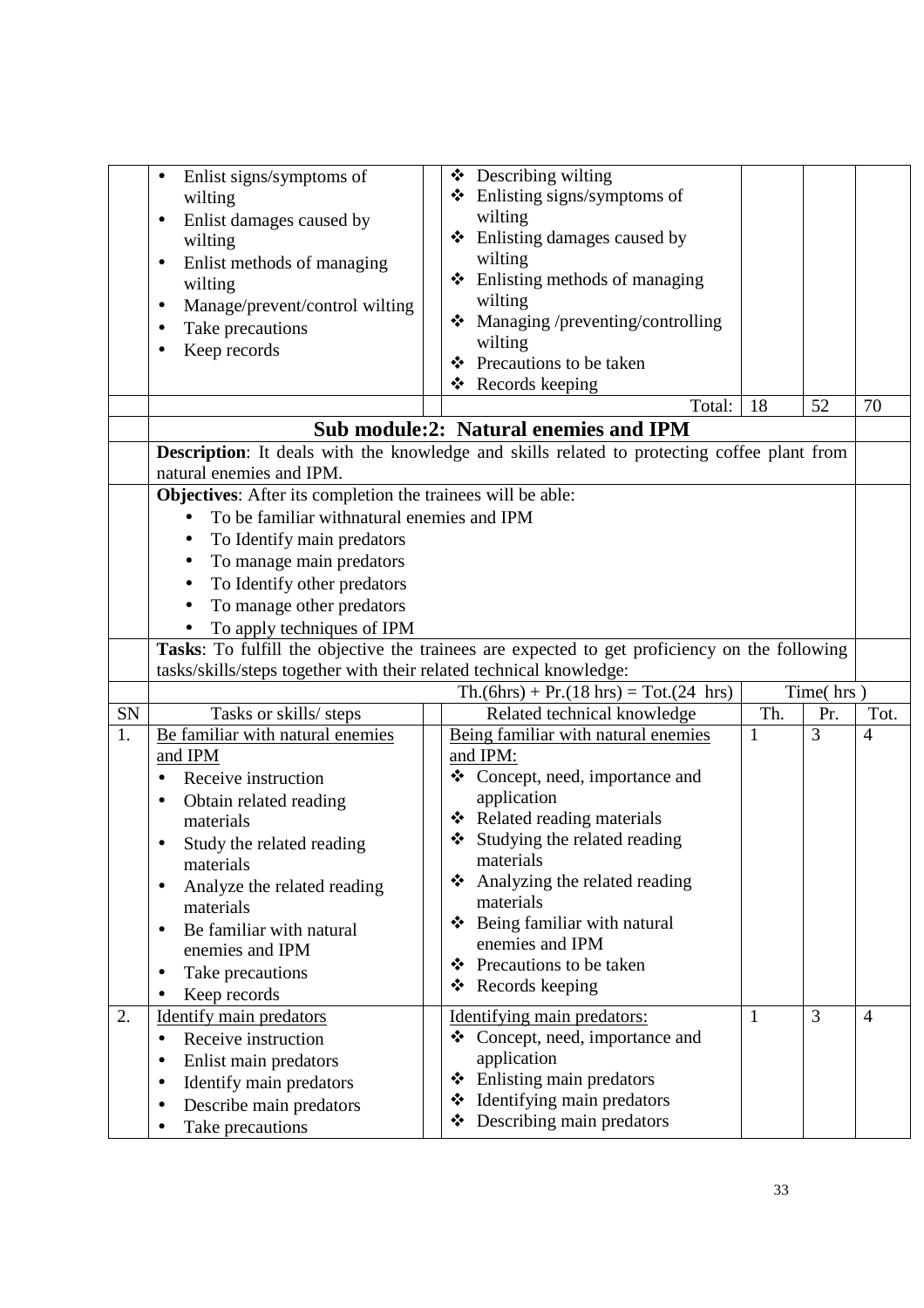|    | Keep records                                                                                                                                                                                                                         | Precautions to be taken<br>❖                                                                                                                                                                                                                                                                                 |   |    |                |
|----|--------------------------------------------------------------------------------------------------------------------------------------------------------------------------------------------------------------------------------------|--------------------------------------------------------------------------------------------------------------------------------------------------------------------------------------------------------------------------------------------------------------------------------------------------------------|---|----|----------------|
|    |                                                                                                                                                                                                                                      | ❖ Records keeping                                                                                                                                                                                                                                                                                            |   |    |                |
| 3. | Manage main predators<br>Receive instruction<br>$\bullet$<br>Enlist methods for managing<br>main predators<br>Apply methods for managing<br>$\bullet$<br>main predators<br>Manage main predators<br>Take precautions<br>Keep records | Managing main predators:<br>Concept, need, importance and<br>❖<br>application<br>Enlisting methods for managing<br>❖<br>main predators<br>Applying methods for managing<br>❖<br>main predators<br>Managing main predators<br>❖<br>Take precautions<br>❖<br>Precautions to be taken<br>❖<br>❖ Records keeping | 1 | 3  | $\overline{4}$ |
| 4. | <b>Identify other predators</b><br>Receive instruction<br>$\bullet$<br>Identify other predators<br>Enlist other predators<br>Take precautions<br>Keep records                                                                        | Identifying other predators:<br>Concept, need, importance and<br>❖<br>application<br>Identifying other predators<br>❖<br>Enlisting other predators<br>❖<br>Precautions to be taken<br>❖<br>❖ Records keeping                                                                                                 | 1 | 3  | $\overline{4}$ |
| 5. | Manage other predators<br>Receive instruction<br>Identify other predators<br>Enlist methods for managing<br>other predators<br>Apply methods for managing<br>$\bullet$<br>other predators<br>Take precautions<br>Keep records        | Managing other predators:<br>❖ Concept, need, importance and<br>application<br>Identifying other predators<br>❖<br>❖ Enlisting methods for managing<br>other predators<br>Applying methods for managing<br>❖<br>other predators<br>❖ Precautions to be taken<br>❖ Records keeping                            | 1 | 3  | $\overline{4}$ |
| 6. | Apply techniques of IPM<br>Receive instruction<br>Identify techniques of IPM<br>Enlist techniques of IPM<br>٠<br>Apply techniques of IPM<br>Take precautions<br>Keep records                                                         | Applying techniques of IPM:<br>❖ Concept, need, importance and<br>application<br>Identifying techniques of IPM<br>❖<br>Enlisting techniques of IPM<br>❖<br>Applying techniques of IPM<br>❖<br>Precautions to be taken<br>❖<br>Records keeping<br>❖                                                           | 1 | 3  | $\overline{4}$ |
|    |                                                                                                                                                                                                                                      | Total:                                                                                                                                                                                                                                                                                                       | 6 | 18 | 24             |
|    |                                                                                                                                                                                                                                      | <b>Module: 3. Harvesting and processing</b>                                                                                                                                                                                                                                                                  |   |    |                |
|    | coffee.                                                                                                                                                                                                                              | <b>Description:</b> It deals with the knowledge and skills related to harvesting and processing of                                                                                                                                                                                                           |   |    |                |
|    | Objectives: After its completion the trainees will be able:                                                                                                                                                                          |                                                                                                                                                                                                                                                                                                              |   |    |                |
|    | To perform harvesting<br>To pe familiar with types of processing methods                                                                                                                                                             |                                                                                                                                                                                                                                                                                                              |   |    |                |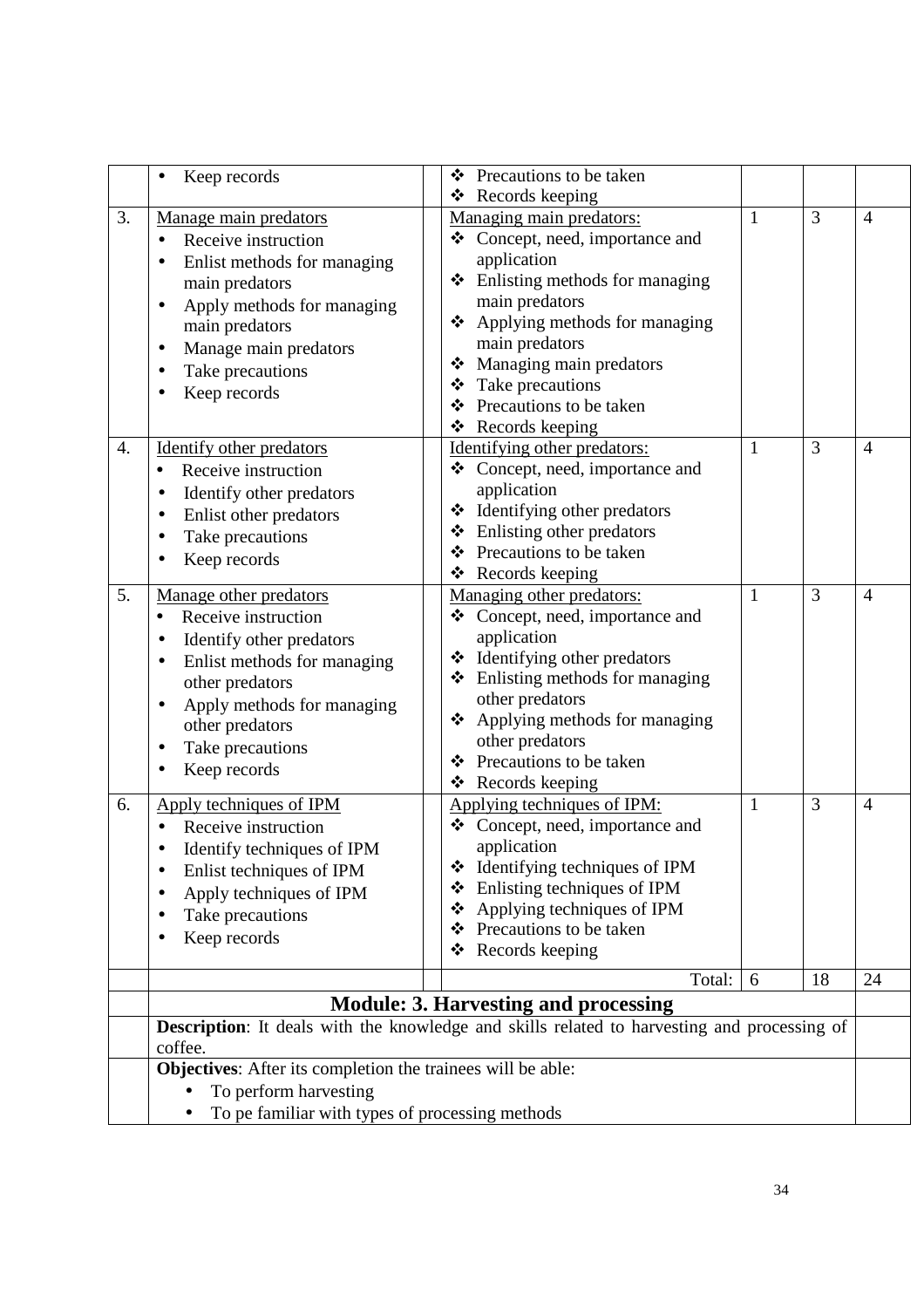|    | To pnlist coffee processing equipment                               |                                                                                               |                |           |                |  |  |
|----|---------------------------------------------------------------------|-----------------------------------------------------------------------------------------------|----------------|-----------|----------------|--|--|
|    | To perform pulping of coffee                                        |                                                                                               |                |           |                |  |  |
|    | To perform coffee fermentation<br>٠                                 |                                                                                               |                |           |                |  |  |
|    | To perform coffee drying:<br>$\bullet$                              |                                                                                               |                |           |                |  |  |
|    | To carry out processing fresh cherry                                |                                                                                               |                |           |                |  |  |
|    | To carry out coffee processing methods                              |                                                                                               |                |           |                |  |  |
|    | To carry out washing process for coffee                             |                                                                                               |                |           |                |  |  |
|    |                                                                     | Tasks: To fulfill the objective the trainees are expected to get proficiency on the following |                |           |                |  |  |
|    | tasks/skills/steps together with their related technical knowledge: |                                                                                               |                |           |                |  |  |
|    |                                                                     | Th.( $8hrs$ ) + Pr.(24 hrs) = Tot.(32 hrs)                                                    |                | Time(hrs) |                |  |  |
| SN | Tasks or skills/ steps                                              | Related technical knowledge                                                                   | Th.            | Pr.       | Tot.           |  |  |
| 1. | Perform harvesting                                                  | Performing harvesting:                                                                        | 1              | 3         | $\overline{4}$ |  |  |
|    | Receive instruction                                                 | Concept, need, importance and<br>❖                                                            |                |           |                |  |  |
|    | Identify time for harvesting                                        | application                                                                                   |                |           |                |  |  |
|    | Identify the stage of harvesting                                    | ❖ Identifying time for harvesting                                                             |                |           |                |  |  |
|    | Identify method of harvesting<br>$\bullet$                          | ❖ Identifying the stage of harvesting                                                         |                |           |                |  |  |
|    | Carry out harvesting                                                | ❖ Identifying method of harvesting                                                            |                |           |                |  |  |
|    | Take precautions                                                    | Carrying out harvesting<br>❖                                                                  |                |           |                |  |  |
|    | Keep records                                                        | ❖ Precautions to be taken                                                                     |                |           |                |  |  |
|    |                                                                     | $\triangleleft$ Records keeping                                                               |                |           |                |  |  |
| 2. | Be familiar with coffee processing                                  | Being familiar with coffee processing                                                         | $\overline{2}$ | 6         | 8              |  |  |
|    | methods                                                             | methods:                                                                                      |                |           |                |  |  |
|    | Receive instruction                                                 | ❖ Concept, need, importance and                                                               |                |           |                |  |  |
|    | Identify time for processing<br>٠                                   | application                                                                                   |                |           |                |  |  |
|    | Be familiar with Dry method of<br>$\bullet$                         | $\triangleleft$ Identify time for processing                                                  |                |           |                |  |  |
|    | processing                                                          | ❖ Being familiar with Dry method of                                                           |                |           |                |  |  |
|    | Be familiar with Wet method                                         | processing                                                                                    |                |           |                |  |  |
|    | of processing                                                       | Being familiar with Wet method of<br>❖                                                        |                |           |                |  |  |
|    | Carry out Dry method of                                             | processing                                                                                    |                |           |                |  |  |
|    | processing                                                          | ❖ Carrying out Dry method of                                                                  |                |           |                |  |  |
|    | Take precautions                                                    | processing<br>❖ Precautions to be taken                                                       |                |           |                |  |  |
|    | Keep records                                                        | ❖<br>Records keeping                                                                          |                |           |                |  |  |
| 3. | Enlist coffee processing equipment                                  | Enlisting coffee processing equipment:                                                        | 1              | 3         | $\overline{4}$ |  |  |
|    | Receive instruction                                                 | ❖ Concept, need, importance and                                                               |                |           |                |  |  |
|    |                                                                     | application                                                                                   |                |           |                |  |  |
|    | Enlist coffee processing                                            | $\div$ Enlisting coffee processing                                                            |                |           |                |  |  |
|    | equipment                                                           | equipment                                                                                     |                |           |                |  |  |
|    | Identify coffee processing<br>$\bullet$                             | $\div$ Identifying coffee processing                                                          |                |           |                |  |  |
|    | equipment                                                           | equipment                                                                                     |                |           |                |  |  |
|    | Handle coffee processing<br>$\bullet$                               | Handling coffee processing<br>❖                                                               |                |           |                |  |  |
|    | equipment                                                           | equipment                                                                                     |                |           |                |  |  |
|    | Take precautions<br>٠                                               | ❖ Precautions to be taken                                                                     |                |           |                |  |  |
|    | Keep records                                                        | ❖ Records keeping                                                                             |                |           |                |  |  |
| 4. | Perform pulping of coffee                                           | Performing pulping of coffee:                                                                 | $\mathbf{1}$   | 3         | $\overline{4}$ |  |  |
|    | Receive instruction                                                 | ❖ Concept, need, importance and                                                               |                |           |                |  |  |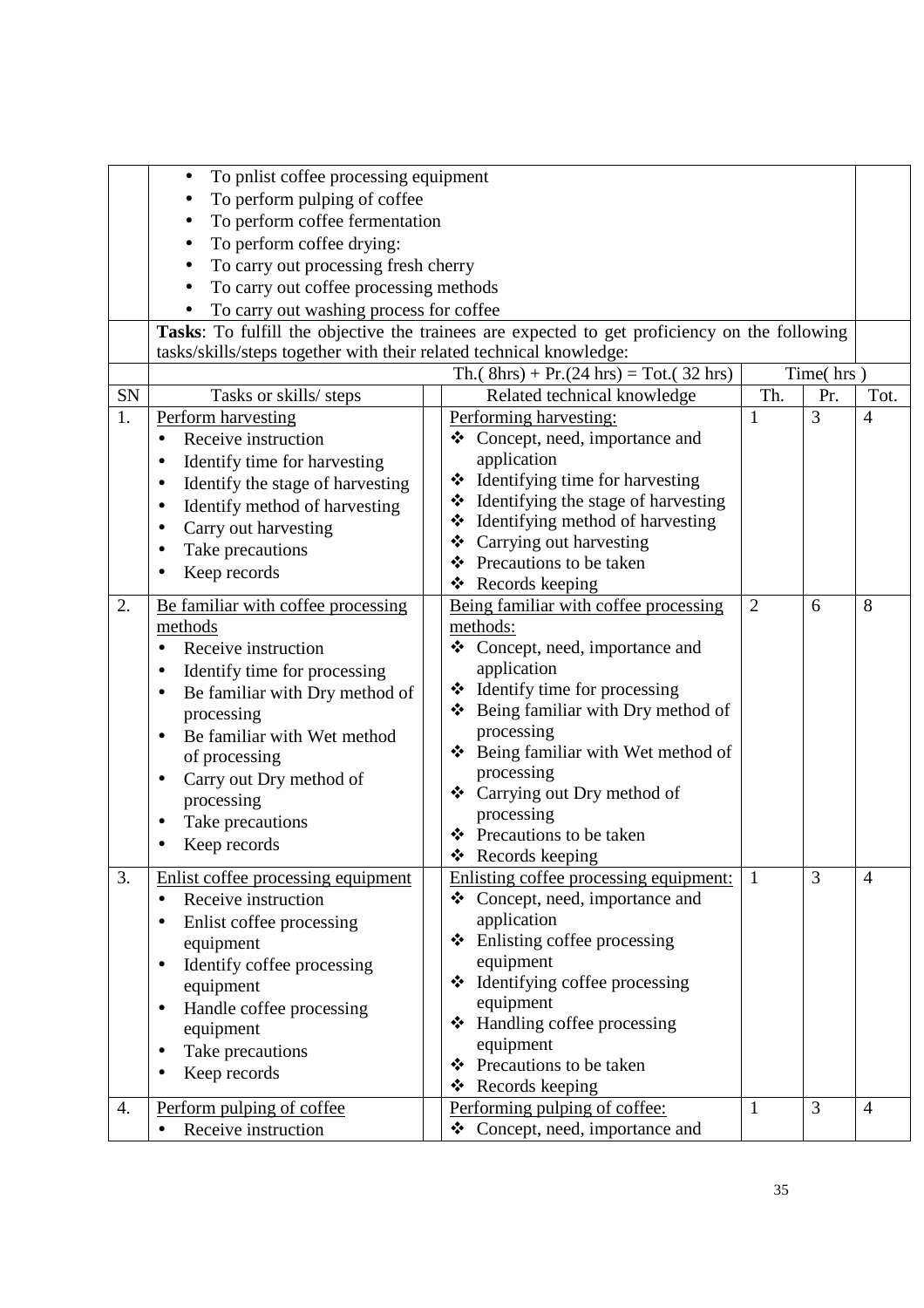| 5. | Obtain coffee to be pulped<br>٠<br>Arrange for pulping<br>Carry out pulping of coffee<br>Take precautions<br>Keep records<br>Perform parchmentfermentation<br>Receive instruction<br>Obtain coffee to be fermented<br>Arrange for coffee<br>fermentation<br>Carry out coffee fermentation<br>٠<br>Take precautions<br>Keep records                                                                                                                  | application<br>❖ Obtaining coffee to be pulped<br>$\triangle$ Arranging for pulping<br>Carrying out pulping of coffee<br>❖<br>Precautions to be taken<br>❖<br>Records keeping<br>❖<br>Performing coffee fermentation:<br>Concept, need, importance and<br>❖<br>application<br>Obtaining coffee to be fermented<br>❖<br>❖ Arranging for coffee fermentation<br>Carrying out coffee fermentation<br>❖<br>❖ Precautions to be taken<br>Records keeping<br>❖ | 1 | 3 | $\overline{4}$ |
|----|-----------------------------------------------------------------------------------------------------------------------------------------------------------------------------------------------------------------------------------------------------------------------------------------------------------------------------------------------------------------------------------------------------------------------------------------------------|----------------------------------------------------------------------------------------------------------------------------------------------------------------------------------------------------------------------------------------------------------------------------------------------------------------------------------------------------------------------------------------------------------------------------------------------------------|---|---|----------------|
| 6. | Carry out washing process for<br>coffee<br>Receive instruction<br>Identify washing process for<br>coffee<br>Arrange for the washing<br>process for coffee<br>carry out washing process for<br>coffee<br>Take precautions<br>Keep records                                                                                                                                                                                                            | carrying out washing process for<br>coffee:<br>Concept, need, importance and<br>❖<br>application<br>❖ Identifying washing process for<br>coffee<br>Arranging for the washing process<br>❖<br>for coffee<br>❖ carrying out washing process for<br>coffee<br>Precautions to be taken<br>❖<br>$\triangleleft$ Records keeping                                                                                                                               | 1 | 3 | $\overline{4}$ |
| 7. | Perform parchmentdrying<br>Receive instruction<br>Identify coffee drying stages<br>Identify /handle coffee drying<br>equipment<br>Identify /handle machinery for<br>$\bullet$<br>coffee drying<br>Carry out skin drying<br>Carry out White Stage drying<br>٠<br>Carry out Soft Black stage<br>Carry out Medium Black Stage<br>Carry out Hard Black Stage<br>Prepare fully dry coffee<br>Carry out conditioning.<br>Take precautions<br>Keep records | Coffee drying:<br>❖ Concept, need, importance and<br>application<br>❖ Coffee drying stages<br>Coffee drying equipment<br>❖<br>Machinery for coffee drying<br>❖<br>Skin drying<br>❖<br>White Stage drying<br>❖<br>Soft Black stage<br>❖<br><b>Medium Black Stage</b><br>❖<br><b>Hard Black Stage</b><br>❖<br>Fully dry coffee and conditioning.<br>❖<br>Precautions to be taken<br>❖<br>Records keeping<br>❖                                              | 1 | 3 | $\overline{4}$ |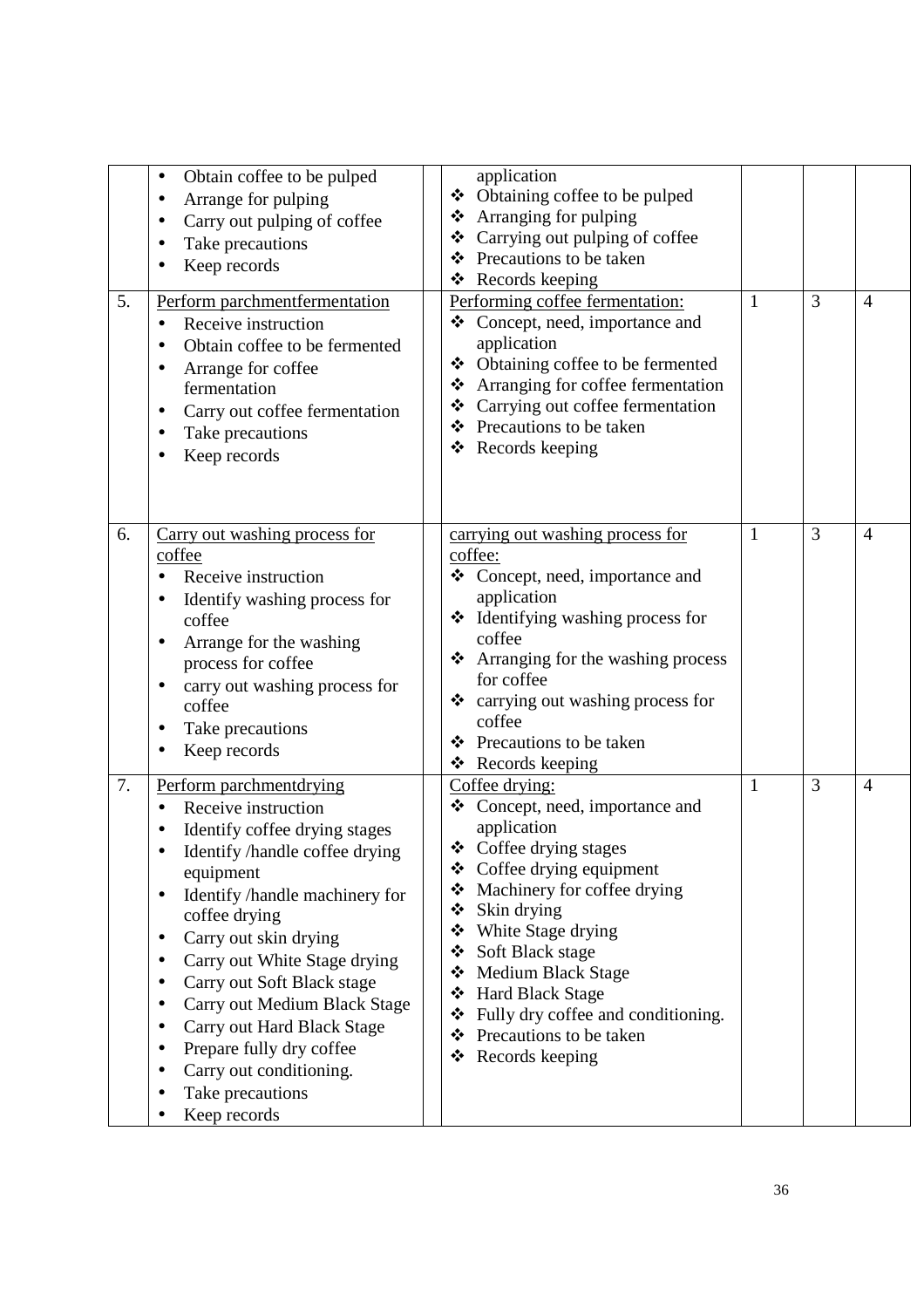|    |                                                                                                                                         |  | Total:                                                                                        | 8   | 24  | 32             |  |
|----|-----------------------------------------------------------------------------------------------------------------------------------------|--|-----------------------------------------------------------------------------------------------|-----|-----|----------------|--|
|    |                                                                                                                                         |  | <b>Module: 4. Coffee quality</b>                                                              |     |     |                |  |
|    |                                                                                                                                         |  | <b>Description:</b> It deals with the knowledge and skills related to quality of coffee.      |     |     |                |  |
|    | Objectives: After its completion the trainees will be able:                                                                             |  |                                                                                               |     |     |                |  |
|    | To assess quality of coffee                                                                                                             |  |                                                                                               |     |     |                |  |
|    | To maintain coffee quality standards                                                                                                    |  |                                                                                               |     |     |                |  |
|    | Sub modules:                                                                                                                            |  |                                                                                               |     |     |                |  |
|    | 1. Quality assessment                                                                                                                   |  |                                                                                               |     |     |                |  |
|    | 2. Quality and export standards                                                                                                         |  |                                                                                               |     |     |                |  |
|    | <b>Sub module:1: Quality assessment</b><br>Description: It deals with the knowledge and skills related to quality assessment of coffee. |  |                                                                                               |     |     |                |  |
|    | Objectives: After its completion the trainees will be able:                                                                             |  |                                                                                               |     |     |                |  |
|    | To state the concept of coffee cupping<br>$\bullet$                                                                                     |  |                                                                                               |     |     |                |  |
|    | To state the concept of assessment processes                                                                                            |  |                                                                                               |     |     |                |  |
|    | Perform quality improvement methods<br>$\bullet$                                                                                        |  |                                                                                               |     |     |                |  |
|    | Perform quality evaluation process<br>$\bullet$                                                                                         |  |                                                                                               |     |     |                |  |
|    |                                                                                                                                         |  | Tasks: To fulfill the objective the trainees are expected to get proficiency on the following |     |     |                |  |
|    | tasks/skills/steps together with their related technical knowledge:                                                                     |  |                                                                                               |     |     |                |  |
|    | Time(hrs)<br>$\text{Th.}(2 \text{ hrs}) + \text{Pr.}(6 \text{ hrs}) = \text{Tot.}(8 \text{ hrs})$                                       |  |                                                                                               |     |     |                |  |
| SN | Tasks or skills/ steps                                                                                                                  |  | Related technical knowledge                                                                   | Th. | Pr. | Tot.           |  |
| 1. | To state the concept of coffee                                                                                                          |  | Concept coffee cupping                                                                        | 0.5 | 1.5 | $\overline{2}$ |  |
|    | cupping                                                                                                                                 |  | ❖ Concept, need, importance and                                                               |     |     |                |  |
|    | Receive instruction                                                                                                                     |  | application                                                                                   |     |     |                |  |
|    | Obtain related reading                                                                                                                  |  | ❖ Stating concept of coffee cupping                                                           |     |     |                |  |
|    | materials                                                                                                                               |  | $\triangle$ Perform coffee cupping                                                            |     |     |                |  |
|    | Study the related reading<br>$\bullet$                                                                                                  |  | ❖ Precautions to be taken                                                                     |     |     |                |  |
|    | materials                                                                                                                               |  | $\triangleleft$ Records keeping                                                               |     |     |                |  |
|    | Analyze the related reading                                                                                                             |  |                                                                                               |     |     |                |  |
|    | materials                                                                                                                               |  |                                                                                               |     |     |                |  |
|    | State concept of coffee cupping                                                                                                         |  |                                                                                               |     |     |                |  |
|    | Perform coffee cupping                                                                                                                  |  |                                                                                               |     |     |                |  |
|    | Take precautions                                                                                                                        |  |                                                                                               |     |     |                |  |
|    | Keep records                                                                                                                            |  |                                                                                               |     |     |                |  |
| 2. | Be familiar with quality                                                                                                                |  | Being familiar with quality assessment                                                        | 0.5 | 1.5 | $\overline{2}$ |  |
|    | assessment processes<br>Receive instruction                                                                                             |  | processes:<br>❖ Concept, need, importance and                                                 |     |     |                |  |
|    |                                                                                                                                         |  | application                                                                                   |     |     |                |  |
|    | Obtain related reading<br>$\bullet$<br>materials                                                                                        |  | Related reading materials<br>❖                                                                |     |     |                |  |
|    | Study the related reading<br>٠                                                                                                          |  | Studying the related reading<br>❖                                                             |     |     |                |  |
|    | materials                                                                                                                               |  | materials                                                                                     |     |     |                |  |
|    | Analyze the related reading<br>$\bullet$                                                                                                |  | Analyzing the related reading<br>❖                                                            |     |     |                |  |
|    | materials                                                                                                                               |  | materials                                                                                     |     |     |                |  |
|    | State concept of quality<br>٠                                                                                                           |  | Stating concept of quality<br>❖                                                               |     |     |                |  |
|    | assessment methods/processes                                                                                                            |  | assessment methods/processes                                                                  |     |     |                |  |
|    |                                                                                                                                         |  | Being familiar with quality<br>❖                                                              |     |     |                |  |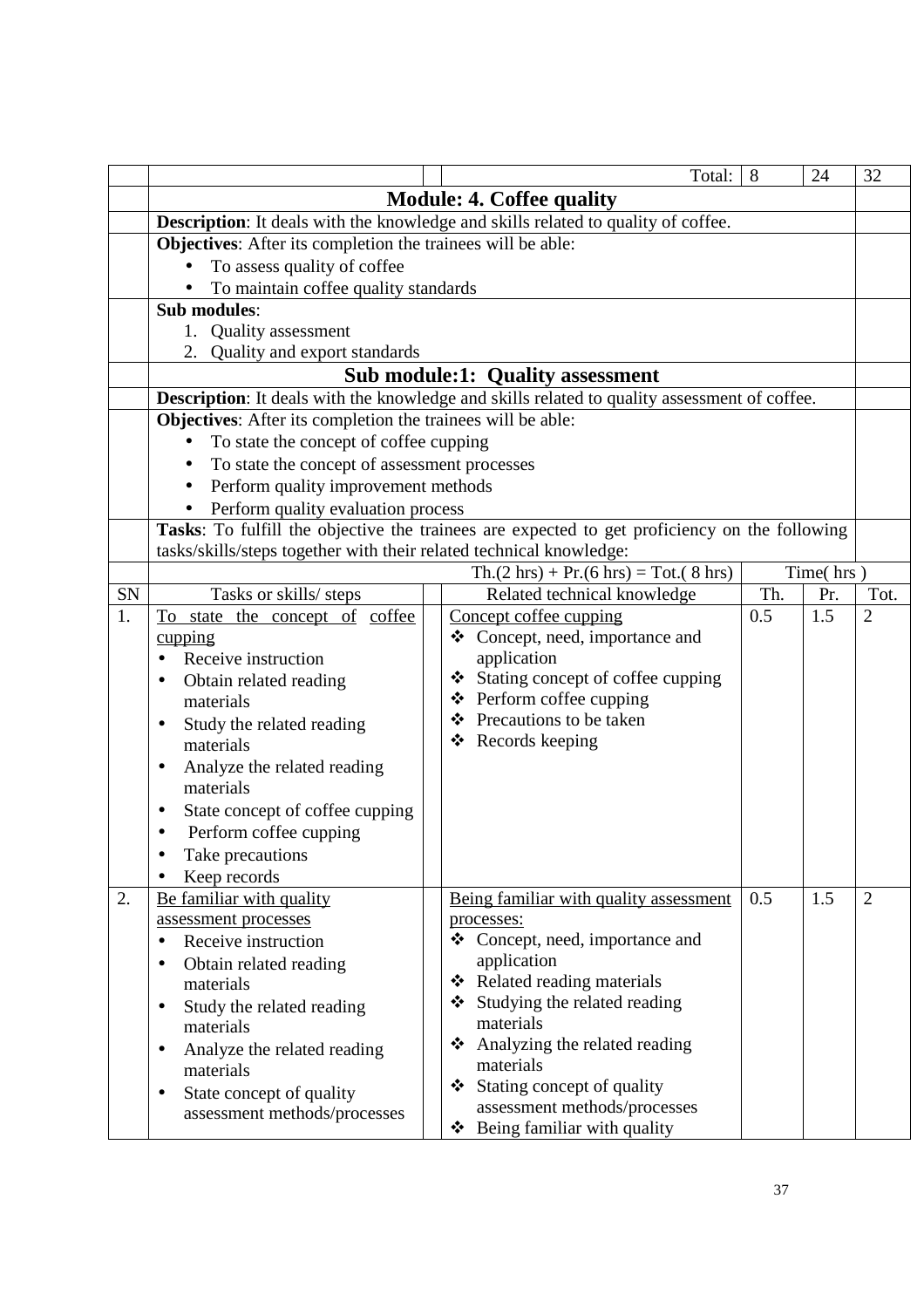|    | Be familiar with quality                                              | assessment processes                                                                                  |                |           |                |
|----|-----------------------------------------------------------------------|-------------------------------------------------------------------------------------------------------|----------------|-----------|----------------|
|    | assessment processes                                                  | Precautions to be taken<br>❖                                                                          |                |           |                |
|    | Receive instruction                                                   | ❖ Records keeping                                                                                     |                |           |                |
| 3. | Perform quality improvement                                           | Performing quality improvement                                                                        | 0.5            | 1.5       | $\overline{2}$ |
|    | methods                                                               | methods:                                                                                              |                |           |                |
|    | Receive instruction                                                   | ❖ Concept, need, importance and                                                                       |                |           |                |
|    | Arrange for carrying out                                              | application                                                                                           |                |           |                |
|    | quality improvement                                                   | Arranging for carrying out quality<br>❖                                                               |                |           |                |
|    | Carryout quality improvement                                          | improvement                                                                                           |                |           |                |
|    | Take precautions                                                      | ❖ Carrying out quality improvement                                                                    |                |           |                |
|    | Keep records                                                          | ❖ Precautions to be taken                                                                             |                |           |                |
|    |                                                                       | Records keeping<br>❖                                                                                  |                |           |                |
| 4. | Perform quality evaluation process                                    | Performing quality evaluation process:                                                                | 0.5            | 1.5       | $\overline{2}$ |
|    | Receive instruction                                                   | ❖ Concept, need, importance and                                                                       |                |           |                |
|    | State concept of quality                                              | application                                                                                           |                |           |                |
|    | evaluation process                                                    | Stating concept of quality<br>❖                                                                       |                |           |                |
|    | State quality evaluation process                                      | evaluation process                                                                                    |                |           |                |
|    | Arrange for quality evaluation                                        | Stating quality evaluation process<br>❖                                                               |                |           |                |
|    | process                                                               | Arranging for quality evaluation<br>❖                                                                 |                |           |                |
|    | Carry out quality evaluation                                          | process                                                                                               |                |           |                |
|    | process                                                               | ❖ Carrying out quality evaluation                                                                     |                |           |                |
|    | Take precautions                                                      | process                                                                                               |                |           |                |
|    | Keep records                                                          | ❖ Precautions to be taken                                                                             |                |           |                |
|    |                                                                       | ❖ Records keeping                                                                                     |                |           |                |
|    |                                                                       | Total:                                                                                                | $\overline{2}$ | 6         | 8              |
|    |                                                                       | Sub module: 2: Quality and export standards                                                           |                |           |                |
|    | coffee.                                                               | <b>Description:</b> It deals with the knowledge and skills related to quality and export standards of |                |           |                |
|    | Objectives: After its completion the trainees will be able:           |                                                                                                       |                |           |                |
|    | To state coffee quality standards<br>$\bullet$                        |                                                                                                       |                |           |                |
|    | To be familiar with coffee quality standards/ guidelines<br>$\bullet$ |                                                                                                       |                |           |                |
|    | To follow quality guidelines                                          |                                                                                                       |                |           |                |
|    | To maintain coffee quality standards                                  |                                                                                                       |                |           |                |
|    |                                                                       | Tasks: To fulfill the objective the trainees are expected to get proficiency on the following         |                |           |                |
|    | tasks/skills/steps together with their related technical knowledge:   |                                                                                                       |                |           |                |
|    |                                                                       | $\text{Th.}(2 \text{ hrs}) + \text{Pr.}(4 \text{ hrs}) = \text{Tot.}(6 \text{ hrs})$                  |                | Time(hrs) |                |
| SN | Tasks or skills/ steps                                                | Related technical knowledge                                                                           | Th.            | Pr.       | Tot.           |
| 1. | State coffee quality standards                                        | Stating coffee quality standards:                                                                     | 0.5            | 1.0       | 1.5            |
|    | Receive instruction                                                   | Concept, need, importance and<br>❖                                                                    |                |           |                |
|    | Obtain related reading<br>٠                                           | application                                                                                           |                |           |                |
|    | materials                                                             | Related reading materials<br>❖                                                                        |                |           |                |
|    | Study the related reading                                             | Studying the related reading<br>❖                                                                     |                |           |                |
|    | materials                                                             | materials                                                                                             |                |           |                |
|    | Analyze the related reading                                           | Analyzing the related reading<br>❖                                                                    |                |           |                |
|    | materials                                                             | materials                                                                                             |                |           |                |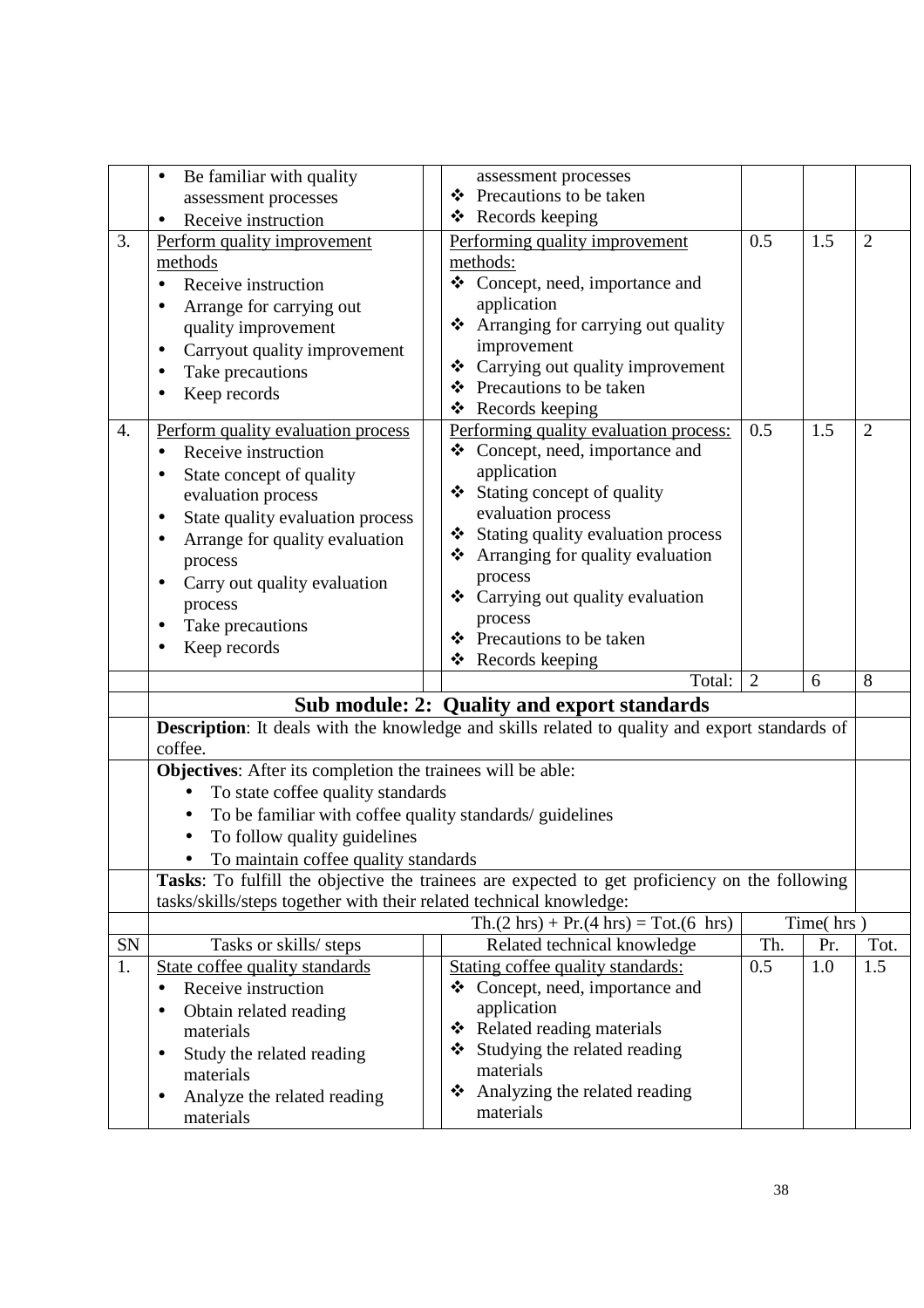|    | State concept of coffee quality<br>$\bullet$<br>standards<br>Take precautions<br>Keep records<br>$\bullet$                                                                                                                                                                                                                                         | Stating concept of coffee quality<br>❖<br>standards<br>Precautions to be taken<br>❖<br>Records keeping<br>❖                                                                                                                                                                                                                                                                |                |                |     |
|----|----------------------------------------------------------------------------------------------------------------------------------------------------------------------------------------------------------------------------------------------------------------------------------------------------------------------------------------------------|----------------------------------------------------------------------------------------------------------------------------------------------------------------------------------------------------------------------------------------------------------------------------------------------------------------------------------------------------------------------------|----------------|----------------|-----|
| 2. | Be familiar with coffee quality<br>standards/ guidelines<br>Receive instruction<br>Obtain related reading<br>materials<br>Study the related reading<br>$\bullet$<br>materials<br>Analyze the related reading<br>materials<br>State concept of coffee quality<br>$\bullet$<br>standards/guidelines<br>Take precautions<br>$\bullet$<br>Keep records | Being familiar with coffee quality<br>standards/ guidelines:<br>❖ Concept, need, importance and<br>application<br>❖ Related reading materials<br>Studying the related reading<br>❖<br>materials<br>Analyzing the related reading<br>❖<br>materials<br>Stating concept of coffee quality<br>❖<br>standards/ guidelines<br>Precautions to be taken<br>❖<br>❖ Records keeping | 0.5            | 1.0            | 1.5 |
| 3. | Follow quality guidelines<br>Receive instruction<br>$\bullet$<br>Identify quality guidelines<br>Obtain quality guidelines<br>Study quality guidelines<br>$\bullet$<br>Analyze quality guidelines<br>Follow quality guidelines<br>Take precautions<br>Keep records                                                                                  | Following quality guidelines:<br>Concept, need, importance and<br>❖<br>application<br>Identifying quality guidelines<br>❖<br>❖ Obtaining quality guidelines<br>Studying quality guidelines<br>❖<br>Analyzing quality guidelines<br>❖<br>Following quality guidelines<br>❖<br>Precautions to be taken<br>❖<br>Records keeping<br>❖                                          | 0.5            | 1.0            | 1.5 |
| 4. | Maintain coffee quality standards<br>Receive instruction<br>State concept of maintaining<br>coffee quality standards<br>State methods for maintaining<br>coffee quality standards<br>Apply coffee quality standards<br>$\bullet$<br>Maintain coffee quality<br>standards<br>Take precautions<br>٠<br>Keep records                                  | Maintaining coffee quality standards:<br>❖ Concept, need, importance and<br>application<br>Stating concept of maintaining<br>coffee quality standards<br>Stating methods for maintaining<br>coffee quality standards<br>Applying coffee quality standards<br>❖<br>Maintaining coffee quality<br>❖<br>standards<br>Precautions to be taken<br>❖<br>❖<br>Records keeping     | 0.5            | 1.0            | 1.5 |
|    |                                                                                                                                                                                                                                                                                                                                                    | Total:                                                                                                                                                                                                                                                                                                                                                                     | $\overline{2}$ | $\overline{4}$ | 6   |
|    |                                                                                                                                                                                                                                                                                                                                                    | <b>Module: 5: Coffee marketing</b>                                                                                                                                                                                                                                                                                                                                         |                |                |     |
|    |                                                                                                                                                                                                                                                                                                                                                    | Description: It deals with the knowledge and skills related to of coffee marketing.                                                                                                                                                                                                                                                                                        |                |                |     |
|    | Objectives: After its completion the trainees will be able:<br>To be familiar with coffee market survey                                                                                                                                                                                                                                            |                                                                                                                                                                                                                                                                                                                                                                            |                |                |     |
|    | To perform storage of coffee                                                                                                                                                                                                                                                                                                                       |                                                                                                                                                                                                                                                                                                                                                                            |                |                |     |

39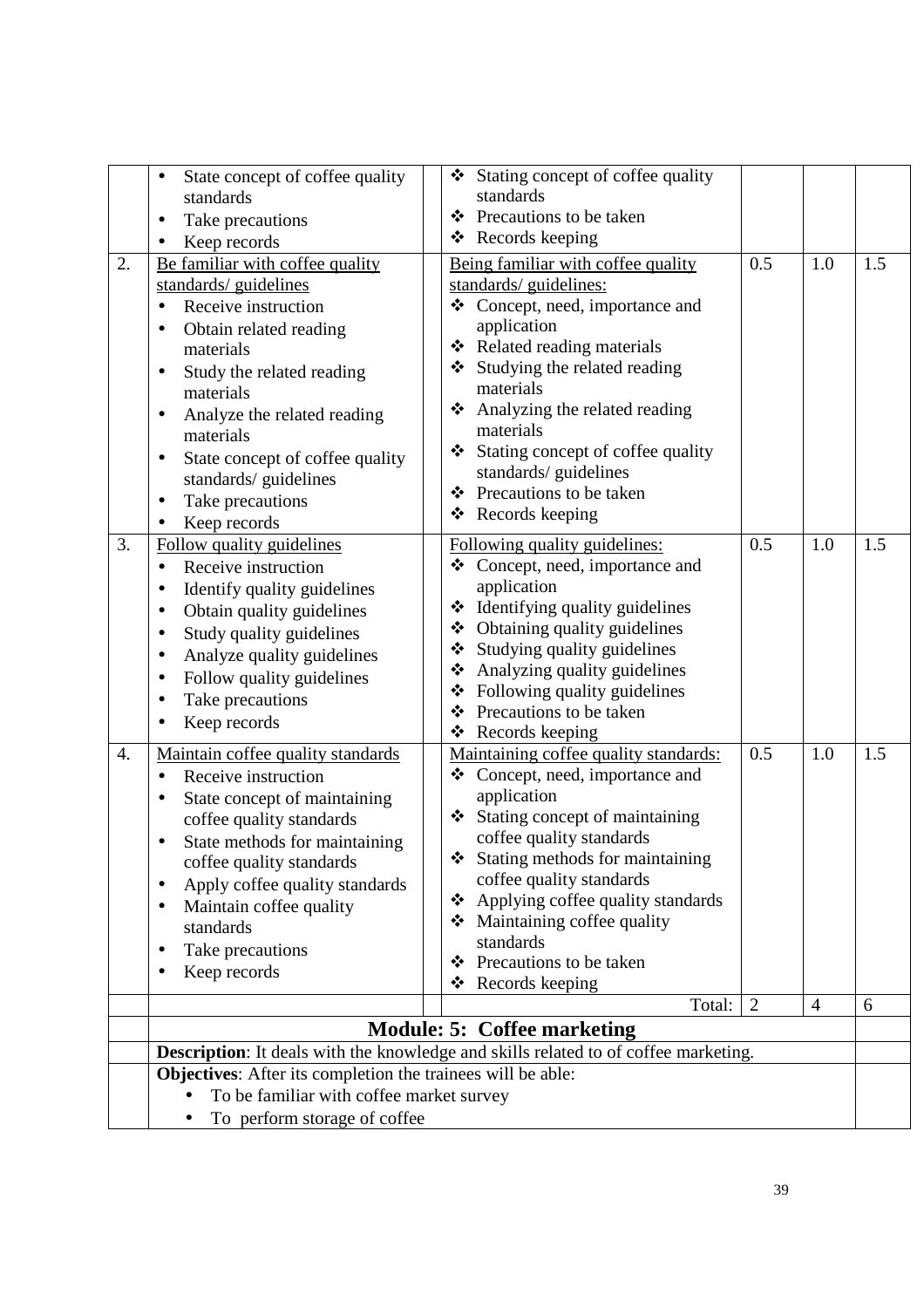|    | To perform packing coffee<br>$\bullet$                              |                                                                                                       |                |                |                |
|----|---------------------------------------------------------------------|-------------------------------------------------------------------------------------------------------|----------------|----------------|----------------|
|    | To perform marketing Coffee                                         |                                                                                                       |                |                |                |
|    | To be familiar with coffee economics<br>Sub modules:                |                                                                                                       |                |                |                |
|    |                                                                     |                                                                                                       |                |                |                |
|    | 1. Nepal's coffee market survey<br>2.                               |                                                                                                       |                |                |                |
|    | Storage of coffee<br>packing coffee<br>3.                           |                                                                                                       |                |                |                |
|    | <b>Marketing Coffee</b><br>4.                                       |                                                                                                       |                |                |                |
|    | 5. Coffee economics                                                 |                                                                                                       |                |                |                |
|    |                                                                     | Sub module:1: Nepal's coffee market survey                                                            |                |                |                |
|    |                                                                     | <b>Description:</b> It deals with the knowledge and skills related to quality and export standards of |                |                |                |
|    | coffee.                                                             |                                                                                                       |                |                |                |
|    | Objectives: After its completion the trainees will be able:         |                                                                                                       |                |                |                |
|    | To be familiar with market strategy – recommendations<br>$\bullet$  |                                                                                                       |                |                |                |
|    | To state concept of marketing<br>$\bullet$                          |                                                                                                       |                |                |                |
|    | To be familiar with international exports<br>$\bullet$              |                                                                                                       |                |                |                |
|    | To be familiar with border trade<br>$\bullet$                       |                                                                                                       |                |                |                |
|    | To describe coffee quality potential<br>$\bullet$                   |                                                                                                       |                |                |                |
|    | To state government strategic coffee development plan               |                                                                                                       |                |                |                |
|    |                                                                     |                                                                                                       |                |                |                |
|    |                                                                     | Tasks: To fulfill the objective the trainees are expected to get proficiency on the following         |                |                |                |
|    | tasks/skills/steps together with their related technical knowledge: |                                                                                                       |                |                |                |
|    |                                                                     | Th. $(7hrs) + Pr. (7hrs) = Tot. (14 hrs)$                                                             |                | Time(hrs)      |                |
| SN | Tasks or skills/ steps                                              | Related technical knowledge                                                                           | Th.            | Pr.            | Tot.           |
| 1. | State the concept of market                                         | Stating market strategy -                                                                             | 2              | $\overline{2}$ | $\overline{4}$ |
|    | $strategy - recommendations$                                        | recommendations:                                                                                      |                |                |                |
|    | Receive instruction<br>$\bullet$                                    | ❖ Concept, need, importance and                                                                       |                |                |                |
|    |                                                                     |                                                                                                       |                |                |                |
|    | Obtain related reading                                              | application                                                                                           |                |                |                |
|    | materials                                                           | ❖ Related reading materials                                                                           |                |                |                |
|    | Study the related reading                                           | Studying the related reading<br>❖                                                                     |                |                |                |
|    | materials                                                           | materials                                                                                             |                |                |                |
|    | Analyze the related reading                                         | Analyzing the related reading<br>❖                                                                    |                |                |                |
|    | materials                                                           | materials                                                                                             |                |                |                |
|    | State concept of market<br>$\bullet$                                | Stating concept of market strategy<br>❖                                                               |                |                |                |
|    | $strategy - recommendations$                                        | - recommendations                                                                                     |                |                |                |
|    | State market strategy -<br>٠                                        | Stating market strategy -<br>❖                                                                        |                |                |                |
|    | recommendations                                                     | recommendations                                                                                       |                |                |                |
|    | Take precautions<br>٠                                               | Precautions to be taken<br>❖                                                                          |                |                |                |
|    | Keep records<br>$\bullet$                                           | Records keeping<br>❖                                                                                  |                |                |                |
| 2. |                                                                     |                                                                                                       | $\overline{2}$ | $\overline{2}$ | $\overline{4}$ |
|    | To state the concept of marketing<br>Receive instruction            | Being familiar with marketing:<br>Concept, need, importance and<br>❖                                  |                |                |                |
|    |                                                                     | application                                                                                           |                |                |                |
|    | Obtain related reading<br>materials                                 | ❖ Related reading materials                                                                           |                |                |                |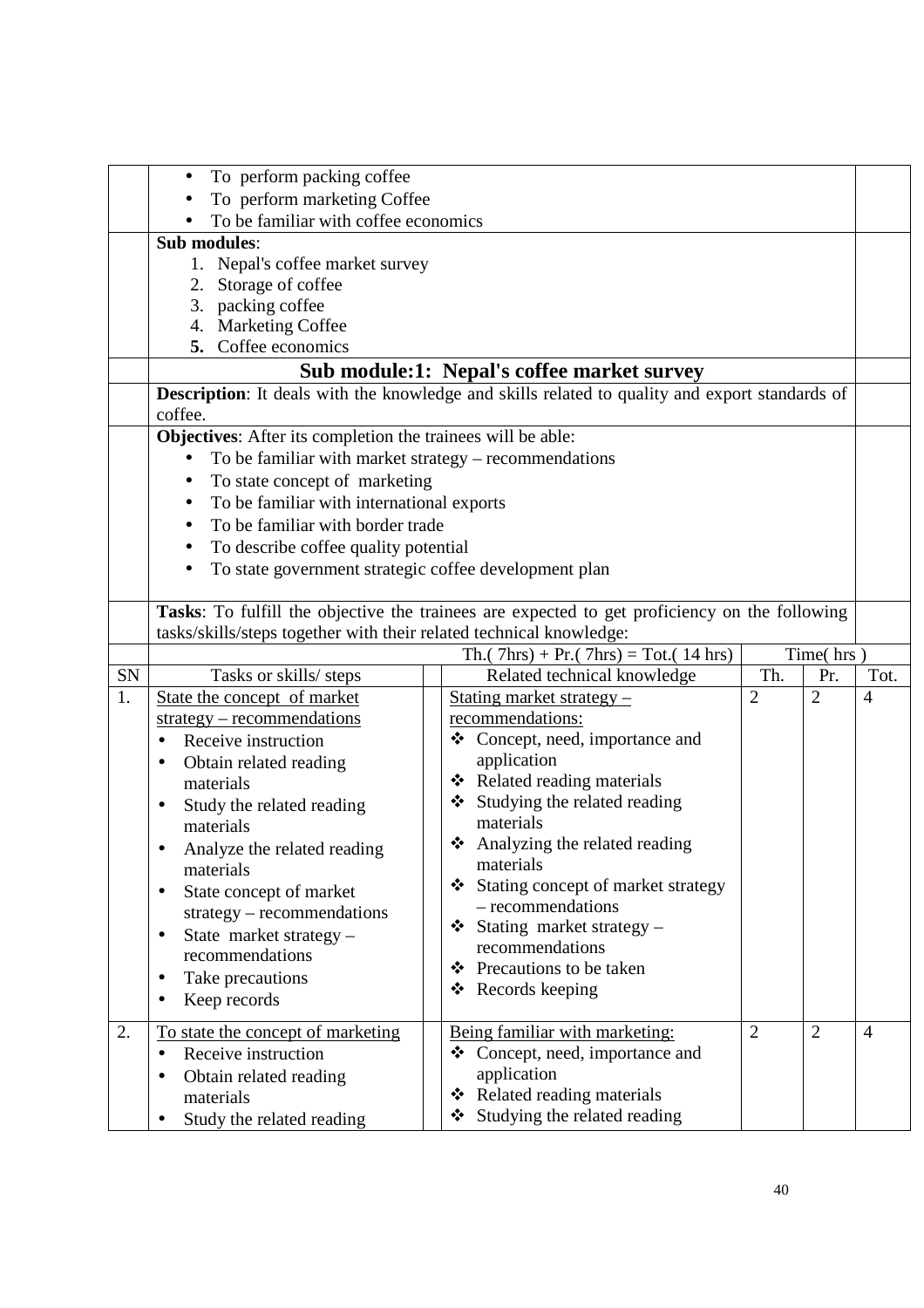|    | state international exports<br>Take precautions                                                                                                                                                                                                                                                                                                    | International exports<br>❖<br>❖ Precautions to be taken                                                                                                                                                                                                                                                                                                           |                |                |                |
|----|----------------------------------------------------------------------------------------------------------------------------------------------------------------------------------------------------------------------------------------------------------------------------------------------------------------------------------------------------|-------------------------------------------------------------------------------------------------------------------------------------------------------------------------------------------------------------------------------------------------------------------------------------------------------------------------------------------------------------------|----------------|----------------|----------------|
| 4. | Keep records<br>Be familiar with border trade                                                                                                                                                                                                                                                                                                      | ❖ Records keeping<br>Being familiar with border trade:                                                                                                                                                                                                                                                                                                            | 1              | $\mathbf{1}$   | 2              |
|    | Receive instruction<br>Obtain related reading<br>materials<br>Study the related reading<br>materials<br>Analyze the related reading<br>٠<br>materials<br>Be familiar with border trade<br>Take precautions<br>Keep records                                                                                                                         | ❖ Concept, need, importance and<br>application<br>❖ Related reading materials<br>Studying the related reading<br>❖<br>materials<br>❖ Analyzing the related reading<br>materials<br>❖ Being familiar with border trade<br>❖ Precautions to be taken<br>❖ Records keeping                                                                                           |                |                |                |
| 5. | State government strategic coffee<br>development plan<br>Receive instruction<br>Obtain related reading<br>materials<br>Study the related reading<br>$\bullet$<br>materials<br>Analyze the related reading<br>$\bullet$<br>materials<br>State government strategic<br>٠<br>coffee development plan<br>Take precautions<br>$\bullet$<br>Keep records | Stating government strategic coffee<br>development plan:<br>❖ Concept, need, importance and<br>application<br>Related reading materials<br>❖<br>Studying the related reading<br>❖<br>materials<br>Analyzing the related reading<br>❖<br>materials<br>government strategic coffee<br>❖<br>development plan<br>Precautions to be taken<br>❖<br>Records keeping<br>❖ | $\mathbf{1}$   | $\mathbf{1}$   | $\overline{2}$ |
|    |                                                                                                                                                                                                                                                                                                                                                    | Total:                                                                                                                                                                                                                                                                                                                                                            | $\overline{7}$ | $\overline{7}$ | 14             |
|    |                                                                                                                                                                                                                                                                                                                                                    | Sub module:2: Storage of coffee                                                                                                                                                                                                                                                                                                                                   |                |                |                |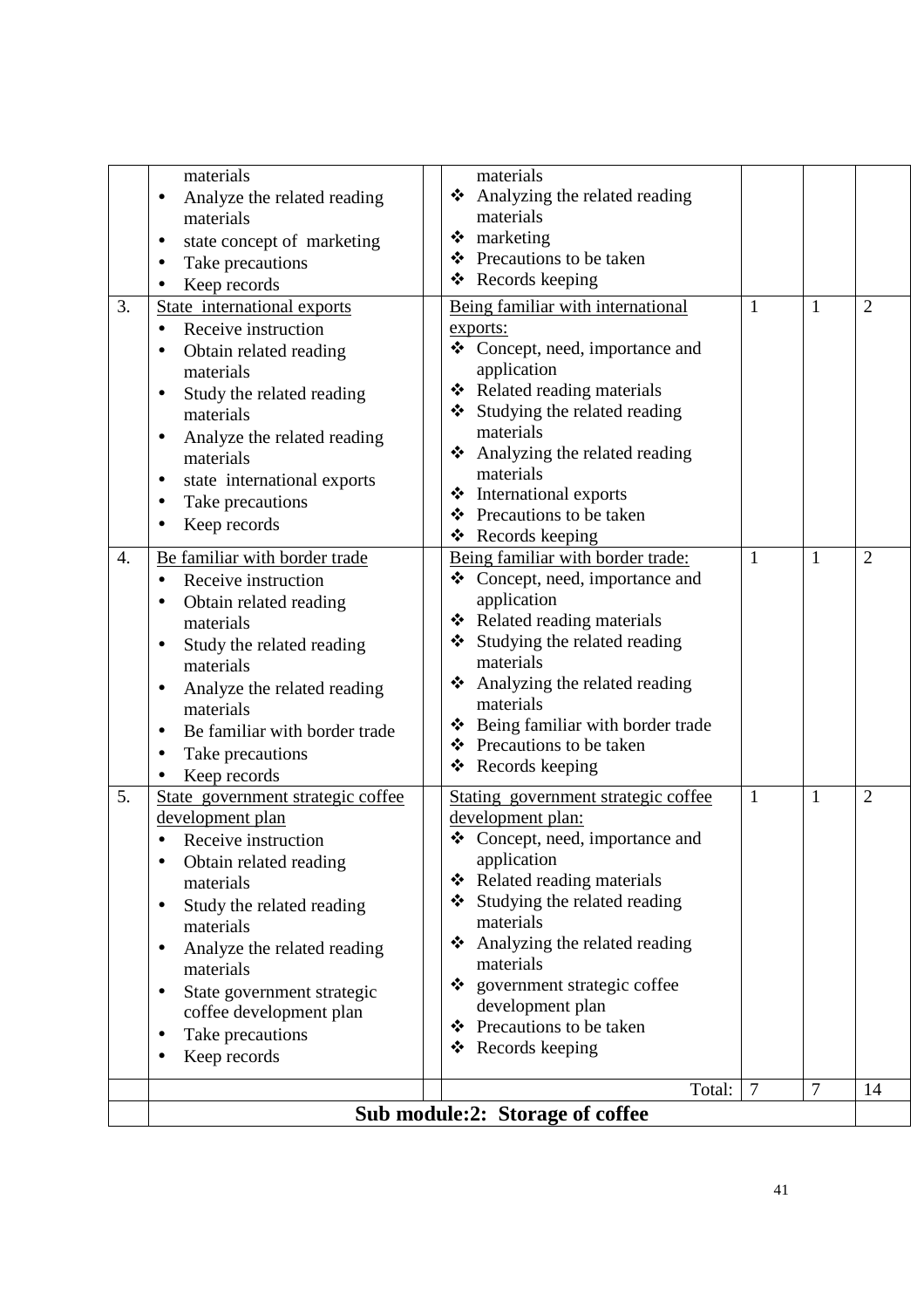|    | <b>Description:</b> It deals with the knowledge and skills related to storage of coffee. |                                                                                               |     |           |      |  |
|----|------------------------------------------------------------------------------------------|-----------------------------------------------------------------------------------------------|-----|-----------|------|--|
|    | Objectives: After its completion the trainees will be able:                              |                                                                                               |     |           |      |  |
|    | To enlist objectives of storing of coffee                                                |                                                                                               |     |           |      |  |
|    | To enlist storage requirement of coffee as per the objectives                            |                                                                                               |     |           |      |  |
|    | To manage the store<br>$\bullet$                                                         |                                                                                               |     |           |      |  |
|    | To prepare store                                                                         |                                                                                               |     |           |      |  |
|    | To store the coffee                                                                      |                                                                                               |     |           |      |  |
|    | To maintain the store                                                                    |                                                                                               |     |           |      |  |
|    | To maintain store environment                                                            |                                                                                               |     |           |      |  |
|    | To perform density storing of coffee<br>٠                                                |                                                                                               |     |           |      |  |
|    | To perform color sorting coffee beans                                                    |                                                                                               |     |           |      |  |
|    | To utilize color sorter                                                                  |                                                                                               |     |           |      |  |
|    |                                                                                          | Tasks: To fulfill the objective the trainees are expected to get proficiency on the following |     |           |      |  |
|    | tasks/skills/steps together with their related technical knowledge:                      |                                                                                               |     |           |      |  |
|    |                                                                                          | $Th.(5 hrs) + Pr.(10hrs) = Tot.(15 hrs)$                                                      |     | Time(hrs) |      |  |
| SN | Tasks or skills/ steps                                                                   | Related technical knowledge                                                                   | Th. | Pr.       | Tot. |  |
| 1. | List objectives of storing of coffee                                                     | Listing objectives of storing of coffee:                                                      | 0.5 | 1         | 1.5  |  |
|    | Receive instruction                                                                      | ❖ Concept, need, importance and                                                               |     |           |      |  |
|    | State concept of storing of                                                              | application                                                                                   |     |           |      |  |
|    | coffee                                                                                   | Stating concept of storing of coffee<br>❖                                                     |     |           |      |  |
|    | Identify objectives of storing of                                                        | $\triangleleft$ Identifying objectives of storing of                                          |     |           |      |  |
|    | coffee                                                                                   | coffee                                                                                        |     |           |      |  |
|    | Enlist objectives of storing of                                                          | Enlisting objectives of storing of<br>❖                                                       |     |           |      |  |
|    | coffee                                                                                   | coffee                                                                                        |     |           |      |  |
|    | Take precautions                                                                         | ❖ Precautions to be taken                                                                     |     |           |      |  |
|    | Keep records                                                                             | $\triangleleft$ Records keeping                                                               |     |           |      |  |
|    |                                                                                          |                                                                                               |     |           |      |  |
|    |                                                                                          |                                                                                               |     |           |      |  |
| 2. | List storage requirement of coffee                                                       | Listing storage requirement of coffee                                                         | 0.5 | 1         | 1.5  |  |
|    | as per the objectives                                                                    | as per the objectives:                                                                        |     |           |      |  |
|    | Receive instruction                                                                      | Concept, need, importance and<br>❖                                                            |     |           |      |  |
|    | Identify storage requirement of                                                          | application                                                                                   |     |           |      |  |
|    | coffee as per the objectives                                                             | ❖ Identifying storage requirement of                                                          |     |           |      |  |
|    | Enlist storage requirement of<br>$\bullet$                                               | coffee as per the objectives<br>❖                                                             |     |           |      |  |
|    | coffee as per the objectives                                                             | Enlisting storage requirement of<br>coffee as per the objectives                              |     |           |      |  |
|    | Take precautions<br>٠                                                                    | Precautions to be taken<br>❖                                                                  |     |           |      |  |
|    | Keep records                                                                             | Records keeping<br>❖                                                                          |     |           |      |  |
| 3. | Manage the store                                                                         | Managing the store:                                                                           | 0.5 | 1         | 1.5  |  |
|    | Receive instruction<br>$\bullet$                                                         | Concept, need, importance and<br>❖                                                            |     |           |      |  |
|    | State concept of store                                                                   | application                                                                                   |     |           |      |  |
|    | management                                                                               | ❖ Stating concept of store                                                                    |     |           |      |  |
|    | Arrange for store management<br>$\bullet$                                                | management                                                                                    |     |           |      |  |
|    | Manage the store                                                                         | Arranging for store management<br>❖                                                           |     |           |      |  |
|    | Take precautions                                                                         | Managing the store<br>❖                                                                       |     |           |      |  |
|    |                                                                                          |                                                                                               |     |           |      |  |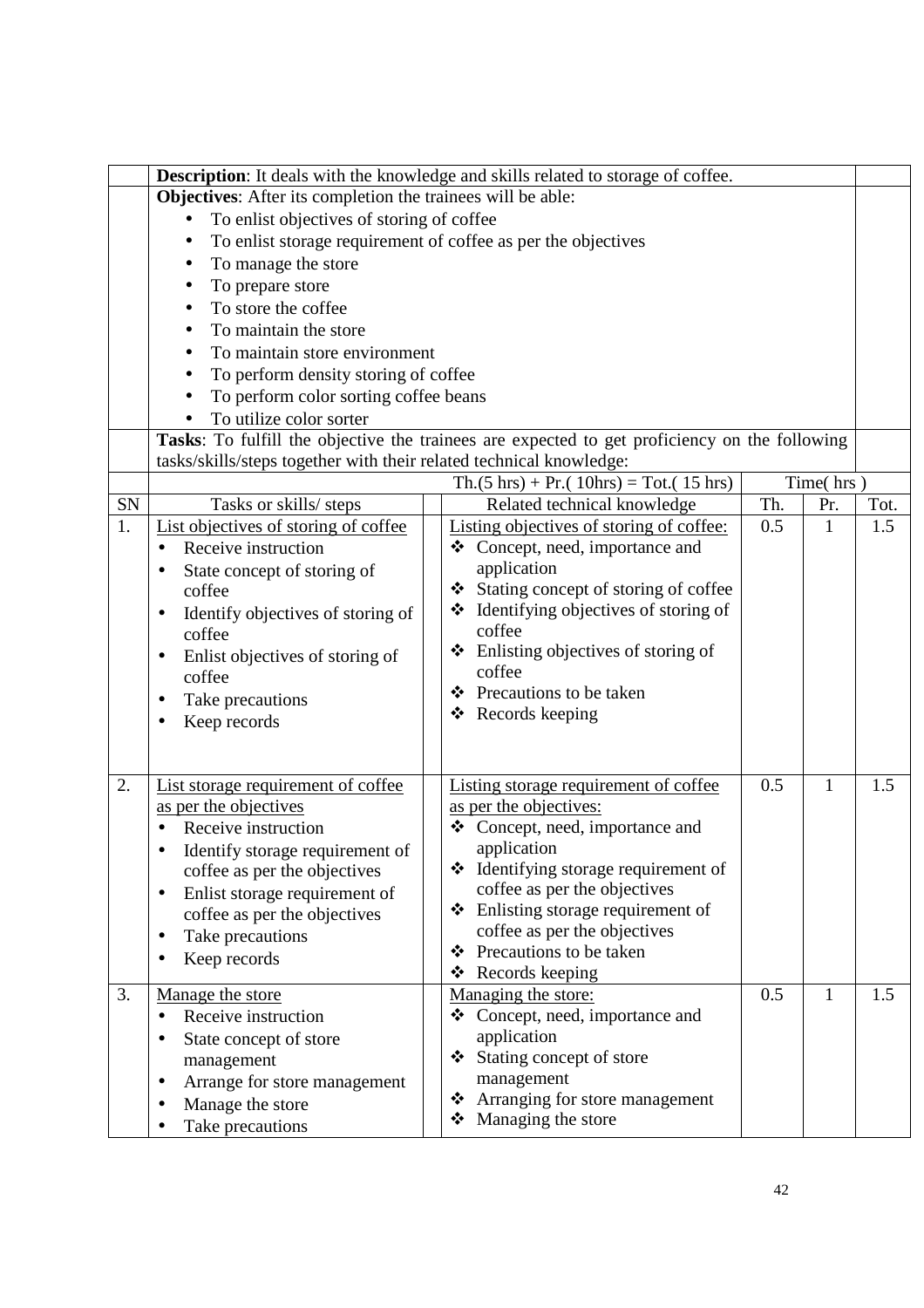|                  | Keep records                                                                                                                                                                                                                                                                                                                            | Precautions to be taken<br>❖<br>❖ Records keeping                                                                                                                                                                                                                                                 |     |   |     |
|------------------|-----------------------------------------------------------------------------------------------------------------------------------------------------------------------------------------------------------------------------------------------------------------------------------------------------------------------------------------|---------------------------------------------------------------------------------------------------------------------------------------------------------------------------------------------------------------------------------------------------------------------------------------------------|-----|---|-----|
| $\overline{4}$ . | <b>Prepare store</b><br>Receive instruction<br>Identify the store to be<br>prepared<br>Arrange for preparing the store<br>$\bullet$<br>Prepare store to store coffee<br>Take precautions<br>Keep records                                                                                                                                | Preparing store:<br>Concept, need, importance and<br>❖<br>application<br>Identifying the store to be prepared<br>❖<br>Arranging for preparing the store<br>❖<br>Preparing store to store coffee<br>❖<br>❖ Precautions to be taken<br>Records keeping<br>❖                                         | 0.5 | 1 | 1.5 |
| 5.               | Store the coffee<br>Receive instruction<br>$\bullet$<br>Identify the coffee to be stored<br>Obtain the coffee to be stored<br>Arrange to store the coffee<br>٠<br>Store the coffee<br>Take precautions<br>Keep records                                                                                                                  | Storing the coffee:<br>Concept, need, importance and<br>❖<br>application<br>❖ Identifying the coffee to be stored<br>❖ Obtaining the coffee to be stored<br>Arranging to store the coffee<br>❖<br>Storing the coffee<br>❖<br>Precautions to be taken<br>❖<br>Records keeping<br>❖                 | 0.5 | 1 | 1.5 |
| 6.               | Maintain the store<br>Receive instruction<br>$\bullet$<br>Identify the store to be<br>maintained<br>Prepare store maintenance<br>schedule<br>Follow the store maintenance<br>schedule<br>Maintain the store<br>Take precautions<br>Keep records                                                                                         | Maintaining the store:<br>❖ Concept, need, importance and<br>application<br>Store maintenance schedule<br>❖<br>❖ Following the store maintenance<br>schedule<br>❖ Maintaining the store<br>❖ Precautions to be taken<br>Records keeping<br>❖                                                      | 0.5 | 1 | 1.5 |
| 7.               | Maintain store environment<br>Receive instruction<br>$\bullet$<br>State concept of store<br>$\bullet$<br>environment<br>State ideal store environment<br>$\bullet$<br>Enlist techniques to maintain<br>$\bullet$<br>ideal store environment<br>Maintain store environment<br>$\bullet$<br>Take precautions<br>Keep records<br>$\bullet$ | Maintaining store environment:<br>❖ Concept, need, importance and<br>application<br>$\div$ Store environment<br>Ideal store environment<br>❖<br>techniques to maintain ideal store<br>❖<br>environment<br>Maintaining store environment<br>❖<br>❖ Precautions to be taken<br>Records keeping<br>❖ | 0.5 | 1 | 1.5 |
| 8.               | Perform density sorting of fresh<br><u>cherry</u><br>Receive instruction<br>$\bullet$                                                                                                                                                                                                                                                   | Performing density sorting of fresh<br>cherry:<br>❖ Concept, need, importance and                                                                                                                                                                                                                 | 0.5 | 1 | 1.5 |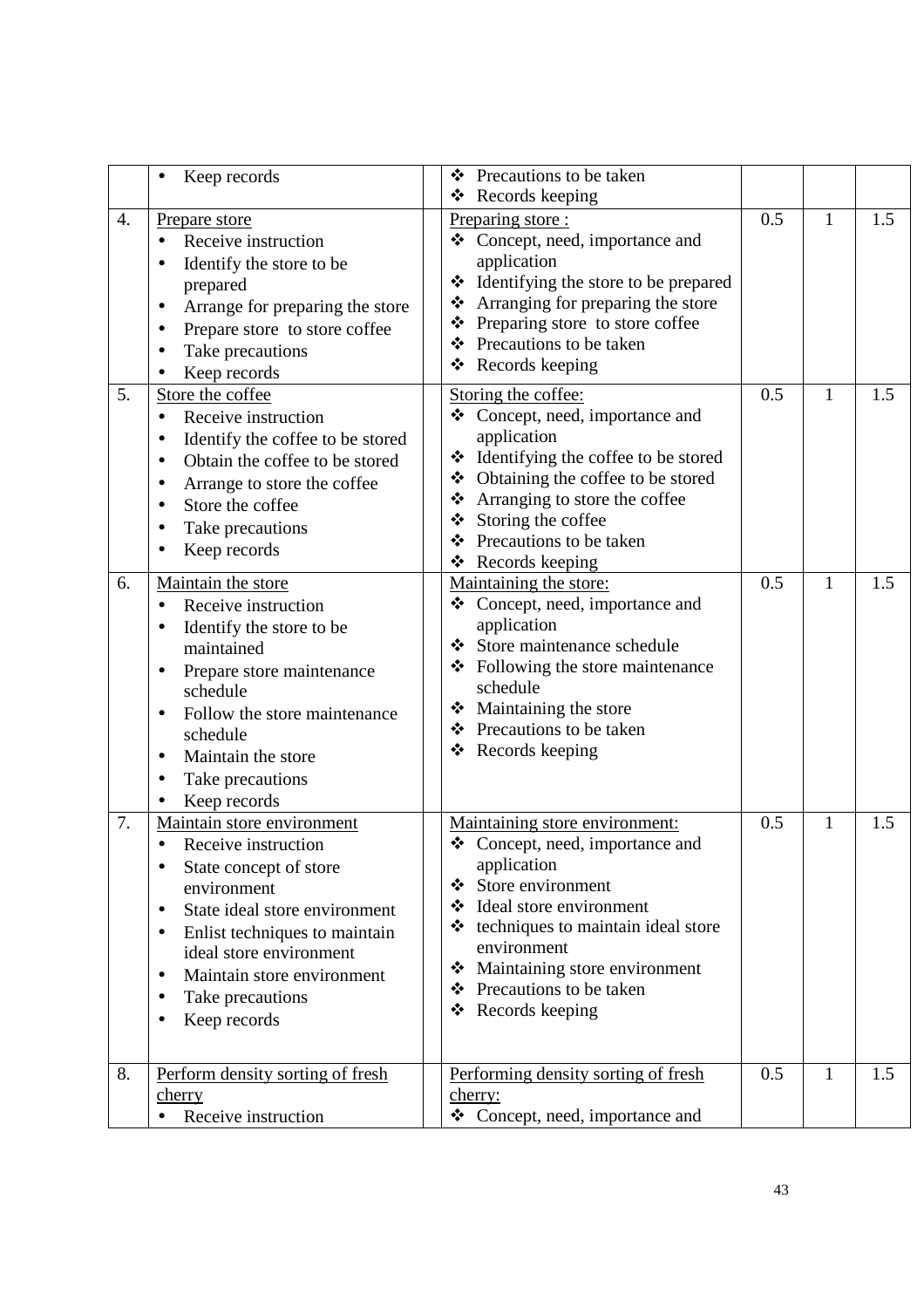| 9.<br>10. | State concept of density storing<br>of coffee<br>Enlist techniques for density<br>$\bullet$<br>sorting of fresh cherry<br>Carry out density sorting of<br>fresh cherry<br>Take precautions<br>Keep records<br>Perform color sorting of coffee<br>beans<br>Receive instruction<br>State concept of color sorting<br>of coffee beans<br>Enlist techniques for color<br>٠<br>sorting of coffee beans<br>Carry out color sorting of<br>coffee beans<br>Take precautions<br>Keep records<br>Utilize color sorter<br>Receive instruction<br>$\bullet$<br>State concept of color sorter<br>identify color sorter | application<br>❖ Stating concept of density sorting<br>of fresh cherry<br>$\triangle$ Enlisting techniques for density<br>sorting of fresh cherry<br>❖ Carrying out density sorting of<br>fresh cherry<br>Precautions to be taken<br>❖<br>❖ Records keeping<br>Performing color sorting of coffee<br>beans:<br>Concept, need, importance and<br>❖<br>application<br>❖ Stating concept of color sorting of<br>coffee beans<br>Enlisting techniques for color<br>❖<br>sorting of coffee beans<br>❖ Carrying out color sorting of<br>coffee beans<br>❖ Precautions to be taken<br>❖ Records keeping<br>Utilizing color sorter:<br>Concept, need, importance and<br>❖<br>application<br>❖ Stating concept of color sorter | 0.5<br>0.5 | 1<br>$\mathbf{1}$ | 1.5<br>1.5     |
|-----------|-----------------------------------------------------------------------------------------------------------------------------------------------------------------------------------------------------------------------------------------------------------------------------------------------------------------------------------------------------------------------------------------------------------------------------------------------------------------------------------------------------------------------------------------------------------------------------------------------------------|-----------------------------------------------------------------------------------------------------------------------------------------------------------------------------------------------------------------------------------------------------------------------------------------------------------------------------------------------------------------------------------------------------------------------------------------------------------------------------------------------------------------------------------------------------------------------------------------------------------------------------------------------------------------------------------------------------------------------|------------|-------------------|----------------|
|           | State techniques for utilizing<br>color sorter                                                                                                                                                                                                                                                                                                                                                                                                                                                                                                                                                            | ❖ identifying color sorter<br>Stating techniques for utilizing<br>❖                                                                                                                                                                                                                                                                                                                                                                                                                                                                                                                                                                                                                                                   |            |                   |                |
|           | Utilize color sorter                                                                                                                                                                                                                                                                                                                                                                                                                                                                                                                                                                                      | color sorter<br>Utilizing color sorter<br>❖                                                                                                                                                                                                                                                                                                                                                                                                                                                                                                                                                                                                                                                                           |            |                   |                |
|           | Take precautions<br>Keep records                                                                                                                                                                                                                                                                                                                                                                                                                                                                                                                                                                          | ❖ Precautions to be taken<br>❖                                                                                                                                                                                                                                                                                                                                                                                                                                                                                                                                                                                                                                                                                        |            |                   |                |
|           |                                                                                                                                                                                                                                                                                                                                                                                                                                                                                                                                                                                                           | Records keeping                                                                                                                                                                                                                                                                                                                                                                                                                                                                                                                                                                                                                                                                                                       |            |                   |                |
|           |                                                                                                                                                                                                                                                                                                                                                                                                                                                                                                                                                                                                           | Total:<br><b>Sub module: 3. Packing coffee</b>                                                                                                                                                                                                                                                                                                                                                                                                                                                                                                                                                                                                                                                                        | 5          | 10                | 15             |
|           |                                                                                                                                                                                                                                                                                                                                                                                                                                                                                                                                                                                                           | Description: It deals with the knowledge and skills related to packing of coffee                                                                                                                                                                                                                                                                                                                                                                                                                                                                                                                                                                                                                                      |            |                   |                |
|           | Objectives: After its completion the trainees will be able:                                                                                                                                                                                                                                                                                                                                                                                                                                                                                                                                               |                                                                                                                                                                                                                                                                                                                                                                                                                                                                                                                                                                                                                                                                                                                       |            |                   |                |
|           | To make packaging convenient                                                                                                                                                                                                                                                                                                                                                                                                                                                                                                                                                                              |                                                                                                                                                                                                                                                                                                                                                                                                                                                                                                                                                                                                                                                                                                                       |            |                   |                |
|           | To make packaging attractive<br>To make package clearly labeled<br>$\bullet$                                                                                                                                                                                                                                                                                                                                                                                                                                                                                                                              |                                                                                                                                                                                                                                                                                                                                                                                                                                                                                                                                                                                                                                                                                                                       |            |                   |                |
|           | To perform packaging of coffee                                                                                                                                                                                                                                                                                                                                                                                                                                                                                                                                                                            |                                                                                                                                                                                                                                                                                                                                                                                                                                                                                                                                                                                                                                                                                                                       |            |                   |                |
|           |                                                                                                                                                                                                                                                                                                                                                                                                                                                                                                                                                                                                           | Tasks: To fulfill the objective the trainees are expected to get proficiency on the following                                                                                                                                                                                                                                                                                                                                                                                                                                                                                                                                                                                                                         |            |                   |                |
|           | tasks/skills/steps together with their related technical knowledge:                                                                                                                                                                                                                                                                                                                                                                                                                                                                                                                                       |                                                                                                                                                                                                                                                                                                                                                                                                                                                                                                                                                                                                                                                                                                                       |            |                   |                |
| <b>SN</b> | Tasks or skills/ steps                                                                                                                                                                                                                                                                                                                                                                                                                                                                                                                                                                                    | $\text{Th.}(5 \text{ hrs}) + \text{Pr.}(15 \text{ hrs}) = \text{Tot.}(20 \text{ hrs})$<br>Related technical knowledge                                                                                                                                                                                                                                                                                                                                                                                                                                                                                                                                                                                                 | Th.        | Time(hrs)<br>Pr.  | Tot.           |
| 1.        | Make packaging convenient                                                                                                                                                                                                                                                                                                                                                                                                                                                                                                                                                                                 | Making packaging convenient:                                                                                                                                                                                                                                                                                                                                                                                                                                                                                                                                                                                                                                                                                          | 1          | 3                 | $\overline{4}$ |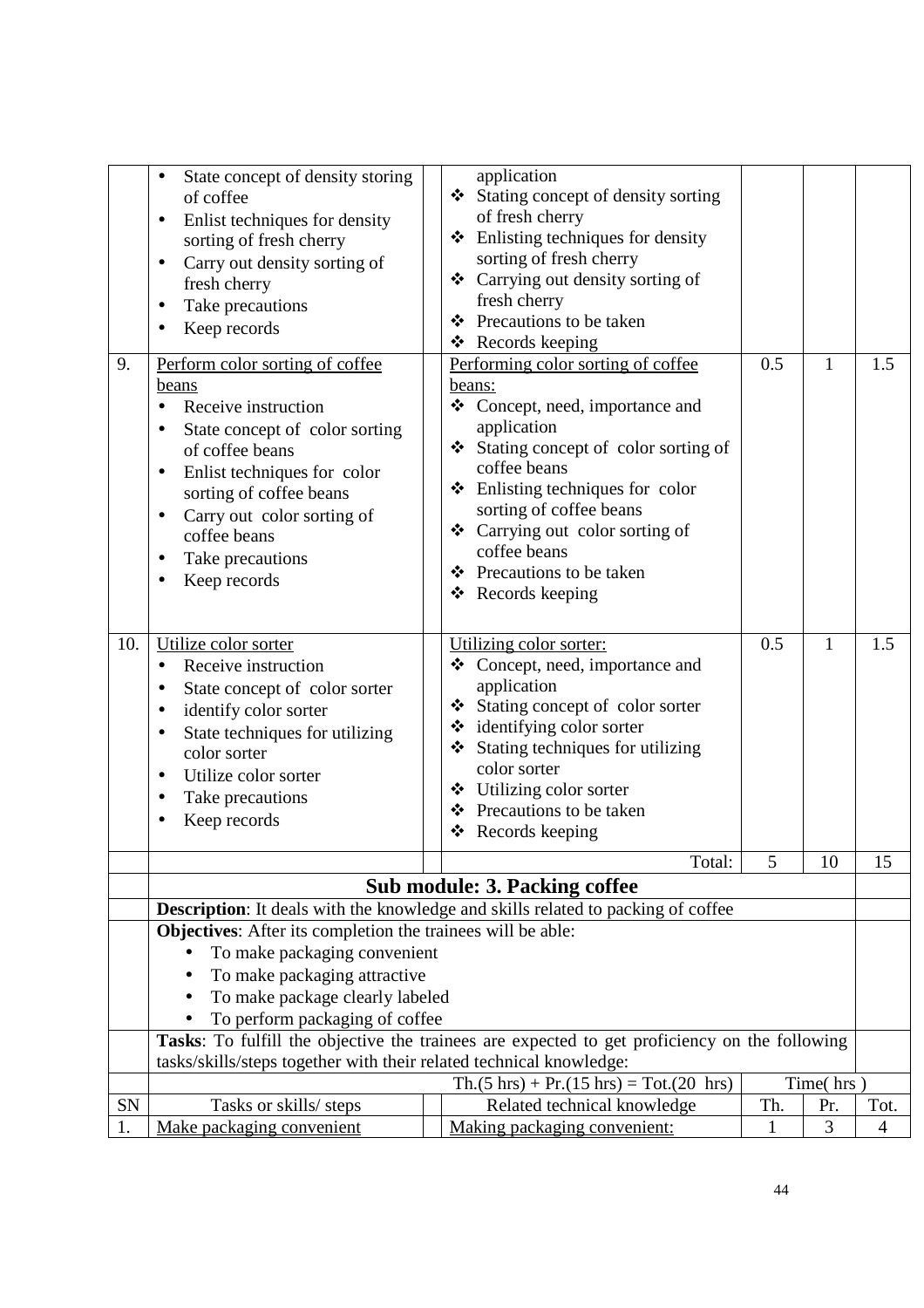| 2. | Receive instruction<br>$\bullet$<br>State concept of packaging<br>Enlist technique for making<br>packaging convenient<br>Make packaging convenient<br>Take precautions<br>Keep records<br>Make packaging attractive<br>Receive instruction<br>State concept of making<br>packaging attractive<br>Enlist technique for making<br>packaging attractive<br>Make packaging attractive<br>Take precautions | ❖ Concept, need, importance and<br>application<br>Stating concept of packaging<br>❖ Enlisting technique for making<br>packaging convenient<br>❖ Making packaging convenient<br>❖ Precautions to be taken<br>Records keeping<br>❖<br>Making packaging attractive:<br>❖ Concept, need, importance and<br>application<br>Stating concept of making<br>packaging attractive<br>❖ Enlisting technique for making<br>packaging attractive<br>Making packaging attractive<br>❖ | 1              | 3  | $\overline{4}$ |
|----|-------------------------------------------------------------------------------------------------------------------------------------------------------------------------------------------------------------------------------------------------------------------------------------------------------------------------------------------------------------------------------------------------------|-------------------------------------------------------------------------------------------------------------------------------------------------------------------------------------------------------------------------------------------------------------------------------------------------------------------------------------------------------------------------------------------------------------------------------------------------------------------------|----------------|----|----------------|
| 3. | Keep records<br>Make package clearly labeled<br>Receive instruction<br>$\bullet$<br>State concept of labeling<br>State technique of labeling<br>clearly<br>Label package<br>Make package clearly labeled<br>Take precautions<br>Keep records                                                                                                                                                          | Precautions to be taken<br>❖<br>❖ Records keeping<br>Making package clearly labeled:<br>Concept, need, importance and<br>❖<br>application<br>❖ Stating concept of labeling<br>❖ Stating technique of labeling<br>clearly<br>❖ Labeling package<br>Making package clearly labeled<br>❖<br>❖ Precautions to be taken<br>Records keeping<br>❖                                                                                                                              | $\mathbf{1}$   | 3  | 4              |
| 4. | Perform packaging of coffee<br>Receive instruction<br>Identify the coffee to be<br>packaged<br>Prepare for packaging of coffee<br>Carry out packaging of coffee<br>Take precautions<br>Keep records                                                                                                                                                                                                   | Performing packaging of coffee:<br>❖ Concept, need, importance and<br>application<br>$\div$ Identifying the coffee to be<br>packaged<br>❖ Preparing for packaging of coffee<br>Carrying out packaging of coffee<br>❖<br>Precautions to be taken<br>❖<br>❖<br>Records keeping                                                                                                                                                                                            | $\overline{2}$ | 6  | 8              |
|    |                                                                                                                                                                                                                                                                                                                                                                                                       | Total:                                                                                                                                                                                                                                                                                                                                                                                                                                                                  | 5              | 15 | 20             |
|    |                                                                                                                                                                                                                                                                                                                                                                                                       | <b>Sub module:4: Marketing Coffee</b>                                                                                                                                                                                                                                                                                                                                                                                                                                   |                |    |                |
|    |                                                                                                                                                                                                                                                                                                                                                                                                       | Description: It deals with the knowledge and skills related to marketing of coffee.                                                                                                                                                                                                                                                                                                                                                                                     |                |    |                |
|    | Objectives: After its completion the trainees will be able:<br>To identify possible customers<br>$\bullet$<br>To find out customer's interest<br>To sort product to match the customers<br>To improve quality to match customer's want                                                                                                                                                                |                                                                                                                                                                                                                                                                                                                                                                                                                                                                         |                |    |                |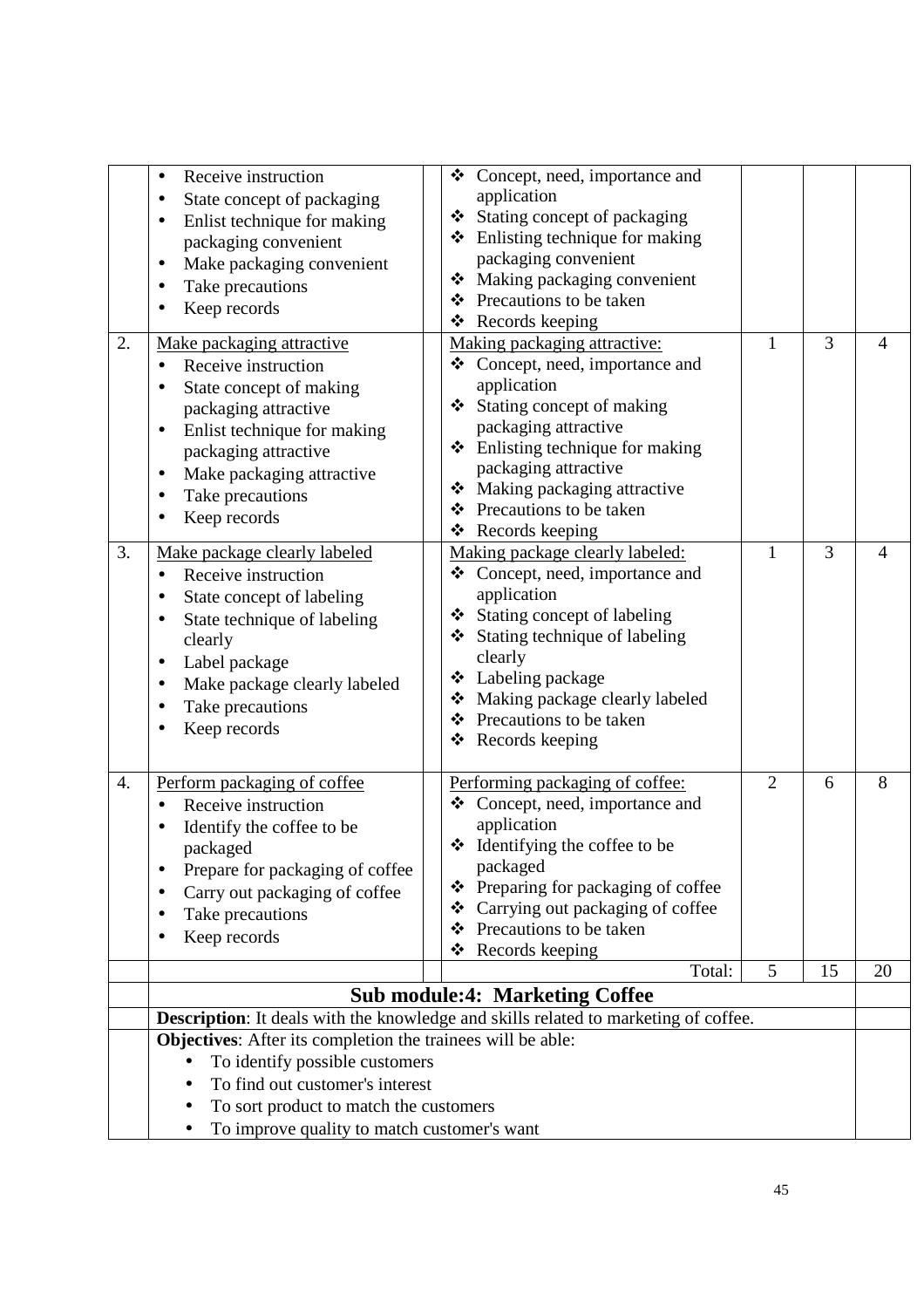|    | To price the coffee<br>$\bullet$<br>T0 place coffee<br>To promote coffee<br>To sell coffee<br>To calculate profit / loss<br>tasks/skills/steps together with their related technical knowledge:                                                     | Tasks: To fulfill the objective the trainees are expected to get proficiency on the following<br>$\text{Th.}(9 \text{ hrs}) + \text{Pr.}(18 \text{ hrs}) = \text{Tot.}(27 \text{ hrs})$                                                                                                                         |              | Time(hrs)      |                |
|----|-----------------------------------------------------------------------------------------------------------------------------------------------------------------------------------------------------------------------------------------------------|-----------------------------------------------------------------------------------------------------------------------------------------------------------------------------------------------------------------------------------------------------------------------------------------------------------------|--------------|----------------|----------------|
| SN |                                                                                                                                                                                                                                                     | Related technical knowledge                                                                                                                                                                                                                                                                                     | Th.          | Pr.            | Tot.           |
| 1. | Tasks or skills/ steps<br>Identify possible customers<br>Receive instruction<br>Survey market<br>Identify possible customers<br>Enlist possible customers<br>Take precautions<br>Keep records                                                       | Identifying possible customers:<br>❖ Concept, need, importance and<br>application<br>Market survey<br>* Identifying possible customers<br>Enlisting possible customers<br>❖<br>Precautions to be taken<br>❖<br>Records keeping<br>❖                                                                             | $\mathbf{1}$ | $\overline{2}$ | 3              |
| 2. | Find out customer's interest<br>Receive instruction<br>State the concept<br>Carryout customer's<br>interestsurvey<br>Find out customer's interest<br>$\bullet$<br>Take precautions<br>Keep records                                                  | Finding out customer's interest:<br>❖ Concept, need, importance and<br>application<br>Stating the concept<br>❖<br>❖ Carrying out customer's<br>interestsurvey<br>Finding out customer's interest<br>❖<br>Precautions to be taken<br>❖<br>Records keeping<br>❖                                                   | $\mathbf{1}$ | $\overline{2}$ | 3              |
| 3. | Sort product to match the<br>customers<br>Receive instruction<br>List customer's want<br>Identify products that match<br>the customers wants<br>Select /sort the product to<br>match the customers<br>Take precautions<br>$\bullet$<br>Keep records | Sorting product to match the<br>customers:<br>❖ Concept, need, importance and<br>Listing customer's want<br>❖ Identifying products that match the<br>customers wants<br>$\bullet$ Selecting/sorting the product to<br>match the customers<br>❖ application<br>❖ Precautions to be taken<br>Records keeping<br>❖ | $\mathbf{1}$ | $\overline{2}$ | 3              |
| 4. | Improve quality to match<br>customer's interest<br>Receive instruction<br>Identify customer's want<br>٠<br>Enlist customer's want<br>$\bullet$<br>Design product to match<br>customer's want<br>Improve quality to match                            | Improving quality to match customer's<br>interest:<br>❖ Concept, need, importance and<br>application<br>❖ Identifying customer's want<br>❖ Enlisting customer's want<br>❖ Designing product to match<br>customer's want                                                                                         | $\mathbf{1}$ | $\overline{2}$ | $\overline{3}$ |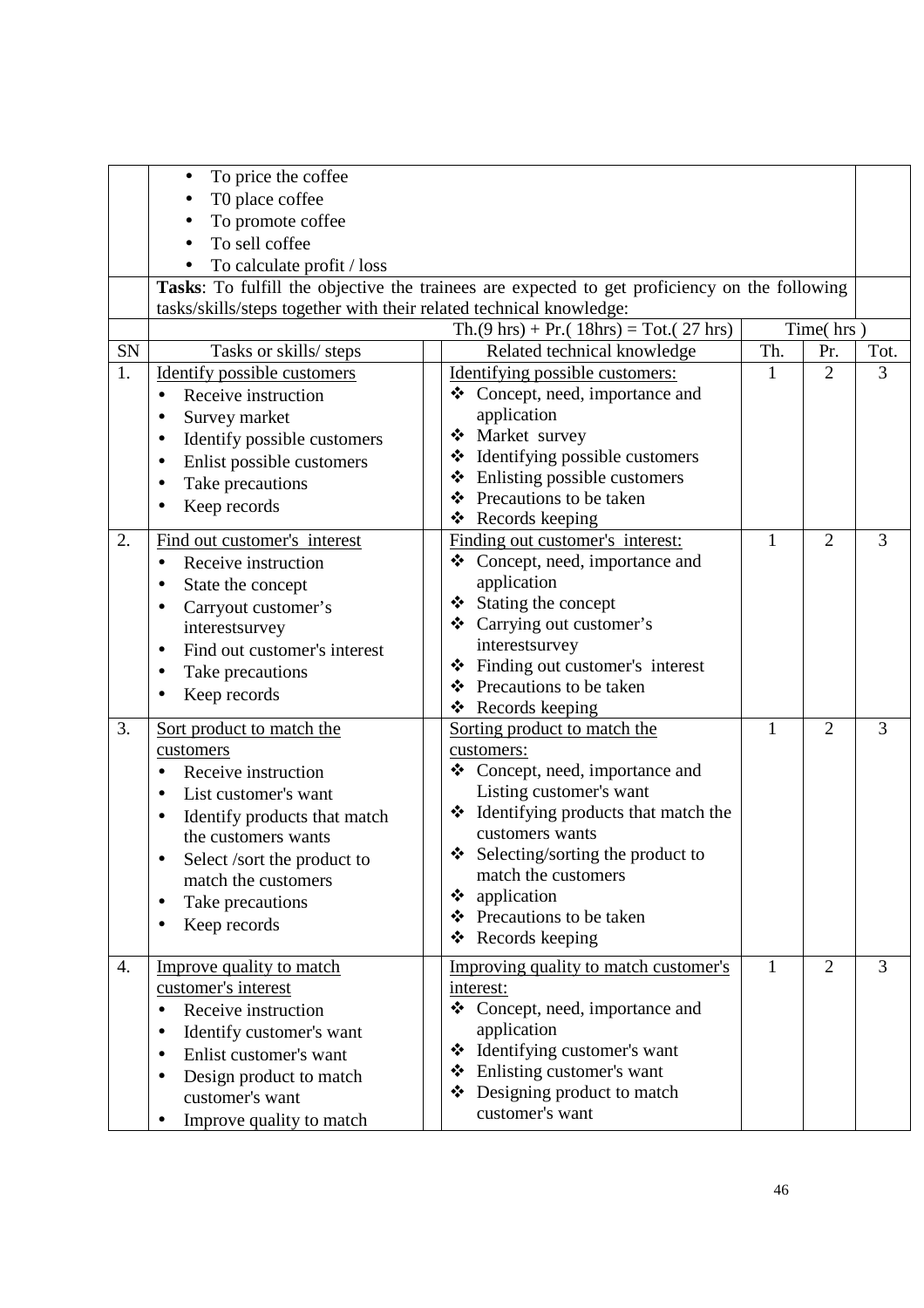| 5. | customer's want<br>Take precautions<br>Keep records<br>Price the coffee<br>Receive instruction<br>Calculate per unit cost<br>Fix per unit profit margin<br>Determine price<br>Price the coffee<br>$\bullet$<br>Take precautions                                               | $\div$ Improving quality to match<br>customer's want<br>❖ Precautions to be taken<br>$\triangleleft$ Records keeping<br>Pricing the coffee:<br>Concept, need, importance and<br>application<br>Calculating per unit cost<br>❖<br>❖ Fixing per unit profit margin<br>❖ Determining price<br>$\triangle$ Pricing the coffee | $\mathbf{1}$ | $\overline{2}$ | 3 |
|----|-------------------------------------------------------------------------------------------------------------------------------------------------------------------------------------------------------------------------------------------------------------------------------|---------------------------------------------------------------------------------------------------------------------------------------------------------------------------------------------------------------------------------------------------------------------------------------------------------------------------|--------------|----------------|---|
|    | Keep records                                                                                                                                                                                                                                                                  | ❖ Precautions to be taken<br>Records keeping<br>❖                                                                                                                                                                                                                                                                         |              |                |   |
| 6. | Place coffee<br>Receive instruction<br>Take placing decisions<br>Place coffee<br>Take precautions<br>Keep records                                                                                                                                                             | Placing coffee:<br>Concept, need, importance and<br>❖<br>application<br>$\triangle$ Placing decisions<br>❖ Place coffee<br>Precautions to be taken<br>❖<br>$\triangleleft$ Records keeping                                                                                                                                | $\mathbf{1}$ | $\overline{2}$ | 3 |
| 7. | Promote coffee<br>Receive instruction<br>Promote coffee through<br>publicity<br>Promote coffee through<br>$\bullet$<br>advertisement<br>Promote coffee through<br>٠<br>personal selling<br>Promote coffee through sales<br>٠<br>promotion<br>Take precautions<br>Keep records | Promoting coffee:<br>❖ Concept, need, importance and<br>application<br>❖ Promoting coffee through publicity<br>❖ Promoting coffee through<br>advertisement<br>❖ Promoting coffee through personal<br>selling<br>Promoting coffee through sales<br>❖<br>promotion<br>❖ Precautions to be taken<br>❖ Records keeping        | 1            | $\overline{2}$ | 3 |
| 8. | Sell coffee<br>Receive instruction<br>٠<br>Greet buyers<br>Receive buyers<br>٠<br>Show the coffee<br>$\bullet$<br>Provide Information about the<br>coffee<br>Specify the price<br>Make agreement on payment<br>Prepare Bills<br>Sell coffee                                   | Selling coffee:<br>❖ Concept, need, importance and<br>application<br>Greeting buyers<br>❖<br>❖ Receiving buyers<br>Showing the coffee<br>❖<br>❖ Providing Information about the<br>coffee<br>Specifying the price<br>❖<br>Making agreement on payment<br>❖<br>Preparing Bills<br>❖<br>Selling coffee<br>❖                 | 1            | $\overline{2}$ | 3 |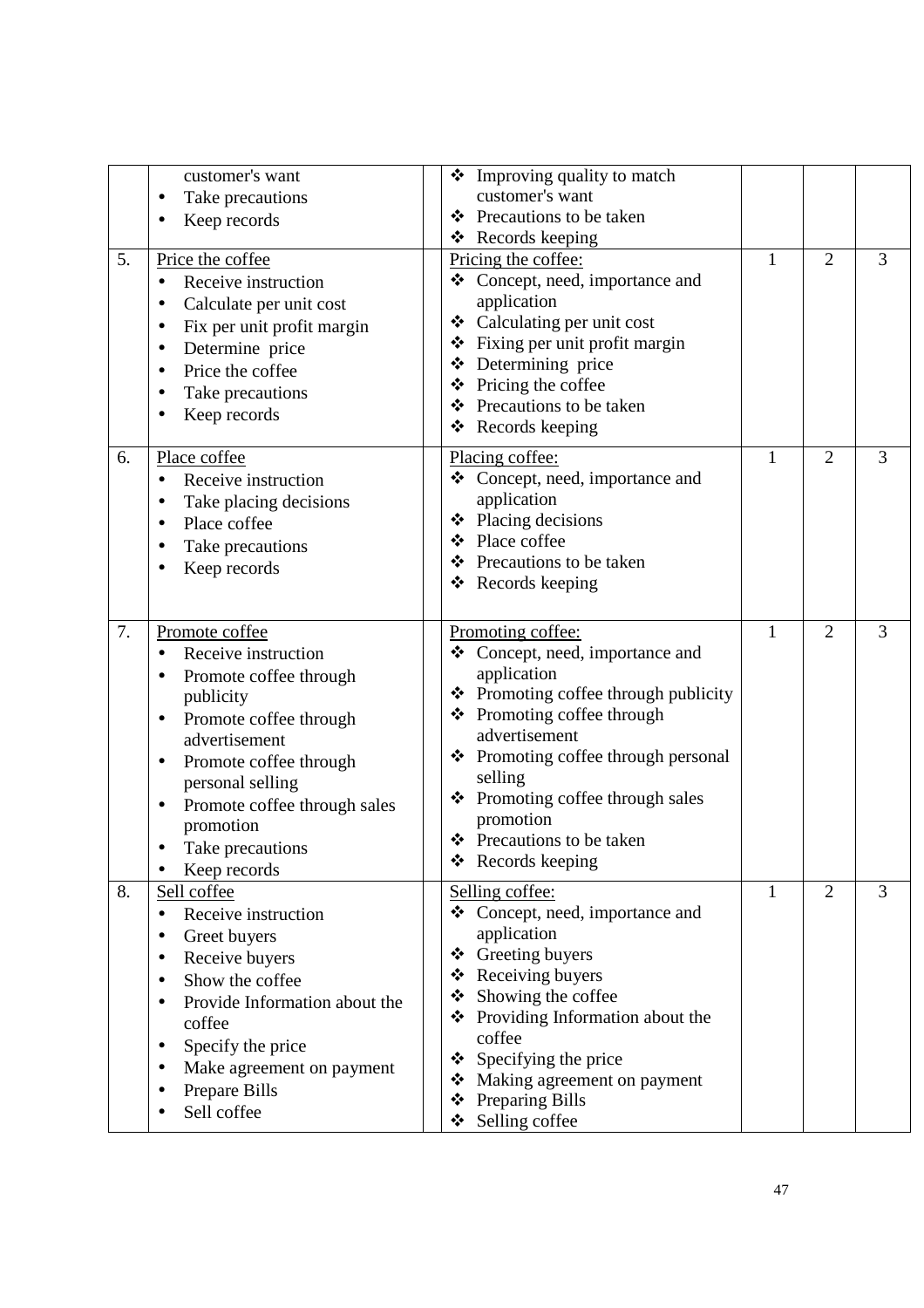|    | Take precautions<br>٠                                               | Precautions to be taken<br>❖                                                                  |              |                |                |
|----|---------------------------------------------------------------------|-----------------------------------------------------------------------------------------------|--------------|----------------|----------------|
|    | Keep records                                                        | Records keeping<br>❖                                                                          |              |                |                |
|    |                                                                     |                                                                                               |              |                |                |
| 9. | Calculate profit / loss                                             | Calculating profit / loss:                                                                    | $\mathbf{1}$ | $\overline{2}$ | 3              |
|    | Receive instruction<br>$\bullet$                                    | Concept, need, importance and<br>❖                                                            |              |                |                |
|    |                                                                     | application                                                                                   |              |                |                |
|    | Calculate cost                                                      | ❖ Calculating cost                                                                            |              |                |                |
|    | Calculate revenue                                                   | ❖ Calculating revenue                                                                         |              |                |                |
|    | calculate profit / loss                                             | $\div$ calculating profit / loss                                                              |              |                |                |
|    | Prepare profit / loss statement                                     | Preparing profit / loss statement<br>❖                                                        |              |                |                |
|    | Take precautions                                                    | ❖ Precautions to be taken                                                                     |              |                |                |
|    | Keep records                                                        | Records keeping<br>❖                                                                          |              |                |                |
|    |                                                                     |                                                                                               |              |                |                |
|    |                                                                     | Total:                                                                                        | 9            | 18             | 27             |
|    |                                                                     | <b>Sub module: 5. Coffee economics</b>                                                        |              |                |                |
|    |                                                                     | <b>Description:</b> It deals with the knowledge and skills related to coffee economics        |              |                |                |
|    | <b>Objectives:</b> After its completion the trainees will be able:  |                                                                                               |              |                |                |
|    | To be familiar with coffee economics                                |                                                                                               |              |                |                |
|    | To prepare investment plan                                          |                                                                                               |              |                |                |
|    | To manage associated investment risks<br>$\bullet$                  |                                                                                               |              |                |                |
|    | To calculate production costs                                       |                                                                                               |              |                |                |
|    | To prepare profit / loss statement                                  |                                                                                               |              |                |                |
|    |                                                                     | Tasks: To fulfill the objective the trainees are expected to get proficiency on the following |              |                |                |
|    | tasks/skills/steps together with their related technical knowledge: |                                                                                               |              |                |                |
|    |                                                                     | $Th.(2 hrs) + Pr.(8 hrs) = Tot.(10 hrs)$                                                      |              | Time( $hrs$ )  |                |
| SN | Tasks or skills/ steps                                              | Related technical knowledge                                                                   | Th.          | Pr.            | Tot.           |
| 1. | Be familiar with coffee economics                                   | Being familiar with coffee economics:                                                         | 0.4          | 1.6            | $\overline{2}$ |
|    | Receive instruction<br>$\bullet$                                    | Concept, need, importance and<br>❖                                                            |              |                |                |
|    |                                                                     | application                                                                                   |              |                |                |
|    | Obtain related reading                                              | ❖ Related reading materials                                                                   |              |                |                |
|    | materials                                                           | Studying the related reading<br>❖                                                             |              |                |                |
|    | Study the related reading<br>$\bullet$                              | materials                                                                                     |              |                |                |
|    | materials                                                           | Analyzing the related reading<br>❖                                                            |              |                |                |
|    | Analyze the related reading                                         | materials                                                                                     |              |                |                |
|    | materials                                                           | Stating concept of coffee<br>❖                                                                |              |                |                |
|    | State concept of coffee<br>٠                                        | economics                                                                                     |              |                |                |
|    | economics                                                           | Precautions to be taken                                                                       |              |                |                |
|    | Take precautions<br>$\bullet$                                       | ❖                                                                                             |              |                |                |
|    | Keep records                                                        | Records keeping<br>❖                                                                          |              |                |                |
| 2. | Prepare investment plan                                             | Preparing investment plan:                                                                    | 0.4          | 1.6            | $\overline{2}$ |
|    | Receive instruction                                                 | Concept, need, importance and<br>❖                                                            |              |                |                |
|    | Obtain a sample of investment                                       | application                                                                                   |              |                |                |
|    | plan                                                                | Sample of investment plan<br>❖                                                                |              |                |                |
|    | Study the sample of investment                                      | Studying the sample of investment<br>❖                                                        |              |                |                |
|    | plan                                                                | plan                                                                                          |              |                |                |
|    | Analyze the sample of                                               | Analyzing the sample of<br>❖                                                                  |              |                |                |
|    |                                                                     | investment plan                                                                               |              |                |                |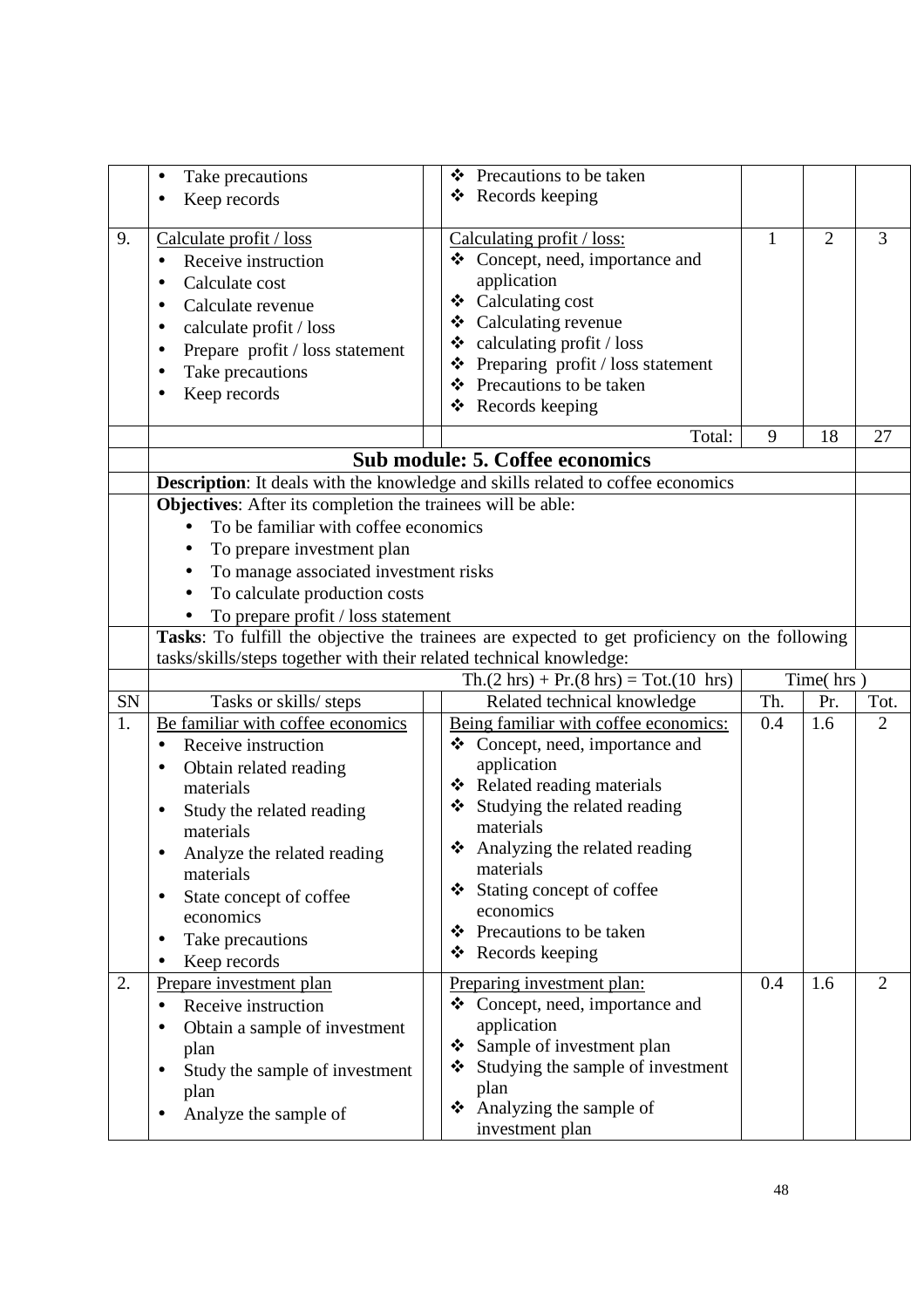|                  | investment plan<br>Identify component parts of<br>$\bullet$<br>sample of investment plan<br>Enlist the sample of investment<br>plan<br>Collect necessary information<br>$\bullet$<br>for preparing an investment<br>plan<br>Prepare investment plan                                                                                         | ❖                               | * Identifying component parts of<br>sample of investment plan<br>$\triangle$ Enlisting the sample of investment<br>plan<br>❖ Collecting necessary information<br>for preparing an investment plan<br>Preparing investment plan<br>❖ Precautions to be taken<br>❖ Records keeping                                                                                                                   |                |     |                |
|------------------|---------------------------------------------------------------------------------------------------------------------------------------------------------------------------------------------------------------------------------------------------------------------------------------------------------------------------------------------|---------------------------------|----------------------------------------------------------------------------------------------------------------------------------------------------------------------------------------------------------------------------------------------------------------------------------------------------------------------------------------------------------------------------------------------------|----------------|-----|----------------|
|                  | Take precautions<br>Keep records                                                                                                                                                                                                                                                                                                            |                                 |                                                                                                                                                                                                                                                                                                                                                                                                    |                |     |                |
| 3.               | Manage associated investment<br>risks<br>Receive instruction<br>State concept of associated<br>investment risks<br>Enlist techniques to manage<br>associated investment risks<br>Apply the techniques to<br>$\bullet$<br>manage associated investment<br>risks<br>Manage associated investment<br>risks<br>Take precautions<br>Keep records | ❖                               | Managing associated investment risks:<br>❖ Concept, need, importance and<br>application<br>Stating concept of associated<br>investment risks<br>$\div$ Enlisting techniques to manage<br>associated investment risks<br>$\triangle$ Applying the techniques to<br>manage associated investment<br>risks<br>Managing associated investment<br>risks<br>❖ Precautions to be taken<br>Records keeping | 0.4            | 1.6 | $\overline{2}$ |
| $\overline{4}$ . | Calculate production costs<br>Receive instruction<br>State concept of production<br>costs<br>List formula to calculate<br>production costs<br>Calculate production costs<br>$\bullet$<br>Take precautions<br>Keep records                                                                                                                   | ❖<br>❖                          | Calculating production costs<br>Concept, need, importance and<br>application<br>Stating concept of production costs<br>❖ Listing formula to calculate<br>production costs<br>❖ Calculating production costs<br>Precautions to be taken<br>Records keeping                                                                                                                                          | 0.4            | 1.6 | $\overline{2}$ |
| 5.               | Prepare profit / loss statement<br>Receive instruction<br>$\bullet$<br>Calculate cost<br>Calculate revenue<br>calculate profit / loss<br>Prepare profit / loss statement<br>$\bullet$<br>Take precautions<br>Keep records                                                                                                                   | ❖<br>❖<br>❖<br>❖<br>❖<br>❖<br>❖ | Preparing profit / loss statement:<br>Concept, need, importance and<br>application<br>Cost<br>Revenue<br>Profit / loss<br>Profit / loss statement<br>Precautions to be taken<br>Records keeping                                                                                                                                                                                                    | 0.4            | 1.6 | 2              |
|                  |                                                                                                                                                                                                                                                                                                                                             |                                 | Total:                                                                                                                                                                                                                                                                                                                                                                                             | $\overline{2}$ | 8   | 10             |
|                  |                                                                                                                                                                                                                                                                                                                                             |                                 | Specialized modules total:                                                                                                                                                                                                                                                                                                                                                                         | <b>118</b>     | 272 | 390            |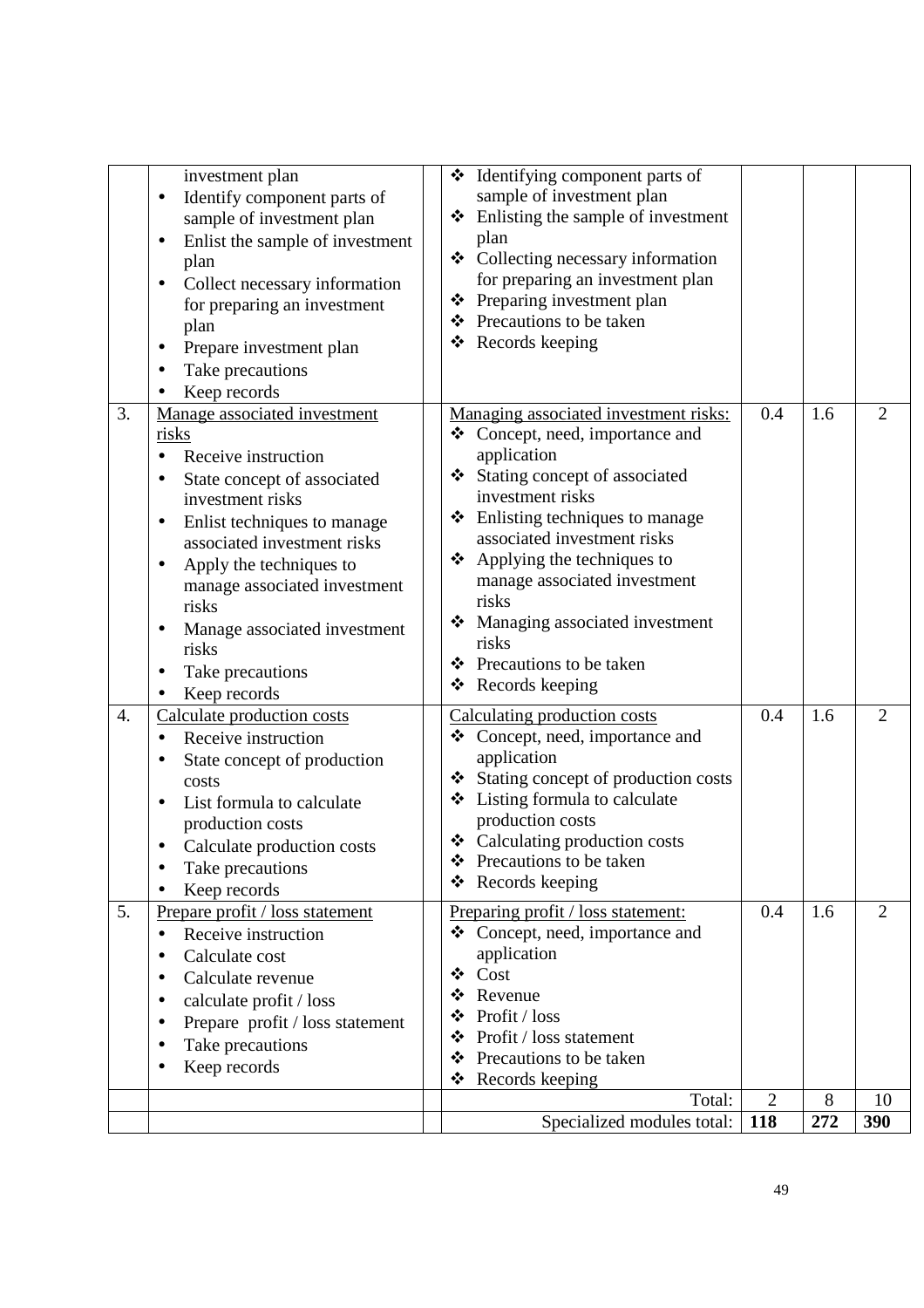|    |                                                                                           |  | <b>Module:6: Common module</b>                                                        |             |                |      |  |  |
|----|-------------------------------------------------------------------------------------------|--|---------------------------------------------------------------------------------------|-------------|----------------|------|--|--|
|    | <b>Description:</b> This module consists of skills and knowledge related to               |  |                                                                                       |             |                |      |  |  |
|    |                                                                                           |  | communication, entrepreneurship development, cooperative education and organic        |             |                |      |  |  |
|    | practice applicable in the related job performances.                                      |  |                                                                                       |             |                |      |  |  |
|    | Objectives: After its completion the trainees will be able:                               |  |                                                                                       |             |                |      |  |  |
|    | To communicate with others                                                                |  |                                                                                       |             |                |      |  |  |
|    | To state the concept of co-operatives<br>$\bullet$                                        |  |                                                                                       |             |                |      |  |  |
|    | To be familiar with organic practice.                                                     |  |                                                                                       |             |                |      |  |  |
|    | Sub modules:                                                                              |  |                                                                                       |             |                |      |  |  |
|    | 1. Communication                                                                          |  |                                                                                       |             |                |      |  |  |
|    | 2. Co-operative education                                                                 |  |                                                                                       |             |                |      |  |  |
|    | 3. Organic practice                                                                       |  |                                                                                       |             |                | 5    |  |  |
|    | <b>Total:</b>                                                                             |  |                                                                                       | $\mathbf 1$ | $\overline{4}$ |      |  |  |
|    |                                                                                           |  | <b>Sub module: 1: Communication</b>                                                   |             |                |      |  |  |
|    |                                                                                           |  | Description: It consists of the skills and knowledge related to communication in the  |             |                |      |  |  |
|    | hour distribution.                                                                        |  | related occupation. Each task consists of its steps, related technical knowledge and  |             |                |      |  |  |
|    |                                                                                           |  |                                                                                       |             |                |      |  |  |
|    | Objectives: After its completion the trainees will be able to communicate with<br>others. |  |                                                                                       |             |                |      |  |  |
|    | Tasks: To fulfill the objective the trainees are expected to get proficiency on the       |  |                                                                                       |             |                |      |  |  |
|    | following tasks/skills/steps together with their related technical knowledge:             |  |                                                                                       |             |                |      |  |  |
|    |                                                                                           |  | $\text{Th.}(2 \text{ hrs}) + \text{Pr.}(8 \text{ hrs}) = \text{Tot.}(10 \text{ hrs})$ |             | Time(hrs)      |      |  |  |
| SN | Tasks or skills/ steps                                                                    |  | Related technical knowledge                                                           | Th.         | Pr.            | Tot. |  |  |
| 1. | Handle telephone calls                                                                    |  | Handling telephone calls:                                                             | 0.1         | 0.4            | 0.5  |  |  |
|    |                                                                                           |  | Concept, need, and<br>❖                                                               |             |                |      |  |  |
|    |                                                                                           |  | importance                                                                            |             |                |      |  |  |
|    |                                                                                           |  | Operating principles and<br>❖                                                         |             |                |      |  |  |
|    |                                                                                           |  | procedures                                                                            |             |                |      |  |  |
|    |                                                                                           |  | $\div$ Care and maintenance                                                           |             |                |      |  |  |
|    |                                                                                           |  | Safety precautions to be<br>taken                                                     |             |                |      |  |  |
|    |                                                                                           |  | $\div$ Keeping activity records                                                       |             |                |      |  |  |
|    | Handle fax                                                                                |  | Handling fax:                                                                         | 0.1         | $0.4^{\circ}$  | 0.5  |  |  |
| 2. |                                                                                           |  | ❖ Concept, need, and                                                                  |             |                |      |  |  |
|    |                                                                                           |  | importance                                                                            |             |                |      |  |  |
|    |                                                                                           |  | ❖ Operating principles and                                                            |             |                |      |  |  |
|    |                                                                                           |  | procedures                                                                            |             |                |      |  |  |
|    |                                                                                           |  | Care and maintenance<br>❖                                                             |             |                |      |  |  |
|    |                                                                                           |  | $\div$ Safety precautions to be                                                       |             |                |      |  |  |
|    |                                                                                           |  | taken                                                                                 |             |                |      |  |  |
|    |                                                                                           |  | Keeping activity records<br>❖                                                         |             |                |      |  |  |
| 3. | Handle mail                                                                               |  | Handling mail:                                                                        | 0.1         | 0.4            | 0.5  |  |  |
|    |                                                                                           |  | ❖ Concept, need, and                                                                  |             |                |      |  |  |
|    |                                                                                           |  | importance                                                                            |             |                |      |  |  |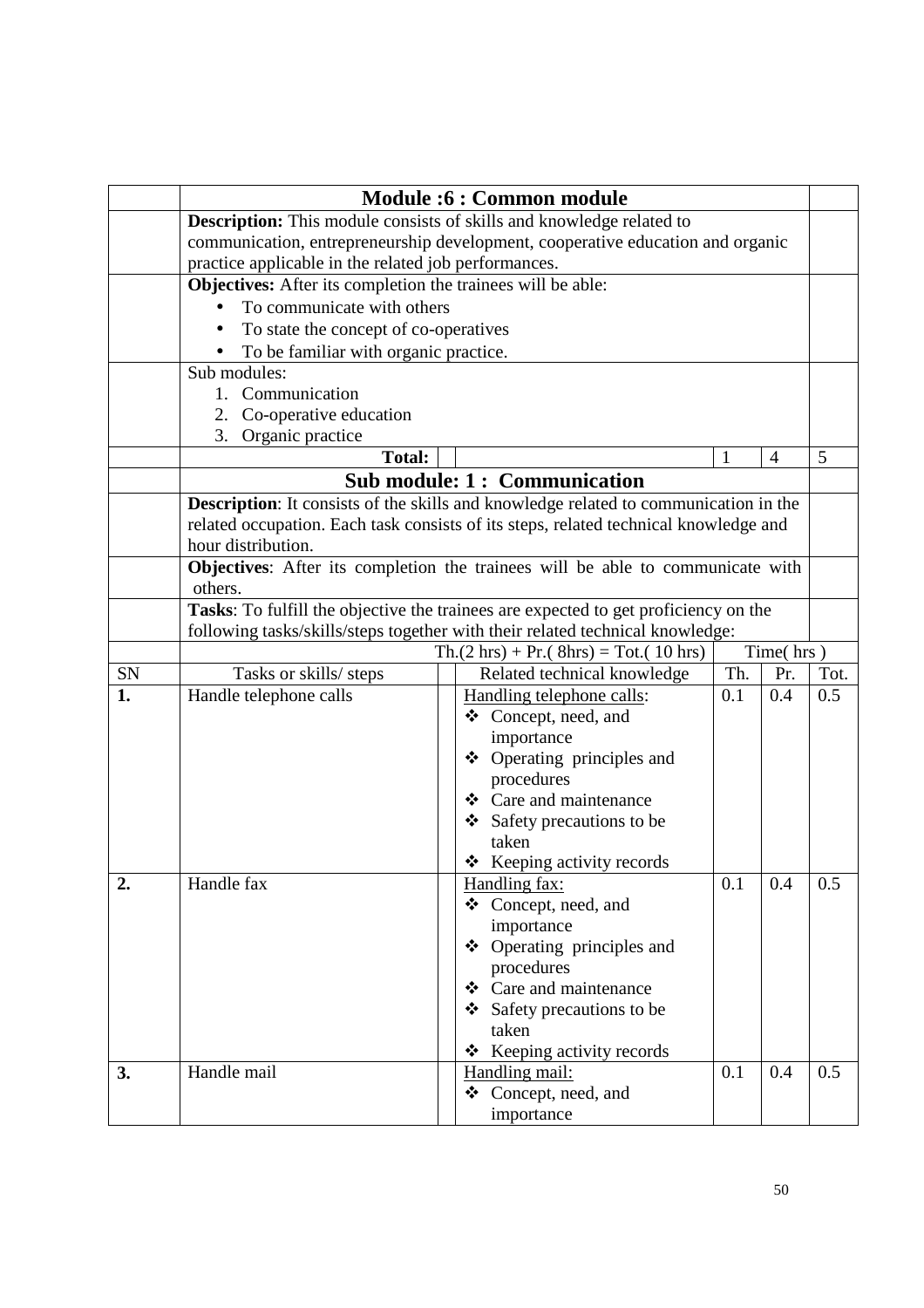|    |                              | ❖ Operating principles and        |     |     |     |
|----|------------------------------|-----------------------------------|-----|-----|-----|
|    |                              | procedures                        |     |     |     |
|    |                              | Care and maintenance<br>❖         |     |     |     |
|    |                              | ❖ Safety precautions to be        |     |     |     |
|    |                              | taken                             |     |     |     |
|    |                              | ❖ Keeping activity records        |     |     |     |
| 4. | Write letters                | <b>Writing letters:</b>           | 0.1 | 0.4 | 0.5 |
|    |                              | ❖ Concept, need, and              |     |     |     |
|    |                              | importance                        |     |     |     |
|    |                              | ❖ Types of letter                 |     |     |     |
|    |                              | ❖ Component parts of each         |     |     |     |
|    |                              | type of letter                    |     |     |     |
|    |                              | ❖ Format of each type of letter   |     |     |     |
|    |                              | ❖ Writing letters                 |     |     |     |
|    |                              | Precautions to be taken<br>❖      |     |     |     |
|    |                              | * Keeping activity records        |     |     |     |
| 5. | Write memos / tips / notes / | Writing memos / tips / notes /    | 0.1 | 0.4 | 0.5 |
|    | notice                       | notice:                           |     |     |     |
|    |                              | ❖ Concept, need, and              |     |     |     |
|    |                              |                                   |     |     |     |
|    |                              | importance                        |     |     |     |
|    |                              | ❖ Component parts of memos /      |     |     |     |
|    |                              | tips / notes / notice             |     |     |     |
|    |                              | Format of memos / tips /<br>❖     |     |     |     |
|    |                              | notes / notice                    |     |     |     |
|    |                              | Writing memos / tips / notes<br>❖ |     |     |     |
|    |                              | / notice                          |     |     |     |
|    |                              | Precautions to be taken<br>❖      |     |     |     |
|    |                              | ❖<br>Keeping activity records     |     |     |     |
| 6. | Prepare simple report        | Preparing simple report:          | 0.1 | 0.4 | 0.5 |
|    |                              | ❖ Concept, need, and              |     |     |     |
|    |                              | importance                        |     |     |     |
|    |                              | Component parts of a report       |     |     |     |
|    |                              | ❖ Format of a report              |     |     |     |
|    |                              | Writing a report<br>❖             |     |     |     |
|    |                              | Precautions to be taken<br>❖      |     |     |     |
|    |                              | Keeping activity records          |     |     |     |
| 7. | Prepare simple proposal      | Preparing simple proposal:        | 0.1 | 0.4 | 0.5 |
|    |                              | ❖ Concept, need, and              |     |     |     |
|    |                              | importance                        |     |     |     |
|    |                              | Component parts of a<br>❖         |     |     |     |
|    |                              | proposal                          |     |     |     |
|    |                              | Format of a proposal<br>❖         |     |     |     |
|    |                              | Writing a proposal<br>❖           |     |     |     |
|    |                              | Precautions to be taken<br>❖      |     |     |     |
|    |                              | Keeping activity records<br>❖     |     |     |     |
| 8. | Perform internal/external    | Performing internal/external      | 0.1 | 0.4 | 0.5 |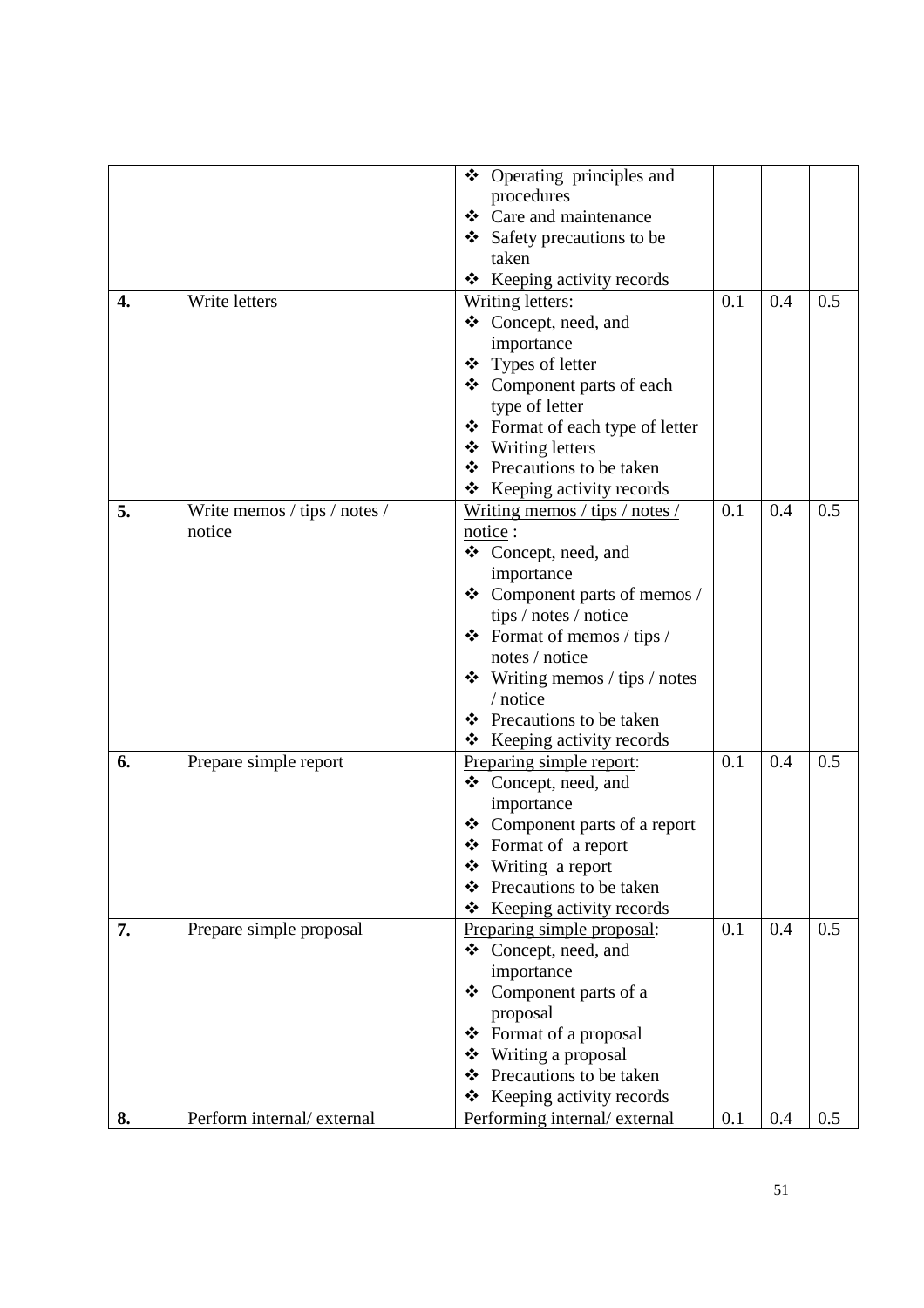|     | communication               | communication:                       |     |     |     |
|-----|-----------------------------|--------------------------------------|-----|-----|-----|
|     |                             | ❖ Concept, need, and                 |     |     |     |
|     |                             | importance                           |     |     |     |
|     |                             | ❖ Principles, procedures, and        |     |     |     |
|     |                             | application                          |     |     |     |
|     |                             | ❖ Performing internal/ external      |     |     |     |
|     |                             | communication                        |     |     |     |
|     |                             | Precautions to be taken<br>❖         |     |     |     |
|     |                             | $\triangle$ Keeping activity records |     |     |     |
| 9.  | Perform horizontal/vertical | Performing horizontal/vertical       | 0.1 | 0.4 | 0.5 |
|     | communication               | communication:                       |     |     |     |
|     |                             | ❖ Concept, need, and                 |     |     |     |
|     |                             | importance                           |     |     |     |
|     |                             | ❖ Principles, procedures, and        |     |     |     |
|     |                             | application                          |     |     |     |
|     |                             | ❖ Performing                         |     |     |     |
|     |                             | horizontal/vertical                  |     |     |     |
|     |                             | communication                        |     |     |     |
|     |                             | ❖ Precautions to be taken            |     |     |     |
|     |                             | ❖ Keeping activity records           |     |     |     |
| 10. | Perform oral/written        | Performing oral/written              | 0.1 | 0.4 | 0.5 |
|     | communication               | communication:                       |     |     |     |
|     |                             | ❖ Concept, need, and                 |     |     |     |
|     |                             | importance                           |     |     |     |
|     |                             | ❖ Principles, procedures, and        |     |     |     |
|     |                             |                                      |     |     |     |
|     |                             | application                          |     |     |     |
|     |                             | $\triangle$ Performing oral/written  |     |     |     |
|     |                             | communication                        |     |     |     |
|     |                             | ❖ Precautions to be taken            |     |     |     |
|     |                             | ❖ Keeping activity records           |     |     |     |
| 11. | Communicate with financial  | Communicating with financial         | 0.1 | 0.4 | 0.5 |
|     | institutes                  | institutes:                          |     |     |     |
|     |                             | ❖ Concept, need, and                 |     |     |     |
|     |                             | importance                           |     |     |     |
|     |                             | Principles, procedures, and<br>❖     |     |     |     |
|     |                             | application                          |     |     |     |
|     |                             | ❖ Communicating with                 |     |     |     |
|     |                             | financial institutes                 |     |     |     |
|     |                             | Precautions to be taken<br>❖         |     |     |     |
|     |                             | Keeping activity records<br>❖        |     |     |     |
| 12. | Link with media             | Linking with media:                  | 0.1 | 0.4 | 0.5 |
|     |                             | ❖ Concept, need, and                 |     |     |     |
|     |                             | importance                           |     |     |     |
|     |                             | Principles, procedures, and<br>❖     |     |     |     |
|     |                             | application                          |     |     |     |
|     |                             | Linking with media<br>❖              |     |     |     |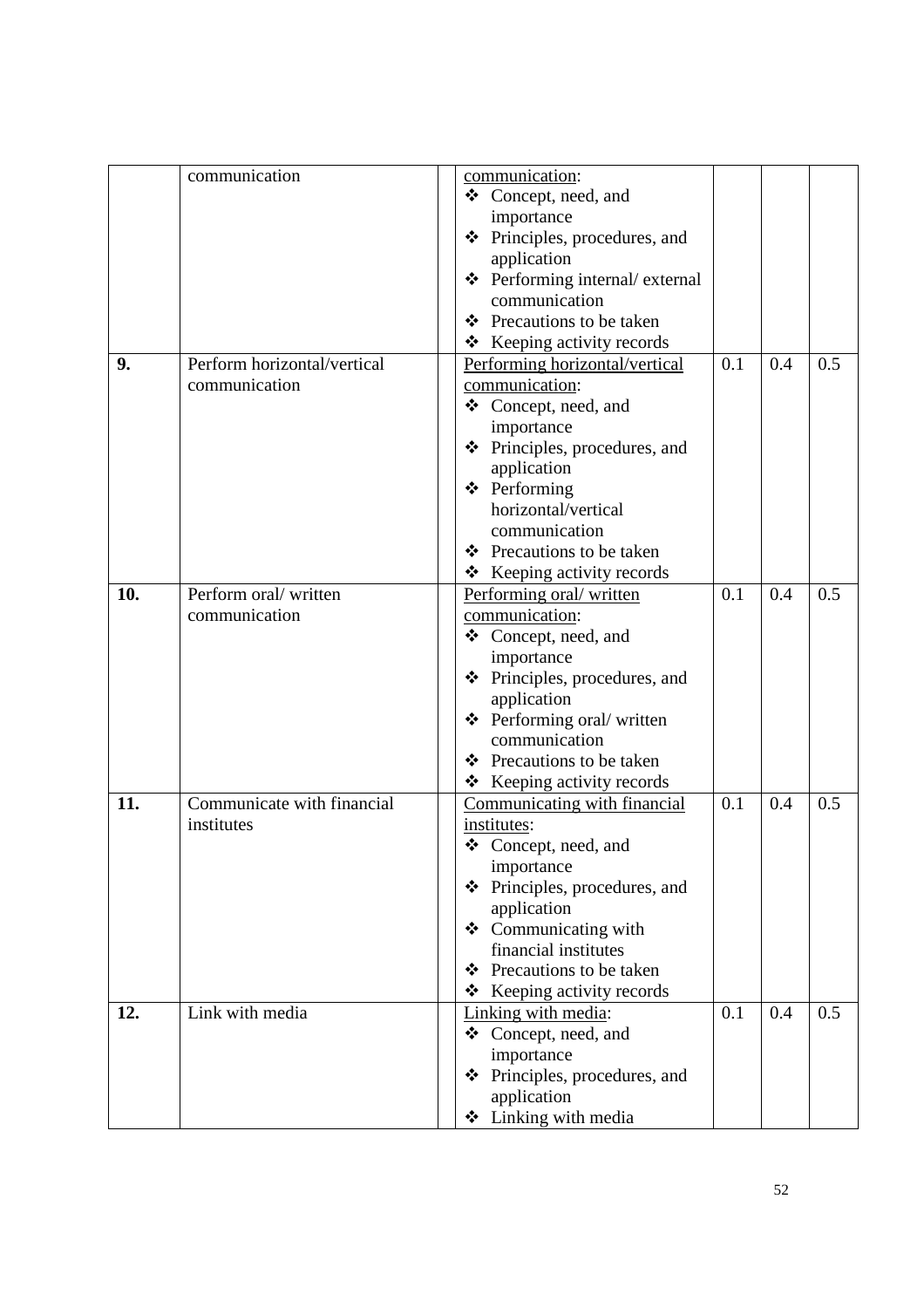|     |                           | Precautions to be taken<br>❖              |     |     |     |
|-----|---------------------------|-------------------------------------------|-----|-----|-----|
|     |                           | Keeping activity records<br>❖             |     |     |     |
| 13. | Disseminate information   | Disseminating information:                | 0.1 | 0.4 | 0.5 |
|     |                           | Concept, need, and<br>❖                   |     |     |     |
|     |                           | importance                                |     |     |     |
|     |                           | Principles, procedures, and<br>❖          |     |     |     |
|     |                           | application                               |     |     |     |
|     |                           | Disseminating information<br>❖            |     |     |     |
|     |                           | Precautions to be taken<br>❖              |     |     |     |
|     |                           | Keeping activity records<br>❖             |     |     |     |
| 14. | Write job application     | Writing job application:                  | 0.1 | 0.4 | 0.5 |
|     |                           | ❖ Concept, need, and                      |     |     |     |
|     |                           | importance                                |     |     |     |
|     |                           | ❖ Component parts of job                  |     |     |     |
|     |                           | application                               |     |     |     |
|     |                           | Format of job application<br>❖            |     |     |     |
|     |                           | Writing job applications<br>❖             |     |     |     |
|     |                           | Precautions to be taken<br>❖              |     |     |     |
|     |                           | Keeping activity records<br>❖             |     |     |     |
| 15. | Prepare resume            | Preparing resume:                         | 0.1 | 0.4 | 0.5 |
|     |                           | ❖ Concept, need, and                      |     |     |     |
|     |                           | importance                                |     |     |     |
|     |                           | Component parts of a resume<br>❖          |     |     |     |
|     |                           | Format of a resume<br>❖                   |     |     |     |
|     |                           | Writing resume<br>❖                       |     |     |     |
|     |                           | Precautions to be taken<br>❖              |     |     |     |
|     |                           | Keeping activity records<br>❖             |     |     |     |
| 16. | Communicate with senior.  | Communicating with senior:                | 0.1 | 0.4 | 0.5 |
|     |                           | ❖ Concept, need, and                      |     |     |     |
|     |                           | importance                                |     |     |     |
|     |                           | Principles, procedures, and<br>❖          |     |     |     |
|     |                           | application                               |     |     |     |
|     |                           | $\triangleleft$ Communicating with senior |     |     |     |
|     |                           | Precautions to be taken<br>❖              |     |     |     |
|     |                           | Keeping activity records<br>❖             |     |     |     |
| 17. | Communicate with juniors. | Communicating with juniors:               | 0.1 | 0.4 | 0.5 |
|     |                           | ❖ Concept, need, and                      |     |     |     |
|     |                           | importance                                |     |     |     |
|     |                           | ❖ Principles, procedures, and             |     |     |     |
|     |                           | application                               |     |     |     |
|     |                           | ❖ Precautions to be taken                 |     |     |     |
|     |                           | Keeping activity records<br>❖             |     |     |     |
| 18. | Deal with customers/stake | Dealing with customers/stake              | 0.1 | 0.4 | 0.5 |
|     | holders                   | holders:                                  |     |     |     |
|     |                           | ❖ Concept, need, and                      |     |     |     |
|     |                           | importance                                |     |     |     |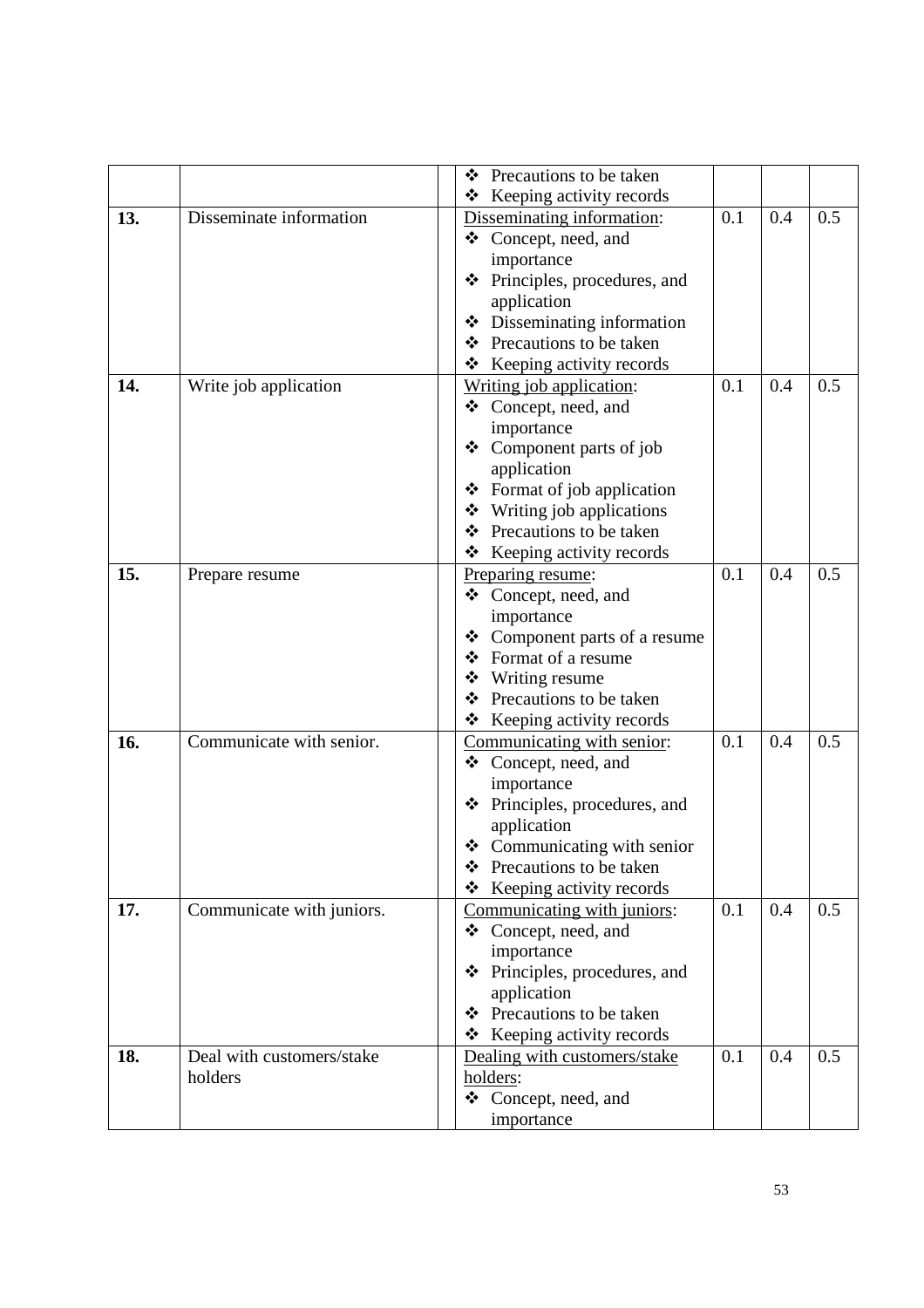|     |                                                                    | Principles, procedures, and<br>❖                                                                                                                              |                |           |                |
|-----|--------------------------------------------------------------------|---------------------------------------------------------------------------------------------------------------------------------------------------------------|----------------|-----------|----------------|
|     |                                                                    | application                                                                                                                                                   |                |           |                |
|     |                                                                    | Communicating with juniors<br>❖                                                                                                                               |                |           |                |
|     |                                                                    | Precautions to be taken<br>❖                                                                                                                                  |                |           |                |
|     |                                                                    | Keeping activity records<br>❖                                                                                                                                 |                |           |                |
| 19. | Request / purchase tool,                                           | Requesting / purchasing tool,                                                                                                                                 | 0.1            | 0.4       | 0.5            |
|     | supplies, materials and                                            | supplies, materials and                                                                                                                                       |                |           |                |
|     | equipment.                                                         | equipment:                                                                                                                                                    |                |           |                |
|     |                                                                    | ❖ Concept, need, and                                                                                                                                          |                |           |                |
|     |                                                                    | importance<br>❖ Principles, procedures, and                                                                                                                   |                |           |                |
|     |                                                                    | application                                                                                                                                                   |                |           |                |
|     |                                                                    | $\triangleleft$ Requesting / purchasing tool,                                                                                                                 |                |           |                |
|     |                                                                    | supplies, materials and                                                                                                                                       |                |           |                |
|     |                                                                    | equipment                                                                                                                                                     |                |           |                |
|     |                                                                    | Precautions to be taken<br>❖                                                                                                                                  |                |           |                |
|     |                                                                    | ❖ Keeping activity records                                                                                                                                    |                |           |                |
| 20. | Fill up leave requisition form                                     | Filling up leave requisition form:                                                                                                                            | 0.1            | 0.4       | 0.5            |
|     |                                                                    | ❖ Concept, need, and                                                                                                                                          |                |           |                |
|     |                                                                    | importance                                                                                                                                                    |                |           |                |
|     |                                                                    | Principles, procedures, and<br>❖                                                                                                                              |                |           |                |
|     |                                                                    | application                                                                                                                                                   |                |           |                |
|     |                                                                    | ❖ Filling up leave requisition                                                                                                                                |                |           |                |
|     |                                                                    | form                                                                                                                                                          |                |           |                |
|     |                                                                    | Precautions to be taken<br>❖                                                                                                                                  |                |           |                |
|     |                                                                    | Keeping activity records<br>❖                                                                                                                                 |                |           |                |
|     |                                                                    | <b>Total:</b>                                                                                                                                                 | $\overline{2}$ | 8         | 10             |
|     |                                                                    | <b>Sub module: 2: Cooperative Education</b>                                                                                                                   |                |           |                |
|     |                                                                    | Description: It consists of the skills and knowledge related to cooperative education                                                                         |                |           |                |
|     |                                                                    | in the related occupation. Each task consists of its steps, related technical                                                                                 |                |           |                |
|     | knowledge and hour distribution.                                   |                                                                                                                                                               |                |           |                |
|     | <b>Objectives:</b> After its completion the trainees will be able: |                                                                                                                                                               |                |           |                |
|     | • To cooperatives                                                  |                                                                                                                                                               |                |           |                |
|     |                                                                    | To enlist characteristics, function and importance of cooperatives                                                                                            |                |           |                |
|     | To state the 8 fundamental principle of cooperatives               |                                                                                                                                                               |                |           |                |
|     |                                                                    | To explain the process of formation and registration of cooperatives in Nepal                                                                                 |                |           |                |
|     |                                                                    | To explain renewal and termination procedures of cooperatives in Nepal<br>Tasks: To fulfill the objective the trainees are expected to get proficiency on the |                |           |                |
|     |                                                                    | following tasks/skills/steps together with their related technical knowledge:                                                                                 |                |           |                |
|     |                                                                    | $\text{Th.}(2 \text{ hrs}) + \text{Pr.}(8 \text{ hrs}) = \text{Tot.}(10 \text{ hrs})$                                                                         |                | Time(hrs) |                |
| SN  | Tasks or skills/ steps                                             | Related technical knowledge                                                                                                                                   | Th.            | Pr.       | Tot.           |
| 1.  | State the concept of cooperatives                                  | Concept of cooperative:                                                                                                                                       | 0.4            | 1.6       | $\overline{2}$ |
|     | Receive instruction<br>$\bullet$                                   | ❖ Concept, need, importance                                                                                                                                   |                |           |                |
|     | Obtain related reading                                             | and application                                                                                                                                               |                |           |                |
|     | materials                                                          | Related reading materials<br>❖                                                                                                                                |                |           |                |
|     |                                                                    | Studying the related reading<br>❖                                                                                                                             |                |           |                |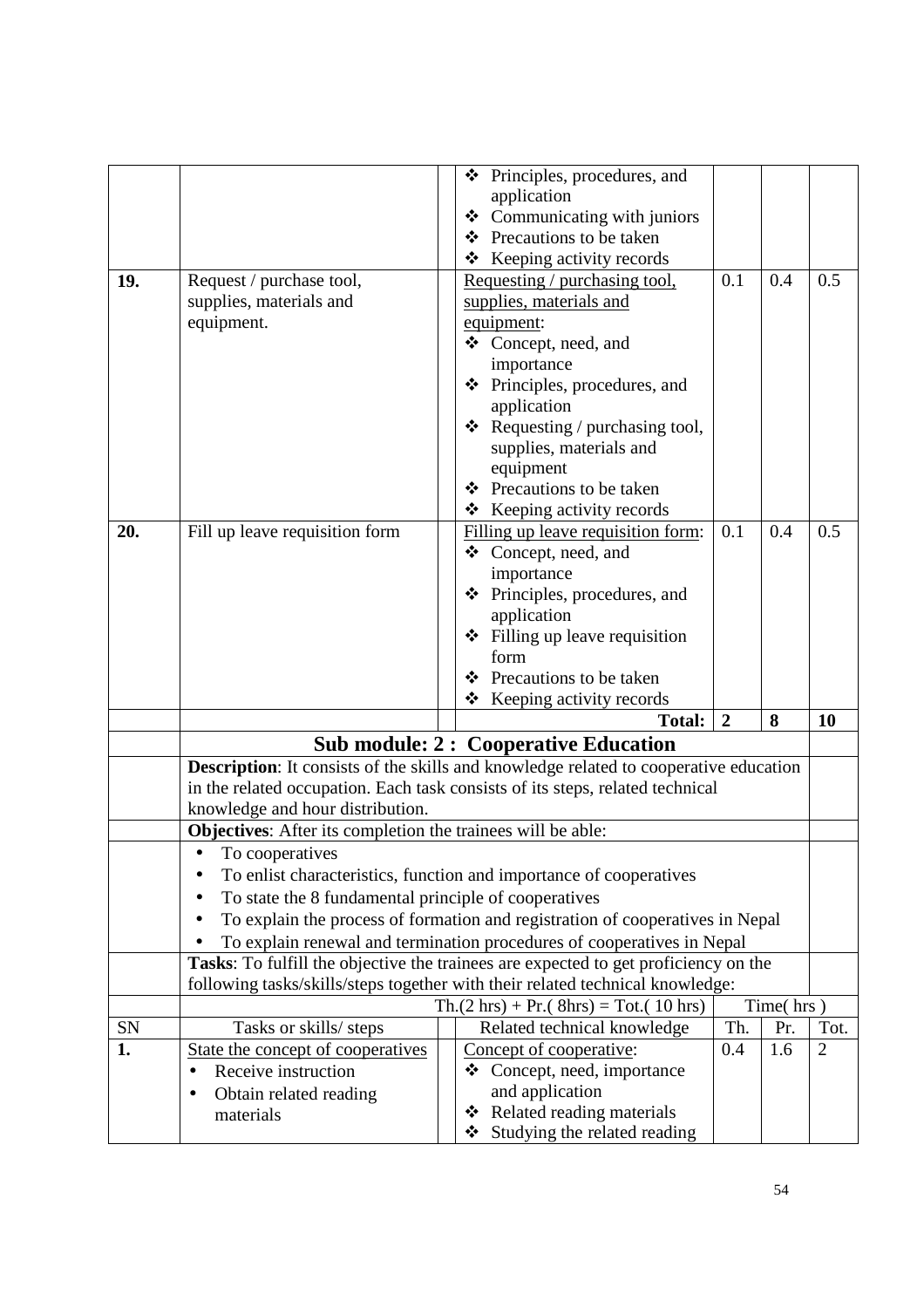| 2. | Study the related reading<br>$\bullet$<br>materials<br>Analyze the related reading<br>$\bullet$<br>materials<br>State concept of cooperatives<br>$\bullet$<br>Define cooperatives<br>$\bullet$<br>Take precautions<br>$\bullet$<br>Keep records<br>Enlist characteristics, function<br>and importance of cooperatives<br>Receive instruction<br>Obtain related reading<br>$\bullet$<br>materials<br>Study the related reading<br>$\bullet$<br>materials<br>Analyze the related reading<br>$\bullet$<br>materials<br>List characteristics of<br>$\bullet$<br>cooperatives<br>List functions of<br>$\bullet$<br>cooperatives<br>Explain importance of<br>$\bullet$<br>cooperatives<br>Differentiate between<br>$\bullet$<br>cooperatives with other<br>business organizations<br>Take precautions<br>٠<br>Keep records<br>$\bullet$ | materials<br>Analyzing the related<br>❖<br>reading materials<br>Stating the concept of<br>❖<br>cooperatives<br>Defining cooperatives<br>❖<br>Precautions to be taken<br>❖<br>❖<br>Records keeping<br>Characteristics, function and<br>importance of cooperatives<br>❖ Concept, need, importance<br>and application<br>Related reading materials<br>❖<br>Studying the related reading<br>❖<br>materials<br>Analyzing the related<br>❖<br>reading materials<br>❖ Characteristics of<br>cooperatives<br>Functions of cooperatives<br>❖<br>Importance of cooperatives<br>❖<br>Differentiating cooperatives<br>❖<br>and other business<br>organizations<br>❖ Precautions to be taken<br>❖ Records keeping | 0.4 | 1.6 | $\overline{2}$ |
|----|-----------------------------------------------------------------------------------------------------------------------------------------------------------------------------------------------------------------------------------------------------------------------------------------------------------------------------------------------------------------------------------------------------------------------------------------------------------------------------------------------------------------------------------------------------------------------------------------------------------------------------------------------------------------------------------------------------------------------------------------------------------------------------------------------------------------------------------|------------------------------------------------------------------------------------------------------------------------------------------------------------------------------------------------------------------------------------------------------------------------------------------------------------------------------------------------------------------------------------------------------------------------------------------------------------------------------------------------------------------------------------------------------------------------------------------------------------------------------------------------------------------------------------------------------|-----|-----|----------------|
| 3. | <b>State Eight fundamental</b><br>principles of cooperatives<br>Receive instruction<br>Obtain related reading<br>$\bullet$<br>materials<br>Study the related reading<br>$\bullet$<br>materials<br>Analyze the related reading<br>materials<br>State eight fundamental<br>$\bullet$<br>principles of cooperatives<br>Take precautions<br>Keep records                                                                                                                                                                                                                                                                                                                                                                                                                                                                              | eightfundamental principles of<br>cooperatives<br>Concept, need, importance<br>❖<br>and application<br>Related reading materials<br>❖<br>Studying the related reading<br>❖<br>materials<br>Analyzing the related<br>❖<br>reading materials<br>$\div$ Eight fundamental principles<br>of cooperatives<br>Precautions to be taken<br>❖<br>Records keeping<br>❖                                                                                                                                                                                                                                                                                                                                         | 0.4 | 1.6 | $\overline{2}$ |
| 4. | <b>Explain process of formation</b><br>and registration of cooperatives<br>in Nepal<br>Receive instruction                                                                                                                                                                                                                                                                                                                                                                                                                                                                                                                                                                                                                                                                                                                        | Process of formation and<br>registration of cooperatives in<br>Nepal<br>$\triangleleft$ Concept, need, importance                                                                                                                                                                                                                                                                                                                                                                                                                                                                                                                                                                                    | 0.4 | 1.6 | $\overline{2}$ |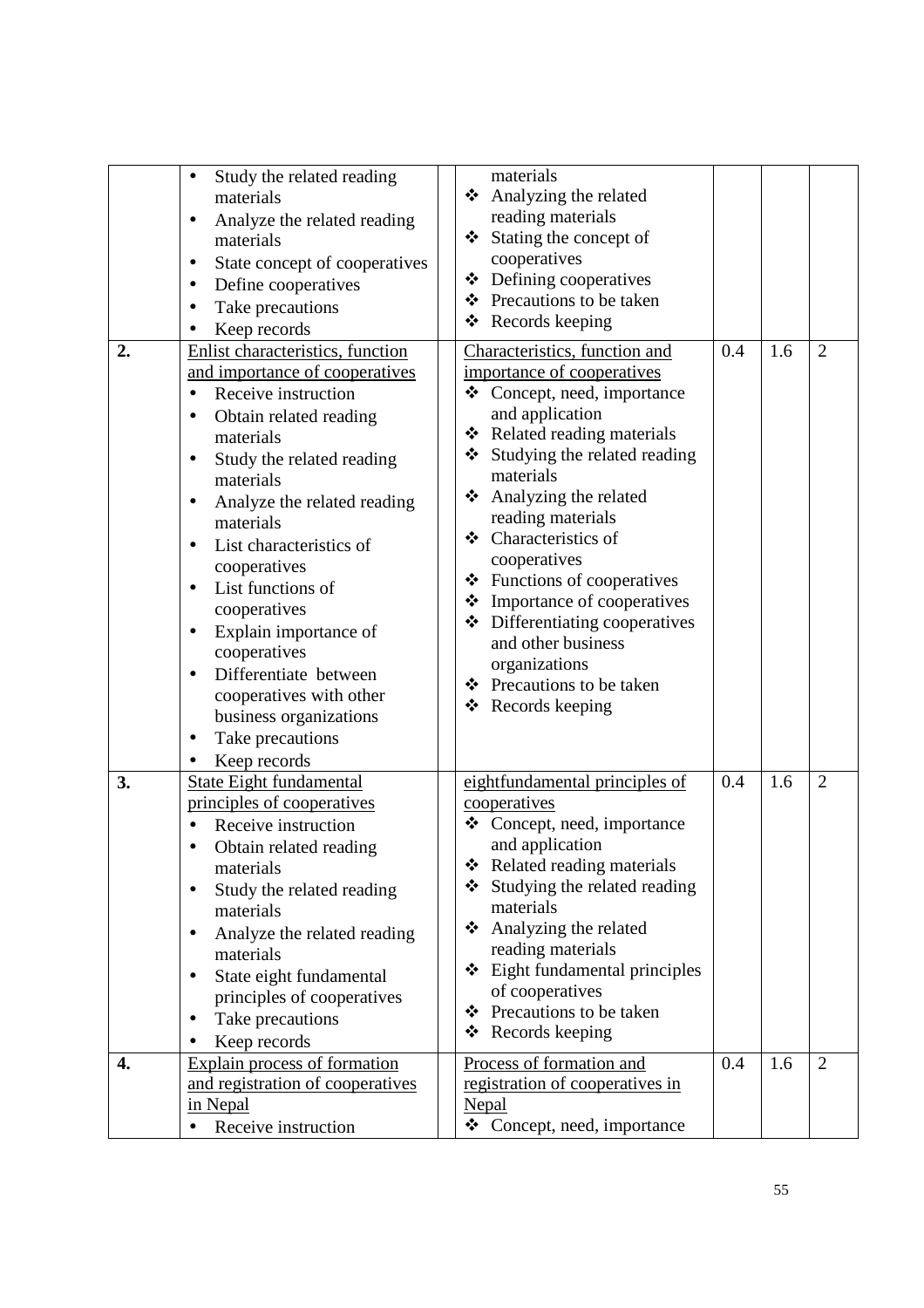| 5. | Obtain related reading<br>$\bullet$<br>materials<br>Study the related reading<br>$\bullet$<br>materials<br>Analyze the related reading<br>$\bullet$<br>materials<br>Explain formation of<br>$\bullet$<br>cooperatives<br>Explain registration of<br>$\bullet$<br>cooperatives<br>Take precautions<br>Keep records<br>Explain the renewal/termination<br>process of cooperatives in Nepal<br>Receive instruction<br>$\bullet$<br>Obtain related reading<br>$\bullet$<br>materials<br>Study the related reading<br>$\bullet$<br>materials<br>Analyze the related reading<br>$\bullet$<br>materials<br>Explain the renewal process<br>$\bullet$<br>of cooperatives<br>Explain the process of<br>$\bullet$<br>cooperatives<br>Take precautions<br>$\bullet$<br>Keep records | and application<br>❖ Related reading materials<br>Studying the related reading<br>❖<br>materials<br>❖ Analyzing the related<br>reading materials<br>Process of formation of<br>❖<br>cooperatives<br>❖ Registration of cooperatives<br>❖ Precautions to be taken<br>❖ Records keeping<br>Renewal and termination of<br>cooperatives in Nepal<br>❖<br>Concept, need, importance<br>and application<br>❖ Related reading materials<br>❖ Studying the related reading<br>materials<br>Analyzing the related<br>❖<br>reading materials<br>❖ Renewal Process of<br>cooperatives<br>❖ Termination process of<br>cooperatives<br>❖ Precautions to be taken<br>❖ Records keeping | 0.4<br>1.6          | $\overline{2}$ |
|----|-------------------------------------------------------------------------------------------------------------------------------------------------------------------------------------------------------------------------------------------------------------------------------------------------------------------------------------------------------------------------------------------------------------------------------------------------------------------------------------------------------------------------------------------------------------------------------------------------------------------------------------------------------------------------------------------------------------------------------------------------------------------------|-------------------------------------------------------------------------------------------------------------------------------------------------------------------------------------------------------------------------------------------------------------------------------------------------------------------------------------------------------------------------------------------------------------------------------------------------------------------------------------------------------------------------------------------------------------------------------------------------------------------------------------------------------------------------|---------------------|----------------|
|    |                                                                                                                                                                                                                                                                                                                                                                                                                                                                                                                                                                                                                                                                                                                                                                         | Total:                                                                                                                                                                                                                                                                                                                                                                                                                                                                                                                                                                                                                                                                  | $\overline{2}$<br>8 | 10             |
|    |                                                                                                                                                                                                                                                                                                                                                                                                                                                                                                                                                                                                                                                                                                                                                                         | <b>Sub module: 3: Organic Practices</b>                                                                                                                                                                                                                                                                                                                                                                                                                                                                                                                                                                                                                                 |                     |                |
|    | and hour distribution.                                                                                                                                                                                                                                                                                                                                                                                                                                                                                                                                                                                                                                                                                                                                                  | <b>Description:</b> It consists of the skills and knowledge related to organic practices in<br>the related occupation. Each task consists of its steps, related technical knowledge                                                                                                                                                                                                                                                                                                                                                                                                                                                                                     |                     |                |
|    | <b>Objectives:</b> After its completion the trainees will be able:<br>To state organic practices<br>To be familiar with various organic certifications<br>To explain the process of organic certifications                                                                                                                                                                                                                                                                                                                                                                                                                                                                                                                                                              |                                                                                                                                                                                                                                                                                                                                                                                                                                                                                                                                                                                                                                                                         |                     |                |
|    |                                                                                                                                                                                                                                                                                                                                                                                                                                                                                                                                                                                                                                                                                                                                                                         | Tasks: To fulfill the objective the trainees are expected to get proficiency on the<br>following tasks/skills/steps together with their related technical knowledge:<br>$\text{Th.}(2 \text{ hrs}) + \text{Pr.}(8 \text{ hrs}) = \text{Tot.}(10 \text{ hrs})$                                                                                                                                                                                                                                                                                                                                                                                                           | Time(hrs)           |                |
| SN | Tasks or skills/ steps                                                                                                                                                                                                                                                                                                                                                                                                                                                                                                                                                                                                                                                                                                                                                  | Related technical knowledge                                                                                                                                                                                                                                                                                                                                                                                                                                                                                                                                                                                                                                             | Th.<br>Pr.          | Tot.           |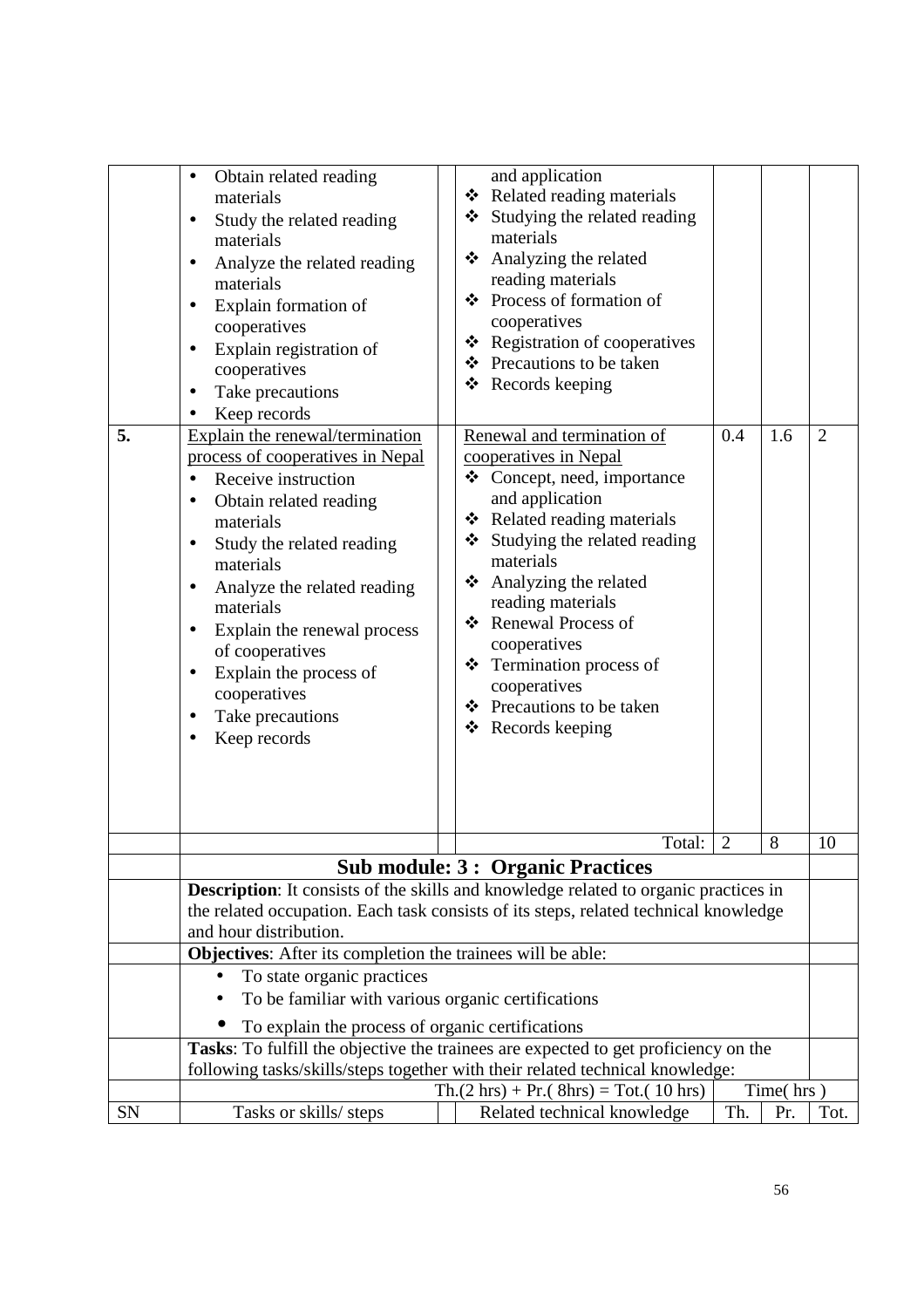| 1. | State the idea of organic<br>cultivation<br>Receive instruction<br>$\bullet$<br>Identify the need of going<br>$\bullet$<br>organic<br>Study the examples of<br>$\bullet$<br>organic practices in other<br>crops and relate it with tea<br>Study the characteristics of<br>typical organic farm<br>Discuss advantage and<br>$\bullet$<br>disadvantages of cultivating<br>tea organically | Concept of organic cultivation<br>❖ Introduction<br>$\triangle$ Need of going organic<br>❖ Characteristics of typical<br>organic farm<br>❖ Advantages and<br>disadvantages of organic<br>cultivation<br>❖ Taking precaution<br>$\div$ Keeping records     | 0.4 | 1.6 | $\overline{2}$ |
|----|-----------------------------------------------------------------------------------------------------------------------------------------------------------------------------------------------------------------------------------------------------------------------------------------------------------------------------------------------------------------------------------------|-----------------------------------------------------------------------------------------------------------------------------------------------------------------------------------------------------------------------------------------------------------|-----|-----|----------------|
|    | Take precaution                                                                                                                                                                                                                                                                                                                                                                         |                                                                                                                                                                                                                                                           |     |     |                |
| 2. | Keep record<br>State concept and need of<br>Organic Certification<br>Receive instruction<br>Introduction to organic<br>$\bullet$<br>certification<br>Understand the need of<br>$\bullet$<br>certification<br>Take precautions<br>Keep records                                                                                                                                           | <b>Concept of Organic Certification</b><br>❖ Introduction<br>❖ Need of certification<br>Taking precautions<br>❖<br>Keeping record<br>❖                                                                                                                    | 0.4 | 1.6 | $\overline{2}$ |
| 3. | Identify popular organic<br>certifying agencies<br>Receive instruction<br>Enlist popular organic<br>$\bullet$<br>certifications and the<br>certifying agency<br>Take precautions<br>Keep records                                                                                                                                                                                        | Identifying popular organic<br>certifications<br>❖ Enlisting popular organic<br>certifications and the<br>certifying agency<br>Being familiar with the logo<br>❖<br>of each organic certificates<br>❖ Taking precautions<br>❖<br>Keep records             | 0.4 | 1.6 | $\overline{2}$ |
| 4. | State the concept of certification<br>process<br>Receive instruction<br>Be familiar with the<br>certification process<br>Be familiar with the types of<br>records to be maintained<br>before and during<br>certification<br>Take precautions<br>Keep records                                                                                                                            | Concept of certification process<br>$\div$ Being familiar with the<br>certification process<br>Being familiar with the types<br>❖<br>of records to be maintained<br>before and during<br>certification<br>Taking precautions<br>❖<br>Keeping records<br>❖ | 0.4 | 1.6 | 2              |
| 5. | <b>State the concept of FairTrade</b>                                                                                                                                                                                                                                                                                                                                                   | <b>Concept of FairTrade</b>                                                                                                                                                                                                                               | 0.4 | 1.6 | $\overline{2}$ |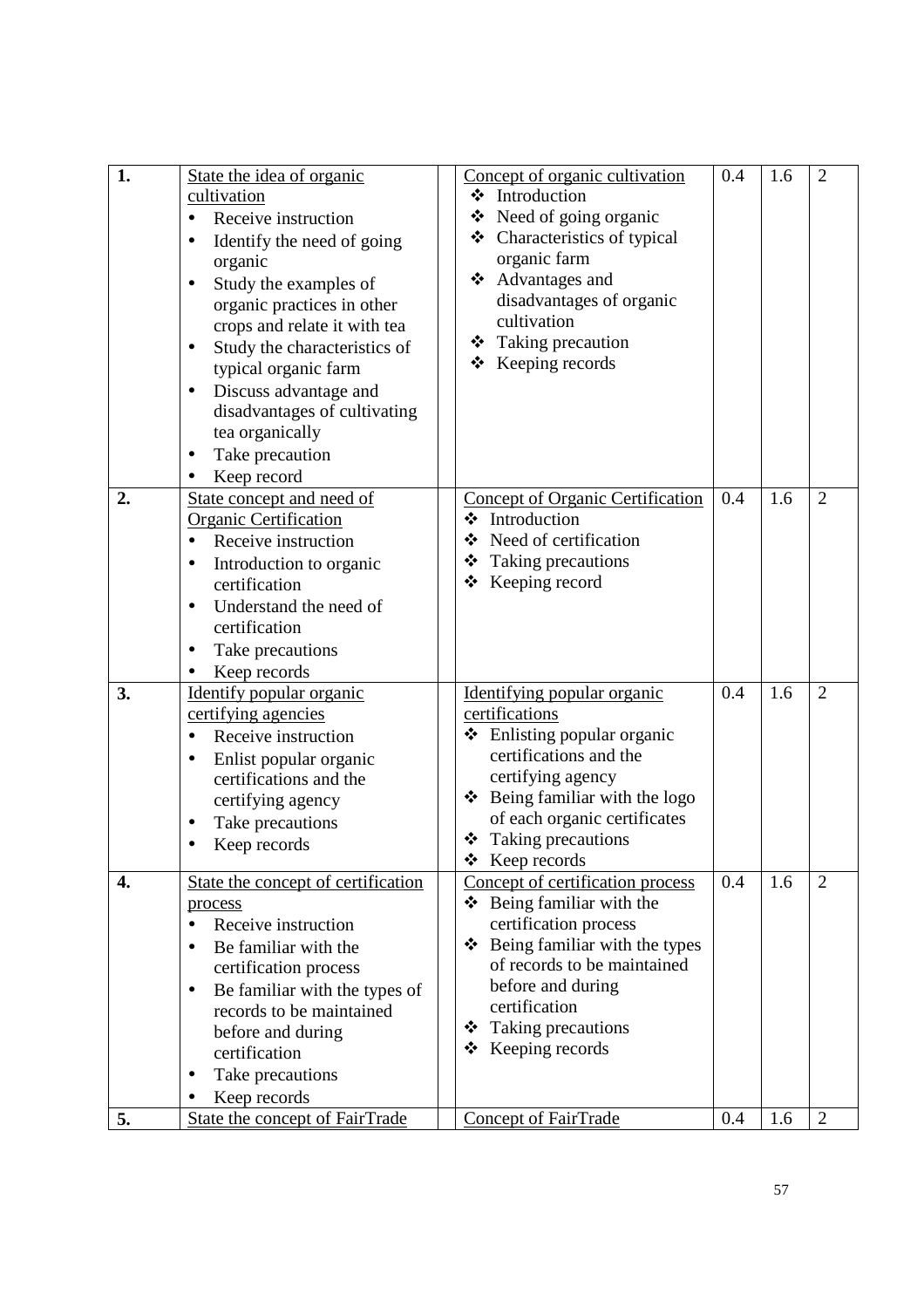| Certifications<br>Receive instruction<br>$\bullet$<br>Define FairTrade<br>$\bullet$<br>Be familiar with FariTrade<br>certification<br>Understand the need and<br>$\bullet$<br>benefit of FairTrade<br>certification<br>Be familiar with the<br>$\bullet$<br>requirement of FairTrade<br>Be familiar with the<br>$\bullet$<br>procedure of FairTrade<br>Take precautions<br>$\bullet$<br>Keep records | Certifications<br>Defining FairTrade<br>$\bullet$<br>Being familiar with<br>$\bullet$<br>FariTrade certification<br>Understanding the need and<br>$\bullet$<br>benefit of FairTrade<br>certification<br>Being familiar with the<br>$\bullet$<br>requirement of FairTrade<br>Being familiar with the<br>$\bullet$<br>procedure of FairTrade<br>Take precautions<br>$\bullet$<br>Keep records<br>$\bullet$ |                |     |     |
|------------------------------------------------------------------------------------------------------------------------------------------------------------------------------------------------------------------------------------------------------------------------------------------------------------------------------------------------------------------------------------------------------|----------------------------------------------------------------------------------------------------------------------------------------------------------------------------------------------------------------------------------------------------------------------------------------------------------------------------------------------------------------------------------------------------------|----------------|-----|-----|
|                                                                                                                                                                                                                                                                                                                                                                                                      | Total                                                                                                                                                                                                                                                                                                                                                                                                    | $\overline{2}$ | 8   | 10  |
|                                                                                                                                                                                                                                                                                                                                                                                                      | Common module total:                                                                                                                                                                                                                                                                                                                                                                                     | 6              | 24  | 30  |
|                                                                                                                                                                                                                                                                                                                                                                                                      |                                                                                                                                                                                                                                                                                                                                                                                                          |                |     |     |
|                                                                                                                                                                                                                                                                                                                                                                                                      | All total:                                                                                                                                                                                                                                                                                                                                                                                               | 124            | 296 | 420 |
|                                                                                                                                                                                                                                                                                                                                                                                                      | <b>Module: 7: Entrepreneurship Development</b><br><b>Course description</b><br>This course is designed to impart the knowledge and skills necessary for micro enterprise or<br>a business unit of self-employment startup. The entire course intends to introduce enterprise,<br>finding suitable business ideas and developing business idea to formulate the business plan.                            |                |     |     |

### **Total: 40 hrs, Theory: 18 hrs, Practical: 22 hr**

Task statements

- 1. State the concept of business/enterprises
- 2. Grow entrepreneurial attitudes
- 3. Generate viable business ideas
- 4. Prepare business plan
- 5. Prepare basic business records

| S.  | <b>Task statements</b>                       | Time (hrs)<br>Related technical knowledge |   |  |      |
|-----|----------------------------------------------|-------------------------------------------|---|--|------|
| No. |                                              |                                           | ௱ |  | Tot. |
|     |                                              | Introduction to                           |   |  |      |
|     | State the concept of<br>business/enterprises | business/enterprise                       |   |  |      |
|     |                                              | Classification of                         |   |  |      |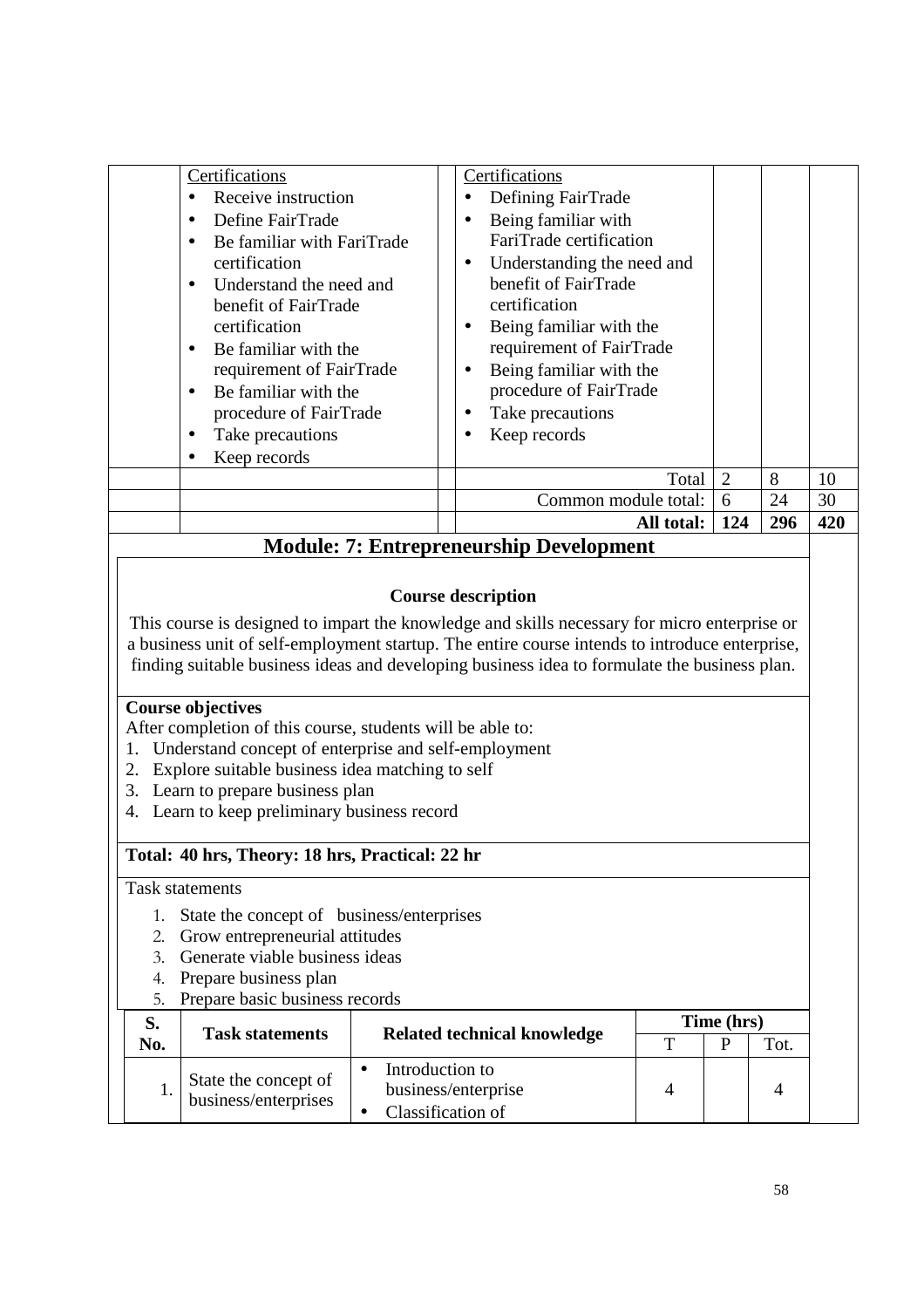|    |                                      | <b>Total:</b><br><b>Grand Total</b>                                                                                                                                                                                                                                                                                                                                                                                                                                                                                                                                                                                                                                                                                                       | 18<br>142 | 22<br>318      | 40<br>460 |
|----|--------------------------------------|-------------------------------------------------------------------------------------------------------------------------------------------------------------------------------------------------------------------------------------------------------------------------------------------------------------------------------------------------------------------------------------------------------------------------------------------------------------------------------------------------------------------------------------------------------------------------------------------------------------------------------------------------------------------------------------------------------------------------------------------|-----------|----------------|-----------|
|    | Prepare basic<br>business records    | Day book<br>$\bullet$<br>Payable & receivable account                                                                                                                                                                                                                                                                                                                                                                                                                                                                                                                                                                                                                                                                                     | 1         | 2              | 3         |
| 4. | Prepare business<br>plan             | Concept of market and<br>$\bullet$<br>marketing<br>Description of product or service<br>$\bullet$<br>Selection of business location<br>$\bullet$<br>Estimation of market share<br>Promotional measures<br>$\bullet$<br>Required fixed assets and cost<br>Required raw materials and costs<br>$\bullet$<br>Operation process flow<br>Required human resource and<br>$\bullet$<br>cost<br>Office overhead and utilities<br>Working capital estimation and<br>$\bullet$<br>calculation of total finance<br>required<br>Product costing and pricing<br>$\bullet$<br>Cost benefit analysis (BEP, ROI)<br>$\bullet$<br>Information collection method<br>and guidelines<br>Individual business plan<br>$\bullet$<br>preparation and presentation | 9         | 18             | 27        |
| 3. | Generate viable<br>business ideas    | Business idea generation<br>$\bullet$<br>Evaluation of business ideas<br>$\bullet$                                                                                                                                                                                                                                                                                                                                                                                                                                                                                                                                                                                                                                                        | 1         | $\overline{2}$ | 3         |
| 2. | Grow<br>entrepreneurial<br>attitudes | Wheel of success<br>$\bullet$<br>Risk taking attitude                                                                                                                                                                                                                                                                                                                                                                                                                                                                                                                                                                                                                                                                                     | 3         |                | 3         |
|    |                                      | Overview of MSMEs(Micro,<br>$\bullet$<br>Small and Medium Enterprises)<br>in Nepal<br>Cost & Benefits of self-<br>employment/salaried job                                                                                                                                                                                                                                                                                                                                                                                                                                                                                                                                                                                                 |           |                |           |

ख) प्रशिक्षार्थीहरुका लागि निर्मित पाठ्यसामग्री तथा कार्यपुस्तिका, प्राविधिक शिक्षा तथा व्यावसायिक तालीम परिषद् (अप्रकाशित), २०६९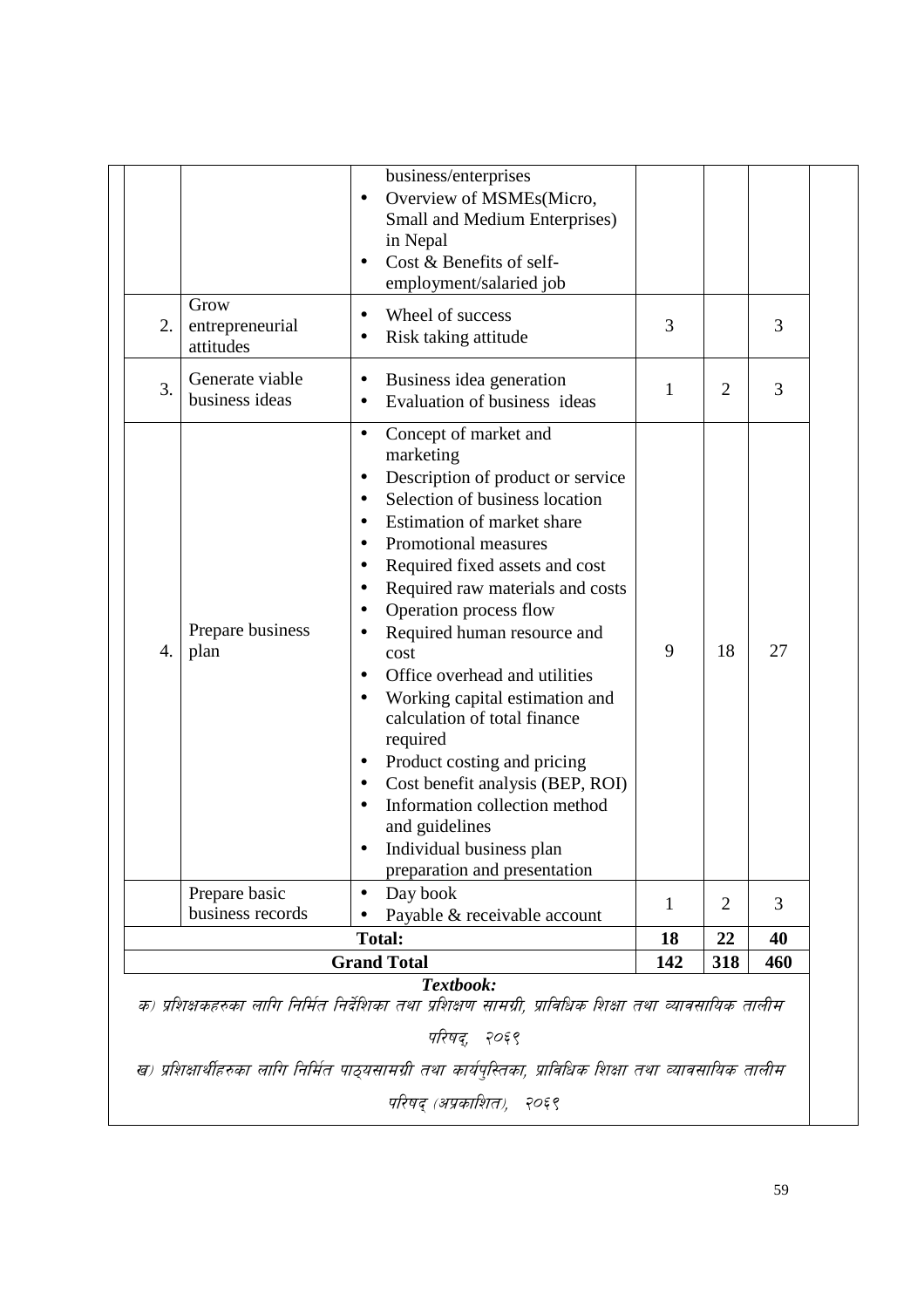| Reference book:<br>Entrepreneur's Handbook, Technonet Asia, 1981 |                                                                         |  |  |  |  |  |  |
|------------------------------------------------------------------|-------------------------------------------------------------------------|--|--|--|--|--|--|
|                                                                  |                                                                         |  |  |  |  |  |  |
| List of tools, materials and equipment                           |                                                                         |  |  |  |  |  |  |
| $\bullet$ Kuto                                                   | <b>Balance set</b>                                                      |  |  |  |  |  |  |
| • Kodalo/ Spade                                                  | Seeds                                                                   |  |  |  |  |  |  |
| • Chuche/pate kuto                                               | Pegs                                                                    |  |  |  |  |  |  |
| Clod breaker                                                     | Power tiller/tractor                                                    |  |  |  |  |  |  |
| Rake<br>$\bullet$                                                | Ropes                                                                   |  |  |  |  |  |  |
| Khurpi                                                           | Thatching materials                                                     |  |  |  |  |  |  |
| Sickle<br>$\bullet$                                              | Bamboo                                                                  |  |  |  |  |  |  |
| Watering can                                                     | Motor blow spraying equipment                                           |  |  |  |  |  |  |
| • Pipes, hand pump/ motor                                        | Back pack sprayer with all nozzles types                                |  |  |  |  |  |  |
| Shovel<br>$\bullet$                                              | used in tea                                                             |  |  |  |  |  |  |
| • Insect catching net                                            | Duster                                                                  |  |  |  |  |  |  |
| Insect collecting box<br>$\bullet$                               | First aid kit                                                           |  |  |  |  |  |  |
| • Leveller                                                       | Pruning knives 6,8,10,12 inches blade size                              |  |  |  |  |  |  |
| Insecticides                                                     | Cheel hoe                                                               |  |  |  |  |  |  |
| Fungicides                                                       | <b>Planting Hoe</b>                                                     |  |  |  |  |  |  |
| <b>Basket</b>                                                    | Planting chain                                                          |  |  |  |  |  |  |
| • Manure/compost                                                 | Bamboo sticks 1.5 feet size                                             |  |  |  |  |  |  |
| Basila                                                           | Polythene sleeves                                                       |  |  |  |  |  |  |
| Sacks/Dokos                                                      | Sand, silt, clay types of soil                                          |  |  |  |  |  |  |
| Bullock cart/ porter                                             | Shaving blades for cuttings                                             |  |  |  |  |  |  |
| Other means of transport                                         | Protective clothing for spraying person                                 |  |  |  |  |  |  |
| • Local plough set/oxen                                          | Masks goggles, gloves                                                   |  |  |  |  |  |  |
| Measuring cylinder                                               | Auger for soil sample drawing                                           |  |  |  |  |  |  |
| <b>Reading materials</b>                                         |                                                                         |  |  |  |  |  |  |
| Coffee processing-from                                           | Instructor selected textbooks/reference                                 |  |  |  |  |  |  |
| Wikipedia, the free                                              | books / manuals/ journals and articles                                  |  |  |  |  |  |  |
| encyclopedia                                                     | available in the marker                                                 |  |  |  |  |  |  |
| Handbook of agriculture-                                         | Instructor prepared books, handouts, notes                              |  |  |  |  |  |  |
| ICAR, New Delhi                                                  | and manuals                                                             |  |  |  |  |  |  |
| Kafi Kheti<br>$\bullet$                                          | Coffee Quality Standard-Copp/Helvetas<br>٠                              |  |  |  |  |  |  |
| - Salagram Adhikari                                              | <b>Basic Requirement for Organic</b>                                    |  |  |  |  |  |  |
| प्राङ्गारिक कफी खेती सहयोगी<br>$\bullet$                         | Certification - Copp/Helvetas                                           |  |  |  |  |  |  |
| पुस्तिका - राष्ट्रिय चिया तथा<br>कफी विकास बोर्ड                 | Basic Information on Organic Production<br>$\bullet$<br>- Copp/Helvetas |  |  |  |  |  |  |
| कफीमा लाग्ने प्रमुख रोग र<br>$\bullet$                           |                                                                         |  |  |  |  |  |  |
| कीरा तथा तिनको व्यवस्थापन-                                       |                                                                         |  |  |  |  |  |  |
|                                                                  |                                                                         |  |  |  |  |  |  |
| Copp/Helvetas                                                    |                                                                         |  |  |  |  |  |  |
| <b>Facilities</b>                                                |                                                                         |  |  |  |  |  |  |